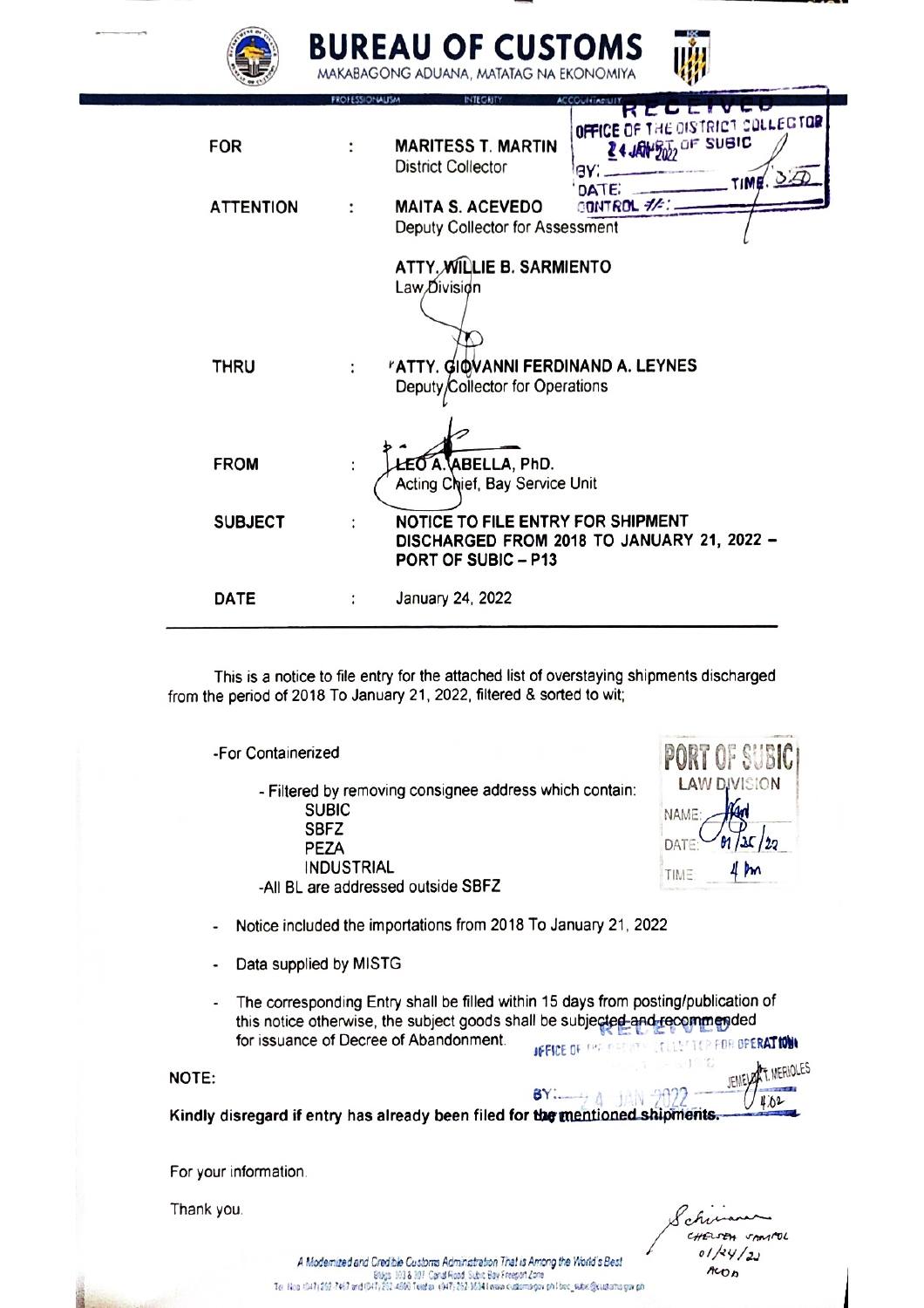|      | <b>PORT USERS (2018 TO JANUARY 21, 2022)</b> |                                  |                                                                                                              |                                     |                 |                            |                          |            |                                                                                                                                                                                    |  |  |
|------|----------------------------------------------|----------------------------------|--------------------------------------------------------------------------------------------------------------|-------------------------------------|-----------------|----------------------------|--------------------------|------------|------------------------------------------------------------------------------------------------------------------------------------------------------------------------------------|--|--|
| NOS. | <b>CNTR NOS</b>                              | <b>CONSIGNEE</b>                 | <b>CONSIGNEE_ADDRESS</b>                                                                                     | NOTIFY PARTY                        | <b>ARRIVAL</b>  | <b>DISCHARGED</b>          | <b>VOYAGE_NO</b>         | <b>BL</b>  | <b>DESCRIPTION</b>                                                                                                                                                                 |  |  |
|      |                                              |                                  | FL. TOWER A TWO E COM CENTER PALM COAST BAYSHORE AVENUE MALL OF                                              | BEN LINE AGENCIES UNIT              |                 |                            |                          |            | OMA 500 S UN 3082 ENVIRONMENTALLY HAZARDOUS SUBSTANCE LIQUID<br>N.O. S. (PHENOL DODECYL- BRANCHED) 9 III IMDG-CODE SEGREGATION                                                     |  |  |
|      | DHDU1479392                                  | BEN LINE AGENCIES UNIT 701 A 7TH | ASIA COMPLEX PASAY CITY 1308 PHILIPPINNES<br>FL. TOWER A TWO E COM CENTER PALM COAST BAYSHORE AVENUE MALL OF | 701 A 7TH<br>BEN LINE AGENCIES UNIT | 1/6/2022 0:00   | 1/5/2022 0:00 MSK0005-22   |                          | 913354540  | HS CODE 292990<br>OMA 500 S UN 3082 ENVIRONMENTALLY HAZARDOUS SUBSTANCE LIQUID<br>N.O. S. (PHENOL DODECYL- BRANCHED) 9 III IMDG-CODE SEGREGATION                                   |  |  |
|      | DHDU1570711                                  | BEN LINE AGENCIES UNIT 701 A 7TH | ASIA COMPLEX PASAY CITY 1308 PHILIPPINNES                                                                    | 701 A 7TH                           | 1/6/2022 0:00   |                            | 1/5/2022 0:00 MSK0005-22 | 913354540  | <b>HS CODE 292990</b>                                                                                                                                                              |  |  |
|      | USAU0526127                                  | US EMBASSY                       | MANILA PHILIPPINES FOR JUSMAG                                                                                | NAVFAC PACIFIC SITE<br>PHILIPPINE   | 29/12/2021 0:00 | 30/12/2021 0:00 APL0050-21 |                          | USM0156475 | TCN FB52403587V263MM2 WEIGHT 12000 L VOLUME 1360 E CYLINDERS<br>COMPRESSED GAS FULL EMPTY COMMODITY CODE 634 PACKAGING CODE<br>CNT FINAL DELIVERY ADDRESS GREENBEACH 1 REDONDO *** |  |  |
|      | ALCV9053170                                  | US EMBASSY                       | MANILA PHILIPPINES FOR JUSMAG                                                                                | NAVFAC PACIFIC SITE<br>PHILIPPINE   | 29/12/2021 0:00 | 30/12/2021 0:00 APL0050-21 |                          | USM0156475 | TCN FB52403587V263MM2 WEIGHT 12000 L VOLUME 1360 E CYLINDERS<br>COMPRESSED GAS FULL EMPTY COMMODITY CODE 634 PACKAGING CODE<br>CNT FINAL DELIVERY ADDRESS GREENBEACH 1 REDONDO *** |  |  |
|      | ALCV9053250                                  | US EMBASSY                       | MANILA PHILIPPINES FOR JUSMAG                                                                                | NAVFAC PACIFIC SITE<br>PHILIPPINE   | 29/12/2021 0:00 | 30/12/2021 0:00 APL0050-21 |                          | USM0156475 | TCN FB52403587V263MM2 WEIGHT 12000 L VOLUME 1360 E CYLINDERS<br>COMPRESSED GAS FULL EMPTY COMMODITY CODE 634 PACKAGING CODE<br>CNT FINAL DELIVERY ADDRESS GREENBEACH 1 REDONDO *** |  |  |
|      | USAU0201585                                  | US EMBASSY                       | MANILA PHILIPPINES FOR JUSMAG                                                                                | NAVFAC PACIFIC SITE<br>PHILIPPINE   | 29/12/2021 0:00 | 30/12/2021 0:00 APL0050-21 |                          | USM0156475 | TCN FB52403587V263MM2 WEIGHT 12000 L VOLUME 1360 E CYLINDERS<br>COMPRESSED GAS FULL EMPTY COMMODITY CODE 634 PACKAGING CODE<br>CNT FINAL DELIVERY ADDRESS GREENBEACH 1 REDONDO *** |  |  |
|      | ALCV9053190                                  | US EMBASSY                       | MANILA PHILIPPINES FOR JUSMAG                                                                                | NAVFAC PACIFIC SITE<br>PHILIPPINE   | 29/12/2021 0:00 | 30/12/2021 0:00 APL0050-21 |                          | USM0156475 | TCN FB52403587V263MM2 WEIGHT 12000 L VOLUME 1360 E CYLINDERS<br>COMPRESSED GAS FULL EMPTY COMMODITY CODE 634 PACKAGING CODE<br>CNT FINAL DELIVERY ADDRESS GREENBEACH 1 REDONDO *** |  |  |
|      | ALCV9053160                                  | <b>US EMBASSY</b>                | MANILA PHILIPPINES FOR JUSMAG                                                                                | NAVFAC PACIFIC SITE<br>PHILIPPINE   | 29/12/2021 0:00 | 30/12/2021 0:00 APL0050-21 |                          | USM0156475 | TCN FB52403587V263MM2 WEIGHT 12000 L VOLUME 1360 E CYLINDERS<br>COMPRESSED GAS FULL EMPTY COMMODITY CODE 634 PACKAGING CODE<br>CNT FINAL DELIVERY ADDRESS GREENBEACH 1 REDONDO *** |  |  |
|      | ALCV9053220                                  | US EMBASSY                       | MANILA PHILIPPINES FOR JUSMAG                                                                                | NAVFAC PACIFIC SITE<br>PHILIPPINE   | 29/12/2021 0:00 | 30/12/2021 0:00 APL0050-21 |                          | USM0156475 | TCN FB52403587V263MM2 WEIGHT 12000 L VOLUME 1360 E CYLINDERS<br>COMPRESSED GAS FULL EMPTY COMMODITY CODE 634 PACKAGING CODE<br>CNT FINAL DELIVERY ADDRESS GREENBEACH 1 REDONDO *** |  |  |
| 10   | ALCV9053180                                  | US EMBASSY                       | MANILA PHILIPPINES FOR JUSMAG                                                                                | NAVFAC PACIFIC SITE<br>PHILIPPINE   | 29/12/2021 0:00 | 30/12/2021 0:00 APL0050-21 |                          | USM0156475 | TCN FB52403587V263MM2 WEIGHT 12000 L VOLUME 1360 E CYLINDERS<br>COMPRESSED GAS FULL EMPTY COMMODITY CODE 634 PACKAGING CODE<br>CNT FINAL DELIVERY ADDRESS GREENBEACH 1 REDONDO *** |  |  |
| 11   | ALCV9053240                                  | US EMBASSY                       | MANILA PHILIPPINES FOR JUSMAG                                                                                | NAVFAC PACIFIC SITE<br>PHILIPPINE   | 29/12/2021 0:00 | 30/12/2021 0:00 APL0050-21 |                          | USM0156475 | TCN FB52403587V263MM2 WEIGHT 12000 L VOLUME 1360 E CYLINDERS<br>COMPRESSED GAS FULL EMPTY COMMODITY CODE 634 PACKAGING CODE<br>CNT FINAL DELIVERY ADDRESS GREENBEACH 1 REDONDO *** |  |  |
| 12   | ALCV9053140                                  | <b>US EMBASSY</b>                | MANILA PHILIPPINES FOR JUSMAG                                                                                | NAVFAC PACIFIC SITE<br>PHILIPPINE   | 29/12/2021 0:00 | 30/12/2021 0:00 APL0050-21 |                          | USM0156475 | TCN FB52403587V263MM2 WEIGHT 12000 L VOLUME 1360 E CYLINDERS<br>COMPRESSED GAS FULL EMPTY COMMODITY CODE 634 PACKAGING CODE<br>CNT FINAL DELIVERY ADDRESS GREENBEACH 1 REDONDO *** |  |  |
| 13   | USAU1791568                                  | US EMBASSY                       | MANILA PHILIPPINES FOR JUSMAG                                                                                | NAVFAC PACIFIC SITE<br>PHILIPPINE   | 29/12/2021 0:00 | 30/12/2021 0:00 APL0050-21 |                          | USM0156475 | TCN FB52403587V263MM2 WEIGHT 12000 L VOLUME 1360 E CYLINDERS<br>COMPRESSED GAS FULL EMPTY COMMODITY CODE 634 PACKAGING CODE<br>CNT FINAL DELIVERY ADDRESS GREENBEACH 1 REDONDO *** |  |  |
| 14   | ALCV9053200                                  | US EMBASSY                       | MANILA PHILIPPINES FOR JUSMAG                                                                                | NAVFAC PACIFIC SITE<br>PHILIPPINE   | 29/12/2021 0:00 | 30/12/2021 0:00 APL0050-21 |                          | USM0156475 | TCN FB52403587V263MM2 WEIGHT 12000 L VOLUME 1360 E CYLINDERS<br>COMPRESSED GAS FULL EMPTY COMMODITY CODE 634 PACKAGING CODE<br>CNT FINAL DELIVERY ADDRESS GREENBEACH 1 REDONDO *** |  |  |
| 15   | ALCV9053210                                  | <b>US EMBASSY</b>                | MANILA PHILIPPINES FOR JUSMAG                                                                                | NAVFAC PACIFIC SITE<br>PHILIPPINE   | 29/12/2021 0:00 | 30/12/2021 0:00 APL0050-21 |                          | USM0156475 | TCN FB52403587V263MM2 WEIGHT 12000 L VOLUME 1360 E CYLINDERS<br>COMPRESSED GAS FULL EMPTY COMMODITY CODE 634 PACKAGING CODE<br>CNT FINAL DELIVERY ADDRESS GREENBEACH 1 REDONDO *** |  |  |
| 16   | ALCV9053150                                  | <b>US EMBASSY</b>                | MANILA PHILIPPINES FOR JUSMAG                                                                                | NAVFAC PACIFIC SITE<br>PHILIPPINE   | 29/12/2021 0:00 | 30/12/2021 0:00 APL0050-21 |                          | USM0156475 | TCN FB52403587V263MM2 WEIGHT 12000 L VOLUME 1360 E CYLINDERS<br>COMPRESSED GAS FULL EMPTY COMMODITY CODE 634 PACKAGING CODE<br>CNT FINAL DELIVERY ADDRESS GREENBEACH 1 REDONDO *** |  |  |
| 17   | USAU2088631                                  | US EMBASSY                       | MANILA PHILIPPINES FOR JUSMAG                                                                                | NAVFAC PACIFIC SITE<br>PHILIPPINE   | 29/12/2021 0:00 | 30/12/2021 0:00 APL0050-21 |                          | USM0156475 | TCN FB52403587V263MM2 WEIGHT 12000 L VOLUME 1360 E CYLINDERS<br>COMPRESSED GAS FULL EMPTY COMMODITY CODE 634 PACKAGING CODE<br>CNT FINAL DELIVERY ADDRESS GREENBEACH 1 REDONDO *** |  |  |
|      | ALCV9053230                                  | <b>US EMBASSY</b>                | MANILA PHILIPPINES FOR JUSMAG                                                                                | NAVFAC PACIFIC SITE<br>PHILIPPINE   | 29/12/2021 0:00 | 30/12/2021 0:00 APL0050-21 |                          | USM0156475 | TCN FB52403587V263MM2 WEIGHT 12000 L VOLUME 1360 E CYLINDERS<br>COMPRESSED GAS FULL EMPTY COMMODITY CODE 634 PACKAGING CODE<br>CNT FINAL DELIVERY ADDRESS GREENBEACH 1 REDONDO *** |  |  |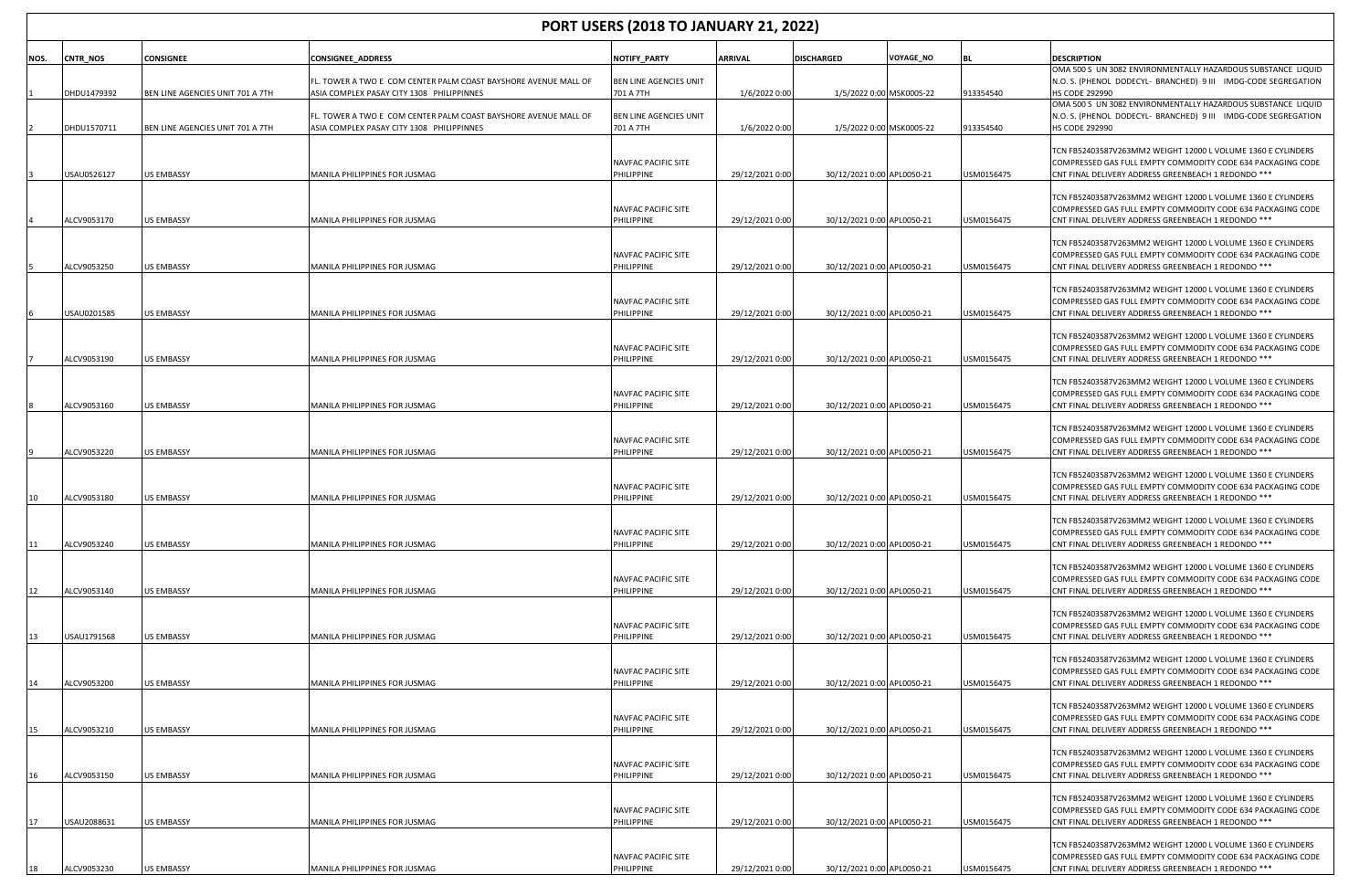|    |             |                                    | BLK N3 LOT 5 SAN FRANCISCO 1 DASMARINAS CITY CAVITE 4114 PHILIPPINES TIN                       | <b>BETTER LINE STEEL</b>          |                 |                            |                  | 575 BALES USED CLOTHING H.S.CODE: 63090000 S/BILL NO.4018990 DT:                                                                          |
|----|-------------|------------------------------------|------------------------------------------------------------------------------------------------|-----------------------------------|-----------------|----------------------------|------------------|-------------------------------------------------------------------------------------------------------------------------------------------|
| 19 | TGHU6844388 | BETTER LINE STEEL TRADING          | 761 251 671 000                                                                                | <b><i>FRADING</i></b>             | 27/12/2021 0:00 | 26/12/2021 0:00 EGP0054-21 | EGLV106100092522 | 25.11.2021 EDF NO: S21 E 00363299                                                                                                         |
|    |             |                                    | BLOCK N3 LOT 5 SAN FRANCISCO 1 DASMARINAS CITY CAVITE 4114 PHILIPPINES EL                      | BETTER LINE STEEL                 |                 |                            |                  | HS CODE: 63090000 MIXED RAGS INV NO : STG/173/2021 DT : 10/11/2021                                                                        |
| 20 | CAAU6002606 | BETTER LINE STEEL TRADING          | 639455798338 MS KATH<br>NEW ANTIPOLO ST BRGY 216 ZONE 20 T ONDO MANILA TIN 769687919000 SUBI C | TRADING<br><b>BONVER CONSUMER</b> | 26/12/2021 0:00 | 28/12/2021 0:00 EGP0053-21 | EGLV300100080692 | NET WT: 28065 KGS                                                                                                                         |
| 21 | SNBU8289898 | BONVER CONSUMER GOODS TRADING 1145 | BAY PHILIPPINES 00639399039209                                                                 | GOODS TRADING 1145                | 12/24/2021 0:00 | 12/24/2021 0:00 WHL0074-21 | SNLBSHPL0205526  | TOBACCO PRODUCTS                                                                                                                          |
|    |             |                                    | NEW ANTIPOLO ST BRGY 216 ZONE 20 T ONDO MANILA TIN 769687919000 SUBI C                         | <b>BONVER CONSUMER</b>            |                 |                            |                  |                                                                                                                                           |
| 22 | SNBU2306771 | BONVER CONSUMER GOODS TRADING 1145 | BAY PHILIPPINES 00639399039209                                                                 | <b>GOODS TRADING 1145</b>         | 12/24/2021 0:00 | 12/24/2021 0:00 WHL0074-21 | SNLBSHPL0205526  | TOBACCO PRODUCTS                                                                                                                          |
|    |             |                                    | NEW ANTIPOLO ST BRGY 216 ZONE 20 T ONDO MANILA TIN 769687919000 SUBI C                         | <b>BONVER CONSUMER</b>            |                 |                            |                  |                                                                                                                                           |
| 23 | BSIU9881488 | BONVER CONSUMER GOODS TRADING 1145 | BAY PHILIPPINES 00639399039209                                                                 | GOODS TRADING 1145                | 12/24/2021 0:00 | 12/24/2021 0:00 WHL0074-21 | SNLBSHPL0205526  | TOBACCO PRODUCTS                                                                                                                          |
|    | CSNU7278816 |                                    | ROOM 301 BURKE BLDG BURKE ST.BRANGAY 291 BINONDO MANILA                                        |                                   |                 |                            | COAU7235552330   |                                                                                                                                           |
| 24 |             | LEXXA CONSUMER GOODS TRADING       | CITY, PHILIPPINES                                                                              | SAME AS CONSIGNEE                 | 12/24/2021 0:00 | 12/24/2021 0:00 WHL0074-21 |                  | SEALANT HS 350610 P.C. 311203 TEL 86 571 82393580 FAX 86 571 82761863<br>MIXED USED CLOTHING HSN 63090000 GRS WT 28 280 KGS NET WT 28 032 |
|    |             |                                    |                                                                                                | BETTER LINE STEEL                 |                 |                            |                  | KGS INV NO EXP 21 22 0467 DATE 12 NOV 2021 S B NO 4018261 DATE 12 NOV                                                                     |
| 25 | TRHU7866357 | BETTER LINE STEEL TRADING          | BLOCK N3 LOT 5 SAN FRANCISCO 1 DASMARINAS CITY CAVITE 4114 PHILIPPINES                         | TRADING                           | 12/17/2021 0:00 | 12/17/2021 0:00 ONX0047-21 | EID0597175       | 2021 BUYER DETAILS FD                                                                                                                     |
|    |             |                                    |                                                                                                |                                   |                 |                            |                  |                                                                                                                                           |
|    |             |                                    | 1 MARILAO ASTA 3019 MARILAO PHILIPPINES TIN 208258658000                                       | <b>KENEDE CONSUMER</b>            |                 |                            |                  | 1X FISHING BOAT AXO7C336I122 + S TEEL CRADLE DIMENSIONS 11 55 MX 3                                                                        |
| 26 | MAEU3521205 | KENEDE CONSUMER GOODS TRADING ROSA | ALENNSIMPORTSERVICE YAHOO.COM CONTACT PERSON MARAH ALEN CONTACT                                | <b>GOODS TRADING ROSA</b>         | 12/13/2021 0:00 | 12/13/2021 0:00 MCC0049-21 | 913265772        | 3 5 M X 3 54 M FREIGHT PREPAID HS CODE 890399                                                                                             |
|    |             |                                    |                                                                                                |                                   |                 |                            |                  | TCN FB52403587V052MM2 WEIGHT 15000 L VOLUME 1360 E TROOP ISSUE                                                                            |
|    |             |                                    |                                                                                                | NAVFAC PACIFIC SITE               |                 |                            |                  | CLOTHING AND EQUIPMENT COMMODITY CODE 741 PACKAGING CODE CNT                                                                              |
| 27 | USAU1477407 | <b>US EMBASSY</b>                  | MANILA PHILIPPINES FOR JUSMAG                                                                  | PHILIPPINE                        | 12/13/2021 0:00 | 12/13/2021 0:00 APL0049-21 | USM0155028       | FINAL DELIVERY ADDRESS GREENBEACH 1 REDONDO PENINSU                                                                                       |
|    |             |                                    |                                                                                                |                                   |                 |                            |                  |                                                                                                                                           |
|    |             |                                    |                                                                                                |                                   |                 |                            |                  | TCN FB52403587V052MM2 WEIGHT 15000 L VOLUME 1360 E TROOP ISSUE                                                                            |
|    |             |                                    |                                                                                                | NAVFAC PACIFIC SITE               |                 |                            |                  | CLOTHING AND EQUIPMENT COMMODITY CODE 741 PACKAGING CODE CNT                                                                              |
| 28 | USAU1521773 | <b>US EMBASSY</b>                  | MANILA PHILIPPINES FOR JUSMAG                                                                  | PHILIPPINE                        | 12/13/2021 0:00 | 12/13/2021 0:00 APL0049-21 | USM0155028       | FINAL DELIVERY ADDRESS GREENBEACH 1 REDONDO PENINSU                                                                                       |
|    |             |                                    |                                                                                                |                                   |                 |                            |                  | TCN FB52403587V118MM2 WEIGHT 5100 L VOLUME 1360 E TROOP ISSUE                                                                             |
|    |             |                                    |                                                                                                | NAVFAC PACIFIC SITE               |                 |                            |                  | CLOTHING AND EQUIPMENT COMMODITY CODE 741 PACKAGING CODE CNT                                                                              |
| 29 | USAU2029773 | <b>US EMBASSY</b>                  | MANILA PHILIPPINES FOR JUSMAG                                                                  | PHILIPPINE                        | 12/13/2021 0:00 | 12/13/2021 0:00 APL0049-21 | USM0155034       | FINAL DELIVERY ADDRESS GREENBEACH 1 REDONDO PENINSUL                                                                                      |
|    |             |                                    |                                                                                                |                                   |                 |                            |                  |                                                                                                                                           |
|    |             |                                    |                                                                                                |                                   |                 |                            |                  | TCN FB52403587V052MM2 WEIGHT 15000 L VOLUME 1360 E TROOP ISSUE                                                                            |
|    |             | US EMBASSY                         |                                                                                                | NAVFAC PACIFIC SITE<br>PHILIPPINE | 12/13/2021 0:00 | 12/13/2021 0:00 APL0049-21 | USM0155028       | CLOTHING AND EQUIPMENT COMMODITY CODE 741 PACKAGING CODE CNT                                                                              |
| 30 | USAU1476313 |                                    | MANILA PHILIPPINES FOR JUSMAG                                                                  |                                   |                 |                            |                  | FINAL DELIVERY ADDRESS GREENBEACH 1 REDONDO PENINSU                                                                                       |
|    |             |                                    |                                                                                                |                                   |                 |                            |                  | TCN FB52403587V052MM2 WEIGHT 15000 L VOLUME 1360 E TROOP ISSUE                                                                            |
|    |             |                                    |                                                                                                | NAVFAC PACIFIC SITE               |                 |                            |                  | CLOTHING AND EQUIPMENT COMMODITY CODE 741 PACKAGING CODE CNT                                                                              |
| 31 | USAU1498420 | <b>US EMBASSY</b>                  | MANILA PHILIPPINES FOR JUSMAG                                                                  | PHILIPPINE                        | 12/13/2021 0:00 | 12/13/2021 0:00 APL0049-21 | USM0155028       | FINAL DELIVERY ADDRESS GREENBEACH 1 REDONDO PENINSU                                                                                       |
|    |             |                                    |                                                                                                |                                   |                 |                            |                  |                                                                                                                                           |
|    |             |                                    |                                                                                                | NAVFAC PACIFIC SITE               |                 |                            |                  | TCN FB52403587V052MM2 WEIGHT 15000 L VOLUME 1360 E TROOP ISSUE<br>CLOTHING AND EQUIPMENT COMMODITY CODE 741 PACKAGING CODE CNT            |
| 32 | USAU1475791 | <b>US EMBASSY</b>                  | MANILA PHILIPPINES FOR JUSMAG                                                                  | PHILIPPINE                        | 12/13/2021 0:00 | 12/13/2021 0:00 APL0049-21 | USM0155028       | FINAL DELIVERY ADDRESS GREENBEACH 1 REDONDO PENINSU                                                                                       |
|    |             |                                    |                                                                                                |                                   |                 |                            |                  |                                                                                                                                           |
|    |             |                                    |                                                                                                |                                   |                 |                            |                  | TCN FB52403587V052MM2 WEIGHT 15000 L VOLUME 1360 E TROOP ISSUE                                                                            |
|    |             |                                    |                                                                                                | NAVFAC PACIFIC SITE               |                 |                            |                  | CLOTHING AND EQUIPMENT COMMODITY CODE 741 PACKAGING CODE CNT                                                                              |
| 33 | USAU1487215 | <b>US EMBASSY</b>                  | MANILA PHILIPPINES FOR JUSMAG                                                                  | PHILIPPINE                        | 12/13/2021 0:00 | 12/13/2021 0:00 APL0049-21 | USM0155028       | FINAL DELIVERY ADDRESS GREENBEACH 1 REDONDO PENINSU                                                                                       |
|    |             |                                    |                                                                                                |                                   |                 |                            |                  | TCN FB52403587V052MM2 WEIGHT 15000 L VOLUME 1360 E TROOP ISSUE                                                                            |
|    |             |                                    |                                                                                                | NAVFAC PACIFIC SITE               |                 |                            |                  | CLOTHING AND EQUIPMENT COMMODITY CODE 741 PACKAGING CODE CNT                                                                              |
| 34 | USAU1512642 | <b>US EMBASSY</b>                  | MANILA PHILIPPINES FOR JUSMAG                                                                  | PHILIPPINE                        | 12/13/2021 0:00 | 12/13/2021 0:00 APL0049-21 | USM0155028       | FINAL DELIVERY ADDRESS GREENBEACH 1 REDONDO PENINSU                                                                                       |
|    |             |                                    |                                                                                                |                                   |                 |                            |                  |                                                                                                                                           |
|    |             |                                    |                                                                                                |                                   |                 |                            |                  | TCN FB52403587V118MM2 WEIGHT 5100 L VOLUME 1360 E TROOP ISSUE                                                                             |
|    | USAU1933235 | <b>US EMBASSY</b>                  | MANILA PHILIPPINES FOR JUSMAG                                                                  | NAVFAC PACIFIC SITE<br>PHILIPPINE | 12/13/2021 0:00 | 12/13/2021 0:00 APL0049-21 | USM0155034       | CLOTHING AND EQUIPMENT COMMODITY CODE 741 PACKAGING CODE CNT<br>FINAL DELIVERY ADDRESS GREENBEACH 1 REDONDO PENINSUL                      |
| 35 |             |                                    |                                                                                                |                                   |                 |                            |                  |                                                                                                                                           |
|    |             |                                    |                                                                                                |                                   |                 |                            |                  | TCN FB52403587V118MM2 WEIGHT 5100 L VOLUME 1360 E TROOP ISSUE                                                                             |
|    |             |                                    |                                                                                                | NAVFAC PACIFIC SITE               |                 |                            |                  | CLOTHING AND EQUIPMENT COMMODITY CODE 741 PACKAGING CODE CNT                                                                              |
| 36 | USAU1942453 | <b>US EMBASSY</b>                  | MANILA PHILIPPINES FOR JUSMAG                                                                  | PHILIPPINE                        | 12/13/2021 0:00 | 12/13/2021 0:00 APL0049-21 | USM0155034       | FINAL DELIVERY ADDRESS GREENBEACH 1 REDONDO PENINSUL                                                                                      |
|    |             |                                    |                                                                                                |                                   |                 |                            |                  |                                                                                                                                           |
|    |             |                                    |                                                                                                | NAVFAC PACIFIC SITE               |                 |                            |                  | TCN FB52403587V118MM2 WEIGHT 5100 L VOLUME 1360 E TROOP ISSUE<br>CLOTHING AND EQUIPMENT COMMODITY CODE 741 PACKAGING CODE CNT             |
| 37 | USAU1729638 | <b>US EMBASSY</b>                  | MANILA PHILIPPINES FOR JUSMAG                                                                  | PHILIPPINE                        | 12/13/2021 0:00 | 12/13/2021 0:00 APL0049-21 | USM0155034       | FINAL DELIVERY ADDRESS GREENBEACH 1 REDONDO PENINSUL                                                                                      |
|    |             |                                    |                                                                                                |                                   |                 |                            |                  |                                                                                                                                           |
|    |             |                                    |                                                                                                |                                   |                 |                            |                  | TCN FB52403587V118MM2 WEIGHT 5100 L VOLUME 1360 E TROOP ISSUE                                                                             |
|    |             |                                    |                                                                                                | NAVFAC PACIFIC SITE               |                 |                            |                  | CLOTHING AND EQUIPMENT COMMODITY CODE 741 PACKAGING CODE CNT                                                                              |
| 38 | USAU2088668 | <b>US EMBASSY</b>                  | MANILA PHILIPPINES FOR JUSMAG                                                                  | PHILIPPINE                        | 12/13/2021 0:00 | 12/13/2021 0:00 APL0049-21 | USM0155034       | FINAL DELIVERY ADDRESS GREENBEACH 1 REDONDO PENINSUL                                                                                      |
|    |             |                                    |                                                                                                |                                   |                 |                            |                  | TCN FB52403587V052MM2 WEIGHT 15000 L VOLUME 1360 E TROOP ISSUE                                                                            |
|    |             |                                    |                                                                                                | NAVFAC PACIFIC SITE               |                 |                            |                  | CLOTHING AND EQUIPMENT COMMODITY CODE 741 PACKAGING CODE CNT                                                                              |
| 39 | USAU1477834 | <b>US EMBASSY</b>                  | MANILA PHILIPPINES FOR JUSMAG                                                                  | PHILIPPINE                        | 12/13/2021 0:00 | 12/13/2021 0:00 APL0049-21 | USM0155028       | FINAL DELIVERY ADDRESS GREENBEACH 1 REDONDO PENINSU                                                                                       |
|    |             |                                    |                                                                                                |                                   |                 |                            |                  |                                                                                                                                           |
|    |             |                                    |                                                                                                |                                   |                 |                            |                  | TCN FB52403587V052MM2 WEIGHT 15000 L VOLUME 1360 E TROOP ISSUE                                                                            |
| 40 | USAU1529007 | <b>US EMBASSY</b>                  | MANILA PHILIPPINES FOR JUSMAG                                                                  | NAVFAC PACIFIC SITE<br>PHILIPPINE | 12/13/2021 0:00 | 12/13/2021 0:00 APL0049-21 | USM0155028       | CLOTHING AND EQUIPMENT COMMODITY CODE 741 PACKAGING CODE CNT<br>FINAL DELIVERY ADDRESS GREENBEACH 1 REDONDO PENINSU                       |
|    |             |                                    |                                                                                                |                                   |                 |                            |                  |                                                                                                                                           |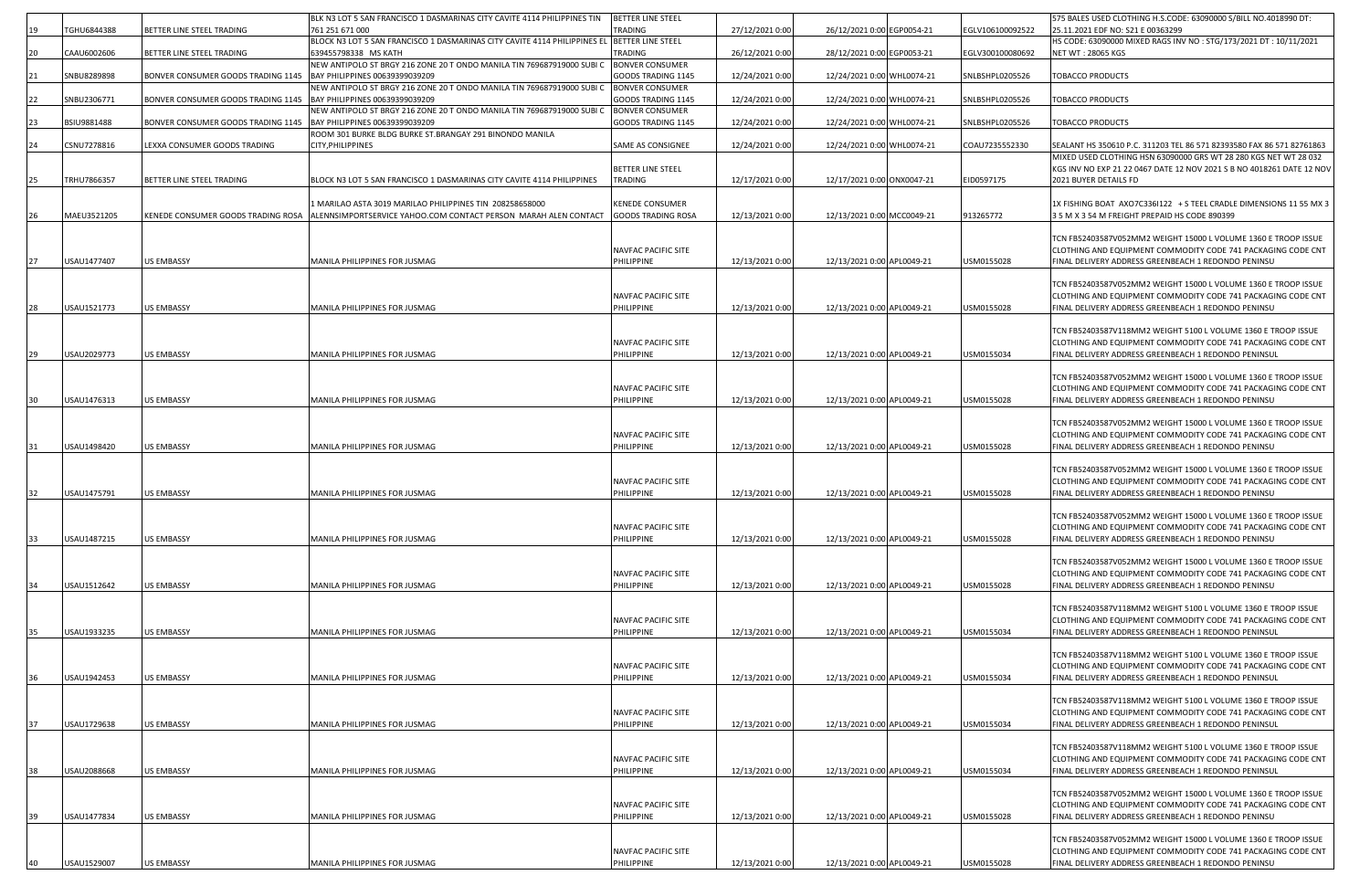| 41 | USAU1600980 | <b>US EMBASSY</b> | MANILA PHILIPPINES FOR JUSMAG | NAVFAC PACIFIC SITE<br>PHILIPPINE        | 12/13/2021 0:00 | 12/13/2021 0:00 APL0049-21 | USM0155034 | TCN FB52403587V118MM2 WEIGHT 5100 L VOLUME 1360 E TROOP ISSUE<br>CLOTHING AND EQUIPMENT COMMODITY CODE 741 PACKAGING CODE CNT<br>INAL DELIVERY ADDRESS GREENBEACH 1 REDONDO PENINSUL  |
|----|-------------|-------------------|-------------------------------|------------------------------------------|-----------------|----------------------------|------------|---------------------------------------------------------------------------------------------------------------------------------------------------------------------------------------|
| 42 | USAU2088610 | <b>US EMBASSY</b> | MANILA PHILIPPINES FOR JUSMAG | NAVFAC PACIFIC SITE<br>PHILIPPINE        | 12/13/2021 0:00 | 12/13/2021 0:00 APL0049-21 | USM0155034 | TCN FB52403587V118MM2 WEIGHT 5100 L VOLUME 1360 E TROOP ISSUE<br>CLOTHING AND EQUIPMENT COMMODITY CODE 741 PACKAGING CODE CNT<br>FINAL DELIVERY ADDRESS GREENBEACH 1 REDONDO PENINSUL |
| 43 | USAU1404761 | <b>US EMBASSY</b> | MANILA PHILIPPINES FOR JUSMAG | NAVFAC PACIFIC SITE<br>PHILIPPINE        | 12/13/2021 0:00 | 12/13/2021 0:00 APL0049-21 | USM0155028 | TCN FB52403587V052MM2 WEIGHT 15000 L VOLUME 1360 E TROOP ISSUE<br>CLOTHING AND EQUIPMENT COMMODITY CODE 741 PACKAGING CODE CNT<br>INAL DELIVERY ADDRESS GREENBEACH 1 REDONDO PENINSU  |
| 44 | USAU1512811 | <b>US EMBASSY</b> | MANILA PHILIPPINES FOR JUSMAG | NAVFAC PACIFIC SITE<br>PHILIPPINE        | 12/13/2021 0:00 | 12/13/2021 0:00 APL0049-21 | USM0155028 | TCN FB52403587V052MM2 WEIGHT 15000 L VOLUME 1360 E TROOP ISSUE<br>CLOTHING AND EQUIPMENT COMMODITY CODE 741 PACKAGING CODE CNT<br>FINAL DELIVERY ADDRESS GREENBEACH 1 REDONDO PENINSU |
| 45 | USAU1477433 | <b>US EMBASSY</b> | MANILA PHILIPPINES FOR JUSMAG | NAVFAC PACIFIC SITE<br>PHILIPPINE        | 12/13/2021 0:00 | 12/13/2021 0:00 APL0049-21 | USM0155028 | TCN FB52403587V052MM2 WEIGHT 15000 L VOLUME 1360 E TROOP ISSUE<br>CLOTHING AND EQUIPMENT COMMODITY CODE 741 PACKAGING CODE CNT<br>INAL DELIVERY ADDRESS GREENBEACH 1 REDONDO PENINSU  |
| 46 | USAU1512827 | <b>US EMBASSY</b> | MANILA PHILIPPINES FOR JUSMAG | NAVFAC PACIFIC SITE<br>PHILIPPINE        | 12/13/2021 0:00 | 12/13/2021 0:00 APL0049-21 | USM0155028 | TCN FB52403587V052MM2 WEIGHT 15000 L VOLUME 1360 E TROOP ISSUE<br>CLOTHING AND EQUIPMENT COMMODITY CODE 741 PACKAGING CODE CNT<br>FINAL DELIVERY ADDRESS GREENBEACH 1 REDONDO PENINSU |
| 47 | USAU2038625 | <b>US EMBASSY</b> | MANILA PHILIPPINES FOR JUSMAG | NAVFAC PACIFIC SITE<br>PHILIPPINE        | 12/13/2021 0:00 | 12/13/2021 0:00 APL0049-21 | USM0155034 | TCN FB52403587V118MM2 WEIGHT 5100 L VOLUME 1360 E TROOP ISSUE<br>CLOTHING AND EQUIPMENT COMMODITY CODE 741 PACKAGING CODE CNT<br>FINAL DELIVERY ADDRESS GREENBEACH 1 REDONDO PENINSUL |
| 48 | USAU1275319 | <b>US EMBASSY</b> | MANILA PHILIPPINES FOR JUSMAG | NAVFAC PACIFIC SITE<br>PHILIPPINE        | 12/13/2021 0:00 | 12/13/2021 0:00 APL0049-21 | USM0155028 | TCN FB52403587V052MM2 WEIGHT 15000 L VOLUME 1360 E TROOP ISSUE<br>CLOTHING AND EQUIPMENT COMMODITY CODE 741 PACKAGING CODE CNT<br>FINAL DELIVERY ADDRESS GREENBEACH 1 REDONDO PENINSU |
| 49 | USAU1394600 | <b>US EMBASSY</b> | MANILA PHILIPPINES FOR JUSMAG | NAVFAC PACIFIC SITE<br>PHILIPPINE        | 12/13/2021 0:00 | 12/13/2021 0:00 APL0049-21 | USM0155028 | TCN FB52403587V052MM2 WEIGHT 15000 L VOLUME 1360 E TROOP ISSUE<br>CLOTHING AND EQUIPMENT COMMODITY CODE 741 PACKAGING CODE CNT<br>INAL DELIVERY ADDRESS GREENBEACH 1 REDONDO PENINSU  |
| 50 | USAU1704814 | <b>US EMBASSY</b> | MANILA PHILIPPINES FOR JUSMAG | NAVFAC PACIFIC SITE<br>PHILIPPINE        | 12/13/2021 0:00 | 12/13/2021 0:00 APL0049-21 | USM0155034 | TCN FB52403587V118MM2 WEIGHT 5100 L VOLUME 1360 E TROOP ISSUE<br>CLOTHING AND EQUIPMENT COMMODITY CODE 741 PACKAGING CODE CNT<br>FINAL DELIVERY ADDRESS GREENBEACH 1 REDONDO PENINSUL |
| 51 | USAU2038688 | <b>US EMBASSY</b> | MANILA PHILIPPINES FOR JUSMAG | NAVFAC PACIFIC SITE<br>PHILIPPINE        | 12/13/2021 0:00 | 12/13/2021 0:00 APL0049-21 | USM0155034 | TCN FB52403587V118MM2 WEIGHT 5100 L VOLUME 1360 E TROOP ISSUE<br>CLOTHING AND EQUIPMENT COMMODITY CODE 741 PACKAGING CODE CNT<br>FINAL DELIVERY ADDRESS GREENBEACH 1 REDONDO PENINSUL |
| 52 | USAU1476355 | <b>US EMBASSY</b> | MANILA PHILIPPINES FOR JUSMAG | NAVFAC PACIFIC SITE<br>PHILIPPINE        | 12/13/2021 0:00 | 12/13/2021 0:00 APL0049-21 | USM0155028 | TCN FB52403587V052MM2 WEIGHT 15000 L VOLUME 1360 E TROOP ISSUE<br>CLOTHING AND EQUIPMENT COMMODITY CODE 741 PACKAGING CODE CNT<br>FINAL DELIVERY ADDRESS GREENBEACH 1 REDONDO PENINSU |
| 53 | USAU1627430 | <b>US EMBASSY</b> | MANILA PHILIPPINES FOR JUSMAG | NAVFAC PACIFIC SITE<br>PHILIPPINE        | 12/13/2021 0:00 | 12/13/2021 0:00 APL0049-21 | USM0155034 | FCN FB52403587V118MM2 WEIGHT 5100 L VOLUME 1360 E TROOP ISSUE<br>CLOTHING AND EQUIPMENT COMMODITY CODE 741 PACKAGING CODE CNT<br>FINAL DELIVERY ADDRESS GREENBEACH 1 REDONDO PENINSUL |
|    | USAU1872823 | <b>US EMBASSY</b> | MANILA PHILIPPINES FOR JUSMAG | <b>NAVFAC PACIFIC SITE</b><br>PHILIPPINE | 12/13/2021 0:00 | 12/13/2021 0:00 APL0049-21 | USM0155034 | TCN FB52403587V118MM2 WEIGHT 5100 L VOLUME 1360 E TROOP ISSUE<br>CLOTHING AND EQUIPMENT COMMODITY CODE 741 PACKAGING CODE CNT<br>FINAL DELIVERY ADDRESS GREENBEACH 1 REDONDO PENINSUL |
| 55 | USAU1438890 | <b>US EMBASSY</b> | MANILA PHILIPPINES FOR JUSMAG | NAVFAC PACIFIC SITE<br>PHILIPPINE        | 12/13/2021 0:00 | 12/13/2021 0:00 APL0049-21 | USM0155028 | TCN FB52403587V052MM2 WEIGHT 15000 L VOLUME 1360 E TROOP ISSUE<br>CLOTHING AND EQUIPMENT COMMODITY CODE 741 PACKAGING CODE CNT<br>FINAL DELIVERY ADDRESS GREENBEACH 1 REDONDO PENINSU |
| 56 | JSAU1404695 | <b>US EMBASSY</b> | MANILA PHILIPPINES FOR JUSMAG | NAVFAC PACIFIC SITE<br>PHILIPPINE        | 12/13/2021 0:00 | 12/13/2021 0:00 APL0049-21 | USM0155028 | TCN FB52403587V052MM2 WEIGHT 15000 L VOLUME 1360 E TROOP ISSUE<br>CLOTHING AND EQUIPMENT COMMODITY CODE 741 PACKAGING CODE CNT<br>FINAL DELIVERY ADDRESS GREENBEACH 1 REDONDO PENINSU |
| 57 | USAU1512745 | <b>US EMBASSY</b> | MANILA PHILIPPINES FOR JUSMAG | NAVFAC PACIFIC SITE<br>PHILIPPINE        | 12/13/2021 0:00 | 12/13/2021 0:00 APL0049-21 | USM0155028 | TCN FB52403587V052MM2 WEIGHT 15000 L VOLUME 1360 E TROOP ISSUE<br>CLOTHING AND EQUIPMENT COMMODITY CODE 741 PACKAGING CODE CNT<br>FINAL DELIVERY ADDRESS GREENBEACH 1 REDONDO PENINSU |
| 58 | USAU1600804 | <b>US EMBASSY</b> | MANILA PHILIPPINES FOR JUSMAG | NAVFAC PACIFIC SITE<br>PHILIPPINE        | 12/13/2021 0:00 | 12/13/2021 0:00 APL0049-21 | USM0155034 | TCN FB52403587V118MM2 WEIGHT 5100 L VOLUME 1360 E TROOP ISSUE<br>CLOTHING AND EQUIPMENT COMMODITY CODE 741 PACKAGING CODE CNT<br>FINAL DELIVERY ADDRESS GREENBEACH 1 REDONDO PENINSUL |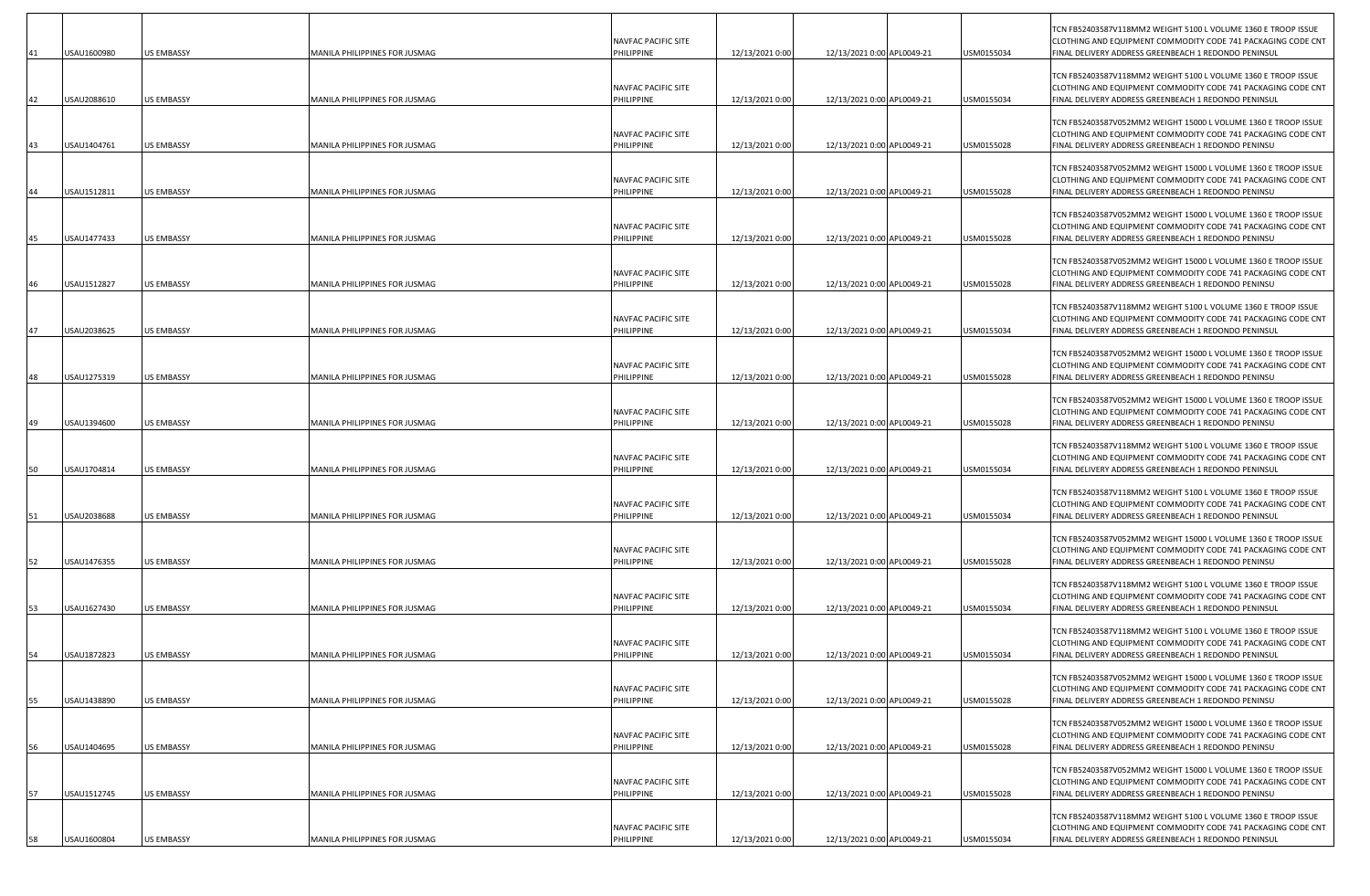| 59 | USAU1484793 | <b>US EMBASSY</b> | MANILA PHILIPPINES FOR JUSMAG | NAVFAC PACIFIC SITE<br>PHILIPPINE        | 12/13/2021 0:00 | 12/13/2021 0:00 APL0049-21 | USM0155028 | TCN FB52403587V052MM2 WEIGHT 15000 L VOLUME 1360 E TROOP ISSUE<br>CLOTHING AND EQUIPMENT COMMODITY CODE 741 PACKAGING CODE CNT<br>FINAL DELIVERY ADDRESS GREENBEACH 1 REDONDO PENINSU |
|----|-------------|-------------------|-------------------------------|------------------------------------------|-----------------|----------------------------|------------|---------------------------------------------------------------------------------------------------------------------------------------------------------------------------------------|
| 60 | USAU1488757 | <b>US EMBASSY</b> | MANILA PHILIPPINES FOR JUSMAG | NAVFAC PACIFIC SITE<br>PHILIPPINE        | 12/13/2021 0:00 | 12/13/2021 0:00 APL0049-21 | USM0155028 | TCN FB52403587V052MM2 WEIGHT 15000 L VOLUME 1360 E TROOP ISSUE<br>CLOTHING AND EQUIPMENT COMMODITY CODE 741 PACKAGING CODE CNT<br>FINAL DELIVERY ADDRESS GREENBEACH 1 REDONDO PENINSU |
| 61 | USAU2038646 | <b>US EMBASSY</b> | MANILA PHILIPPINES FOR JUSMAG | NAVFAC PACIFIC SITE<br>PHILIPPINE        | 12/13/2021 0:00 | 12/13/2021 0:00 APL0049-21 | USM0155034 | TCN FB52403587V118MM2 WEIGHT 5100 L VOLUME 1360 E TROOP ISSUE<br>CLOTHING AND EQUIPMENT COMMODITY CODE 741 PACKAGING CODE CNT<br>FINAL DELIVERY ADDRESS GREENBEACH 1 REDONDO PENINSUL |
| 62 | USAU1594213 | <b>US EMBASSY</b> | MANILA PHILIPPINES FOR JUSMAG | NAVFAC PACIFIC SITE<br>PHILIPPINE        | 12/13/2021 0:00 | 12/13/2021 0:00 APL0049-21 | USM0155034 | TCN FB52403587V118MM2 WEIGHT 5100 L VOLUME 1360 E TROOP ISSUE<br>CLOTHING AND EQUIPMENT COMMODITY CODE 741 PACKAGING CODE CNT<br>FINAL DELIVERY ADDRESS GREENBEACH 1 REDONDO PENINSUL |
| 63 | USAU1524258 | <b>US EMBASSY</b> | MANILA PHILIPPINES FOR JUSMAG | NAVFAC PACIFIC SITE<br>PHILIPPINE        | 12/13/2021 0:00 | 12/13/2021 0:00 APL0049-21 | USM0155028 | TCN FB52403587V052MM2 WEIGHT 15000 L VOLUME 1360 E TROOP ISSUE<br>CLOTHING AND EQUIPMENT COMMODITY CODE 741 PACKAGING CODE CNT<br>INAL DELIVERY ADDRESS GREENBEACH 1 REDONDO PENINSU  |
| 64 | USAU1601035 | <b>US EMBASSY</b> | MANILA PHILIPPINES FOR JUSMAG | NAVFAC PACIFIC SITE<br>PHILIPPINE        | 12/13/2021 0:00 | 12/13/2021 0:00 APL0049-21 | USM0155034 | TCN FB52403587V118MM2 WEIGHT 5100 L VOLUME 1360 E TROOP ISSUE<br>CLOTHING AND EQUIPMENT COMMODITY CODE 741 PACKAGING CODE CNT<br>FINAL DELIVERY ADDRESS GREENBEACH 1 REDONDO PENINSUL |
| 65 | USAU1476334 | <b>US EMBASSY</b> | MANILA PHILIPPINES FOR JUSMAG | NAVFAC PACIFIC SITE<br>PHILIPPINE        | 12/13/2021 0:00 | 12/13/2021 0:00 APL0049-21 | USM0155028 | TCN FB52403587V052MM2 WEIGHT 15000 L VOLUME 1360 E TROOP ISSUE<br>CLOTHING AND EQUIPMENT COMMODITY CODE 741 PACKAGING CODE CNT<br>INAL DELIVERY ADDRESS GREENBEACH 1 REDONDO PENINSU  |
| 66 | USAU1729453 | <b>US EMBASSY</b> | MANILA PHILIPPINES FOR JUSMAG | NAVFAC PACIFIC SITE<br>PHILIPPINE        | 12/13/2021 0:00 | 12/13/2021 0:00 APL0049-21 | USM0155034 | TCN FB52403587V118MM2 WEIGHT 5100 L VOLUME 1360 E TROOP ISSUE<br>CLOTHING AND EQUIPMENT COMMODITY CODE 741 PACKAGING CODE CNT<br>FINAL DELIVERY ADDRESS GREENBEACH 1 REDONDO PENINSUL |
| 67 | USAU1839553 | <b>US EMBASSY</b> | MANILA PHILIPPINES FOR JUSMAG | NAVFAC PACIFIC SITE<br>PHILIPPINE        | 12/13/2021 0:00 | 12/13/2021 0:00 APL0049-21 | USM0155034 | TCN FB52403587V118MM2 WEIGHT 5100 L VOLUME 1360 E TROOP ISSUE<br>CLOTHING AND EQUIPMENT COMMODITY CODE 741 PACKAGING CODE CNT<br>FINAL DELIVERY ADDRESS GREENBEACH 1 REDONDO PENINSUL |
| 68 | USAU1942469 | <b>US EMBASSY</b> | MANILA PHILIPPINES FOR JUSMAG | NAVFAC PACIFIC SITE<br>PHILIPPINE        | 12/13/2021 0:00 | 12/13/2021 0:00 APL0049-21 | USM0155034 | TCN FB52403587V118MM2 WEIGHT 5100 L VOLUME 1360 E TROOP ISSUE<br>CLOTHING AND EQUIPMENT COMMODITY CODE 741 PACKAGING CODE CNT<br>FINAL DELIVERY ADDRESS GREENBEACH 1 REDONDO PENINSUL |
| 69 | USAU1600975 | <b>US EMBASSY</b> | MANILA PHILIPPINES FOR JUSMAG | NAVFAC PACIFIC SITE<br>PHILIPPINE        | 12/13/2021 0:00 | 12/13/2021 0:00 APL0049-21 | USM0155034 | TCN FB52403587V118MM2 WEIGHT 5100 L VOLUME 1360 E TROOP ISSUE<br>CLOTHING AND EQUIPMENT COMMODITY CODE 741 PACKAGING CODE CNT<br>FINAL DELIVERY ADDRESS GREENBEACH 1 REDONDO PENINSUL |
| 70 | JSAU2113837 | <b>US EMBASSY</b> | MANILA PHILIPPINES FOR JUSMAG | NAVFAC PACIFIC SITE<br>PHILIPPINE        | 12/13/2021 0:00 | 12/13/2021 0:00 APL0049-21 | USM0155034 | TCN FB52403587V118MM2 WEIGHT 5100 L VOLUME 1360 E TROOP ISSUE<br>CLOTHING AND EQUIPMENT COMMODITY CODE 741 PACKAGING CODE CNT<br>FINAL DELIVERY ADDRESS GREENBEACH 1 REDONDO PENINSUL |
| 71 | USAU1594738 | <b>US EMBASSY</b> | MANILA PHILIPPINES FOR JUSMAG | NAVFAC PACIFIC SITE<br>PHILIPPINE        | 12/13/2021 0:00 | 12/13/2021 0:00 APL0049-21 | USM0155034 | FCN FB52403587V118MM2 WEIGHT 5100 L VOLUME 1360 E TROOP ISSUE<br>CLOTHING AND EQUIPMENT COMMODITY CODE 741 PACKAGING CODE CNT<br>FINAL DELIVERY ADDRESS GREENBEACH 1 REDONDO PENINSUL |
| 72 | USAU1469145 | <b>US EMBASSY</b> | MANILA PHILIPPINES FOR JUSMAG | <b>NAVFAC PACIFIC SITE</b><br>PHILIPPINE | 12/13/2021 0:00 | 12/13/2021 0:00 APL0049-21 | USM0155028 | TCN FB52403587V052MM2 WEIGHT 15000 L VOLUME 1360 E TROOP ISSUE<br>CLOTHING AND EQUIPMENT COMMODITY CODE 741 PACKAGING CODE CNT<br>FINAL DELIVERY ADDRESS GREENBEACH 1 REDONDO PENINSU |
| 73 | USAU1512853 | <b>US EMBASSY</b> | MANILA PHILIPPINES FOR JUSMAG | NAVFAC PACIFIC SITE<br>PHILIPPINE        | 12/13/2021 0:00 | 12/13/2021 0:00 APL0049-21 | USM0155028 | TCN FB52403587V052MM2 WEIGHT 15000 L VOLUME 1360 E TROOP ISSUE<br>CLOTHING AND EQUIPMENT COMMODITY CODE 741 PACKAGING CODE CNT<br>FINAL DELIVERY ADDRESS GREENBEACH 1 REDONDO PENINSU |
| 74 | USAU1298910 | <b>US EMBASSY</b> | MANILA PHILIPPINES FOR JUSMAG | NAVFAC PACIFIC SITE<br>PHILIPPINE        | 12/13/2021 0:00 | 12/13/2021 0:00 APL0049-21 | USM0155028 | TCN FB52403587V052MM2 WEIGHT 15000 L VOLUME 1360 E TROOP ISSUE<br>CLOTHING AND EQUIPMENT COMMODITY CODE 741 PACKAGING CODE CNT<br>FINAL DELIVERY ADDRESS GREENBEACH 1 REDONDO PENINSU |
| 75 | USAU1533882 | <b>US EMBASSY</b> | MANILA PHILIPPINES FOR JUSMAG | NAVFAC PACIFIC SITE<br>PHILIPPINE        | 12/13/2021 0:00 | 12/13/2021 0:00 APL0049-21 | USM0155028 | TCN FB52403587V052MM2 WEIGHT 15000 L VOLUME 1360 E TROOP ISSUE<br>CLOTHING AND EQUIPMENT COMMODITY CODE 741 PACKAGING CODE CNT<br>FINAL DELIVERY ADDRESS GREENBEACH 1 REDONDO PENINSU |
| 76 | USAU1885353 | <b>US EMBASSY</b> | MANILA PHILIPPINES FOR JUSMAG | NAVFAC PACIFIC SITE<br>PHILIPPINE        | 12/13/2021 0:00 | 12/13/2021 0:00 APL0049-21 | USM0155034 | TCN FB52403587V118MM2 WEIGHT 5100 L VOLUME 1360 E TROOP ISSUE<br>CLOTHING AND EQUIPMENT COMMODITY CODE 741 PACKAGING CODE CNT<br>FINAL DELIVERY ADDRESS GREENBEACH 1 REDONDO PENINSUL |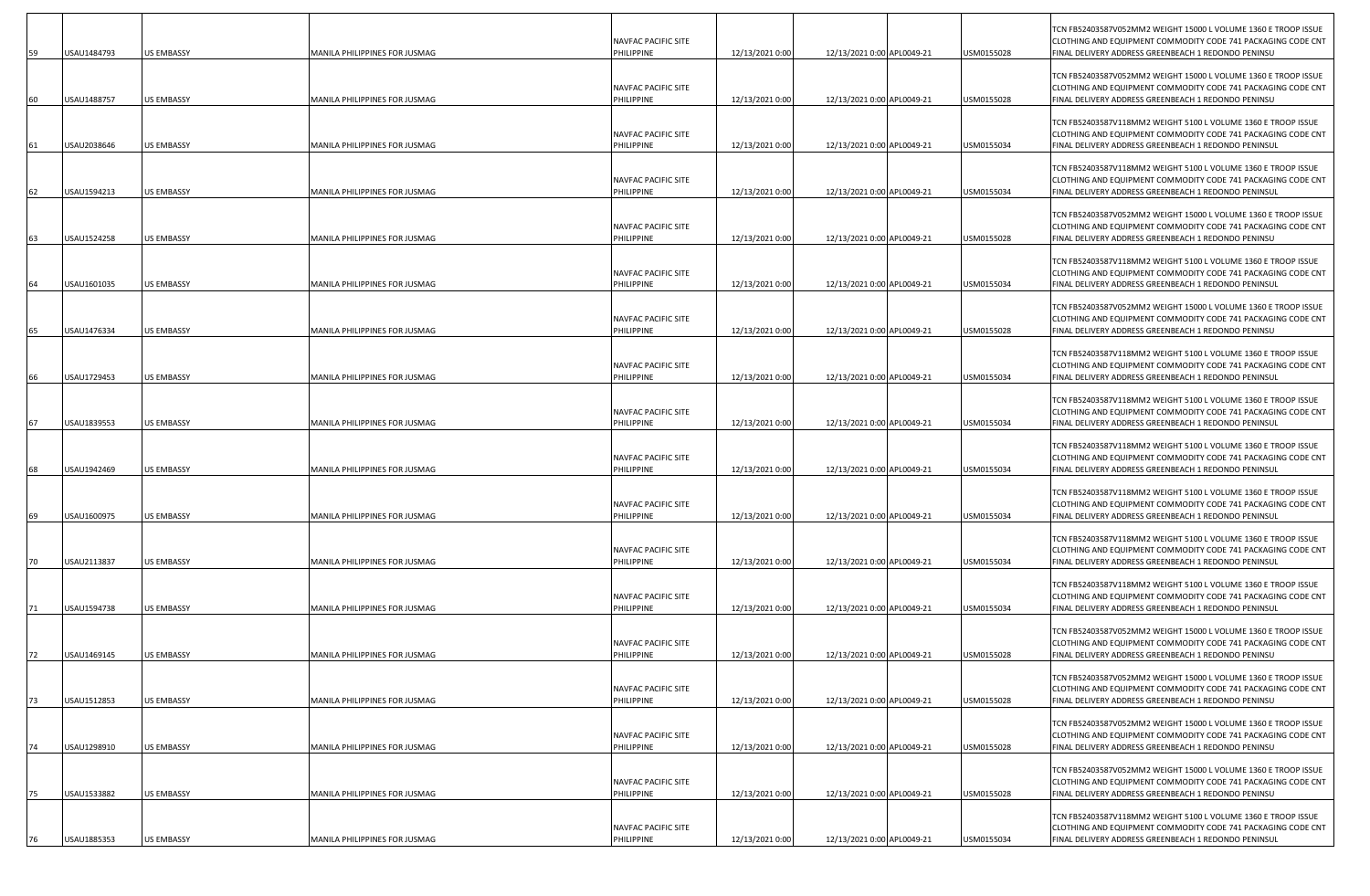|    | USAU1601040 | <b>US EMBASSY</b> | MANILA PHILIPPINES FOR JUSMAG | NAVFAC PACIFIC SITE<br>PHILIPPINE        | 12/13/2021 0:00 | 12/13/2021 0:00 APL0049-21 | USM0155034 | TCN FB52403587V118MM2 WEIGHT 5100 L VOLUME 1360 E TROOP ISSUE<br>CLOTHING AND EQUIPMENT COMMODITY CODE 741 PACKAGING CODE CNT<br>FINAL DELIVERY ADDRESS GREENBEACH 1 REDONDO PENINSUL  |
|----|-------------|-------------------|-------------------------------|------------------------------------------|-----------------|----------------------------|------------|----------------------------------------------------------------------------------------------------------------------------------------------------------------------------------------|
| 78 | USAU1275427 | <b>US EMBASSY</b> | MANILA PHILIPPINES FOR JUSMAG | NAVFAC PACIFIC SITE<br>PHILIPPINE        | 12/13/2021 0:00 | 12/13/2021 0:00 APL0049-21 | USM0155028 | TCN FB52403587V052MM2 WEIGHT 15000 L VOLUME 1360 E TROOP ISSUE<br>CLOTHING AND EQUIPMENT COMMODITY CODE 741 PACKAGING CODE CNT<br>FINAL DELIVERY ADDRESS GREENBEACH 1 REDONDO PENINSU  |
|    | USAU1746471 | <b>US EMBASSY</b> | MANILA PHILIPPINES FOR JUSMAG | NAVFAC PACIFIC SITE<br>PHILIPPINE        | 12/13/2021 0:00 | 12/13/2021 0:00 APL0049-21 | USM0155034 | TCN FB52403587V118MM2 WEIGHT 5100 L VOLUME 1360 E TROOP ISSUE<br>CLOTHING AND EQUIPMENT COMMODITY CODE 741 PACKAGING CODE CNT<br>FINAL DELIVERY ADDRESS GREENBEACH 1 REDONDO PENINSUL  |
| 80 | USAU1616924 | <b>US EMBASSY</b> | MANILA PHILIPPINES FOR JUSMAG | NAVFAC PACIFIC SITE<br>PHILIPPINE        | 12/13/2021 0:00 | 12/13/2021 0:00 APL0049-21 | USM0155034 | TCN FB52403587V118MM2 WEIGHT 5100 L VOLUME 1360 E TROOP ISSUE<br>CLOTHING AND EQUIPMENT COMMODITY CODE 741 PACKAGING CODE CNT<br>FINAL DELIVERY ADDRESS GREENBEACH 1 REDONDO PENINSUL  |
| 81 | USAU1512658 | <b>US EMBASSY</b> | MANILA PHILIPPINES FOR JUSMAG | NAVFAC PACIFIC SITE<br>PHILIPPINE        | 12/13/2021 0:00 | 12/13/2021 0:00 APL0049-21 | USM0155028 | TCN FB52403587V052MM2 WEIGHT 15000 L VOLUME 1360 E TROOP ISSUE<br>CLOTHING AND EQUIPMENT COMMODITY CODE 741 PACKAGING CODE CNT<br>FINAL DELIVERY ADDRESS GREENBEACH 1 REDONDO PENINSU  |
|    |             |                   |                               | NAVFAC PACIFIC SITE                      |                 |                            |            | TCN FB52403587V118MM2 WEIGHT 5100 L VOLUME 1360 E TROOP ISSUE<br>CLOTHING AND EQUIPMENT COMMODITY CODE 741 PACKAGING CODE CNT                                                          |
| 82 | USAU1713436 | <b>US EMBASSY</b> | MANILA PHILIPPINES FOR JUSMAG | PHILIPPINE<br>NAVFAC PACIFIC SITE        | 12/13/2021 0:00 | 12/13/2021 0:00 APL0049-21 | USM0155034 | FINAL DELIVERY ADDRESS GREENBEACH 1 REDONDO PENINSUL<br>TCN FB52403587V118MM2 WEIGHT 5100 L VOLUME 1360 E TROOP ISSUE<br>CLOTHING AND EQUIPMENT COMMODITY CODE 741 PACKAGING CODE CNT  |
| 83 | USAU1755848 | US EMBASSY        | MANILA PHILIPPINES FOR JUSMAG | PHILIPPINE<br>NAVFAC PACIFIC SITE        | 12/13/2021 0:00 | 12/13/2021 0:00 APL0049-21 | USM0155034 | FINAL DELIVERY ADDRESS GREENBEACH 1 REDONDO PENINSUL<br>TCN FB52403587V052MM2 WEIGHT 15000 L VOLUME 1360 E TROOP ISSUE<br>CLOTHING AND EQUIPMENT COMMODITY CODE 741 PACKAGING CODE CNT |
| 84 | USAU1512848 | <b>US EMBASSY</b> | MANILA PHILIPPINES FOR JUSMAG | PHILIPPINE<br>NAVFAC PACIFIC SITE        | 12/13/2021 0:00 | 12/13/2021 0:00 APL0049-21 | USM0155028 | FINAL DELIVERY ADDRESS GREENBEACH 1 REDONDO PENINSU<br>TCN FB52403587V052MM2 WEIGHT 15000 L VOLUME 1360 E TROOP ISSUE<br>CLOTHING AND EQUIPMENT COMMODITY CODE 741 PACKAGING CODE CNT  |
|    | USAU1404669 | US EMBASSY        | MANILA PHILIPPINES FOR JUSMAG | PHILIPPINE<br>NAVFAC PACIFIC SITE        | 12/13/2021 0:00 | 12/13/2021 0:00 APL0049-21 | USM0155028 | FINAL DELIVERY ADDRESS GREENBEACH 1 REDONDO PENINSU<br>TCN FB52403587V118MM2 WEIGHT 5100 L VOLUME 1360 E TROOP ISSUE<br>CLOTHING AND EQUIPMENT COMMODITY CODE 741 PACKAGING CODE CNT   |
|    | USAU1618552 | <b>US EMBASSY</b> | MANILA PHILIPPINES FOR JUSMAG | PHILIPPINE                               | 12/13/2021 0:00 | 12/13/2021 0:00 APL0049-21 | USM0155034 | FINAL DELIVERY ADDRESS GREENBEACH 1 REDONDO PENINSUL<br>TCN FB52403587V118MM2 WEIGHT 5100 L VOLUME 1360 E TROOP ISSUE                                                                  |
| 87 | USAU1619646 | <b>US EMBASSY</b> | MANILA PHILIPPINES FOR JUSMAG | NAVFAC PACIFIC SITE<br>PHILIPPINE        | 12/13/2021 0:00 | 12/13/2021 0:00 APL0049-21 | USM0155034 | CLOTHING AND EQUIPMENT COMMODITY CODE 741 PACKAGING CODE CNT<br>FINAL DELIVERY ADDRESS GREENBEACH 1 REDONDO PENINSUL<br>TCN FB52403587V118MM2 WEIGHT 5100 L VOLUME 1360 E TROOP ISSUE  |
| 88 | USAU1713415 | <b>US EMBASSY</b> | MANILA PHILIPPINES FOR JUSMAG | NAVFAC PACIFIC SITE<br>PHILIPPINE        | 12/13/2021 0:00 | 12/13/2021 0:00 APL0049-21 | USM0155034 | CLOTHING AND EQUIPMENT COMMODITY CODE 741 PACKAGING CODE CNT<br>FINAL DELIVERY ADDRESS GREENBEACH 1 REDONDO PENINSUL                                                                   |
| 89 | USAU1713420 | <b>US EMBASSY</b> | MANILA PHILIPPINES FOR JUSMAG | NAVFAC PACIFIC SITE<br>PHILIPPINE        | 12/13/2021 0:00 | 12/13/2021 0:00 APL0049-21 | USM0155034 | TCN FB52403587V118MM2 WEIGHT 5100 L VOLUME 1360 E TROOP ISSUE<br>CLOTHING AND EQUIPMENT COMMODITY CODE 741 PACKAGING CODE CNT<br>FINAL DELIVERY ADDRESS GREENBEACH 1 REDONDO PENINSUL  |
|    | USAU1490815 | US EMBASSY        | MANILA PHILIPPINES FOR JUSMAG | <b>NAVFAC PACIFIC SITE</b><br>PHILIPPINE | 12/13/2021 0:00 | 12/13/2021 0:00 APL0049-21 | USM0155028 | TCN FB52403587V052MM2 WEIGHT 15000 L VOLUME 1360 E TROOP ISSUE<br>CLOTHING AND EQUIPMENT COMMODITY CODE 741 PACKAGING CODE CNT<br>FINAL DELIVERY ADDRESS GREENBEACH 1 REDONDO PENINSU  |
| 91 | USAU1834931 | US EMBASSY        | MANILA PHILIPPINES FOR JUSMAG | NAVFAC PACIFIC SITE<br>PHILIPPINE        | 12/13/2021 0:00 | 12/13/2021 0:00 APL0049-21 | USM0155034 | TCN FB52403587V118MM2 WEIGHT 5100 L VOLUME 1360 E TROOP ISSUE<br>CLOTHING AND EQUIPMENT COMMODITY CODE 741 PACKAGING CODE CNT<br>FINAL DELIVERY ADDRESS GREENBEACH 1 REDONDO PENINSUL  |
| 92 | USAU1772104 | US EMBASSY        | MANILA PHILIPPINES FOR JUSMAG | NAVFAC PACIFIC SITE<br>PHILIPPINE        | 12/13/2021 0:00 | 12/13/2021 0:00 APL0049-21 | USM0155034 | TCN FB52403587V118MM2 WEIGHT 5100 L VOLUME 1360 E TROOP ISSUE<br>CLOTHING AND EQUIPMENT COMMODITY CODE 741 PACKAGING CODE CNT<br>FINAL DELIVERY ADDRESS GREENBEACH 1 REDONDO PENINSUL  |
| 93 | USAU2088652 | <b>US EMBASSY</b> | MANILA PHILIPPINES FOR JUSMAG | NAVFAC PACIFIC SITE<br>PHILIPPINE        | 12/13/2021 0:00 | 12/13/2021 0:00 APL0049-21 | USM0155034 | TCN FB52403587V118MM2 WEIGHT 5100 L VOLUME 1360 E TROOP ISSUE<br>CLOTHING AND EQUIPMENT COMMODITY CODE 741 PACKAGING CODE CNT<br>FINAL DELIVERY ADDRESS GREENBEACH 1 REDONDO PENINSUL  |
|    | USAU1606551 | US EMBASSY        | MANILA PHILIPPINES FOR JUSMAG | NAVFAC PACIFIC SITE<br>PHILIPPINE        | 12/13/2021 0:00 | 12/13/2021 0:00 APL0049-21 | USM0155034 | TCN FB52403587V118MM2 WEIGHT 5100 L VOLUME 1360 E TROOP ISSUE<br>CLOTHING AND EQUIPMENT COMMODITY CODE 741 PACKAGING CODE CNT<br>FINAL DELIVERY ADDRESS GREENBEACH 1 REDONDO PENINSUL  |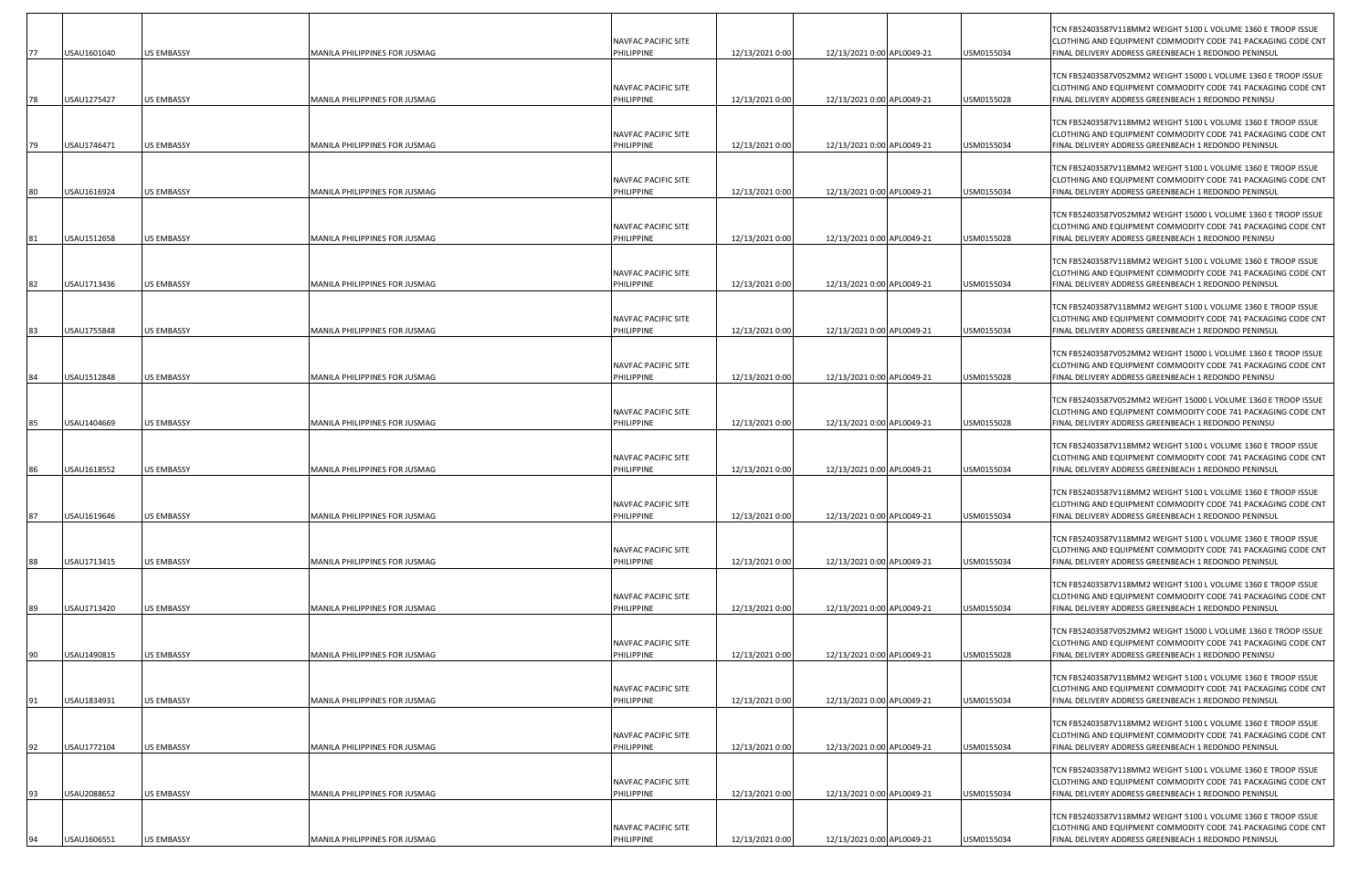| 95         | JSAU2038604                | <b>US EMBASSY</b>                      | MANILA PHILIPPINES FOR JUSMAG                                  | NAVFAC PACIFIC SITE<br>PHILIPPINE               | 12/13/2021 0:00                    | 12/13/2021 0:00 APL0049-21                               | USM0155034               | TCN FB52403587V118MM2 WEIGHT 5100 L VOLUME 1360 E TROOP ISSUE<br>CLOTHING AND EQUIPMENT COMMODITY CODE 741 PACKAGING CODE CNT<br>FINAL DELIVERY ADDRESS GREENBEACH 1 REDONDO PENINSUL                                                         |
|------------|----------------------------|----------------------------------------|----------------------------------------------------------------|-------------------------------------------------|------------------------------------|----------------------------------------------------------|--------------------------|-----------------------------------------------------------------------------------------------------------------------------------------------------------------------------------------------------------------------------------------------|
| 96         | USAU1395037                | <b>US EMBASSY</b>                      | MANILA PHILIPPINES FOR JUSMAG                                  | NAVFAC PACIFIC SITE<br>PHILIPPINE               | 12/13/2021 0:00                    | 12/13/2021 0:00 APL0049-21                               | USM0155028               | TCN FB52403587V052MM2 WEIGHT 15000 L VOLUME 1360 E TROOP ISSUE<br>CLOTHING AND EQUIPMENT COMMODITY CODE 741 PACKAGING CODE CNT<br>FINAL DELIVERY ADDRESS GREENBEACH 1 REDONDO PENINSU                                                         |
| 97         | USAU1475723                | <b>US EMBASSY</b>                      | MANILA PHILIPPINES FOR JUSMAG                                  | NAVFAC PACIFIC SITE<br>PHILIPPINE               | 12/13/2021 0:00                    | 12/13/2021 0:00 APL0049-21                               | USM0155028               | TCN FB52403587V052MM2 WEIGHT 15000 L VOLUME 1360 E TROOP ISSUE<br>CLOTHING AND EQUIPMENT COMMODITY CODE 741 PACKAGING CODE CNT<br>FINAL DELIVERY ADDRESS GREENBEACH 1 REDONDO PENINSU                                                         |
| 98         | USAU1942427                | <b>US EMBASSY</b>                      | MANILA PHILIPPINES FOR JUSMAG                                  | NAVFAC PACIFIC SITE<br>PHILIPPINE               | 12/13/2021 0:00                    | 12/13/2021 0:00 APL0049-21                               | USM0155034               | TCN FB52403587V118MM2 WEIGHT 5100 L VOLUME 1360 E TROOP ISSUE<br>CLOTHING AND EQUIPMENT COMMODITY CODE 741 PACKAGING CODE CNT<br>FINAL DELIVERY ADDRESS GREENBEACH 1 REDONDO PENINSUL                                                         |
| 99         | JSAU2097802                | <b>US EMBASSY</b>                      | MANILA PHILIPPINES FOR JUSMAG                                  | NAVFAC PACIFIC SITE<br>PHILIPPINE               | 12/13/2021 0:00                    | 12/13/2021 0:00 APL0049-21                               | USM0155034               | TCN FB52403587V118MM2 WEIGHT 5100 L VOLUME 1360 E TROOP ISSUE<br>CLOTHING AND EQUIPMENT COMMODITY CODE 741 PACKAGING CODE CNT<br>INAL DELIVERY ADDRESS GREENBEACH 1 REDONDO PENINSUL                                                          |
| 100        | USAU1310554                | <b>US EMBASSY</b>                      | MANILA PHILIPPINES FOR JUSMAG                                  | NAVFAC PACIFIC SITE<br>PHILIPPINE               | 12/13/2021 0:00                    | 12/13/2021 0:00 APL0049-21                               | USM0155028               | TCN FB52403587V052MM2 WEIGHT 15000 L VOLUME 1360 E TROOP ISSUE<br>CLOTHING AND EQUIPMENT COMMODITY CODE 741 PACKAGING CODE CNT<br>FINAL DELIVERY ADDRESS GREENBEACH 1 REDONDO PENINSU                                                         |
| 101        | USAU1530008                | <b>US EMBASSY</b>                      | MANILA PHILIPPINES FOR JUSMAG                                  | NAVFAC PACIFIC SITE<br>PHILIPPINE               | 12/13/2021 0:00                    | 12/13/2021 0:00 APL0049-21                               | USM0155028               | TCN FB52403587V052MM2 WEIGHT 15000 L VOLUME 1360 E TROOP ISSUE<br>CLOTHING AND EQUIPMENT COMMODITY CODE 741 PACKAGING CODE CNT<br>INAL DELIVERY ADDRESS GREENBEACH 1 REDONDO PENINSU                                                          |
| 102        | USAU1758488                | <b>US EMBASSY</b>                      | MANILA PHILIPPINES FOR JUSMAG                                  | NAVFAC PACIFIC SITE<br>PHILIPPINE               | 12/13/2021 0:00                    | 12/13/2021 0:00 APL0049-21                               | USM0155034               | TCN FB52403587V118MM2 WEIGHT 5100 L VOLUME 1360 E TROOP ISSUE<br>CLOTHING AND EQUIPMENT COMMODITY CODE 741 PACKAGING CODE CNT<br>FINAL DELIVERY ADDRESS GREENBEACH 1 REDONDO PENINSUL                                                         |
| 103        | USAU1472792                | <b>US EMBASSY</b>                      | MANILA PHILIPPINES FOR JUSMAG                                  | NAVFAC PACIFIC SITE<br>PHILIPPINE               | 12/13/2021 0:00                    | 12/13/2021 0:00 APL0049-21                               | USM0155028               | TCN FB52403587V052MM2 WEIGHT 15000 L VOLUME 1360 E TROOP ISSUE<br>CLOTHING AND EQUIPMENT COMMODITY CODE 741 PACKAGING CODE CNT<br>INAL DELIVERY ADDRESS GREENBEACH 1 REDONDO PENINSU                                                          |
| 104        | USAU1620230                | <b>US EMBASSY</b>                      | MANILA PHILIPPINES FOR JUSMAG                                  | NAVFAC PACIFIC SITE<br>PHILIPPINE               | 12/13/2021 0:00                    | 12/13/2021 0:00 APL0049-21                               | USM0155034               | TCN FB52403587V118MM2 WEIGHT 5100 L VOLUME 1360 E TROOP ISSUE<br>CLOTHING AND EQUIPMENT COMMODITY CODE 741 PACKAGING CODE CNT<br>FINAL DELIVERY ADDRESS GREENBEACH 1 REDONDO PENINSUL                                                         |
| 105        | USAU1306359                | <b>US EMBASSY</b>                      | MANILA PHILIPPINES FOR JUSMAG                                  | NAVFAC PACIFIC SITE<br>PHILIPPINE               | 12/13/2021 0:00                    | 12/13/2021 0:00 APL0049-21                               | USM0155028               | TCN FB52403587V052MM2 WEIGHT 15000 L VOLUME 1360 E TROOP ISSUE<br>CLOTHING AND EQUIPMENT COMMODITY CODE 741 PACKAGING CODE CNT<br>FINAL DELIVERY ADDRESS GREENBEACH 1 REDONDO PENINSU                                                         |
|            |                            |                                        |                                                                | NAVFAC PACIFIC SITE                             |                                    |                                                          |                          | TCN FB52403587V052MM2 WEIGHT 15000 L VOLUME 1360 E TROOP ISSUE<br>CLOTHING AND EQUIPMENT COMMODITY CODE 741 PACKAGING CODE CNT                                                                                                                |
| 106        | USAU1475997                | <b>US EMBASSY</b>                      | MANILA PHILIPPINES FOR JUSMAG                                  | PHILIPPINE<br>NAVFAC PACIFIC SITE               | 12/13/2021 0:00                    | 12/13/2021 0:00 APL0049-21                               | USM0155028               | FINAL DELIVERY ADDRESS GREENBEACH 1 REDONDO PENINSU<br>TCN FB52403587V052MM2 WEIGHT 15000 L VOLUME 1360 E TROOP ISSUE<br>CLOTHING AND EQUIPMENT COMMODITY CODE 741 PACKAGING CODE CNT                                                         |
| 107        | USAU1488633                | <b>US EMBASSY</b>                      | MANILA PHILIPPINES FOR JUSMAG                                  | PHILIPPINE<br><b>NAVFAC PACIFIC SITE</b>        | 12/13/2021 0:00                    | 12/13/2021 0:00 APL0049-21                               | USM0155028               | FINAL DELIVERY ADDRESS GREENBEACH 1 REDONDO PENINSU<br>TCN FB52403587V118MM2 WEIGHT 5100 L VOLUME 1360 E TROOP ISSUE<br>CLOTHING AND EQUIPMENT COMMODITY CODE 741 PACKAGING CODE CNT                                                          |
| 108        | USAU1729495                | <b>US EMBASSY</b>                      | MANILA PHILIPPINES FOR JUSMAG                                  | PHILIPPINE<br>NAVFAC PACIFIC SITE               | 12/13/2021 0:00                    | 12/13/2021 0:00 APL0049-21                               | USM0155034               | FINAL DELIVERY ADDRESS GREENBEACH 1 REDONDO PENINSUL<br>TCN FB52403587V118MM2 WEIGHT 5100 L VOLUME 1360 E TROOP ISSUE<br>CLOTHING AND EQUIPMENT COMMODITY CODE 741 PACKAGING CODE CNT                                                         |
| 109<br>110 | USAU1885332<br>USAU1476416 | <b>US EMBASSY</b><br><b>US EMBASSY</b> | MANILA PHILIPPINES FOR JUSMAG<br>MANILA PHILIPPINES FOR JUSMAG | PHILIPPINE<br>NAVFAC PACIFIC SITE<br>PHILIPPINE | 12/13/2021 0:00<br>12/13/2021 0:00 | 12/13/2021 0:00 APL0049-21<br>12/13/2021 0:00 APL0049-21 | USM0155034<br>USM0155028 | FINAL DELIVERY ADDRESS GREENBEACH 1 REDONDO PENINSUL<br>TCN FB52403587V052MM2 WEIGHT 15000 L VOLUME 1360 E TROOP ISSUE<br>CLOTHING AND EQUIPMENT COMMODITY CODE 741 PACKAGING CODE CNT<br>FINAL DELIVERY ADDRESS GREENBEACH 1 REDONDO PENINSU |
| 111        | USAU1847369                | <b>US EMBASSY</b>                      | MANILA PHILIPPINES FOR JUSMAG                                  | NAVFAC PACIFIC SITE<br>PHILIPPINE               | 12/13/2021 0:00                    | 12/13/2021 0:00 APL0049-21                               | USM0155034               | TCN FB52403587V118MM2 WEIGHT 5100 L VOLUME 1360 E TROOP ISSUE<br>CLOTHING AND EQUIPMENT COMMODITY CODE 741 PACKAGING CODE CNT<br>FINAL DELIVERY ADDRESS GREENBEACH 1 REDONDO PENINSUL                                                         |
| 112        | USAU2115892                | <b>US EMBASSY</b>                      | MANILA PHILIPPINES FOR JUSMAG                                  | NAVFAC PACIFIC SITE<br>PHILIPPINE               | 12/13/2021 0:00                    | 12/13/2021 0:00 APL0049-21                               | USM0155034               | TCN FB52403587V118MM2 WEIGHT 5100 L VOLUME 1360 E TROOP ISSUE<br>CLOTHING AND EQUIPMENT COMMODITY CODE 741 PACKAGING CODE CNT<br>FINAL DELIVERY ADDRESS GREENBEACH 1 REDONDO PENINSUL                                                         |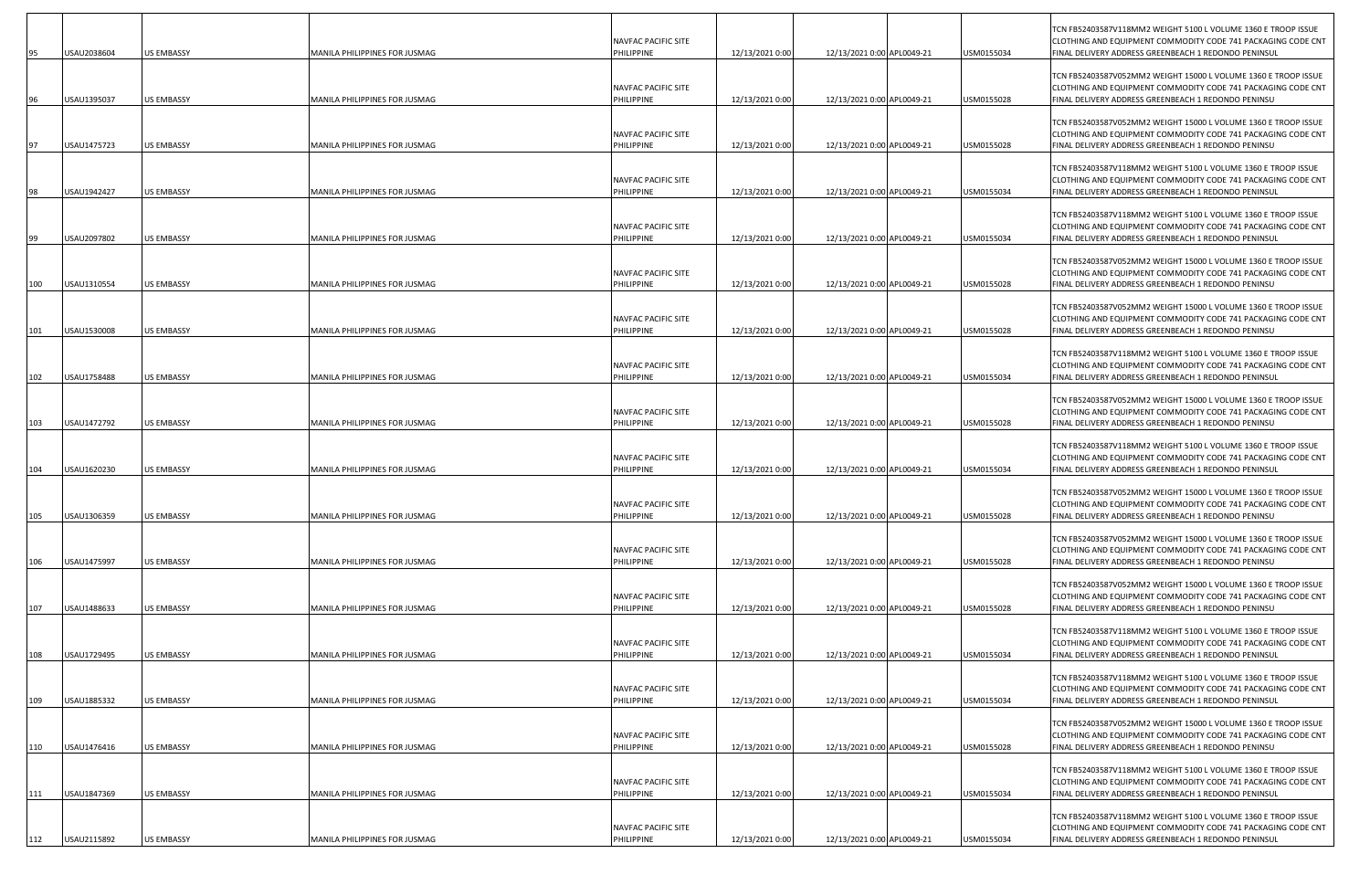| 113        | USAU1841210                | <b>US EMBASSY</b>                      | MANILA PHILIPPINES FOR JUSMAG                                  | NAVFAC PACIFIC SITE<br>PHILIPPINE               | 12/13/2021 0:00                    | 12/13/2021 0:00 APL0049-21                               | USM0155034               | TCN FB52403587V118MM2 WEIGHT 5100 L VOLUME 1360 E TROOP ISSUE<br>CLOTHING AND EQUIPMENT COMMODITY CODE 741 PACKAGING CODE CNT<br>FINAL DELIVERY ADDRESS GREENBEACH 1 REDONDO PENINSUL                                                        |
|------------|----------------------------|----------------------------------------|----------------------------------------------------------------|-------------------------------------------------|------------------------------------|----------------------------------------------------------|--------------------------|----------------------------------------------------------------------------------------------------------------------------------------------------------------------------------------------------------------------------------------------|
| 114        | USAU1713354                | <b>US EMBASSY</b>                      | MANILA PHILIPPINES FOR JUSMAG                                  | NAVFAC PACIFIC SITE<br>PHILIPPINE               | 12/13/2021 0:00                    | 12/13/2021 0:00 APL0049-21                               | USM0155034               | TCN FB52403587V118MM2 WEIGHT 5100 L VOLUME 1360 E TROOP ISSUE<br>CLOTHING AND EQUIPMENT COMMODITY CODE 741 PACKAGING CODE CNT<br>FINAL DELIVERY ADDRESS GREENBEACH 1 REDONDO PENINSUL                                                        |
| 115        | USAU1426821                | <b>US EMBASSY</b>                      | MANILA PHILIPPINES FOR JUSMAG                                  | NAVFAC PACIFIC SITE<br>PHILIPPINE               | 12/13/2021 0:00                    | 12/13/2021 0:00 APL0049-21                               | USM0155028               | TCN FB52403587V052MM2 WEIGHT 15000 L VOLUME 1360 E TROOP ISSUE<br>CLOTHING AND EQUIPMENT COMMODITY CODE 741 PACKAGING CODE CNT<br>FINAL DELIVERY ADDRESS GREENBEACH 1 REDONDO PENINSU                                                        |
| 116        | USAU1488680                | <b>US EMBASSY</b>                      | MANILA PHILIPPINES FOR JUSMAG                                  | NAVFAC PACIFIC SITE<br>PHILIPPINE               | 12/13/2021 0:00                    | 12/13/2021 0:00 APL0049-21                               | USM0155028               | TCN FB52403587V052MM2 WEIGHT 15000 L VOLUME 1360 E TROOP ISSUE<br>CLOTHING AND EQUIPMENT COMMODITY CODE 741 PACKAGING CODE CNT<br>FINAL DELIVERY ADDRESS GREENBEACH 1 REDONDO PENINSU                                                        |
| 117        | USAU1713375                | <b>US EMBASSY</b>                      | MANILA PHILIPPINES FOR JUSMAG                                  | NAVFAC PACIFIC SITE<br>PHILIPPINE               | 12/13/2021 0:00                    | 12/13/2021 0:00 APL0049-21                               | USM0155034               | TCN FB52403587V118MM2 WEIGHT 5100 L VOLUME 1360 E TROOP ISSUE<br>CLOTHING AND EQUIPMENT COMMODITY CODE 741 PACKAGING CODE CNT<br>FINAL DELIVERY ADDRESS GREENBEACH 1 REDONDO PENINSUL                                                        |
| 118        | USAU1942432                | <b>US EMBASSY</b>                      | MANILA PHILIPPINES FOR JUSMAG                                  | NAVFAC PACIFIC SITE<br>PHILIPPINE               | 12/13/2021 0:00                    | 12/13/2021 0:00 APL0049-21                               | USM0155034               | TCN FB52403587V118MM2 WEIGHT 5100 L VOLUME 1360 E TROOP ISSUE<br>CLOTHING AND EQUIPMENT COMMODITY CODE 741 PACKAGING CODE CNT<br>FINAL DELIVERY ADDRESS GREENBEACH 1 REDONDO PENINSUL                                                        |
| 119        | USAU2038693                | <b>US EMBASSY</b>                      | MANILA PHILIPPINES FOR JUSMAG                                  | NAVFAC PACIFIC SITE<br>PHILIPPINE               | 12/13/2021 0:00                    | 12/13/2021 0:00 APL0049-21                               | USM0155034               | TCN FB52403587V118MM2 WEIGHT 5100 L VOLUME 1360 E TROOP ISSUE<br>CLOTHING AND EQUIPMENT COMMODITY CODE 741 PACKAGING CODE CNT<br>FINAL DELIVERY ADDRESS GREENBEACH 1 REDONDO PENINSUL                                                        |
| 120        | USAU1310770                | <b>US EMBASSY</b>                      | MANILA PHILIPPINES FOR JUSMAG                                  | NAVFAC PACIFIC SITE<br>PHILIPPINE               | 12/13/2021 0:00                    | 12/13/2021 0:00 APL0049-21                               | USM0155028               | TCN FB52403587V052MM2 WEIGHT 15000 L VOLUME 1360 E TROOP ISSUE<br>CLOTHING AND EQUIPMENT COMMODITY CODE 741 PACKAGING CODE CNT<br>FINAL DELIVERY ADDRESS GREENBEACH 1 REDONDO PENINSU                                                        |
| 121        | USAU1601056                | US EMBASSY                             | MANILA PHILIPPINES FOR JUSMAG                                  | NAVFAC PACIFIC SITE<br>PHILIPPINE               | 12/13/2021 0:00                    | 12/13/2021 0:00 APL0049-21                               | USM0155034               | TCN FB52403587V118MM2 WEIGHT 5100 L VOLUME 1360 E TROOP ISSUE<br>CLOTHING AND EQUIPMENT COMMODITY CODE 741 PACKAGING CODE CNT<br>FINAL DELIVERY ADDRESS GREENBEACH 1 REDONDO PENINSUL                                                        |
| 122        | USAU1478173                | <b>US EMBASSY</b>                      | MANILA PHILIPPINES FOR JUSMAG                                  | NAVFAC PACIFIC SITE<br>PHILIPPINE               | 12/13/2021 0:00                    | 12/13/2021 0:00 APL0049-21                               | USM0155028               | TCN FB52403587V052MM2 WEIGHT 15000 L VOLUME 1360 E TROOP ISSUE<br>CLOTHING AND EQUIPMENT COMMODITY CODE 741 PACKAGING CODE CNT<br>FINAL DELIVERY ADDRESS GREENBEACH 1 REDONDO PENINSU                                                        |
| 123        | USAU1512684                | <b>US EMBASSY</b>                      | MANILA PHILIPPINES FOR JUSMAG                                  | NAVFAC PACIFIC SITE<br>PHILIPPINE               | 12/13/2021 0:00                    | 12/13/2021 0:00 APL0049-21                               | USM0155028               | TCN FB52403587V052MM2 WEIGHT 15000 L VOLUME 1360 E TROOP ISSUE<br>CLOTHING AND EQUIPMENT COMMODITY CODE 741 PACKAGING CODE CNT<br>FINAL DELIVERY ADDRESS GREENBEACH 1 REDONDO PENINSU                                                        |
|            |                            |                                        |                                                                | NAVFAC PACIFIC SITE                             |                                    |                                                          |                          | TCN FB52403587V118MM2 WEIGHT 5100 L VOLUME 1360 E TROOP ISSUE<br>CLOTHING AND EQUIPMENT COMMODITY CODE 741 PACKAGING CODE CNT                                                                                                                |
| 124        | USAU1847461                | <b>US EMBASSY</b>                      | MANILA PHILIPPINES FOR JUSMAG                                  | PHILIPPINE<br>NAVFAC PACIFIC SITE               | 12/13/2021 0:00                    | 12/13/2021 0:00 APL0049-21                               | USM0155034               | FINAL DELIVERY ADDRESS GREENBEACH 1 REDONDO PENINSUL<br>TCN FB52403587V052MM2 WEIGHT 15000 L VOLUME 1360 E TROOP ISSUE<br>CLOTHING AND EQUIPMENT COMMODITY CODE 741 PACKAGING CODE CNT                                                       |
| 125        | USAU1464945                | <b>US EMBASSY</b>                      | MANILA PHILIPPINES FOR JUSMAG                                  | PHILIPPINE<br><b>NAVFAC PACIFIC SITE</b>        | 12/13/2021 0:00                    | 12/13/2021 0:00 APL0049-21                               | USM0155028               | FINAL DELIVERY ADDRESS GREENBEACH 1 REDONDO PENINSU<br>TCN FB52403587V118MM2 WEIGHT 5100 L VOLUME 1360 E TROOP ISSUE<br>CLOTHING AND EQUIPMENT COMMODITY CODE 741 PACKAGING CODE CNT                                                         |
| 126        | USAU1600949                | <b>US EMBASSY</b>                      | MANILA PHILIPPINES FOR JUSMAG                                  | PHILIPPINE<br>NAVFAC PACIFIC SITE               | 12/13/2021 0:00                    | 12/13/2021 0:00 APL0049-21                               | USM0155034               | FINAL DELIVERY ADDRESS GREENBEACH 1 REDONDO PENINSUL<br>TCN FB52403587V052MM2 WEIGHT 15000 L VOLUME 1360 E TROOP ISSUE<br>CLOTHING AND EQUIPMENT COMMODITY CODE 741 PACKAGING CODE CNT                                                       |
| 127        | USAU1513000                | <b>US EMBASSY</b>                      | MANILA PHILIPPINES FOR JUSMAG                                  | PHILIPPINE<br>NAVFAC PACIFIC SITE               | 12/13/2021 0:00                    | 12/13/2021 0:00 APL0049-21                               | JSM0155028               | FINAL DELIVERY ADDRESS GREENBEACH 1 REDONDO PENINSU<br>TCN FB52403587V118MM2 WEIGHT 5100 L VOLUME 1360 E TROOP ISSUE<br>CLOTHING AND EQUIPMENT COMMODITY CODE 741 PACKAGING CODE CNT                                                         |
| 128        | USAU2029602                | <b>US EMBASSY</b>                      | MANILA PHILIPPINES FOR JUSMAG                                  | PHILIPPINE<br>NAVFAC PACIFIC SITE               | 12/13/2021 0:00                    | 12/13/2021 0:00 APL0049-21                               | USM0155034               | FINAL DELIVERY ADDRESS GREENBEACH 1 REDONDO PENINSUL<br>TCN FB52403587V052MM2 WEIGHT 15000 L VOLUME 1360 E TROOP ISSUE<br>CLOTHING AND EQUIPMENT COMMODITY CODE 741 PACKAGING CODE CNT                                                       |
| 129<br>130 | USAU1468597<br>USAU1529732 | <b>US EMBASSY</b><br><b>US EMBASSY</b> | MANILA PHILIPPINES FOR JUSMAG<br>MANILA PHILIPPINES FOR JUSMAG | PHILIPPINE<br>NAVFAC PACIFIC SITE<br>PHILIPPINE | 12/13/2021 0:00<br>12/13/2021 0:00 | 12/13/2021 0:00 APL0049-21<br>12/13/2021 0:00 APL0049-21 | USM0155028<br>USM0155028 | FINAL DELIVERY ADDRESS GREENBEACH 1 REDONDO PENINSU<br>TCN FB52403587V052MM2 WEIGHT 15000 L VOLUME 1360 E TROOP ISSUE<br>CLOTHING AND EQUIPMENT COMMODITY CODE 741 PACKAGING CODE CNT<br>FINAL DELIVERY ADDRESS GREENBEACH 1 REDONDO PENINSU |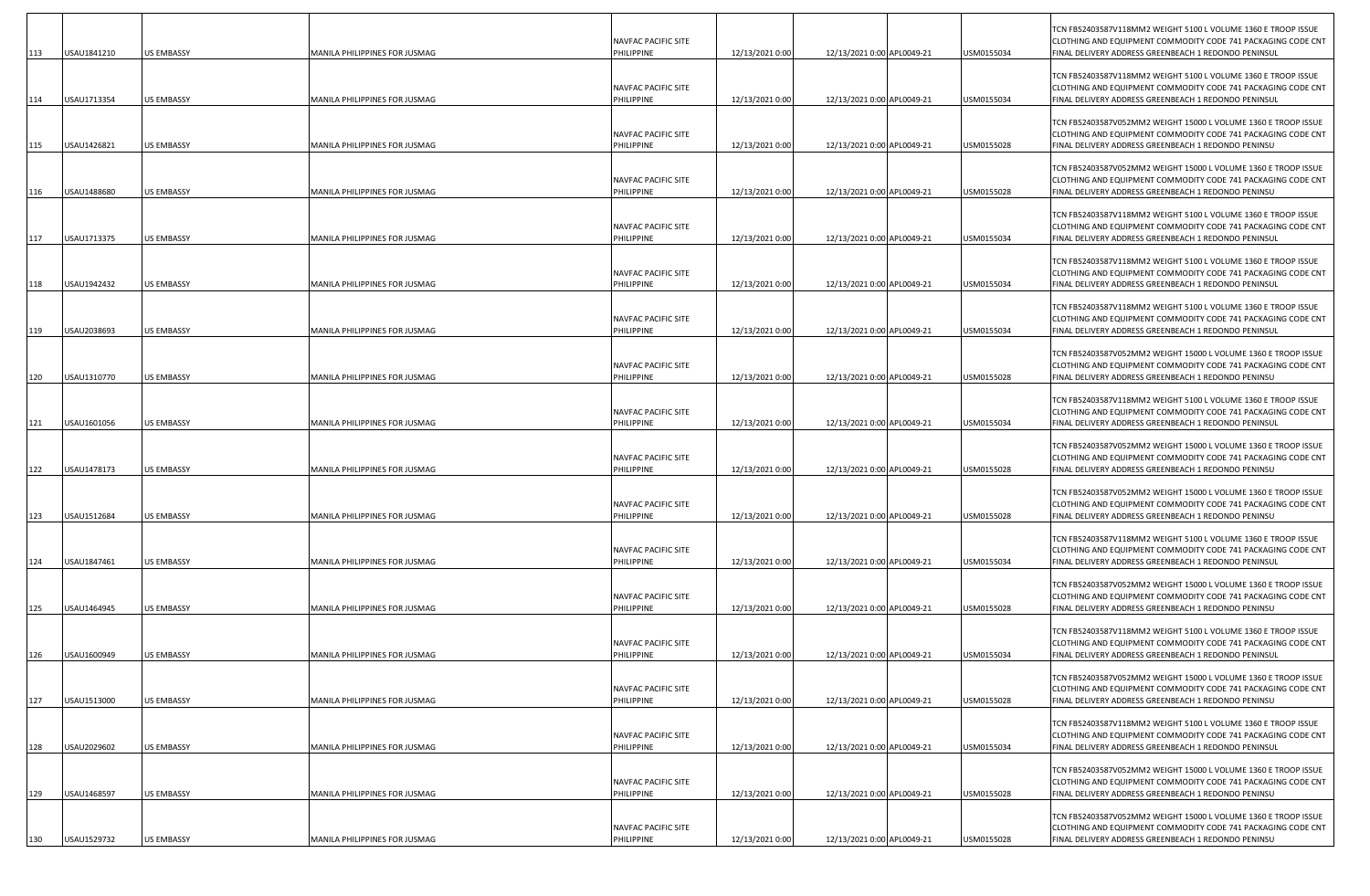|     |             |                                     |                                                                                                                                          |                                      |                 |                            |                  | CN FB52403587V118MM2 WEIGHT 5100 L VOLUME 1360 E TROOP ISSUE                                                                   |
|-----|-------------|-------------------------------------|------------------------------------------------------------------------------------------------------------------------------------------|--------------------------------------|-----------------|----------------------------|------------------|--------------------------------------------------------------------------------------------------------------------------------|
| 131 | USAU1885414 | <b>US EMBASSY</b>                   | MANILA PHILIPPINES FOR JUSMAG                                                                                                            | NAVFAC PACIFIC SITE<br>PHILIPPINE    | 12/13/2021 0:00 | 12/13/2021 0:00 APL0049-21 | USM0155034       | CLOTHING AND EQUIPMENT COMMODITY CODE 741 PACKAGING CODE CNT<br>INAL DELIVERY ADDRESS GREENBEACH 1 REDONDO PENINSUL            |
| 132 | EGSU3032477 | EMV CONSUMER GOODS TRADING          | UNIT 503 NOAH S ARK BLDG 303 ESCOLTA ST. BRGY 291 ZONE 27 BINONDO<br>MANILA 1006 TIN 779544954000                                        | <b>EMV CONSUMER GOODS</b><br>TRADING | 12/13/2021 0:00 | 12/14/2021 0:00 EGP0052-21 | EGLV010102735741 | ANTIBACTERIAL WET WIPES 4818.9000                                                                                              |
|     |             |                                     | UNIT 503 NOAH S ARK BLDG 303 ESCOLTA ST. BRGY 291 ZONE 27 BINONDO                                                                        | <b>EMV CONSUMER GOODS</b>            |                 |                            |                  |                                                                                                                                |
| 133 | EGHU3217224 | EMV CONSUMER GOODS TRADING          | MANILA 1006 TIN 779544954000<br>UNIT 503 NOAH S ARK BLDG 303 ESCOLTA ST. BRGY 291 ZONE 27 BINONDO                                        | TRADING<br><b>EMV CONSUMER GOODS</b> | 12/13/2021 0:00 | 12/14/2021 0:00 EGP0052-21 | EGLV010102735741 | ANTIBACTERIAL WET WIPES 4818.9000                                                                                              |
| 134 | EITU0615210 | EMV CONSUMER GOODS TRADING          | MANILA 1006 TIN 779544954000                                                                                                             | TRADING                              | 12/13/2021 0:00 | 12/14/2021 0:00 EGP0052-21 | EGLV010102735741 | ANTIBACTERIAL WET WIPES 4818.9000                                                                                              |
| 135 | EGHU3628312 | EMV CONSUMER GOODS TRADING          | UNIT 503 NOAH S ARK BLDG 303 ESCOLTA ST. BRGY 291 ZONE 27 BINONDO<br>MANILA 1006 TIN 779544954000                                        | <b>EMV CONSUMER GOODS</b><br>TRADING | 12/13/2021 0:00 | 12/14/2021 0:00 EGP0052-21 | EGLV010102735741 | ANTIBACTERIAL WET WIPES 4818.9000                                                                                              |
| 136 | EGHU3231285 | EMV CONSUMER GOODS TRADING          | UNIT 503 NOAH S ARK BLDG 303 ESCOLTA ST. BRGY 291 ZONE 27 BINONDO<br>MANILA 1006 TIN 779544954000                                        | <b>EMV CONSUMER GOODS</b><br>TRADING | 12/13/2021 0:00 | 12/14/2021 0:00 EGP0052-21 | EGLV010102735741 | ANTIBACTERIAL WET WIPES 4818.9000                                                                                              |
|     |             |                                     | UNIT 503 NOAH S ARK BLDG 303 ESCOLTA ST. BRGY 291 ZONE 27 BINONDO                                                                        | <b>EMV CONSUMER GOODS</b>            |                 |                            |                  |                                                                                                                                |
| 137 | EITU0346300 | EMV CONSUMER GOODS TRADING          | MANILA 1006 TIN 779544954000<br>UNIT 503 NOAH S ARK BLDG 303 ESCOLTA ST. BRGY 291 ZONE 27 BINONDO                                        | TRADING<br><b>EMV CONSUMER GOODS</b> | 12/13/2021 0:00 | 12/14/2021 0:00 EGP0052-21 | EGLV010102735741 | ANTIBACTERIAL WET WIPES 4818.9000                                                                                              |
| 138 | EGHU3216629 | EMV CONSUMER GOODS TRADING          | MANILA 1006 TIN 779544954000                                                                                                             | TRADING                              | 12/13/2021 0:00 | 12/14/2021 0:00 EGP0052-21 | EGLV010102735741 | ANTIBACTERIAL WET WIPES 4818.9000                                                                                              |
| 139 | EISU2097862 | EMV CONSUMER GOODS TRADING          | UNIT 503 NOAH S ARK BLDG 303 ESCOLTA ST. BRGY 291 ZONE 27 BINONDO<br>MANILA 1006 TIN 779544954000                                        | <b>EMV CONSUMER GOODS</b><br>TRADING | 12/13/2021 0:00 | 12/14/2021 0:00 EGP0052-21 | EGLV010102735741 | ANTIBACTERIAL WET WIPES 4818.9000                                                                                              |
| 140 |             |                                     | UNIT 503 NOAH S ARK BLDG 303 ESCOLTA ST. BRGY 291 ZONE 27 BINONDO                                                                        | <b>EMV CONSUMER GOODS</b><br>TRADING |                 |                            |                  | ANTIBACTERIAL WET WIPES 4818.9000                                                                                              |
|     | EGHU3625252 | EMV CONSUMER GOODS TRADING          | MANILA 1006 TIN 779544954000                                                                                                             |                                      | 12/13/2021 0:00 | 12/14/2021 0:00 EGP0052-21 | EGLV010102735741 | DMS-30 UN 3267 CORROSIVE LIQUID BA SIC ORGANIC N.O.S.(N N-BIS(2-                                                               |
| 141 | DHDU1375211 | BEN LINE AGENCIES UNIT 701 A 7TH    | FL. TOWER A TWO E COM CENTER PALM COAST BAYSHORE AVENUE MALL OF ASIA BEN LINE AGENCIES UNIT<br>COMPLEX 1308 PASAY CITY PHILIPPINES EMAIL | 701 A 7TH                            | 12/10/2021 0:00 | 12/11/2021 0:00 MCC0047-21 | 913154285        | ETHY LHEXYL)-((124-TRIAZOL-1-YL)METHY L)AMINE)) 8 II IMDG-CODE<br>SEGREGA TION HS CODE 293399                                  |
|     |             |                                     |                                                                                                                                          |                                      |                 |                            |                  | DMS-30 UN 3267 CORROSIVE LIQUID BA SIC ORGANIC N.O.S.(N N-BIS(2-                                                               |
| 142 | SEGU8063344 | BEN LINE AGENCIES UNIT 701 A 7TH    | FL. TOWER A TWO E COM CENTER PALM COAST BAYSHORE AVENUE MALL OF ASIA BEN LINE AGENCIES UNIT<br>COMPLEX 1308 PASAY CITY PHILIPPINES EMAIL | 701 A 7TH                            | 12/10/2021 0:00 | 12/11/2021 0:00 MCC0047-21 | 913154285        | ETHY LHEXYL)-((124-TRIAZOL-1-YL)METHY L)AMINE)) 8 II IMDG-CODE<br>SEGREGA TION HS CODE 293399                                  |
|     |             |                                     |                                                                                                                                          |                                      |                 |                            |                  | PIECES UN1263 PAINT CLASS 3 P G III F P 28 CUN1263 PAINT CLASS 3 P G III F                                                     |
| 143 | GATU1304706 | U S EMBASSY                         | MANILA PHILIPPINES FOR JUSMAG                                                                                                            | COMMERCIAL FREIGHT<br>SERVICES INC   | 12/10/2021 0:00 | 12/10/2021 0:00 ONX0046-21 | USG0186588       | P 43 CUN1263 PAINT CLASS 3 P G III F P 45 CUN1263 PAINT CLASS 3 P G III F P<br>34 CUN1263 PAINT ***                            |
| 144 | MNBU0243154 | JKJ INTERNATIONAL CO UNIT 4 B 4 F A | R D C BLDG 620 VICENTE DEL FIERRO ST 166 ZONE 15 GAGAIANGIN TONDO<br>MANILA 1013 TEL 639455789019 EMAIL JKJINTERNATIONAL YAHOO.COM       | SAME AS CONSIGNEE                    | 12/10/2021 0:00 | 12/11/2021 0:00 MCC0047-21 | 214619105        | MANTOU TEMP: 0 DEG C VENT: 30 CBM / HR OPEN HS CODE 190590                                                                     |
|     |             |                                     | R D C BLDG 620 VICENTE DEL FIERRO ST 166 ZONE 15 GAGAIANGIN TONDO                                                                        |                                      |                 |                            |                  |                                                                                                                                |
| 145 | MNBU3099333 | JKJ INTERNATIONAL CO UNIT 4 B 4 F A | MANILA 1013 TEL 639455789019 EMAIL JKJINTERNATIONAL YAHOO.COM<br>R D C BLDG 620 VICENTE DEL FIERRO ST 166 ZONE 15 GAGAIANGIN TONDO       | SAME AS CONSIGNEE                    | 12/10/2021 0:00 | 12/11/2021 0:00 MCC0047-21 | 214619105        | MANTOU TEMP: 0 DEG C VENT: 30 CBM / HR OPEN HS CODE 190590                                                                     |
| 146 | MNBU9091509 | JKJ INTERNATIONAL CO UNIT 4 B 4 F A | MANILIA 1013 TEL 639455789019 EMAIL JKJINTERNATIONAL YAHOO.COM                                                                           | SAME AS CONSIGNEE                    | 12/10/2021 0:00 | 12/11/2021 0:00 MCC0047-21 | 913394628        | MANTOU TEMP: 0 DEG C VENT: 15 CBM / HR OPEN HS CODE 190590                                                                     |
| 147 | MNBU0528774 | JKJ INTERNATIONAL CO UNIT 4 B 4 F A | R D C BLDG 620 VICENTE DEL FIERRO ST 166 ZONE 15 GAGAIANGIN TONDO<br>MANILIA 1013 TEL 639455789019 EMAIL JKJINTERNATIONAL YAHOO.COM      | SAME AS CONSIGNEE                    | 12/10/2021 0:00 | 12/11/2021 0:00 MCC0047-21 | 913394628        | MANTOU TEMP: 0 DEG C VENT: 15 CBM / HR OPEN HS CODE 190590                                                                     |
| 148 | MNBU9160488 | JKJ INTERNATIONAL CO UNIT 4 B 4 F A | R D C BLDG 620 VICENTE DEL FIERRO ST 166 ZONE 15 GAGAIANGIN TONDO<br>MANILIA 1013 TEL 639455789019 EMAIL JKJINTERNATIONAL YAHOO.COM      | SAME AS CONSIGNEE                    | 12/10/2021 0:00 | 12/11/2021 0:00 MCC0047-21 | 214618290        | MANTOU TEMP: 0 DEG C VENT: 30 CBM / HR OPEN HS CODE 190590                                                                     |
|     |             |                                     | R D C BLDG 620 VICENTE DEL FIERRO ST 166 ZONE 15 GAGAIANGIN TONDO                                                                        |                                      |                 |                            |                  |                                                                                                                                |
| 149 | MNBU0050514 | JKJ INTERNATIONAL CO UNIT 4 B 4 F A | MANILIA 1013 TEL 639455789019 EMAIL JKJINTERNATIONAL YAHOO.COM<br>R D C BLDG 620 VICENTE DEL FIERRO ST 166 ZONE 15 GAGALANGIN TONDO      | SAME AS CONSIGNEE                    | 12/10/2021 0:00 | 12/11/2021 0:00 MCC0047-21 | 214618290        | MANTOU TEMP: 0 DEG C VENT: 30 CBM / HR OPEN HS CODE 190590                                                                     |
| 150 | ANBU4065322 | JKJ INTERNATIONAL CO UNIT 4 B 4 F A | MANILA 1013 TEL 639455789019 EMAIL JKJINTERNATIONAL YAHOO.COM                                                                            | SAME AS CONSIGNEE                    | 12/10/2021 0:00 | 12/11/2021 0:00 MCC0047-21 | 913401924        | MANTOU TEMP: 0 DEG C VENT: 30 CBM / HR OPEN HS CODE 190590                                                                     |
| 151 | MNBU3999340 | JKJ INTERNATIONAL CO UNIT 4 B 4 F A | R D C BLDG 620 VICENTE DEL FIERRO ST 166 ZONE 15 GAGALANGIN TONDO<br>MANILA 1013 TEL 639455789019 EMAIL JKJINTERNATIONAL YAHOO.COM       | SAME AS CONSIGNEE                    | 12/10/2021 0:00 | 12/11/2021 0:00 MCC0047-21 | 913401924        | MANTOU TEMP: 0 DEG C VENT: 30 CBM / HR OPEN HS CODE 190590                                                                     |
|     |             |                                     |                                                                                                                                          |                                      |                 |                            |                  | HS CODE:220890 53%(V/V)MOUTAI CHUN AS PER CONTRACT                                                                             |
| 152 | TEMU5972757 | VICTORY EASE TRADING                | RM C1 6 F. MARC 2000 TOWER 1973 TA FT AVENUE MANILA PHILIPPINES TEL 91 7<br>100 9898 E MAIL INFO23 SKYTOPHOLD INGS.COM                   | CAFE M INC                           | 12/8/2021 0:00  | 12/8/2021 0:00 WHL0071-21  | 030B526905       | NO.: MTBD2021153 * E-MAIL: CAFEM.ADMINISTRATOR. ATAVOL<br>A@GMAIL.COM INFO23@SKYTOPHOLDINGS.C OM                               |
| 153 | EITU9256358 | BETTER LINE STEEL TRADING           | BLOCK N3 LOT 5 SAN FRANCISCO 1 DASMARINAS CITY CAVITE 4114 PHILIPPINES.                                                                  | BETTER LINE STEEL<br>TRADING         | 12/5/2021 0:00  | 12/5/2021 0:00 EGP0050-21  | EGLV106100074974 | MIXED USED CLOTHING HSN: 63090000 GRS WT: 28 540 KGS NET WT: 27<br>997 KGS INV NO. EXP/21-22/0346 DATE:                        |
|     |             |                                     |                                                                                                                                          |                                      |                 |                            |                  |                                                                                                                                |
|     |             |                                     |                                                                                                                                          | NAVFAC PACIFIC SITE                  |                 |                            |                  | TCN FB52403587V002MM2 WEIGHT 15000 L VOLUME 1360 E TROOP ISSUE<br>CLOTHING AND EQUIPMENT COMMODITY CODE 741 PACKAGING CODE CNT |
| 154 | USAU0694347 | <b>US EMBASSY</b>                   | MANILA PHILIPPINES FOR JUSMAG                                                                                                            | PHILIPPINE                           | 12/2/2021 0:00  | 12/2/2021 0:00 APL0048-21  | USM0154965       | PIECES ECU GREEN AIR CONDITIONERS SHIPPE                                                                                       |
|     |             |                                     |                                                                                                                                          |                                      |                 |                            |                  | TCN FB52403587V002MM2 WEIGHT 15000 L VOLUME 1360 E TROOP ISSUE                                                                 |
| 155 | USAU1195229 | <b>US EMBASSY</b>                   | MANILA PHILIPPINES FOR JUSMAG                                                                                                            | NAVFAC PACIFIC SITE<br>PHILIPPINE    | 12/2/2021 0:00  | 12/2/2021 0:00 APL0048-21  | USM0154965       | CLOTHING AND EQUIPMENT COMMODITY CODE 741 PACKAGING CODE CNT<br>PIECES ECU GREEN AIR CONDITIONERS SHIPPE                       |
|     |             |                                     |                                                                                                                                          |                                      |                 |                            |                  |                                                                                                                                |
|     |             |                                     |                                                                                                                                          | NAVFAC PACIFIC SITE                  |                 |                            |                  | TCN FB52403587V002MM2 WEIGHT 15000 L VOLUME 1360 E TROOP ISSUE<br>CLOTHING AND EQUIPMENT COMMODITY CODE 741 PACKAGING CODE CNT |
| 156 | USAU0081330 | <b>US EMBASSY</b>                   | MANILA PHILIPPINES FOR JUSMAG                                                                                                            | PHILIPPINE                           | 12/2/2021 0:00  | 12/2/2021 0:00 APL0048-21  | USM0154965       | PIECES ECU GREEN AIR CONDITIONERS SHIPPE                                                                                       |
|     |             |                                     |                                                                                                                                          |                                      |                 |                            |                  | TCN FB52403587V002MM2 WEIGHT 15000 L VOLUME 1360 E TROOP ISSUE                                                                 |
| 157 | USAU0539654 | <b>US EMBASSY</b>                   | MANILA PHILIPPINES FOR JUSMAG                                                                                                            | NAVFAC PACIFIC SITE<br>PHILIPPINE    | 12/2/2021 0:00  | 12/2/2021 0:00 APL0048-21  | USM0154965       | CLOTHING AND EQUIPMENT COMMODITY CODE 741 PACKAGING CODE CNT<br>PIECES ECU GREEN AIR CONDITIONERS SHIPPE                       |
|     |             |                                     |                                                                                                                                          |                                      |                 |                            |                  |                                                                                                                                |
|     |             |                                     |                                                                                                                                          | NAVFAC PACIFIC SITE                  |                 |                            |                  | TCN FB52403587V002MM2 WEIGHT 15000 L VOLUME 1360 E TROOP ISSUE<br>CLOTHING AND EQUIPMENT COMMODITY CODE 741 PACKAGING CODE CNT |
| 158 | USAU1037223 | <b>US EMBASSY</b>                   | MANILA PHILIPPINES FOR JUSMAG                                                                                                            | PHILIPPINE                           | 12/2/2021 0:00  | 12/2/2021 0:00 APL0048-21  | USM0154965       | PIECES ECU GREEN AIR CONDITIONERS SHIPPE                                                                                       |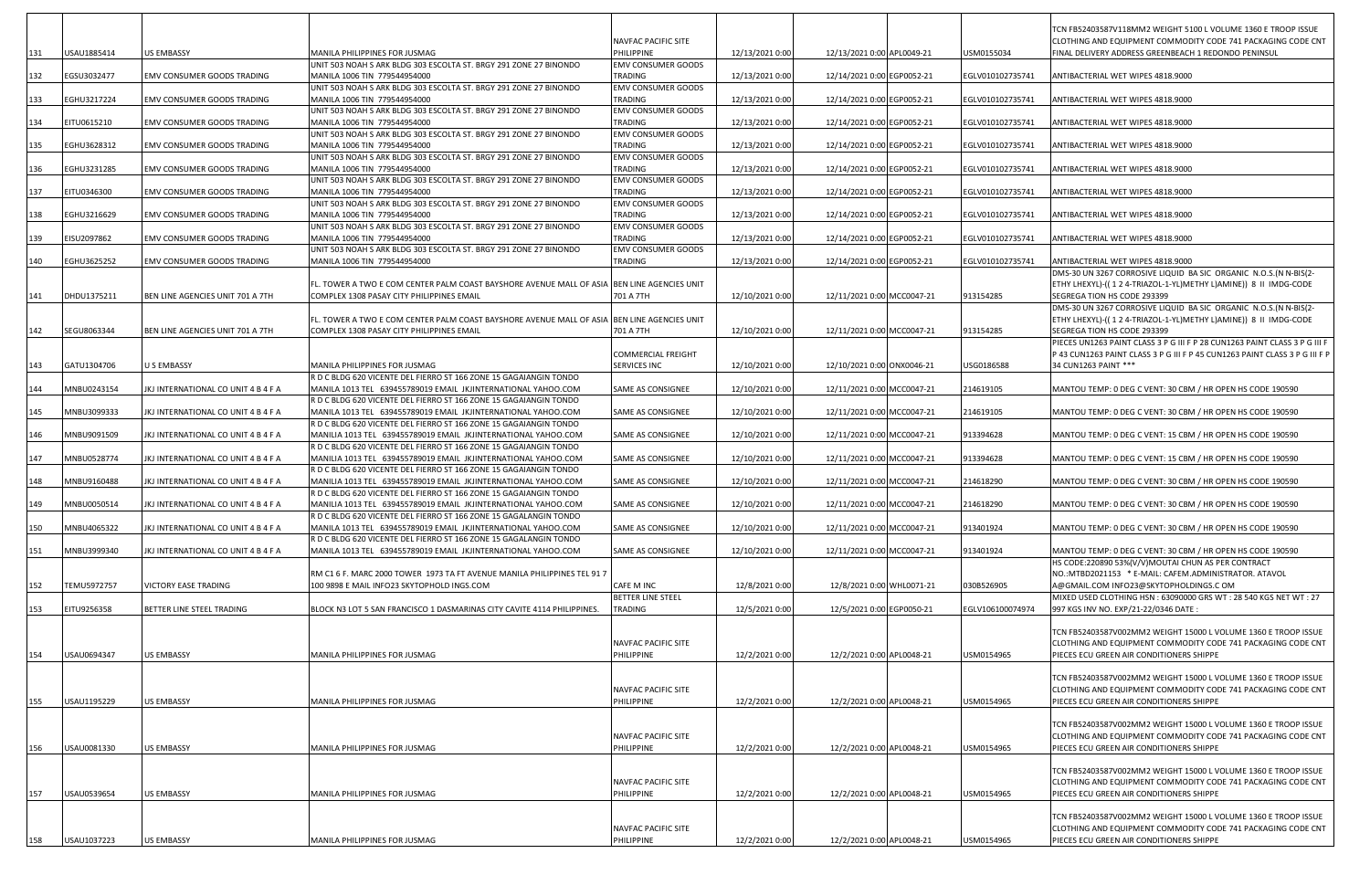| 159        | USAU0907057                | <b>US EMBASSY</b>                      | MANILA PHILIPPINES FOR JUSMAG                                  | NAVFAC PACIFIC SITE<br>PHILIPPINE               | 12/2/2021 0:00                   | 12/2/2021 0:00 APL0048-21                              | USM0154965               | TCN FB52403587V002MM2 WEIGHT 15000 L VOLUME 1360 E TROOP ISSUE<br>CLOTHING AND EQUIPMENT COMMODITY CODE 741 PACKAGING CODE CNT<br>PIECES ECU GREEN AIR CONDITIONERS SHIPPE                                             |
|------------|----------------------------|----------------------------------------|----------------------------------------------------------------|-------------------------------------------------|----------------------------------|--------------------------------------------------------|--------------------------|------------------------------------------------------------------------------------------------------------------------------------------------------------------------------------------------------------------------|
| 160        | USAU1488649                | <b>US EMBASSY</b>                      | MANILA PHILIPPINES FOR JUSMAG                                  | NAVFAC PACIFIC SITE<br>PHILIPPINE               | 12/2/2021 0:00                   | 12/2/2021 0:00 APL0048-21                              | USM0155002               | TCN FB52403587V175MM2 WEIGHT 10000 L VOLUME 1360 E TROOP ISSUE<br>CLOTHING AND EQUIPMENT COMMODITY CODE 741 PACKAGING CODE CNT<br>PIECES ALASKA TENT 30X104 DINING SHELTER TABLES                                      |
| 161        | USAU1310662                | <b>US EMBASSY</b>                      | MANILA PHILIPPINES FOR JUSMAG                                  | NAVFAC PACIFIC SITE<br>PHILIPPINE               | 12/2/2021 0:00                   | 12/2/2021 0:00 APL0048-21                              | USM0155002               | TCN FB52403587V175MM2 WEIGHT 10000 L VOLUME 1360 E TROOP ISSUE<br>CLOTHING AND EQUIPMENT COMMODITY CODE 741 PACKAGING CODE CNT<br>PIECES ALASKA TENT 30X104 DINING SHELTER TABLES                                      |
| 162        | USAA0142538                | <b>US EMBASSY</b>                      | MANILA PHILIPPINES FOR JUSMAG                                  | NAVFAC PACIFIC SITE<br>PHILIPPINE               | 12/2/2021 0:00                   | 12/2/2021 0:00 APL0048-21                              | USM0154965               | TCN FB52403587V002MM2 WEIGHT 15000 L VOLUME 1360 E TROOP ISSUE<br>CLOTHING AND EQUIPMENT COMMODITY CODE 741 PACKAGING CODE CNT<br>PIECES ECU GREEN AIR CONDITIONERS SHIPPE                                             |
| 163        | USAU0907123                | <b>US EMBASSY</b>                      | MANILA PHILIPPINES FOR JUSMAG                                  | NAVFAC PACIFIC SITE<br>PHILIPPINE               | 12/2/2021 0:00                   | 12/2/2021 0:00 APL0048-21                              | USM0155002               | TCN FB52403587V175MM2 WEIGHT 10000 L VOLUME 1360 E TROOP ISSUE<br>CLOTHING AND EQUIPMENT COMMODITY CODE 741 PACKAGING CODE CNT<br>PIECES ALASKA TENT 30X104 DINING SHELTER TABLES                                      |
| 164        | USAU2115948                | <b>US EMBASSY</b>                      | MANILA PHILIPPINES FOR JUSMAG                                  | NAVFAC PACIFIC SITE<br>PHILIPPINE               | 12/2/2021 0:00                   | 12/2/2021 0:00 APL0048-21                              | USM0155002               | TCN FB52403587V175MM2 WEIGHT 10000 L VOLUME 1360 E TROOP ISSUE<br>CLOTHING AND EQUIPMENT COMMODITY CODE 741 PACKAGING CODE CNT<br>PIECES ALASKA TENT 30X104 DINING SHELTER TABLES                                      |
| 165        | USAU1425208                | <b>US EMBASSY</b>                      | MANILA PHILIPPINES FOR JUSMAG                                  | NAVFAC PACIFIC SITE<br>PHILIPPINE               | 12/2/2021 0:00                   | 12/2/2021 0:00 APL0048-21                              | USM0155002               | TCN FB52403587V175MM2 WEIGHT 10000 L VOLUME 1360 E TROOP ISSUE<br>CLOTHING AND EQUIPMENT COMMODITY CODE 741 PACKAGING CODE CNT<br>PIECES ALASKA TENT 30X104 DINING SHELTER TABLES                                      |
| 166        | USAU0015940                | <b>US EMBASSY</b>                      | MANILA PHILIPPINES FOR JUSMAG                                  | NAVFAC PACIFIC SITE<br>PHILIPPINE               | 12/2/2021 0:00                   | 12/2/2021 0:00 APL0048-21                              | USM0154965               | TCN FB52403587V002MM2 WEIGHT 15000 L VOLUME 1360 E TROOP ISSUE<br>CLOTHING AND EQUIPMENT COMMODITY CODE 741 PACKAGING CODE CNT<br>PIECES ECU GREEN AIR CONDITIONERS SHIPPE                                             |
| 167        | USAU0079950                | <b>US EMBASSY</b>                      | MANILA PHILIPPINES FOR JUSMAG                                  | NAVFAC PACIFIC SITE<br>PHILIPPINE               | 12/2/2021 0:00                   | 12/2/2021 0:00 APL0048-21                              | USM0154965               | TCN FB52403587V002MM2 WEIGHT 15000 L VOLUME 1360 E TROOP ISSUE<br>CLOTHING AND EQUIPMENT COMMODITY CODE 741 PACKAGING CODE CNT<br>PIECES ECU GREEN AIR CONDITIONERS SHIPPE                                             |
| 168        | USAG1004370                | <b>US EMBASSY</b>                      | MANILA PHILIPPINES FOR JUSMAG                                  | <b>NAVFAC PACIFIC SITE</b><br>PHILIPPINE        | 12/2/2021 0:00                   | 12/2/2021 0:00 APL0048-21                              | USM0154965               | TCN FB52403587V002MM2 WEIGHT 15000 L VOLUME 1360 E TROOP ISSUE<br>CLOTHING AND EQUIPMENT COMMODITY CODE 741 PACKAGING CODE CNT<br>PIECES ECU GREEN AIR CONDITIONERS SHIPPE                                             |
| 169        | USAU0631755                | <b>US EMBASSY</b>                      | MANILA PHILIPPINES FOR JUSMAG                                  | NAVFAC PACIFIC SITE<br>PHILIPPINE               | 12/2/2021 0:00                   | 12/2/2021 0:00 APL0048-21                              | USM0154965               | TCN FB52403587V002MM2 WEIGHT 15000 L VOLUME 1360 E TROOP ISSUE<br>CLOTHING AND EQUIPMENT COMMODITY CODE 741 PACKAGING CODE CNT<br>PIECES ECU GREEN AIR CONDITIONERS SHIPPE                                             |
| 170        | USAA0170057                | US EMBASSY                             | MANILA PHILIPPINES FOR JUSMAG                                  | NAVFAC PACIFIC SITE<br>PHILIPPINE               | 12/2/2021 0:00                   | 12/2/2021 0:00 APL0048-21                              | USM0154965               | TCN FB52403587V002MM2 WEIGHT 15000 L VOLUME 1360 E TROOP ISSUE<br>CLOTHING AND EQUIPMENT COMMODITY CODE 741 PACKAGING CODE CNT<br>PIECES ECU GREEN AIR CONDITIONERS SHIPPE                                             |
|            | USAG1004175                | <b>US EMBASSY</b>                      |                                                                | NAVFAC PACIFIC SITE<br>PHILIPPINE               | 12/2/2021 0:00                   | 12/2/2021 0:00 APL0048-21                              | USM0154965               | TCN FB52403587V002MM2 WEIGHT 15000 L VOLUME 1360 E TROOP ISSUE<br>CLOTHING AND EQUIPMENT COMMODITY CODE 741 PACKAGING CODE CNT<br>PIECES ECU GREEN AIR CONDITIONERS SHIPPE                                             |
| 171        |                            | <b>US EMBASSY</b>                      | MANILA PHILIPPINES FOR JUSMAG                                  | NAVFAC PACIFIC SITE<br>PHILIPPINE               |                                  |                                                        | USM0154965               | TCN FB52403587V002MM2 WEIGHT 15000 L VOLUME 1360 E TROOP ISSUE<br>CLOTHING AND EQUIPMENT COMMODITY CODE 741 PACKAGING CODE CNT<br>PIECES ECU GREEN AIR CONDITIONERS SHIPPE                                             |
| 172        | USAU0835506<br>USAU1196101 | <b>US EMBASSY</b>                      | MANILA PHILIPPINES FOR JUSMAG<br>MANILA PHILIPPINES FOR JUSMAG | NAVFAC PACIFIC SITE<br>PHILIPPINE               | 12/2/2021 0:00                   | 12/2/2021 0:00 APL0048-21<br>12/2/2021 0:00 APL0048-21 | USM0154965               | TCN FB52403587V002MM2 WEIGHT 15000 L VOLUME 1360 E TROOP ISSUE<br>CLOTHING AND EQUIPMENT COMMODITY CODE 741 PACKAGING CODE CNT<br>PIECES ECU GREEN AIR CONDITIONERS SHIPPE                                             |
| 173<br>174 | USAU1729659                | <b>US EMBASSY</b>                      | MANILA PHILIPPINES FOR JUSMAG                                  | NAVFAC PACIFIC SITE<br>PHILIPPINE               | 12/2/2021 0:00<br>12/2/2021 0:00 | 12/2/2021 0:00 APL0048-21                              | USM0154965               | TCN FB52403587V002MM2 WEIGHT 15000 L VOLUME 1360 E TROOP ISSUE<br>CLOTHING AND EQUIPMENT COMMODITY CODE 741 PACKAGING CODE CNT<br>PIECES ECU GREEN AIR CONDITIONERS SHIPPE                                             |
|            |                            |                                        | MANILA PHILIPPINES FOR JUSMAG                                  | NAVFAC PACIFIC SITE                             |                                  |                                                        |                          | TCN FB52403587V002MM2 WEIGHT 15000 L VOLUME 1360 E TROOP ISSUE<br>CLOTHING AND EQUIPMENT COMMODITY CODE 741 PACKAGING CODE CNT                                                                                         |
| 175<br>176 | USAU0896991<br>USAU0907247 | <b>US EMBASSY</b><br><b>US EMBASSY</b> | MANILA PHILIPPINES FOR JUSMAG                                  | PHILIPPINE<br>NAVFAC PACIFIC SITE<br>PHILIPPINE | 12/2/2021 0:00<br>12/2/2021 0:00 | 12/2/2021 0:00 APL0048-21<br>12/2/2021 0:00 APL0048-21 | USM0154965<br>USM0154965 | PIECES ECU GREEN AIR CONDITIONERS SHIPPE<br>TCN FB52403587V002MM2 WEIGHT 15000 L VOLUME 1360 E TROOP ISSUE<br>CLOTHING AND EQUIPMENT COMMODITY CODE 741 PACKAGING CODE CNT<br>PIECES ECU GREEN AIR CONDITIONERS SHIPPE |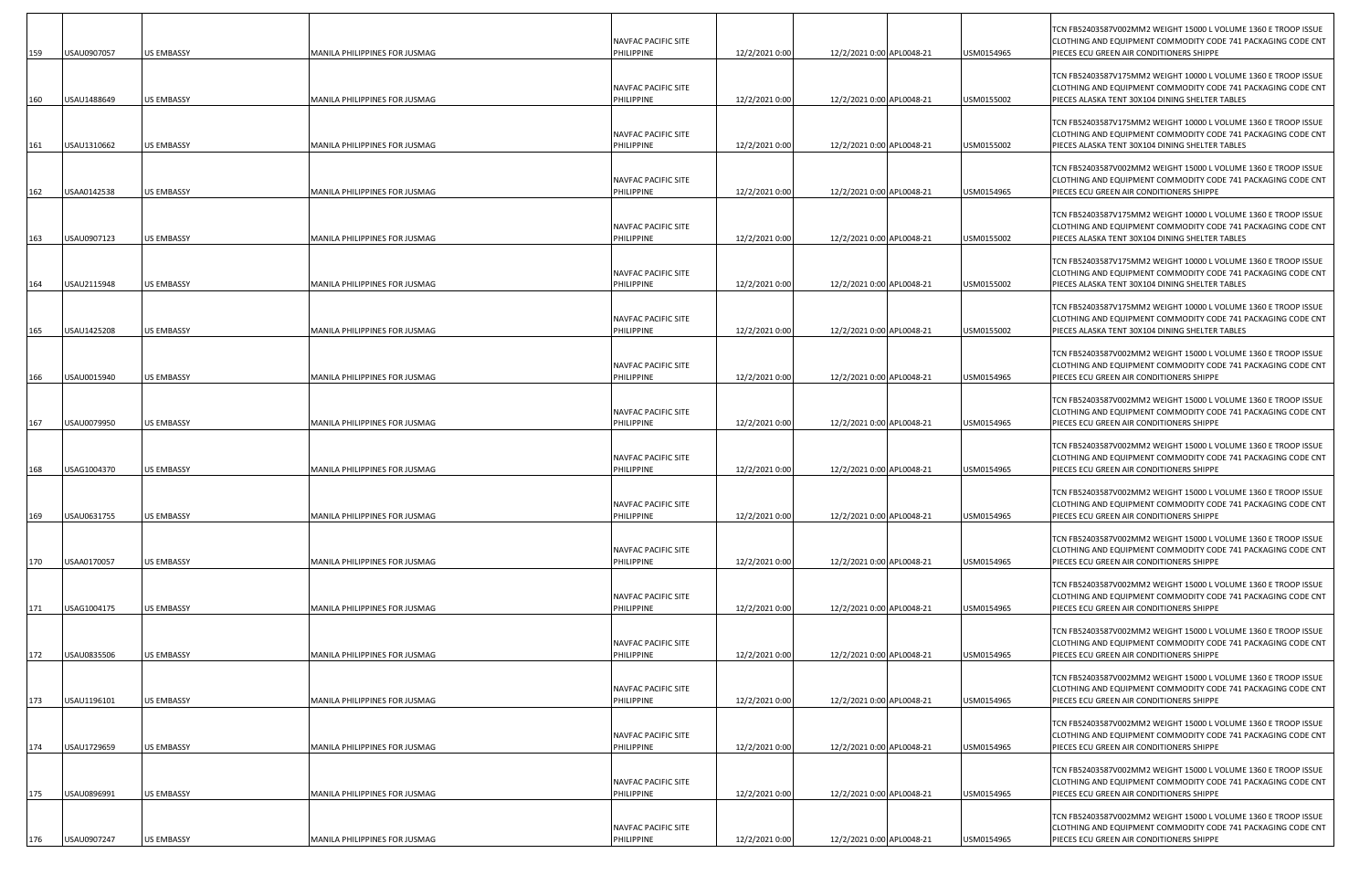| 177 | USAA0150528 | <b>US EMBASSY</b> | MANILA PHILIPPINES FOR JUSMAG | NAVFAC PACIFIC SITE<br>PHILIPPINE        | 12/2/2021 0:00 | 12/2/2021 0:00 APL0048-21 | USM0154965 | TCN FB52403587V002MM2 WEIGHT 15000 L VOLUME 1360 E TROOP ISSUE<br>CLOTHING AND EQUIPMENT COMMODITY CODE 741 PACKAGING CODE CNT<br>PIECES ECU GREEN AIR CONDITIONERS SHIPPE        |
|-----|-------------|-------------------|-------------------------------|------------------------------------------|----------------|---------------------------|------------|-----------------------------------------------------------------------------------------------------------------------------------------------------------------------------------|
| 178 | USAU0063486 | <b>US EMBASSY</b> | MANILA PHILIPPINES FOR JUSMAG | NAVFAC PACIFIC SITE<br>PHILIPPINE        | 12/2/2021 0:00 | 12/2/2021 0:00 APL0048-21 | USM0154965 | TCN FB52403587V002MM2 WEIGHT 15000 L VOLUME 1360 E TROOP ISSUE<br>CLOTHING AND EQUIPMENT COMMODITY CODE 741 PACKAGING CODE CNT<br>PIECES ECU GREEN AIR CONDITIONERS SHIPPE        |
| 179 | USAU2115969 | <b>US EMBASSY</b> | MANILA PHILIPPINES FOR JUSMAG | NAVFAC PACIFIC SITE<br>PHILIPPINE        | 12/2/2021 0:00 | 12/2/2021 0:00 APL0048-21 | USM0155002 | TCN FB52403587V175MM2 WEIGHT 10000 L VOLUME 1360 E TROOP ISSUE<br>CLOTHING AND EQUIPMENT COMMODITY CODE 741 PACKAGING CODE CNT<br>PIECES ALASKA TENT 30X104 DINING SHELTER TABLES |
| 180 | USAU1019868 | <b>US EMBASSY</b> | MANILA PHILIPPINES FOR JUSMAG | NAVFAC PACIFIC SITE<br>PHILIPPINE        | 12/2/2021 0:00 | 12/2/2021 0:00 APL0048-21 | USM0154965 | TCN FB52403587V002MM2 WEIGHT 15000 L VOLUME 1360 E TROOP ISSUE<br>CLOTHING AND EQUIPMENT COMMODITY CODE 741 PACKAGING CODE CNT<br>PIECES ECU GREEN AIR CONDITIONERS SHIPPE        |
| 181 | USAU0784374 | <b>US EMBASSY</b> | MANILA PHILIPPINES FOR JUSMAG | NAVFAC PACIFIC SITE<br>PHILIPPINE        | 12/2/2021 0:00 | 12/2/2021 0:00 APL0048-21 | USM0154965 | TCN FB52403587V002MM2 WEIGHT 15000 L VOLUME 1360 E TROOP ISSUE<br>CLOTHING AND EQUIPMENT COMMODITY CODE 741 PACKAGING CODE CNT<br>PIECES ECU GREEN AIR CONDITIONERS SHIPPE        |
| 182 | USAU0205472 | <b>US EMBASSY</b> | MANILA PHILIPPINES FOR JUSMAG | NAVFAC PACIFIC SITE<br>PHILIPPINE        | 12/2/2021 0:00 | 12/2/2021 0:00 APL0048-21 | USM0154965 | TCN FB52403587V002MM2 WEIGHT 15000 L VOLUME 1360 E TROOP ISSUE<br>CLOTHING AND EQUIPMENT COMMODITY CODE 741 PACKAGING CODE CNT<br>PIECES ECU GREEN AIR CONDITIONERS SHIPPE        |
| 183 | USAU1038214 | <b>US EMBASSY</b> | MANILA PHILIPPINES FOR JUSMAG | NAVFAC PACIFIC SITE<br>PHILIPPINE        | 12/2/2021 0:00 | 12/2/2021 0:00 APL0048-21 | USM0154965 | TCN FB52403587V002MM2 WEIGHT 15000 L VOLUME 1360 E TROOP ISSUE<br>CLOTHING AND EQUIPMENT COMMODITY CODE 741 PACKAGING CODE CNT<br>PIECES ECU GREEN AIR CONDITIONERS SHIPPE        |
| 184 | USAU1404632 | <b>US EMBASSY</b> | MANILA PHILIPPINES FOR JUSMAG | NAVFAC PACIFIC SITE<br>PHILIPPINE        | 12/2/2021 0:00 | 12/2/2021 0:00 APL0048-21 | USM0155002 | TCN FB52403587V175MM2 WEIGHT 10000 L VOLUME 1360 E TROOP ISSUE<br>CLOTHING AND EQUIPMENT COMMODITY CODE 741 PACKAGING CODE CNT<br>PIECES ALASKA TENT 30X104 DINING SHELTER TABLES |
| 185 | USAU1212645 | <b>US EMBASSY</b> | MANILA PHILIPPINES FOR JUSMAG | NAVFAC PACIFIC SITE<br>PHILIPPINE        | 12/2/2021 0:00 | 12/2/2021 0:00 APL0048-21 | USM0154965 | TCN FB52403587V002MM2 WEIGHT 15000 L VOLUME 1360 E TROOP ISSUE<br>CLOTHING AND EQUIPMENT COMMODITY CODE 741 PACKAGING CODE CNT<br>PIECES ECU GREEN AIR CONDITIONERS SHIPPE        |
| 186 | USAU1309194 | <b>US EMBASSY</b> | MANILA PHILIPPINES FOR JUSMAG | <b>NAVFAC PACIFIC SITE</b><br>PHILIPPINE | 12/2/2021 0:00 | 12/2/2021 0:00 APL0048-21 | USM0155002 | TCN FB52403587V175MM2 WEIGHT 10000 L VOLUME 1360 E TROOP ISSUE<br>CLOTHING AND EQUIPMENT COMMODITY CODE 741 PACKAGING CODE CNT<br>PIECES ALASKA TENT 30X104 DINING SHELTER TABLES |
| 187 | USAA0196787 | <b>US EMBASSY</b> | MANILA PHILIPPINES FOR JUSMAG | NAVFAC PACIFIC SITE<br>PHILIPPINE        | 12/2/2021 0:00 | 12/2/2021 0:00 APL0048-21 | USM0154965 | TCN FB52403587V002MM2 WEIGHT 15000 L VOLUME 1360 E TROOP ISSUE<br>CLOTHING AND EQUIPMENT COMMODITY CODE 741 PACKAGING CODE CNT<br>PIECES ECU GREEN AIR CONDITIONERS SHIPPE        |
|     | USAA0149229 | <b>US EMBASSY</b> | MANILA PHILIPPINES FOR JUSMAG | NAVFAC PACIFIC SITE<br>PHILIPPINE        | 12/2/2021 0:00 | 12/2/2021 0:00 APL0048-21 | USM0154965 | TCN FB52403587V002MM2 WEIGHT 15000 L VOLUME 1360 E TROOP ISSUE<br>CLOTHING AND EQUIPMENT COMMODITY CODE 741 PACKAGING CODE CNT<br>PIECES ECU GREEN AIR CONDITIONERS SHIPPE        |
| 188 |             |                   |                               | NAVFAC PACIFIC SITE                      |                |                           |            | TCN FB52403587V175MM2 WEIGHT 10000 L VOLUME 1360 E TROOP ISSUE<br>CLOTHING AND EQUIPMENT COMMODITY CODE 741 PACKAGING CODE CNT                                                    |
| 189 | USAG0625075 | <b>US EMBASSY</b> | MANILA PHILIPPINES FOR JUSMAG | PHILIPPINE<br>NAVFAC PACIFIC SITE        | 12/2/2021 0:00 | 12/2/2021 0:00 APL0048-21 | USM0155002 | PIECES ALASKA TENT 30X104 DINING SHELTER TABLES<br>TCN FB52403587V002MM2 WEIGHT 15000 L VOLUME 1360 E TROOP ISSUE<br>CLOTHING AND EQUIPMENT COMMODITY CODE 741 PACKAGING CODE CNT |
| 190 | USAG0625049 | <b>US EMBASSY</b> | MANILA PHILIPPINES FOR JUSMAG | PHILIPPINE<br>NAVFAC PACIFIC SITE        | 12/2/2021 0:00 | 12/2/2021 0:00 APL0048-21 | USM0154965 | PIECES ECU GREEN AIR CONDITIONERS SHIPPE<br>TCN FB52403587V002MM2 WEIGHT 15000 L VOLUME 1360 E TROOP ISSUE<br>CLOTHING AND EQUIPMENT COMMODITY CODE 741 PACKAGING CODE CNT        |
| 191 | USAU0907205 | <b>US EMBASSY</b> | MANILA PHILIPPINES FOR JUSMAG | PHILIPPINE<br>NAVFAC PACIFIC SITE        | 12/2/2021 0:00 | 12/2/2021 0:00 APL0048-21 | USM0154965 | PIECES ECU GREEN AIR CONDITIONERS SHIPPE<br>TCN FB52403587V002MM2 WEIGHT 15000 L VOLUME 1360 E TROOP ISSUE<br>CLOTHING AND EQUIPMENT COMMODITY CODE 741 PACKAGING CODE CNT        |
| 192 | USAU1109909 | <b>US EMBASSY</b> | MANILA PHILIPPINES FOR JUSMAG | PHILIPPINE<br>NAVFAC PACIFIC SITE        | 12/2/2021 0:00 | 12/2/2021 0:00 APL0048-21 | USM0154965 | PIECES ECU GREEN AIR CONDITIONERS SHIPPE<br>TCN FB52403587V175MM2 WEIGHT 10000 L VOLUME 1360 E TROOP ISSUE<br>CLOTHING AND EQUIPMENT COMMODITY CODE 741 PACKAGING CODE CNT        |
| 193 | USAU2179794 | <b>US EMBASSY</b> | MANILA PHILIPPINES FOR JUSMAG | PHILIPPINE<br>NAVFAC PACIFIC SITE        | 12/2/2021 0:00 | 12/2/2021 0:00 APL0048-21 | USM0155002 | PIECES ALASKA TENT 30X104 DINING SHELTER TABLES<br>TCN FB52403587V175MM2 WEIGHT 10000 L VOLUME 1360 E TROOP ISSUE<br>CLOTHING AND EQUIPMENT COMMODITY CODE 741 PACKAGING CODE CNT |
| 194 | USAU2402444 | <b>US EMBASSY</b> | MANILA PHILIPPINES FOR JUSMAG | PHILIPPINE                               | 12/2/2021 0:00 | 12/2/2021 0:00 APL0048-21 | USM0155002 | PIECES ALASKA TENT 30X104 DINING SHELTER TABLES                                                                                                                                   |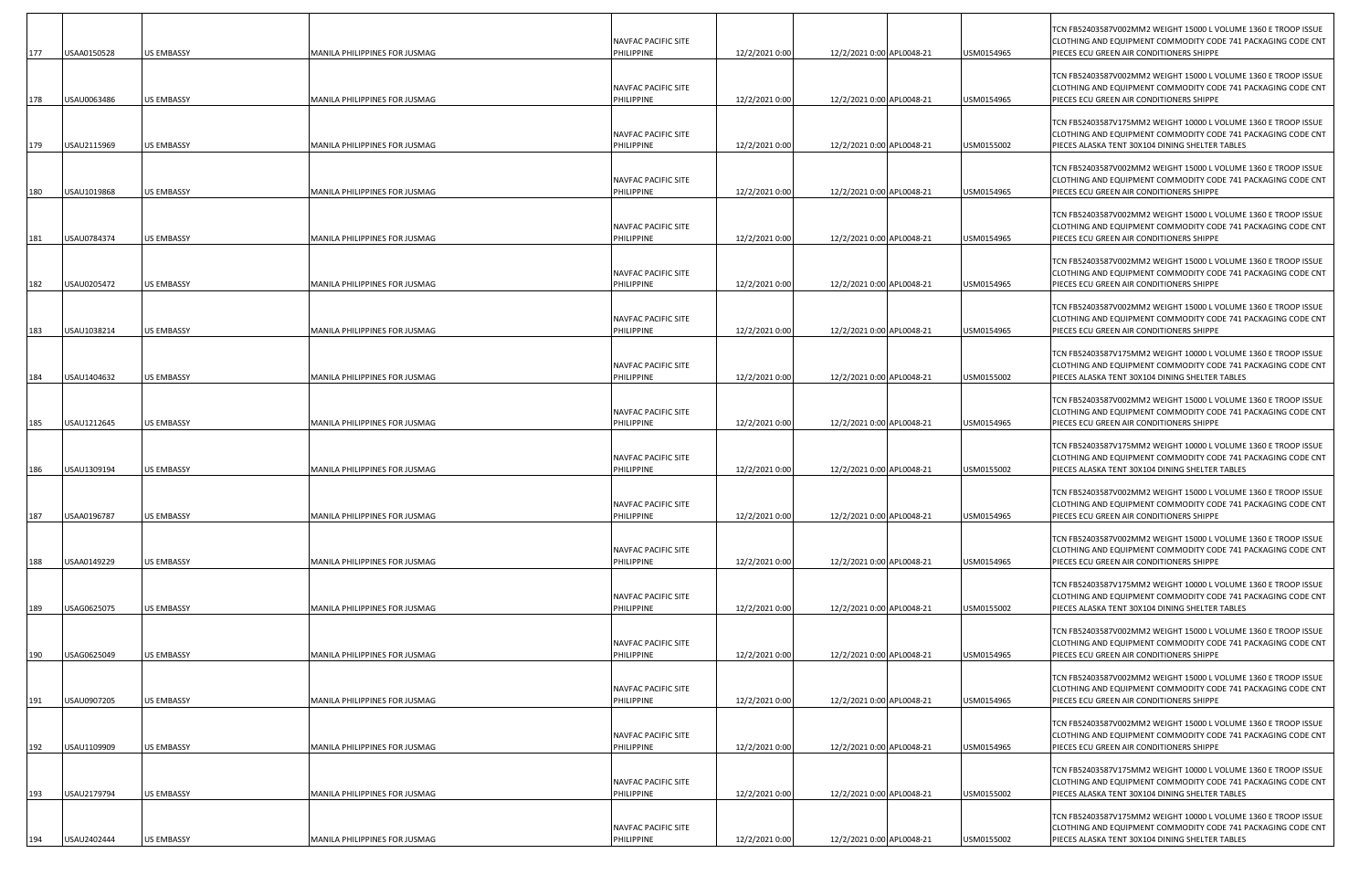| 195        | USAA0151062                | <b>US EMBASSY</b>                      | MANILA PHILIPPINES FOR JUSMAG                                  | NAVFAC PACIFIC SITE<br>PHILIPPINE               | 12/2/2021 0:00                   | 12/2/2021 0:00 APL0048-21                              | USM0154965               | TCN FB52403587V002MM2 WEIGHT 15000 L VOLUME 1360 E TROOP ISSUE<br>CLOTHING AND EQUIPMENT COMMODITY CODE 741 PACKAGING CODE CNT<br>PIECES ECU GREEN AIR CONDITIONERS SHIPPE                                             |
|------------|----------------------------|----------------------------------------|----------------------------------------------------------------|-------------------------------------------------|----------------------------------|--------------------------------------------------------|--------------------------|------------------------------------------------------------------------------------------------------------------------------------------------------------------------------------------------------------------------|
| 196        | USAU0711737                | <b>US EMBASSY</b>                      | MANILA PHILIPPINES FOR JUSMAG                                  | NAVFAC PACIFIC SITE<br>PHILIPPINE               | 12/2/2021 0:00                   | 12/2/2021 0:00 APL0048-21                              | USM0154965               | TCN FB52403587V002MM2 WEIGHT 15000 L VOLUME 1360 E TROOP ISSUE<br>CLOTHING AND EQUIPMENT COMMODITY CODE 741 PACKAGING CODE CNT<br>PIECES ECU GREEN AIR CONDITIONERS SHIPPE                                             |
| 197        | USAU2116034                | <b>US EMBASSY</b>                      | MANILA PHILIPPINES FOR JUSMAG                                  | NAVFAC PACIFIC SITE<br>PHILIPPINE               | 12/2/2021 0:00                   | 12/2/2021 0:00 APL0048-21                              | USM0155002               | TCN FB52403587V175MM2 WEIGHT 10000 L VOLUME 1360 E TROOP ISSUE<br>CLOTHING AND EQUIPMENT COMMODITY CODE 741 PACKAGING CODE CNT<br>PIECES ALASKA TENT 30X104 DINING SHELTER TABLES                                      |
| 198        | USAG1004128                | US EMBASSY                             | MANILA PHILIPPINES FOR JUSMAG                                  | NAVFAC PACIFIC SITE<br>PHILIPPINE               | 12/2/2021 0:00                   | 12/2/2021 0:00 APL0048-21                              | JSM0154965               | TCN FB52403587V002MM2 WEIGHT 15000 L VOLUME 1360 E TROOP ISSUE<br>CLOTHING AND EQUIPMENT COMMODITY CODE 741 PACKAGING CODE CNT<br>PIECES ECU GREEN AIR CONDITIONERS SHIPPE                                             |
| 199        | USAU1210811                | <b>US EMBASSY</b>                      | MANILA PHILIPPINES FOR JUSMAG                                  | NAVFAC PACIFIC SITE<br>PHILIPPINE               | 12/2/2021 0:00                   | 12/2/2021 0:00 APL0048-21                              | USM0154965               | TCN FB52403587V002MM2 WEIGHT 15000 L VOLUME 1360 E TROOP ISSUE<br>CLOTHING AND EQUIPMENT COMMODITY CODE 741 PACKAGING CODE CNT<br>PIECES ECU GREEN AIR CONDITIONERS SHIPPE                                             |
| 200        | USAU1219439                | <b>US EMBASSY</b>                      | MANILA PHILIPPINES FOR JUSMAG                                  | NAVFAC PACIFIC SITE<br>PHILIPPINE               | 12/2/2021 0:00                   | 12/2/2021 0:00 APL0048-21                              | USM0154965               | TCN FB52403587V002MM2 WEIGHT 15000 L VOLUME 1360 E TROOP ISSUE<br>CLOTHING AND EQUIPMENT COMMODITY CODE 741 PACKAGING CODE CNT<br>PIECES ECU GREEN AIR CONDITIONERS SHIPPE                                             |
| 201        | USAU2115850                | <b>US EMBASSY</b>                      | MANILA PHILIPPINES FOR JUSMAG                                  | NAVFAC PACIFIC SITE<br>PHILIPPINE               | 12/2/2021 0:00                   | 12/2/2021 0:00 APL0048-21                              | USM0155002               | TCN FB52403587V175MM2 WEIGHT 10000 L VOLUME 1360 E TROOP ISSUE<br>CLOTHING AND EQUIPMENT COMMODITY CODE 741 PACKAGING CODE CNT<br>PIECES ALASKA TENT 30X104 DINING SHELTER TABLES                                      |
| 202        | USAA0195651                | <b>US EMBASSY</b>                      | MANILA PHILIPPINES FOR JUSMAG                                  | <b>NAVFAC PACIFIC SITE</b><br>PHILIPPINE        | 12/2/2021 0:00                   | 12/2/2021 0:00 APL0048-21                              | USM0154965               | TCN FB52403587V002MM2 WEIGHT 15000 L VOLUME 1360 E TROOP ISSUE<br>CLOTHING AND EQUIPMENT COMMODITY CODE 741 PACKAGING CODE CNT<br>PIECES ECU GREEN AIR CONDITIONERS SHIPPE                                             |
| 203        | USAU2402423                | <b>US EMBASSY</b>                      | MANILA PHILIPPINES FOR JUSMAG                                  | NAVFAC PACIFIC SITE<br>PHILIPPINE               | 12/2/2021 0:00                   | 12/2/2021 0:00 APL0048-21                              | USM0155002               | TCN FB52403587V175MM2 WEIGHT 10000 L VOLUME 1360 E TROOP ISSUE<br>CLOTHING AND EQUIPMENT COMMODITY CODE 741 PACKAGING CODE CNT<br>PIECES ALASKA TENT 30X104 DINING SHELTER TABLES                                      |
| 204        | USAU0294696                | <b>US EMBASSY</b>                      | MANILA PHILIPPINES FOR JUSMAG                                  | NAVFAC PACIFIC SITE<br>PHILIPPINE               | 12/2/2021 0:00                   | 12/2/2021 0:00 APL0048-21                              | USM0154965               | TCN FB52403587V002MM2 WEIGHT 15000 L VOLUME 1360 E TROOP ISSUE<br>CLOTHING AND EQUIPMENT COMMODITY CODE 741 PACKAGING CODE CNT<br>PIECES ECU GREEN AIR CONDITIONERS SHIPPE                                             |
| 205        | USAU2116142                | <b>US EMBASSY</b>                      | MANILA PHILIPPINES FOR JUSMAG                                  | NAVFAC PACIFIC SITE<br>PHILIPPINE               | 12/2/2021 0:00                   | 12/2/2021 0:00 APL0048-21                              | USM0155002               | TCN FB52403587V175MM2 WEIGHT 10000 L VOLUME 1360 E TROOP ISSUE<br>CLOTHING AND EQUIPMENT COMMODITY CODE 741 PACKAGING CODE CNT<br>PIECES ALASKA TENT 30X104 DINING SHELTER TABLES                                      |
| 206        | USAU2402439                | <b>US EMBASSY</b>                      | MANILA PHILIPPINES FOR JUSMAG                                  | NAVFAC PACIFIC SITE<br>PHILIPPINE               | 12/2/2021 0:00                   | 12/2/2021 0:00 APL0048-21                              | USM0155002               | TCN FB52403587V175MM2 WEIGHT 10000 L VOLUME 1360 E TROOP ISSUE<br>CLOTHING AND EQUIPMENT COMMODITY CODE 741 PACKAGING CODE CNT<br>PIECES ALASKA TENT 30X104 DINING SHELTER TABLES                                      |
|            | USAU0016910                | <b>US EMBASSY</b>                      | MANILA PHILIPPINES FOR JUSMAG                                  | NAVFAC PACIFIC SITE<br>PHILIPPINE               |                                  | 12/2/2021 0:00 APL0048-21                              | USM0154965               | TCN FB52403587V002MM2 WEIGHT 15000 L VOLUME 1360 E TROOP ISSUE<br>CLOTHING AND EQUIPMENT COMMODITY CODE 741 PACKAGING CODE CNT<br>PIECES ECU GREEN AIR CONDITIONERS SHIPPE                                             |
| 207        | USAU0110210                | <b>US EMBASSY</b>                      | MANILA PHILIPPINES FOR JUSMAG                                  | NAVFAC PACIFIC SITE<br>PHILIPPINE               | 12/2/2021 0:00<br>12/2/2021 0:00 | 12/2/2021 0:00 APL0048-21                              | USM0154965               | TCN FB52403587V002MM2 WEIGHT 15000 L VOLUME 1360 E TROOP ISSUE<br>CLOTHING AND EQUIPMENT COMMODITY CODE 741 PACKAGING CODE CNT<br>PIECES ECU GREEN AIR CONDITIONERS SHIPPE                                             |
| 208        | USAU1132848                | <b>US EMBASSY</b>                      | MANILA PHILIPPINES FOR JUSMAG                                  | NAVFAC PACIFIC SITE<br>PHILIPPINE               | 12/2/2021 0:00                   | 12/2/2021 0:00 APL0048-21                              | USM0154965               | TCN FB52403587V002MM2 WEIGHT 15000 L VOLUME 1360 E TROOP ISSUE<br>CLOTHING AND EQUIPMENT COMMODITY CODE 741 PACKAGING CODE CNT<br>PIECES ECU GREEN AIR CONDITIONERS SHIPPE                                             |
| 209<br>210 | USAU1713380                | <b>US EMBASSY</b>                      | MANILA PHILIPPINES FOR JUSMAG                                  | NAVFAC PACIFIC SITE<br>PHILIPPINE               | 12/2/2021 0:00                   | 12/2/2021 0:00 APL0048-21                              | USM0154965               | TCN FB52403587V002MM2 WEIGHT 15000 L VOLUME 1360 E TROOP ISSUE<br>CLOTHING AND EQUIPMENT COMMODITY CODE 741 PACKAGING CODE CNT<br>PIECES ECU GREEN AIR CONDITIONERS SHIPPE                                             |
|            |                            |                                        |                                                                | NAVFAC PACIFIC SITE                             |                                  |                                                        |                          | TCN FB52403587V002MM2 WEIGHT 15000 L VOLUME 1360 E TROOP ISSUE<br>CLOTHING AND EQUIPMENT COMMODITY CODE 741 PACKAGING CODE CNT                                                                                         |
| 211<br>212 | USAU0667969<br>USAU0649055 | <b>US EMBASSY</b><br><b>US EMBASSY</b> | MANILA PHILIPPINES FOR JUSMAG<br>MANILA PHILIPPINES FOR JUSMAG | PHILIPPINE<br>NAVFAC PACIFIC SITE<br>PHILIPPINE | 12/2/2021 0:00<br>12/2/2021 0:00 | 12/2/2021 0:00 APL0048-21<br>12/2/2021 0:00 APL0048-21 | USM0154965<br>USM0154965 | PIECES ECU GREEN AIR CONDITIONERS SHIPPE<br>TCN FB52403587V002MM2 WEIGHT 15000 L VOLUME 1360 E TROOP ISSUE<br>CLOTHING AND EQUIPMENT COMMODITY CODE 741 PACKAGING CODE CNT<br>PIECES ECU GREEN AIR CONDITIONERS SHIPPE |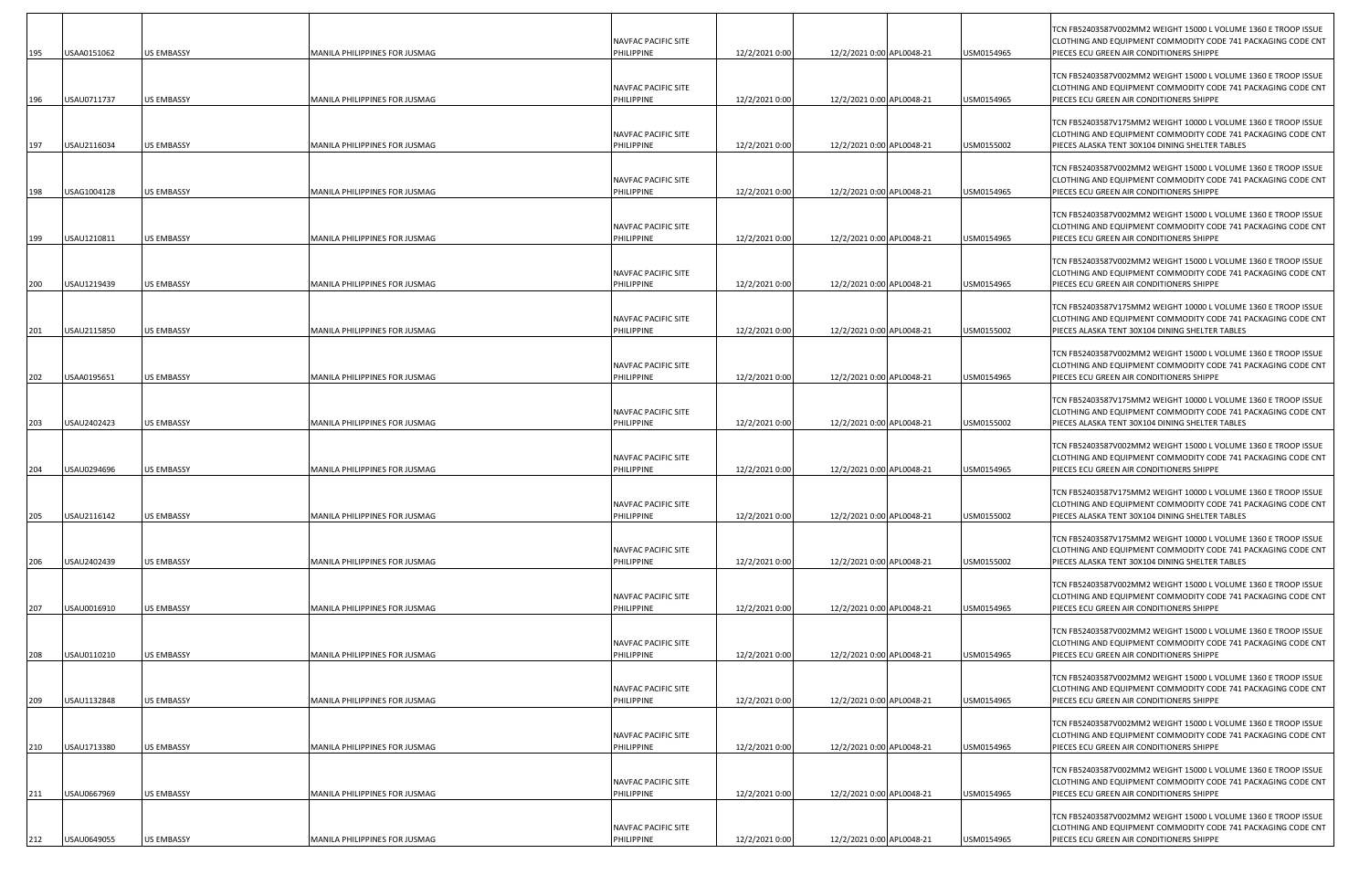| 213 | USAU1111341        | US EMBASSY        | MANILA PHILIPPINES FOR JUSMAG        | NAVFAC PACIFIC SITE<br>PHILIPPINE | 12/2/2021 0:00 | 12/2/2021 0:00 APL0048-21 | USM0154965 | TCN FB52403587V002MM2 WEIGHT 15000 L VOLUME 1360 E TROOP ISSUE<br>CLOTHING AND EQUIPMENT COMMODITY CODE 741 PACKAGING CODE CNT<br>PIECES ECU GREEN AIR CONDITIONERS SHIPPE        |
|-----|--------------------|-------------------|--------------------------------------|-----------------------------------|----------------|---------------------------|------------|-----------------------------------------------------------------------------------------------------------------------------------------------------------------------------------|
| 214 | USAU0949561        | <b>US EMBASSY</b> | MANILA PHILIPPINES FOR JUSMAG        | NAVFAC PACIFIC SITE<br>PHILIPPINE | 12/2/2021 0:00 | 12/2/2021 0:00 APL0048-21 | USM0154965 | TCN FB52403587V002MM2 WEIGHT 15000 L VOLUME 1360 E TROOP ISSUE<br>CLOTHING AND EQUIPMENT COMMODITY CODE 741 PACKAGING CODE CNT<br>PIECES ECU GREEN AIR CONDITIONERS SHIPPE        |
| 215 | USAU0291038        | <b>US EMBASSY</b> | MANILA PHILIPPINES FOR JUSMAG        | NAVFAC PACIFIC SITE<br>PHILIPPINE | 12/2/2021 0:00 | 12/2/2021 0:00 APL0048-21 | USM0154965 | TCN FB52403587V002MM2 WEIGHT 15000 L VOLUME 1360 E TROOP ISSUE<br>CLOTHING AND EQUIPMENT COMMODITY CODE 741 PACKAGING CODE CNT<br>PIECES ECU GREEN AIR CONDITIONERS SHIPPE        |
| 216 | USAU0476005        | <b>US EMBASSY</b> | MANILA PHILIPPINES FOR JUSMAG        | NAVFAC PACIFIC SITE<br>PHILIPPINE | 12/2/2021 0:00 | 12/2/2021 0:00 APL0048-21 | USM0154965 | TCN FB52403587V002MM2 WEIGHT 15000 L VOLUME 1360 E TROOP ISSUE<br>CLOTHING AND EQUIPMENT COMMODITY CODE 741 PACKAGING CODE CNT<br>PIECES ECU GREEN AIR CONDITIONERS SHIPPE        |
| 217 | USAU0612694        | <b>US EMBASSY</b> | MANILA PHILIPPINES FOR JUSMAG        | NAVFAC PACIFIC SITE<br>PHILIPPINE | 12/2/2021 0:00 | 12/2/2021 0:00 APL0048-21 | USM0154965 | TCN FB52403587V002MM2 WEIGHT 15000 L VOLUME 1360 E TROOP ISSUE<br>CLOTHING AND EQUIPMENT COMMODITY CODE 741 PACKAGING CODE CNT<br>PIECES ECU GREEN AIR CONDITIONERS SHIPPE        |
| 218 | USAU0680066        | <b>US EMBASSY</b> | MANILA PHILIPPINES FOR JUSMAG        | NAVFAC PACIFIC SITE<br>PHILIPPINE | 12/2/2021 0:00 | 12/2/2021 0:00 APL0048-21 | USM0154965 | TCN FB52403587V002MM2 WEIGHT 15000 L VOLUME 1360 E TROOP ISSUE<br>CLOTHING AND EQUIPMENT COMMODITY CODE 741 PACKAGING CODE CNT<br>PIECES ECU GREEN AIR CONDITIONERS SHIPPE        |
| 219 | USAU2140529        | <b>US EMBASSY</b> | MANILA PHILIPPINES FOR JUSMAG        | NAVFAC PACIFIC SITE<br>PHILIPPINE | 12/2/2021 0:00 | 12/2/2021 0:00 APL0048-21 | USM0155002 | TCN FB52403587V175MM2 WEIGHT 10000 L VOLUME 1360 E TROOP ISSUE<br>CLOTHING AND EQUIPMENT COMMODITY CODE 741 PACKAGING CODE CNT<br>PIECES ALASKA TENT 30X104 DINING SHELTER TABLES |
| 220 | TRLU7219220        | <b>US EMBASSY</b> | MANILA PHILIPPINES FOR JUSMAG MANILA | NAVFAC PACIFIC SITE<br>PHILIPPINE | 12/2/2021 0:00 | 12/2/2021 0:00 APL0048-21 | USM0154997 | TCN FB52403587V102MMA WEIGHT 25000 L VOLUME 2746 E TROOP ISSUE<br>CLOTHING AND EQUIPMENT COMMODITY CODE 741 PACKAGING CODE CNT<br>PIECES ALASKA TENT 20X39 V2 TAN SHIPPERS O      |
| 221 | <b>TCNU9745221</b> | <b>US EMBASSY</b> | MANILA PHILIPPINES FOR JUSMAG MANILA | NAVFAC PACIFIC SITE<br>PHILIPPINE | 12/2/2021 0:00 | 12/2/2021 0:00 APL0048-21 | USM0154997 | TCN FB52403587V102MMA WEIGHT 25000 L VOLUME 2746 E TROOP ISSUE<br>CLOTHING AND EQUIPMENT COMMODITY CODE 741 PACKAGING CODE CNT<br>PIECES ALASKA TENT 20X39 V2 TAN SHIPPERS O      |
| 222 | WSCU8503395        | <b>US EMBASSY</b> | MANILA PHILIPPINES FOR JUSMAG MANILA | NAVFAC PACIFIC SITE<br>PHILIPPINE | 12/2/2021 0:00 | 12/2/2021 0:00 APL0048-21 | USM0154997 | TCN FB52403587V102MMA WEIGHT 25000 L VOLUME 2746 E TROOP ISSUE<br>CLOTHING AND EQUIPMENT COMMODITY CODE 741 PACKAGING CODE CNT<br>PIECES ALASKA TENT 20X39 V2 TAN SHIPPERS O      |
| 223 | <b>TCLU6225595</b> | <b>US EMBASSY</b> | MANILA PHILIPPINES FOR JUSMAG MANILA | NAVFAC PACIFIC SITE<br>PHILIPPINE | 12/2/2021 0:00 | 12/2/2021 0:00 APL0048-21 | USM0154997 | TCN FB52403587V102MMA WEIGHT 25000 L VOLUME 2746 E TROOP ISSUE<br>CLOTHING AND EQUIPMENT COMMODITY CODE 741 PACKAGING CODE CNT<br>PIECES ALASKA TENT 20X39 V2 TAN SHIPPERS O      |
|     |                    |                   |                                      | NAVFAC PACIFIC SITE               |                |                           |            | TCN FB52403587V102MMA WEIGHT 25000 L VOLUME 2746 E TROOP ISSUE<br>CLOTHING AND EQUIPMENT COMMODITY CODE 741 PACKAGING CODE CNT                                                    |
| 224 | WSCU7593727        | US EMBASSY        | MANILA PHILIPPINES FOR JUSMAG MANILA | PHILIPPINE<br>NAVFAC PACIFIC SITE | 12/2/2021 0:00 | 12/2/2021 0:00 APL0048-21 | USM0154997 | PIECES ALASKA TENT 20X39 V2 TAN SHIPPERS O<br>TCN FB52403587V102MMA WEIGHT 25000 L VOLUME 2746 E TROOP ISSUE<br>CLOTHING AND EQUIPMENT COMMODITY CODE 741 PACKAGING CODE CNT      |
| 225 | TDRU4030793        | <b>US EMBASSY</b> | MANILA PHILIPPINES FOR JUSMAG MANILA | PHILIPPINE<br>NAVFAC PACIFIC SITE | 12/2/2021 0:00 | 12/2/2021 0:00 APL0048-21 | USM0154997 | PIECES ALASKA TENT 20X39 V2 TAN SHIPPERS O<br>TCN FB52403587V102MMA WEIGHT 25000 L VOLUME 2746 E TROOP ISSUE<br>CLOTHING AND EQUIPMENT COMMODITY CODE 741 PACKAGING CODE CNT      |
| 226 | IMTU9026126        | <b>US EMBASSY</b> | MANILA PHILIPPINES FOR JUSMAG MANILA | PHILIPPINE<br>NAVFAC PACIFIC SITE | 12/2/2021 0:00 | 12/2/2021 0:00 APL0048-21 | USM0154997 | PIECES ALASKA TENT 20X39 V2 TAN SHIPPERS O<br>TCN FB52403587V102MMA WEIGHT 25000 L VOLUME 2746 E TROOP ISSUE<br>CLOTHING AND EQUIPMENT COMMODITY CODE 741 PACKAGING CODE CNT      |
| 227 | TCNU9041515        | <b>US EMBASSY</b> | MANILA PHILIPPINES FOR JUSMAG MANILA | PHILIPPINE<br>NAVFAC PACIFIC SITE | 12/2/2021 0:00 | 12/2/2021 0:00 APL0048-21 | USM0154997 | PIECES ALASKA TENT 20X39 V2 TAN SHIPPERS O<br>TCN FB52403587V102MMA WEIGHT 25000 L VOLUME 2746 E TROOP ISSUE<br>CLOTHING AND EQUIPMENT COMMODITY CODE 741 PACKAGING CODE CNT      |
| 228 | GSTU9869834        | <b>US EMBASSY</b> | MANILA PHILIPPINES FOR JUSMAG MANILA | PHILIPPINE<br>NAVFAC PACIFIC SITE | 12/2/2021 0:00 | 12/2/2021 0:00 APL0048-21 | USM0154997 | PIECES ALASKA TENT 20X39 V2 TAN SHIPPERS O<br>TCN FB52403587V102MMA WEIGHT 25000 L VOLUME 2746 E TROOP ISSUE<br>CLOTHING AND EQUIPMENT COMMODITY CODE 741 PACKAGING CODE CNT      |
| 229 | BHCU4935567        | <b>US EMBASSY</b> | MANILA PHILIPPINES FOR JUSMAG MANILA | PHILIPPINE<br>NAVFAC PACIFIC SITE | 12/2/2021 0:00 | 12/2/2021 0:00 APL0048-21 | USM0154997 | PIECES ALASKA TENT 20X39 V2 TAN SHIPPERS O<br>TCN FB52403587V102MMA WEIGHT 25000 L VOLUME 2746 E TROOP ISSUE<br>CLOTHING AND EQUIPMENT COMMODITY CODE 741 PACKAGING CODE CNT      |
| 230 | TCLU9358740        | <b>US EMBASSY</b> | MANILA PHILIPPINES FOR JUSMAG MANILA | PHILIPPINE                        | 12/2/2021 0:00 | 12/2/2021 0:00 APL0048-21 | USM0154997 | PIECES ALASKA TENT 20X39 V2 TAN SHIPPERS O                                                                                                                                        |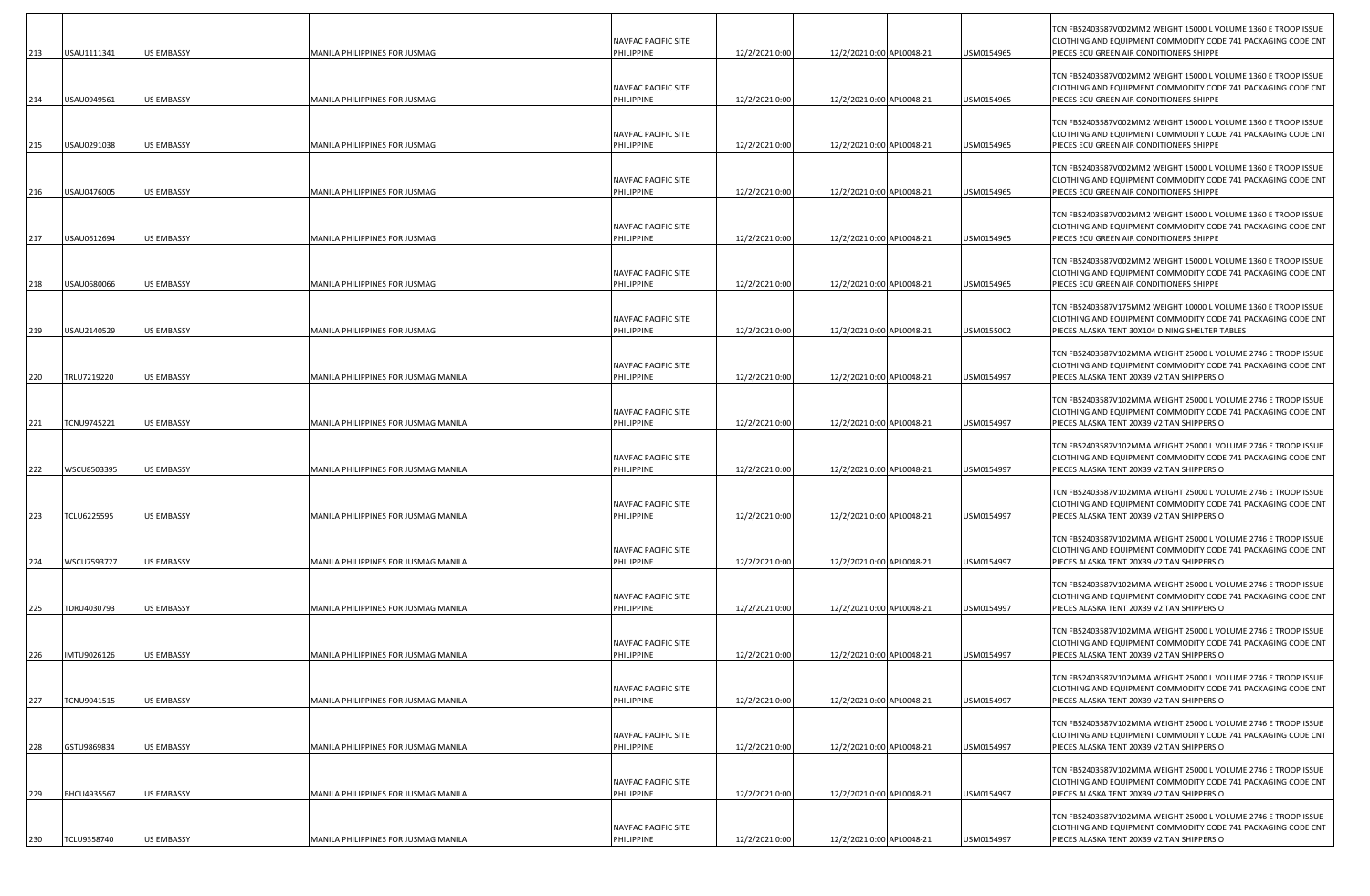|     |             |                                  |                                                                                             | NAVFAC PACIFIC SITE               |                 |                            |                  | TCN FB52403587V102MMA WEIGHT 25000 L VOLUME 2746 E TROOP ISSUE<br>CLOTHING AND EQUIPMENT COMMODITY CODE 741 PACKAGING CODE CNT            |
|-----|-------------|----------------------------------|---------------------------------------------------------------------------------------------|-----------------------------------|-----------------|----------------------------|------------------|-------------------------------------------------------------------------------------------------------------------------------------------|
| 231 | INKU2270310 | <b>US EMBASSY</b>                | MANILA PHILIPPINES FOR JUSMAG MANILA                                                        | PHILIPPINE                        | 12/2/2021 0:00  | 12/2/2021 0:00 APL0048-21  | USM0154997       | PIECES ALASKA TENT 20X39 V2 TAN SHIPPERS O                                                                                                |
|     |             |                                  |                                                                                             |                                   |                 |                            |                  | TCN FB52403587V102MMA WEIGHT 25000 L VOLUME 2746 E TROOP ISSUE                                                                            |
|     |             |                                  |                                                                                             | <b>NAVFAC PACIFIC SITE</b>        |                 |                            |                  | CLOTHING AND EQUIPMENT COMMODITY CODE 741 PACKAGING CODE CNT                                                                              |
| 232 | TDRU5951302 | <b>US EMBASSY</b>                | MANILA PHILIPPINES FOR JUSMAG MANILA                                                        | PHILIPPINE                        | 12/2/2021 0:00  | 12/2/2021 0:00 APL0048-21  | USM0154997       | PIECES ALASKA TENT 20X39 V2 TAN SHIPPERS O                                                                                                |
|     |             |                                  |                                                                                             |                                   |                 |                            |                  | TCN FB52403587V102MMA WEIGHT 25000 L VOLUME 2746 E TROOP ISSUE                                                                            |
| 233 | FDLU7082265 | <b>US EMBASSY</b>                | MANILA PHILIPPINES FOR JUSMAG MANILA                                                        | NAVFAC PACIFIC SITE<br>PHILIPPINE | 12/2/2021 0:00  | 12/2/2021 0:00 APL0048-21  | USM0154997       | CLOTHING AND EQUIPMENT COMMODITY CODE 741 PACKAGING CODE CNT<br>PIECES ALASKA TENT 20X39 V2 TAN SHIPPERS O                                |
|     |             |                                  |                                                                                             |                                   |                 |                            |                  |                                                                                                                                           |
|     |             |                                  |                                                                                             |                                   |                 |                            |                  | TCN FB52403587V102MMA WEIGHT 25000 L VOLUME 2746 E TROOP ISSUE                                                                            |
| 234 | INKU2281085 | <b>US EMBASSY</b>                | MANILA PHILIPPINES FOR JUSMAG MANILA                                                        | NAVFAC PACIFIC SITE<br>PHILIPPINE | 12/2/2021 0:00  | 12/2/2021 0:00 APL0048-21  | USM0154997       | CLOTHING AND EQUIPMENT COMMODITY CODE 741 PACKAGING CODE CNT<br>PIECES ALASKA TENT 20X39 V2 TAN SHIPPERS O                                |
|     |             |                                  |                                                                                             |                                   |                 |                            |                  |                                                                                                                                           |
|     |             |                                  |                                                                                             | NAVFAC PACIFIC SITE               |                 |                            |                  | TCN FB52403587V102MMA WEIGHT 25000 L VOLUME 2746 E TROOP ISSUE<br>CLOTHING AND EQUIPMENT COMMODITY CODE 741 PACKAGING CODE CNT            |
| 235 | TDRU4220725 | <b>US EMBASSY</b>                | MANILA PHILIPPINES FOR JUSMAG MANILA                                                        | PHILIPPINE                        | 12/2/2021 0:00  | 12/2/2021 0:00 APL0048-21  | USM0154997       | PIECES ALASKA TENT 20X39 V2 TAN SHIPPERS O                                                                                                |
|     |             |                                  | AND TRUST COMPANY GRACE PARK CENTER 446 RIZAL AVE. EXT. CALOOCAN CITY                       |                                   |                 |                            |                  | DISTILLERS DRIED GRAINS WITH SOLUBL (DDGS) HS CODE: 2303.30.00 TOTAL                                                                      |
| 236 | HMCU1032194 | TO ORDER OF METROPOLITAN BANK    | PHILIPPINES                                                                                 | FEEDMIX SPECIALIST INC II         | 12/1/2021 0:00  | 12/1/2021 0:00 EGP0049-21  | EGLV450142098738 | WEIGHT (MTS): 394.027 FREIGHT PREPAID GROSS WEIGHT 868679.805 LBS                                                                         |
|     |             |                                  |                                                                                             |                                   |                 |                            |                  |                                                                                                                                           |
| 237 | EGHU1069935 | TO ORDER OF METROPOLITAN BANK    | AND TRUST COMPANY GRACE PARK CENTER 446 RIZAL AVE. EXT. CALOOCAN CITY<br>PHILIPPINES        | FEEDMIX SPECIALIST INC II         | 12/1/2021 0:00  | 12/1/2021 0:00 EGP0049-21  | EGLV450142098738 | DISTILLERS DRIED GRAINS WITH SOLUBL (DDGS) HS CODE: 2303.30.00 TOTAL<br>WEIGHT (MTS): 394.027 FREIGHT PREPAID GROSS WEIGHT 868679.805 LBS |
|     |             |                                  |                                                                                             |                                   |                 |                            |                  |                                                                                                                                           |
| 238 | FSCU4996418 | TO ORDER OF METROPOLITAN BANK    | AND TRUST COMPANY GRACE PARK CENTER 446 RIZAL AVE. EXT. CALOOCAN CITY<br>PHILIPPINES        | FEEDMIX SPECIALIST INC II         | 12/1/2021 0:00  | 12/1/2021 0:00 EGP0049-21  | EGLV450142098738 | DISTILLERS DRIED GRAINS WITH SOLUBL (DDGS) HS CODE: 2303.30.00 TOTAL<br>WEIGHT (MTS): 394.027 FREIGHT PREPAID GROSS WEIGHT 868679.805 LBS |
|     |             |                                  |                                                                                             |                                   |                 |                            |                  |                                                                                                                                           |
| 239 | TEMU8541481 | TO ORDER OF METROPOLITAN BANK    | AND TRUST COMPANY GRACE PARK CENTER 446 RIZAL AVE. EXT. CALOOCAN CITY<br>PHILIPPINES        | FEEDMIX SPECIALIST INC II         | 12/1/2021 0:00  | 12/1/2021 0:00 EGP0049-21  | EGLV450142098738 | DISTILLERS DRIED GRAINS WITH SOLUBL (DDGS) HS CODE: 2303.30.00 TOTAL<br>WEIGHT (MTS): 394.027 FREIGHT PREPAID GROSS WEIGHT 868679.805 LBS |
|     |             |                                  |                                                                                             |                                   |                 |                            |                  |                                                                                                                                           |
| 240 | TCLU9327142 | TO ORDER OF METROPOLITAN BANK    | AND TRUST COMPANY GRACE PARK CENTER 446 RIZAL AVE. EXT. CALOOCAN CITY<br><b>PHILIPPINES</b> | FEEDMIX SPECIALIST INC II         | 12/1/2021 0:00  | 12/1/2021 0:00 EGP0049-21  | EGLV450142098738 | DISTILLERS DRIED GRAINS WITH SOLUBL (DDGS) HS CODE: 2303.30.00 TOTAL<br>WEIGHT (MTS): 394.027 FREIGHT PREPAID GROSS WEIGHT 868679.805 LBS |
|     |             |                                  |                                                                                             |                                   |                 |                            |                  |                                                                                                                                           |
|     |             |                                  | AND TRUST COMPANY GRACE PARK CENTER 446 RIZAL AVE. EXT. CALOOCAN CITY                       |                                   |                 |                            |                  | DISTILLERS DRIED GRAINS WITH SOLUBL (DDGS) HS CODE: 2303.30.00 TOTAL                                                                      |
| 241 | TCLU4320042 | TO ORDER OF METROPOLITAN BANK    | PHILIPPINES                                                                                 | FEEDMIX SPECIALIST INC II         | 12/1/2021 0:00  | 12/1/2021 0:00 EGP0049-21  | EGLV450142098738 | WEIGHT (MTS): 394.027 FREIGHT PREPAID GROSS WEIGHT 868679.805 LBS                                                                         |
|     |             |                                  | AND TRUST COMPANY GRACE PARK CENTER 446 RIZAL AVE. EXT. CALOOCAN CITY                       |                                   |                 |                            |                  | DISTILLERS DRIED GRAINS WITH SOLUBL (DDGS) HS CODE: 2303.30.00 TOTAL                                                                      |
| 242 | EMCU9482575 | TO ORDER OF METROPOLITAN BANK    | PHILIPPINES                                                                                 | FEEDMIX SPECIALIST INC II         | 12/1/2021 0:00  | 12/1/2021 0:00 EGP0049-21  | EGLV450142098738 | WEIGHT (MTS): 394.027 FREIGHT PREPAID GROSS WEIGHT 868679.805 LBS                                                                         |
|     |             |                                  | AND TRUST COMPANY GRACE PARK CENTER 446 RIZAL AVE. EXT. CALOOCAN CITY                       |                                   |                 |                            |                  | DISTILLERS DRIED GRAINS WITH SOLUBL (DDGS) HS CODE: 2303.30.00 TOTAL                                                                      |
| 243 | FCIU9289701 | TO ORDER OF METROPOLITAN BANK    | PHILIPPINES                                                                                 | FEEDMIX SPECIALIST INC II         | 12/1/2021 0:00  | 12/1/2021 0:00 EGP0049-21  | EGLV450142098738 | WEIGHT (MTS): 394.027 FREIGHT PREPAID GROSS WEIGHT 868679.805 LBS                                                                         |
|     |             |                                  | AND TRUST COMPANY GRACE PARK CENTER 446 RIZAL AVE. EXT. CALOOCAN CITY                       |                                   |                 |                            |                  | DISTILLERS DRIED GRAINS WITH SOLUBL (DDGS) HS CODE: 2303.30.00 TOTAL                                                                      |
| 244 | FSCU4968340 | TO ORDER OF METROPOLITAN BANK    | PHILIPPINES                                                                                 | FEEDMIX SPECIALIST INC II         | 12/1/2021 0:00  | 12/1/2021 0:00 EGP0049-21  | EGLV450142098738 | WEIGHT (MTS): 394.027 FREIGHT PREPAID GROSS WEIGHT 868679.805 LBS                                                                         |
|     |             |                                  | AND TRUST COMPANY GRACE PARK CENTER 446 RIZAL AVE. EXT. CALOOCAN CITY                       |                                   |                 |                            |                  | DISTILLERS DRIED GRAINS WITH SOLUBL (DDGS) HS CODE: 2303.30.00 TOTAL                                                                      |
| 245 | EITU1961937 | TO ORDER OF METROPOLITAN BANK    | <b>PHILIPPINES</b>                                                                          | FEEDMIX SPECIALIST INC II         | 12/1/2021 0:00  | 12/1/2021 0:00 EGP0049-21  | EGLV450142098738 | WEIGHT (MTS): 394.027 FREIGHT PREPAID GROSS WEIGHT 868679.805 LBS                                                                         |
|     |             |                                  | AND TRUST COMPANY GRACE PARK CENTER 446 RIZAL AVE. EXT. CALOOCAN CITY                       |                                   |                 |                            |                  | DISTILLERS DRIED GRAINS WITH SOLUBL (DDGS) HS CODE: 2303.30.00 TOTAL                                                                      |
| 246 | EMCU8222681 | TO ORDER OF METROPOLITAN BANK    | <b>PHILIPPINES</b>                                                                          | FEEDMIX SPECIALIST INC II         | 12/1/2021 0:00  | 12/1/2021 0:00 EGP0049-21  | EGLV450142098738 | WEIGHT (MTS): 394.027 FREIGHT PREPAID GROSS WEIGHT 868679.805 LBS                                                                         |
|     |             |                                  | AND TRUST COMPANY GRACE PARK CENTER 446 RIZAL AVE. EXT. CALOOCAN CITY                       |                                   |                 |                            |                  | DISTILLERS DRIED GRAINS WITH SOLUBL (DDGS) HS CODE: 2303.30.00 TOTAL                                                                      |
| 247 | TRHU4880691 | TO ORDER OF METROPOLITAN BANK    | <b>PHILIPPINES</b>                                                                          | FEEDMIX SPECIALIST INC II         | 12/1/2021 0:00  | 12/1/2021 0:00 EGP0049-21  | EGLV450142098738 | WEIGHT (MTS): 394.027 FREIGHT PREPAID GROSS WEIGHT 868679.805 LBS                                                                         |
|     |             |                                  | AND TRUST COMPANY GRACE PARK CENTER 446 RIZAL AVE. EXT. CALOOCAN CITY                       |                                   |                 |                            |                  | DISTILLERS DRIED GRAINS WITH SOLUBL (DDGS) HS CODE: 2303.30.00 TOTAL                                                                      |
| 248 | HMCU1097298 | TO ORDER OF METROPOLITAN BANK    | <b>PHILIPPINES</b>                                                                          | FEEDMIX SPECIALIST INC II         | 12/1/2021 0:00  | 12/1/2021 0:00 EGP0049-21  | EGLV450142098738 | WEIGHT (MTS): 394.027 FREIGHT PREPAID GROSS WEIGHT 868679.805 LBS                                                                         |
|     |             |                                  | AND TRUST COMPANY GRACE PARK CENTER 446 RIZAL AVE. EXT. CALOOCAN CITY                       |                                   |                 |                            |                  | DISTILLERS DRIED GRAINS WITH SOLUBL (DDGS) HS CODE: 2303.30.00 TOTAL                                                                      |
| 249 | TEMU8677478 | TO ORDER OF METROPOLITAN BANK    | <b>PHILIPPINES</b>                                                                          | FEEDMIX SPECIALIST INC II         | 12/1/2021 0:00  | 12/1/2021 0:00 EGP0049-21  | EGLV450142098738 | WEIGHT (MTS): 394.027 FREIGHT PREPAID GROSS WEIGHT 868679.805 LBS                                                                         |
|     |             |                                  | AND TRUST COMPANY GRACE PARK CENTER 446 RIZAL AVE. EXT. CALOOCAN CITY                       |                                   |                 |                            |                  | DISTILLERS DRIED GRAINS WITH SOLUBL (DDGS) HS CODE: 2303.30.00 TOTAL                                                                      |
| 250 | EGHU9778731 | TO ORDER OF METROPOLITAN BANK    | <b>PHILIPPINES</b>                                                                          | FEEDMIX SPECIALIST INC II         | 12/1/2021 0:00  | 12/1/2021 0:00 EGP0049-21  | EGLV450142098738 | WEIGHT (MTS): 394.027 FREIGHT PREPAID GROSS WEIGHT 868679.805 LBS                                                                         |
|     |             |                                  |                                                                                             | BETTER LINE STEEL                 |                 |                            |                  | TOTAL: 600 BALES MIXED RAGS / USED CLOTHING HS CODE: 63090000 S.B                                                                         |
| 251 | EITU9258350 | BETTER LINE STEEL TRADING        | BLOCK N3 LOT 5 SAN FRANCISCO 1 DASMARINAS CITY CAVITE 4114 PHILIPPINES                      | TRADING                           | 12/1/2021 0:00  | 12/1/2021 0:00 EGP0049-21  | EGLV106100084457 | NO. 4017043 DT: 22.10.2021 EDF NO. S21 E 00323573<br>SHIPPER'S LOAD AND COUNT1X40HR CONT TAINER(S) HS CODE: 020714                        |
|     |             |                                  | FDI BLDG GOMBURZA EXT COR QUE ENSWAY AVE BO IBAYO PARANAQUE CITY                            | FEDERATED DISTRIBUTORS            |                 |                            |                  | FROZEN C HICKEN LEG QUARTERS59526 LB - NET L BS27000 KG - NET                                                                             |
| 252 | SEGU9316299 | FEDERATED DISTRIBUTORS INC       | <b>PHILIPPINES</b>                                                                          | INC                               | 11/30/2021 0:00 | 12/1/2021 0:00 ONX0045-21  | ONEYRICBMY922300 | KGS61794 LB - GROS S LBS28029.57 KG - GROSS KGS FR<br>OMA 500S UN 3082 ENVIRONMENTALLY HA ZARDOUS SUBSTANCE LIQUID                        |
|     |             |                                  | FL. TOWER A TWO E COM CENTER PALM COAST BAYSHORE AVENUE MALL OF ASIA                        | BEN LINE AGENCIES UNIT            |                 |                            |                  | N.O.S. ( PHENOL DODE CYL- BRANCHED) 9 II I IMDG-CODE SEGREGATION                                                                          |
| 253 | DHIU1957756 | BEN LINE AGENCIES UNIT 701 A 7TH | COMPLEX 1308 PASAY CITY PHILIPPINES EMAIL                                                   | 701 A 7TH<br>BETTER LINE STEEL    | 10/25/2021 0:00 | 10/26/2021 0:00 MCC0041-21 | 212766886        | GROUP NOT APPLICABLE HS CODE 292990<br>TOTAL BALES : 579 MIXED RAGS/ USED CLOTHING HS CODE :63090000 S.B                                  |
| 254 | SEGU5503331 | BETTER LINE STEEL TRADING        | BLOCK N3 LOT 5 SAN FRANCISCO 1 DASMARINAS CITY CAVITE 4114 PHILIPPINES                      | TRADING                           | 10/17/2021 0:00 | 10/18/2021 0:00 EGP0043-21 | EGLV106100068702 | NO. 4014504 DT: 07.09.2021 GROSS WT :26270.00 KGS                                                                                         |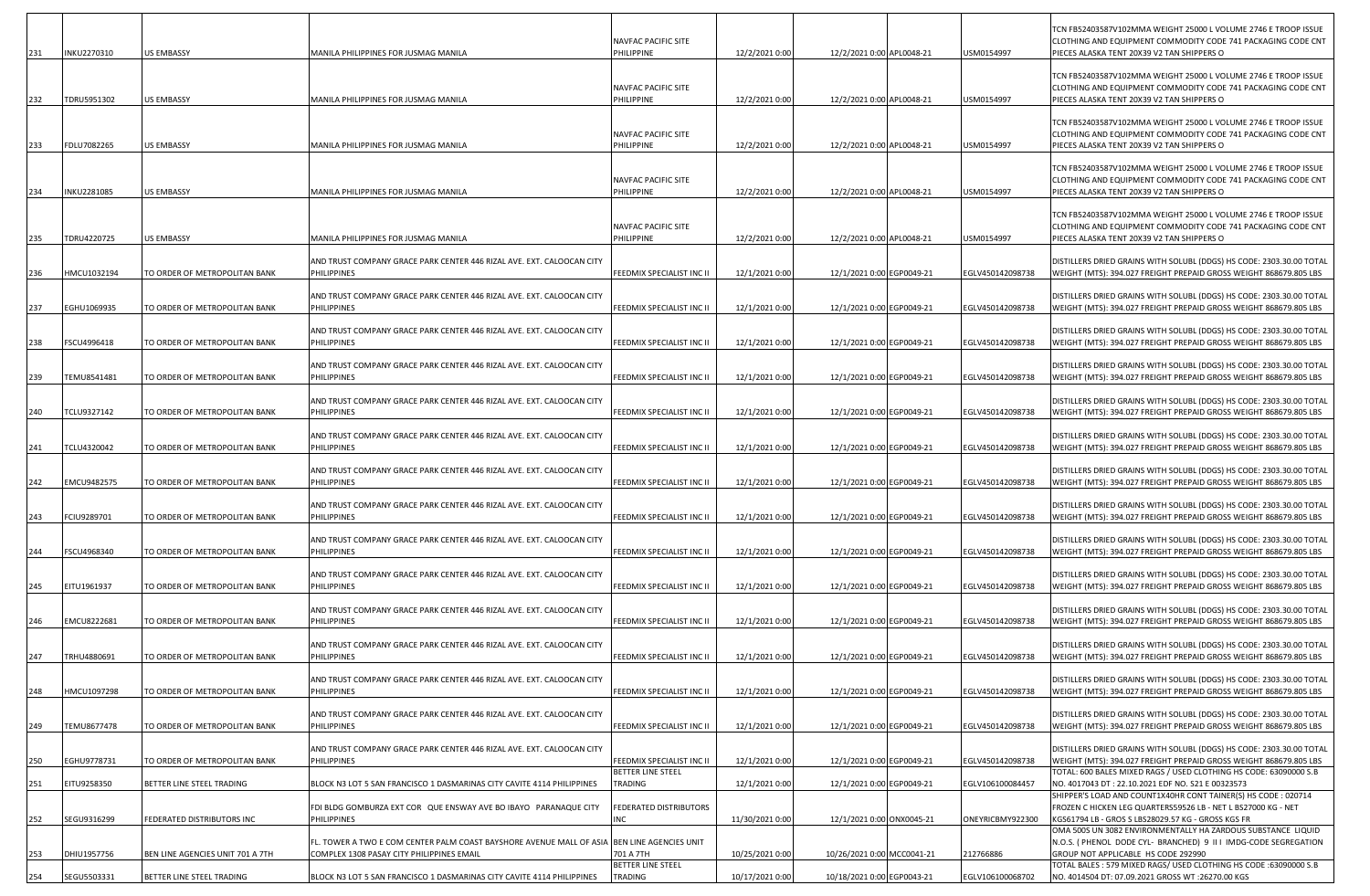|     |                   |                                           |                                                                                                                   |                                       |                 |                            |                  | OMA 500S UN 3082 ENVIRONMENTALLY HA ZARDOUS SUBSTANCE LIQUID                                                                     |
|-----|-------------------|-------------------------------------------|-------------------------------------------------------------------------------------------------------------------|---------------------------------------|-----------------|----------------------------|------------------|----------------------------------------------------------------------------------------------------------------------------------|
|     |                   |                                           | FL. TOWER A TWO E COM CENTER PALM COAST BAYSHORE AVENUE MALL OF ASIA                                              | BEN LINE AGENCIES UNIT                |                 |                            |                  | N.O.S. ( PHENOL DODE CYL- BRANCHED) 9 II I IMDG-CODE SEGREGATION                                                                 |
| 255 | SEGU8064628       | BEN LINE AGENCIES UNIT 701 A 7TH          | COMPLEX PASAY CITY 1308 PHILIPPINES                                                                               | 701 A 7TH                             | 10/13/2021 0:00 | 10/14/2021 0:00 MCC0040-21 | 213119877        | GROUP HS CODE 292990<br>C5100 CONCENTRATE UN 3082 ENVIRONME NTALLY HAZARDOUS SUBSTANCE                                           |
|     |                   |                                           | FL. TOWER A TWO E COM CENTER PALM COAST BAYSHORE AVENUE MALL OF ASIA                                              | BEN LINE AGENCIES UNIT                |                 |                            |                  | LIQUID N.O.S. (SOLVENT NAPHTHA (PETROLEU M) HEAVY AROM.                                                                          |
| 256 | TLLU9008502       | BEN LINE AGENCIES UNIT 701 A 7TH          | COMPLEX PASAY CITY 1308 PHILIPPINES                                                                               | 701 A 7TH                             | 10/13/2021 0:00 | 10/14/2021 0:00 MCC0040-21 | 912729654        | NAPHTHALENE) HS CODE 381190                                                                                                      |
|     |                   |                                           |                                                                                                                   |                                       |                 |                            |                  | OMA 500S UN 3082 ENVIRONMENTALLY HA ZARDOUS SUBSTANCE LIQUID                                                                     |
|     |                   |                                           | FL. TOWER A TWO E COM CENTER PALM COAST BAYSHORE AVENUE MALL OF ASIA                                              | BEN LINE AGENCIES UNIT                |                 |                            |                  | N.O.S. ( PHENOL DODE CYL- BRANCHED) 9 II I IMDG-CODE SEGREGATION                                                                 |
| 257 | DHDU2075121       | BEN LINE AGENCIES UNIT 701 A 7TH          | COMPLEX PASAY CITY 1308 PHILIPPINES                                                                               | 701 A 7TH<br>BETTER LINE STEEL        | 10/13/2021 0:00 | 10/14/2021 0:00 MCC0040-21 | 912914137        | GROUP HS CODE 292990<br>TOTAL BALES : 621 MIX RAGS / USED CLOTHING HS CODE : 63090000 S.B NO.                                    |
| 258 | BMOU5280354       | BETTER LINE STEEL TRADING                 | BLOCK N3 LOT 5 SAN FRANCISCO 1 DASMARINAS CITY CAVITES 4114 PHILIPPINES                                           | <b><i>FRADING</i></b>                 | 10/7/2021 0:00  | 10/8/2021 0:00 EGP0042-21  | EGLV106100061082 | 4013144 DT: 13.08.2021 EDF NUMBER: S21 E 00243685                                                                                |
|     |                   |                                           | BLOCK N3 LOT 5 SAN FRANCISCO 1 DASMARINAS CITY CAVITE 4114 PHILIPPINES                                            | BETTER LINE STEEL                     |                 |                            |                  | HS CODE.: 63090000 MIXED RAGS INV NO: STG/131/2021 DT: 26/08/2021                                                                |
| 259 | GAOU6251663       | BETTER LINE STEEL TRADING                 | TEL 639455798338                                                                                                  | TRADING                               | 9/27/2021 0:00  | 9/28/2021 0:00 EGP0041-21  | EGLV300100070905 | NET WT: 28035 KGS                                                                                                                |
|     |                   |                                           |                                                                                                                   |                                       |                 |                            |                  | 625 PACKAGES IN TOTAL1X40HC CONTAIN NER(S) SAID TO CONTAIN:HS CODE                                                               |
|     |                   |                                           | BLOCK N3 LOT 5 SAN FRANCISCO 1 DAS MARINAS CITY CAVITE 4114 PHILIPPIN ES                                          | <b>BETTER LINE STEEL</b>              |                 |                            |                  | 62 17109000625 PACKAGESMIXED APPARELS AND GARMENTSHS CODE:                                                                       |
| 260 | TCLU9699617       | BETTER LINE STEEL TRADING                 |                                                                                                                   | TRADING                               | 9/25/2021 0:00  | 9/26/2021 0:00 ONX0036-21  | ONEYKHIB09166600 | 6217109000NOC #KEPZ-N-EXA-AT70040-111832-2021D                                                                                   |
|     |                   |                                           |                                                                                                                   |                                       |                 |                            |                  |                                                                                                                                  |
|     |                   |                                           | BLOCK N3 LOT 5 SAN FRANCISCO 1 DAS MARINAS CITY CAVITE 4114 PHILIPPIN ES                                          | BETTER LINE STEEL                     |                 |                            |                  | 606 PACKAGES IN TOTAL1X40HC CONTAIN NER(S) SAID TO<br>CONTAIN: APPARELS, AC CESSORIES, ANDGARMENTSHS-CODE: 6217 109000ED         |
| 261 | BEAU4614771       | BETTER LINE STEEL TRADING                 | TIN761 251 671 000 CN                                                                                             | TRADING                               | 9/25/2021 0:00  | 9/26/2021 0:00 ONX0036-21  | ONEYDXBB10207300 | # 1-3-60-2-21-23587CN> TEL : +639455798338 / MS KATHNP> TEL                                                                      |
|     |                   |                                           | 32 HUMINOG STREET BRGY BANGAD CABANATUAN CITY NUEVA ECIJA PHILIPPINES                                             |                                       |                 |                            |                  | 1 UNIT 2014 PORSCHE 911 CHASSIS NO. WP0ZZZ99ZES160619 HS CODE.                                                                   |
| 262 | EGHU3715649       | AURA CABIAD DELA ROSA                     | 3100 TEL 63 908 814 4204                                                                                          | AURA CABIAD DELA ROSA                 | 9/24/2021 0:00  | 9/27/2021 0:00 EGP0039-21  | EGLV300100065464 | 87032312                                                                                                                         |
| 263 |                   |                                           | BLK N3 LOT 5 SAN FRANCISCO 1 DASMARINAS CITY CAVITE 4114 PHILIPPINES TIN                                          | BETTER LINE STEEL<br>TRADING          | 9/24/2021 0:00  |                            | EGLV106100060973 | 576 BALES USED CLOTHING H.S.CODE: 63090000 S/BILL NO.4012786 DT:<br>06.08.2021 EDF NO: S21 E 00236326                            |
|     | ITU9191051        | BETTER LINE STEEL TRADING                 | 761 251 671 000                                                                                                   |                                       |                 | 9/27/2021 0:00 EGP0039-21  |                  | EQUIPMENTS FOR TRAINING IN PHILPPIN ES *SUPPORT UNIT COMMANDER                                                                   |
|     |                   |                                           | 2627 ROXAS BLVD PASAY CITY METRO MANILA 1600 PHILIPPINES TEL 63 9 17                                              | IMA LOGISTICS                         |                 |                            |                  | HS CO DE:8705.90 6211.33 6506.10 8502.11 6203.49 3003.90 6306.22                                                                 |
| 264 | PHLU2055048       | <b>IAPAN GROUND SELF DEFENSE FORCE CO</b> | 820 1253 C                                                                                                        | CORPORATION                           | 9/19/2021 0:00  | 9/18/2021 0:00 WHL0055-21  | 008BA37568       | 8527.99 960 8.10 8467.29 8903.10 8204.11 847                                                                                     |
|     |                   |                                           |                                                                                                                   |                                       |                 |                            |                  | <b>EQUIPMENTS FOR TRAINING IN PHILPPIN ES *SUPPORT UNIT COMMANDER</b>                                                            |
| 265 | YHLU1350449       | IAPAN GROUND SELF DEFENSE FORCE C O       | 2627 ROXAS BLVD PASAY CITY METRO MANILA 1600 PHILIPPINES TEL 63 9 17<br>820 1253 C                                | IMA LOGISTICS<br>CORPORATION          | 9/19/2021 0:00  | 9/18/2021 0:00 WHL0055-21  | 008BA37568       | HS CO DE:8705.90 6211.33 6506.10 8502.11 6203.49 3003.90 6306.22<br>8527.99 960 8.10 8467.29 8903.10 8204.11 847                 |
|     |                   |                                           | UNIT G2 NO 66 ST JOHNS PLACE DON                                                                                  |                                       |                 |                            |                  |                                                                                                                                  |
|     |                   |                                           | BENITO ST DISTRICT 1 BRGY 076 PASAY                                                                               |                                       |                 |                            |                  | SLCAS 1X20 CONTAINER STC 944 CARTONS ASSORTED GROCERY ITEMS HS                                                                   |
| 266 | EMCU3974027       | 28 INT L CONSUMER GOODS TRADING           | 1300 PHILIPPINES                                                                                                  | SAME AS CONSIGNEE                     | 9/14/2021 0:00  | 9/13/2021 0:00 EGP0036-21  | SUB2108092       | CODE 1902 19 90                                                                                                                  |
|     |                   |                                           | UNIT G2 NO 66 ST JOHNS PLACE DON<br>BENITO ST DISTRICT 1 BRGY 076 PASAY                                           |                                       |                 |                            |                  | SLCAS 1X20 RF CONTAINER STC 583 CARTONS ASSORTED GROCERY ITEMS HS                                                                |
| 267 | EMCU5805094       | 28 INT L CONSUMER GOODS TRADING           | 1300 PHILIPPINES                                                                                                  | SAME AS CONSIGNEE                     | 9/14/2021 0:00  | 9/13/2021 0:00 EGP0036-21  | SUB2108095       | CODE 1902 19 90                                                                                                                  |
|     |                   |                                           |                                                                                                                   |                                       |                 |                            |                  | OMA 500S UN 3082 ENVIRONMENTALLY HA ZARDOUS SUBSTANCE LIQUID                                                                     |
|     |                   |                                           | FL. TOWER A TWO E COM CENTER PALM COAST BAYSHORE AVENUE MALL OF ASIA                                              | BEN LINE AGENCIES UNIT                |                 |                            |                  | N.O.S. ( PHENOL DODE CYL- BRANCHED) 9 II I IMDG-CODE SEGREGATION                                                                 |
| 268 | DHDU1573285       | BEN LINE AGENCIES UNIT 701 A 7TH          | COMPLEX 1308 PASAY CITY PHILIPPINES EMAIL                                                                         | 701 A 7TH                             | 9/6/2021 0:00   | 9/7/2021 0:00 MCC0035-21   | 912574560        | GROUP HS CODE 292990<br>OMA 500S UN 3082 ENVIRONMENTALLY HA ZARDOUS SUBSTANCE LIQUID                                             |
|     |                   |                                           | FL. TOWER A TWO E COM CENTER PALM COAST BAYSHORE AVENUE MALL OF ASIA                                              | BEN LINE AGENCIES UNIT                |                 |                            |                  | N.O.S. ( PHENOL DODE CYL- BRANCHED) 9 II I IMDG-CODE SEGREGATION                                                                 |
| 269 | EXFU6627066       | BEN LINE AGENCIES UNIT 701 A 7TH          | COMPLEX 1308 PASAY CITY PHILIPPINES EMAIL                                                                         | 701 A 7TH                             | 9/6/2021 0:00   | 9/7/2021 0:00 MCC0035-21   | 912574560        | GROUP HS CODE 292990                                                                                                             |
|     |                   |                                           | FL. TOWER A TWO E COM CENTER PALM COAST BAYSHORE AVENUE MALL OF ASIA                                              | BEN LINE AGENCIES UNIT                |                 |                            |                  | OMA 500S UN 3082 ENVIRONMENTALLY HA ZARDOUS SUBSTANCE LIQUID<br>N.O.S. ( PHENOL DODE CYL- BRANCHED) 9 II I IMDG-CODE SEGREGATION |
| 270 | DHDU2058274       | BEN LINE AGENCIES UNIT 701 A 7TH          | COMPLEX 1308 PASAY CITY PHILIPPINES EMAIL                                                                         | 701 A 7TH                             | 9/6/2021 0:00   | 9/7/2021 0:00 MCC0035-21   | 912574560        | GROUP HS CODE 292990                                                                                                             |
|     |                   |                                           |                                                                                                                   |                                       |                 |                            |                  | OMA 500S UN 3082 ENVIRONMENTALLY HA ZARDOUS SUBSTANCE LIQUID                                                                     |
| 271 | <b>CLU9008968</b> | BEN LINE AGENCIES UNIT 701 A 7TH          | FL. TOWER A TWO E COM CENTER PALM COAST BAYSHORE AVENUE MALL OF ASIA<br>COMPLEX 1308 PASAY CITY PHILIPPINES EMAIL | BEN LINE AGENCIES UNIT<br>701 A 7TH   | 9/6/2021 0:00   | 9/7/2021 0:00 MCC0035-21   | 912574560        | N.O.S. ( PHENOL DODE CYL- BRANCHED) 9 II I IMDG-CODE SEGREGATION<br>GROUP HS CODE 292990                                         |
|     |                   |                                           | UNIT 701 A 7TH FLOOR TOWER A TWO E COM CENTER BLDG PALM COAST AVE                                                 |                                       |                 |                            |                  |                                                                                                                                  |
| 272 | JACU5947247       | BEN LINE AGENCIES PHILIPPINES INC         | PASAY CITY 1300 PHILIPPINES MALL OF ASIA COMPLEX                                                                  |                                       | 9/5/2021 0:00   | 9/5/2021 0:00 ONX0033-21   | HLCUDX3210820157 | 002 EMPTY CONTAINERS                                                                                                             |
| 273 |                   |                                           | UNIT 701 A 7TH FLOOR TOWER A TWO E COM CENTER BLDG PALM COAST AVE                                                 |                                       |                 |                            |                  |                                                                                                                                  |
|     | ILBU2169400       | BEN LINE AGENCIES PHILIPPINES INC         | PASAY CITY 1300 PHILIPPINES MALL OF ASIA COMPLEX                                                                  |                                       | 9/5/2021 0:00   | 9/5/2021 0:00 ONX0033-21   | HLCUDX3210820157 | 002 EMPTY CONTAINERS                                                                                                             |
|     |                   | EXXA CONSUMER GOODS TRADING ROOM.         | 01 BURKE BUILDINGBURKE ST.BRGY 291 ZONE 027BINONDO MANILA 1006 PHILI                                              | EXXA CONSUMER GOODS                   |                 |                            |                  |                                                                                                                                  |
| 274 | SEGU3513541       |                                           | PPINES                                                                                                            | TRADING ROOM 3                        | 9/2/2021 0:00   | 9/1/2021 0:00 SIC0033-21   | WUTG2122SSF621   | WHITE CEMENT HS CODE25232100                                                                                                     |
|     |                   | LEXXA CONSUMER GOODS TRADING ROOM         | 01 BURKE BUILDINGBURKE ST.BRGY 291 ZONE 027BINONDO MANILA 1006 PHILI                                              | EXXA CONSUMER GOODS                   |                 |                            |                  |                                                                                                                                  |
| 275 | TEMU2514513       |                                           | PPINES                                                                                                            | TRADING ROOM 3                        | 9/2/2021 0:00   | 9/1/2021 0:00 SIC0033-21   | WUTG2122SSF621   | WHITE CEMENT HS CODE25232100                                                                                                     |
|     |                   |                                           |                                                                                                                   |                                       |                 |                            |                  |                                                                                                                                  |
|     |                   | EXXA CONSUMER GOODS TRADING ROOM          | 01 BURKE BUILDINGBURKE ST.BRGY 291 ZONE 027BINONDO MANILA 1006 PHILI                                              | EXXA CONSUMER GOODS                   |                 |                            |                  |                                                                                                                                  |
| 276 | SITU2813521       |                                           | PPINES                                                                                                            | <b>FRADING ROOM 3</b>                 | 9/2/2021 0:00   | 9/1/2021 0:00 SIC0033-21   | WUTG2122SSF621   | WHITE CEMENT HS CODE25232100                                                                                                     |
|     |                   | LEXXA CONSUMER GOODS TRADING ROOM         | 01 BURKE BUILDINGBURKE ST.BRGY 291 ZONE 027BINONDO MANILA 1006 PHILI                                              | EXXA CONSUMER GOODS                   |                 |                            |                  |                                                                                                                                  |
| 277 | SITU2763354       |                                           | PPINES                                                                                                            | <b>FRADING ROOM 3</b>                 | 9/2/2021 0:00   | 9/1/2021 0:00 SIC0033-21   | WUTG2122SSF621   | WHITE CEMENT HS CODE25232100                                                                                                     |
|     |                   | EXXA CONSUMER GOODS TRADING ROOM          | 01 BURKE BUILDINGBURKE ST.BRGY 291 ZONE 027BINONDO MANILA 1006 PHILI                                              | EXXA CONSUMER GOODS                   |                 |                            |                  |                                                                                                                                  |
| 278 | BEAU2701331       |                                           | PPINES                                                                                                            | <b>FRADING ROOM 3</b>                 | 9/2/2021 0:00   | 9/1/2021 0:00 SIC0033-21   | WUTG2122SSF621   | WHITE CEMENT HS CODE25232100                                                                                                     |
|     |                   |                                           |                                                                                                                   |                                       |                 |                            |                  |                                                                                                                                  |
|     | TEMU4831815       | EXXA CONSUMER GOODS TRADING ROOM          | 01 BURKE BUILDINGBURKE ST.BRGY 291 ZONE 027BINONDO MANILA 1006 PHILI<br>PPINES                                    | EXXA CONSUMER GOODS<br>TRADING ROOM 3 | 9/2/2021 0:00   | 9/1/2021 0:00 SIC0033-21   | WUTG2122SSF621   | WHITE CEMENT HS CODE25232100                                                                                                     |
| 279 |                   |                                           |                                                                                                                   |                                       |                 |                            |                  |                                                                                                                                  |
|     |                   |                                           | BLK N3 LOT 5 SAN FRANCISCO 1 DASMA RINAS CITY CAVITE 4114 PHILIPPINE S                                            |                                       |                 |                            |                  | LX40' HQ CONTAINER :-621 PACKAGES O OFMIXED APPARELS AND GARMETS                                                                 |
| 280 | TCLU6636600       | BETTER LINE STEEL TRADING                 | PIC MS KATH CN                                                                                                    | SAME AS ABOVE                         | 8/30/2021 0:00  | 8/31/2021 0:00 ONX0032-21  | ONEYPKGB50300800 | HS COD E: 6217109000 FREIGHT PREPAID CN>T EL: +639455798338                                                                      |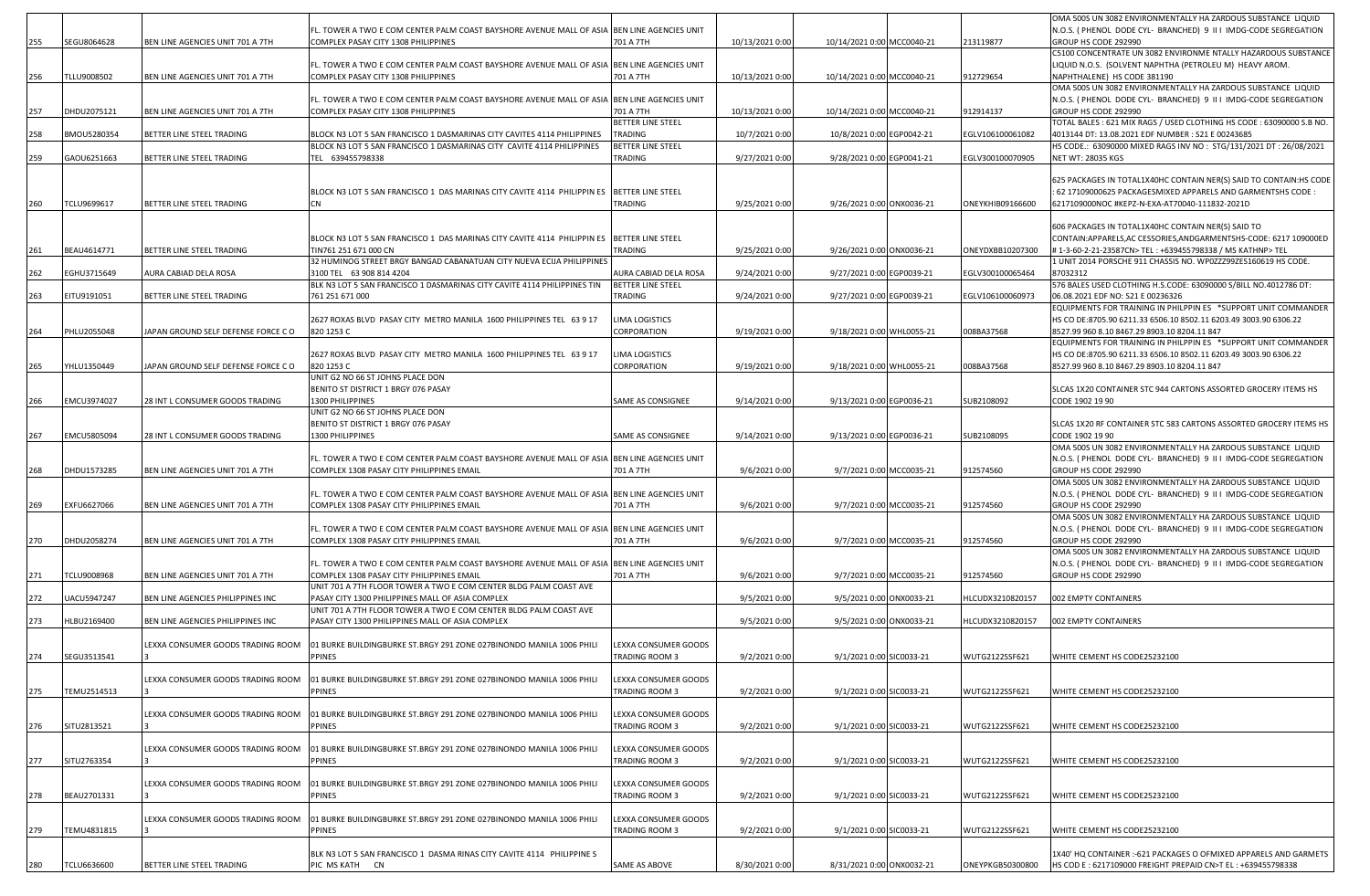|     |                    |                                           | ADDRESS KM25 JONERS LOLOMBOY BOCA UE BULACAN 3018 CONTACT NO N A                                                                                                                | <b>KZGALA S HOUSEHOLD</b>                      |                |                           |                  | SCAFFOLDING HS CODE 73084090 *TIN 706-352-623-000 EMAIL                                                                     |
|-----|--------------------|-------------------------------------------|---------------------------------------------------------------------------------------------------------------------------------------------------------------------------------|------------------------------------------------|----------------|---------------------------|------------------|-----------------------------------------------------------------------------------------------------------------------------|
| 281 | SEGU3516005        | KZGALA S HOUSEHOLD PRODUCTS TRADING       | CON TACT PERSON GALA KAREN JEAN ZAMOR A                                                                                                                                         | PRODUCTS TRADING                               | 8/25/2021 0:00 | 8/26/2021 0:00 SIC0032-21 | SITGTXSF347048   | KZGALA18GM AIL.COM                                                                                                          |
|     |                    |                                           | NR STA.ROSA MARILAO BULACAN 3019 PHILIPPINES TIN 208258658000 EMAIL                                                                                                             |                                                |                |                           |                  |                                                                                                                             |
|     |                    |                                           | ADD ALENNSIMPORTSERVICE YAHOO.COM CONTACT PERSON MARAH ALEN                                                                                                                     | <b>KENEDE CONSUMER</b>                         |                |                           |                  | 1X FISHING BOAT FI-AXO7B177C121 + STEEL CRADLE DIMENSIONS 11 70M X                                                          |
| 282 | MAEU3465312        | KENEDE CONSUMER GOODS TRADING 1096        | CONTACT                                                                                                                                                                         | GOODS TRADING 1096                             | 8/23/2021 0:00 | 8/24/2021 0:00 MCC0033-21 | 912237130        | 3 35 M X 4 00 M FREIGHT PREPAID HS CODE 890399                                                                              |
|     |                    |                                           |                                                                                                                                                                                 |                                                |                |                           |                  | 1X FISHING BOAT WITHOUT ENGINE FI-AXO7B174C121 + STEEL CRADLE                                                               |
|     |                    |                                           | NR STA.ROSA MARILAO BULACAN 3019 PHILIPPINES TIN 208258658000 CONTACT                                                                                                           | <b>KENEDE CONSUMER</b>                         |                |                           |                  | DIME NSIONS 11 55 MX 3 35 M X 3 54 M F REIGHT PREPAID HS CODE                                                               |
| 283 | MAEU3522053        | <b>KENEDE CONSUMER GOODS TRADING 1096</b> | PERSON MARAH ALEN CONTACT NO 8241 8971 EMAIL                                                                                                                                    | GOODS TRADING 1096                             | 8/23/2021 0:00 | 8/24/2021 0:00 MCC0033-21 | 912246092        | 890399                                                                                                                      |
| 284 | MSCU7415509        | JPA OSTEEN CORPORATION                    | RM 1402 STATE CENTER BLDG 333 JUAN LUNA ST. BINONDO MANILA PHILIPPINES                                                                                                          | JPA OSTEEN CORPORATION                         | 8/22/2021 0:00 | 8/22/2021 0:00 ONX0031-21 | MEDUV4544213     | FROZEN PORK JOWL NET WEIGHT 24881.85 KG HS CODE 020649                                                                      |
|     |                    |                                           |                                                                                                                                                                                 |                                                |                |                           |                  | 01X40'HC CONTAINERFCL/FCLSTC: MFP 2540S-CANON PRINTERSTOTAL                                                                 |
|     |                    |                                           | 143 LLAMADO ST. ASIS III MENDEZ NUNEZ CAVITE PHILIPPINES TIN                                                                                                                    | 2HILCON TRADING                                |                |                           |                  | PIECES: 2 100 PCSTOTAL GROSS WEIGHT: 10500 KG SHS CODE:                                                                     |
| 285 | REGU5131439        | 2HILCON TRADING CORPORATION               | 009646903000 CONTACT PERSON GLADY YCASAS TEL. NO. 63 2 82424680                                                                                                                 | CORPORATION                                    | 8/17/2021 0:00 | 8/17/2021 0:00 ONX0030-21 | DXBCB21000966    | 84433100SHIPPER'S LOAD COUNT SEAL AND WEIGHT                                                                                |
|     |                    |                                           |                                                                                                                                                                                 |                                                |                |                           |                  |                                                                                                                             |
|     |                    |                                           |                                                                                                                                                                                 |                                                |                |                           |                  | SHIPPER'S LOAD AND COUNT1X40HC CONT TAINER(S): HS CODE# 392490291                                                           |
|     |                    |                                           | BLK N3 LOT 5 SAN FRANCISCO 1 DAS MARINAS CITY CAVITE PHILIPPINES 41 14                                                                                                          | <b>BETTER LINE STEEL</b>                       |                |                           |                  | PACKAG ES OFUSED HOUSEHOLD GOODS &USED FU RNITUREHS CODE#                                                                   |
| 286 | TLLU4379882        | BETTER LINE STEEL TRADING                 |                                                                                                                                                                                 | TRADING                                        | 8/17/2021 0:00 | 8/17/2021 0:00 ONX0030-21 | ONEYRICB58385800 | 3924905500 AES ITN# X20210526460144 CN>EMAIL ID:BET                                                                         |
|     |                    |                                           | 11 DEWEY AVENUE ASINAN OLONGAPO CITY ZAMBALES EMAIL. PROJECT.GALANT                                                                                                             |                                                |                |                           |                  |                                                                                                                             |
| 287 | TLLU2674404        | NICOLAS SEBASTIAN ALLEJE                  | GMAIL.COM CONTACT PERSON LOU NOCUM                                                                                                                                              | NICOLAS SEBASTIAN ALLEJE                       | 8/2/2021 0:00  | 8/3/2021 0:00 ONX0028-21  | COSU6304898199   | 1992 PORSCHE 911 WP0ZZZ96ZNS470645 HS CODE 87032490                                                                         |
| 288 | GLDU7428408        | BONVER CONSUMER GOODS TRADING             | 1145 NEW ANTIPOLO ST BARANGAY 216 ZONE 20 TONDO MANILA TIN<br>769687919000                                                                                                      | <b>BONVER CONSUMER</b><br><b>GOODS TRADING</b> | 7/23/2021 0:00 | 7/23/2021 0:00 ONX0027-21 | CDI0105112       | REIGHT PREPAID LAMINATING FILM HC CODE 3919 90                                                                              |
|     |                    |                                           | 1145 NEW ANTIPOLO ST BARANGAY 216 ZONE 20 TONDO MANILA TIN                                                                                                                      | <b>BONVER CONSUMER</b>                         |                |                           |                  |                                                                                                                             |
| 289 | CMAU5679178        | BONVER CONSUMER GOODS TRADING             | 769687919000                                                                                                                                                                    | <b>GOODS TRADING</b>                           | 7/18/2021 0:00 | 7/18/2021 0:00 ONX0026-21 | CDI0105109       | FREIGHT PREPAID LAMINATING FILM HC CODE 3919 90                                                                             |
|     |                    |                                           | ALE TRADING ROOM 300 CALVO BLDG.26 6 ESCOLTA BINONDO MANILA 1006 PHILI                                                                                                          | DUAR TE MIRA NON                               |                |                           |                  |                                                                                                                             |
| 290 | AAMU4007680        | DUAR TE MIRA NON SPECIALIZED WHOLES       | PPINES                                                                                                                                                                          | SPECIALIZED WHOLES                             | 7/15/2021 0:00 | 7/15/2021 0:00 SIC0028-21 | SITRTASF883192   | ROZEN CHAPATI BREAD HS CODE190120                                                                                           |
|     |                    |                                           | ALE TRADING ROOM 300 CALVO BLDG.26 6 ESCOLTA BINONDO MANILA 1006 PHILI                                                                                                          | DUAR TE MIRA NON                               |                |                           |                  |                                                                                                                             |
| 291 | SEGU9397114        | DUAR TE MIRA NON SPECIALIZED WHOLES       | PPINES                                                                                                                                                                          | SPECIALIZED WHOLES                             | 7/15/2021 0:00 | 7/15/2021 0:00 SIC0028-21 | SITRTASF883714   | ROZEN CHAPATI BREAD HS CODE190120                                                                                           |
|     |                    |                                           | ALE TRADING ROOM 300 CALVO BLDG.26 6 ESCOLTA BINONDO MANILA 1006 PHILI   DUAR TE MIRA NON                                                                                       |                                                |                |                           |                  |                                                                                                                             |
| 292 | FSCU5844512        | DUAR TE MIRA NON SPECIALIZED WHOLES       | PPINES                                                                                                                                                                          | SPECIALIZED WHOLES                             | 7/15/2021 0:00 | 7/15/2021 0:00 SIC0028-21 | SITRTASF883193   | FROZEN CHAPATI BREAD HS CODE 19012 0                                                                                        |
|     |                    |                                           | ALE TRADING ROOM 300 CALVO BLDG.26 6 ESCOLTA BINONDO MANILA 1006 PHILI DUAR TE MIRA NON                                                                                         |                                                |                |                           |                  |                                                                                                                             |
| 293 | FSCU5847492        | DUAR TE MIRA NON SPECIALIZED WHOLES       | PPINES                                                                                                                                                                          | SPECIALIZED WHOLES                             | 7/15/2021 0:00 | 7/15/2021 0:00 SIC0028-21 | SITRTASF883714   | ROZEN CHAPATI BREAD HS CODE190120                                                                                           |
| 294 | SEGU9507280        | DUAR TE MIRA NON SPECIALIZED WHOLES       | ALE TRADING ROOM 300 CALVO BLDG.26 6 ESCOLTA BINONDO MANILA 1006 PHILI   DUAR TE MIRA NON<br>PPINES                                                                             | SPECIALIZED WHOLES                             | 7/15/2021 0:00 | 7/15/2021 0:00 SIC0028-21 | SITRTASF883193   | ROZEN CHAPATI BREAD HS CODE 19012 0                                                                                         |
|     |                    |                                           | ALE TRADING ROOM 300 CALVO BLDG.26 6 ESCOLTA BINONDO MANILA 1006 PHILI  DUAR TE MIRA NON                                                                                        |                                                |                |                           |                  |                                                                                                                             |
| 295 | AAMU4007063        | DUAR TE MIRA NON SPECIALIZED WHOLES       | PPINES                                                                                                                                                                          | SPECIALIZED WHOLES                             | 7/15/2021 0:00 | 7/15/2021 0:00 SIC0028-21 | SITRTASF883192   | FROZEN CHAPATI BREAD HS CODE190120                                                                                          |
|     |                    |                                           |                                                                                                                                                                                 |                                                |                |                           |                  | DMS-30 UN 3267 CORROSIVE LIQUID BA SIC ORGANIC N.O.S.(N N-BIS(2-                                                            |
|     |                    |                                           | FL. TOWER A TWO E COM CENTER PALM COAST BAYSHORE AVENUE MALL OF ASIA BEN LINE AGENCIES UNIT                                                                                     |                                                |                |                           |                  | ETHY LHEXYL)-((124-TRIAZOL-1-YL)METHY L)AMINE)) 8 II IMDG-CODE                                                              |
| 296 | DHDU1275948        | BEN LINE AGENCIES UNIT 701 A 7TH          | COMPLEX 1308 PASAY CITY PHILIPPINES EMAIL                                                                                                                                       | 701 A 7TH                                      | 7/14/2021 0:00 | 7/14/2021 0:00 MCC0028-21 | 912358880        | SEGREGA TION GROUP HS CODE 293399                                                                                           |
|     |                    |                                           |                                                                                                                                                                                 |                                                |                |                           |                  | OMA 500S UN 3082 ENVIRONMENTALLY HA ZARDOUS SUBSTANCE LIQUID                                                                |
|     |                    |                                           | FL. TOWER A TWO E COM CENTER PALM COAST BAYSHORE AVENUE MALL OF ASIA BEN LINE AGENCIES UNIT                                                                                     |                                                |                |                           |                  | N.O.S. ( PHENOL DODE CYL- BRANCHED) 9 II I IMDG-CODE SEGREGATION                                                            |
| 297 | DHDU2075353        | BEN LINE AGENCIES UNIT 701 A 7TH          | COMPLEX 1308 PASAY CITY PHILIPPINES EMAIL                                                                                                                                       | 701 A 7TH                                      | 7/14/2021 0:00 | 7/14/2021 0:00 MCC0028-21 | 912358851        | GROUP HS CODE 292990<br>OMA 500S UN 3082 ENVIRONMENTALLY HA ZARDOUS SUBSTANCE LIQUID                                        |
|     |                    |                                           | FL. TOWER A TWO E COM CENTER PALM COAST BAYSHORE AVENUE MALL OF ASIA BEN LINE AGENCIES UNIT                                                                                     |                                                |                |                           |                  | N.O.S. ( PHENOL DODE CYL- BRANCHED) 9 II I IMDG-CODE SEGREGATION                                                            |
| 298 | DHIU1576981        | BEN LINE AGENCIES UNIT 701 A 7TH          | COMPLEX 1308 PASAY CITY PHILIPPINES EMAIL                                                                                                                                       | 701 A 7TH                                      | 7/14/2021 0:00 | 7/14/2021 0:00 MCC0028-21 | 912358851        | GROUP HS CODE 292990                                                                                                        |
|     |                    |                                           |                                                                                                                                                                                 |                                                |                |                           |                  | OMA 500S UN 3082 ENVIRONMENTALLY HA ZARDOUS SUBSTANCE LIQUID                                                                |
|     |                    |                                           | FL. TOWER A TWO E COM CENTER PALM COAST BAYSHORE AVENUE MALL OF ASIA  BEN LINE AGENCIES UNIT                                                                                    |                                                |                |                           |                  | N.O.S. ( PHENOL DODE CYL- BRANCHED) 9 II I IMDG-CODE SEGREGATION                                                            |
| 299 | DHDU1471827        | BEN LINE AGENCIES UNIT 701 A 7TH          | COMPLEX 1308 PASAY CITY PHILIPPINES EMAIL                                                                                                                                       | 701 A 7TH                                      | 7/14/2021 0:00 | 7/14/2021 0:00 MCC0028-21 | 912358851        | GROUP HS CODE 292990                                                                                                        |
|     |                    |                                           |                                                                                                                                                                                 |                                                |                |                           |                  |                                                                                                                             |
|     |                    |                                           |                                                                                                                                                                                 |                                                |                |                           |                  | CARGO IS STOWED IN A REFRIGERATED CONTAINER SET AT THE SHIPPER S                                                            |
|     |                    | DUAR TE MIRA NON SPECIALIZED              | WHOLESALE TRADING ROOM 300 CALVO BLDG 266 ESCOLTA BINONDO MANILA<br>1006 PHILIPPINES EMAIL DUARTEMIRANSWT GMAIL COM                                                             |                                                | 7/14/2021 0:00 | 7/14/2021 0:00 APL0030-21 | CGK0300090       | REQUESTED CARRYING TEMPERATURE OF 0 DEGREES CELSIUS FROZEN                                                                  |
| 300 | <b>TTNU8268805</b> |                                           | TA CECILIA MEDICAL CENTER G016                                                                                                                                                  | SAME AS CONSIGNEE                              |                |                           |                  | CHAPATI BREAD HS CODE 190120 CONTACT PERSON MARY                                                                            |
|     |                    |                                           | ALEXANDRE BLDG NATIONAL ROAD                                                                                                                                                    |                                                |                |                           |                  |                                                                                                                             |
|     |                    |                                           | PALANGINAN IBA ZAMBALES                                                                                                                                                         | ADONIS M CALAYCAY MD                           |                |                           |                  |                                                                                                                             |
| 301 | EITU0387573        | ADONIS M CALAYCAY MD MHCA                 | TEL NUMBER 0478113317 CEL NUMBER                                                                                                                                                | МНСА                                           | 7/6/2021 0:00  | 7/9/2021 0:00 EGP0028-21  | OSEX2106112      | WASTE INCINERATOR HS: 8417805000                                                                                            |
|     |                    |                                           |                                                                                                                                                                                 |                                                |                |                           |                  |                                                                                                                             |
|     |                    |                                           |                                                                                                                                                                                 |                                                |                |                           |                  | C5100 CONCENTRATE UN 3082 ENVIRONME NTALLY HAZARDOUS SUBSTANCE                                                              |
|     |                    |                                           | FL. TOWER A TWO E COM CENTER PALM COAST BAYSHORE AVENUE MALL OF ASIA BEN LINE AGENCIES UNIT                                                                                     |                                                |                |                           |                  | LIQUID N.O.S. (SOLVENT NAP HTHA (PETROLEUM) HEAVY AROM.                                                                     |
| 302 | DHDU9046969        | BEN LINE AGENCIES UNIT 701 A 7TH          | COMPLEX 1308 PASAY CITY PHILIPPINES EMAIL                                                                                                                                       | 701 A 7TH                                      | 7/5/2021 0:00  | 7/2/2021 0:00 MCC0027-21  | 912221306        | NAPHTHALENE) 9 III MARINE POLLUTANT HS CODE 381190                                                                          |
|     |                    |                                           |                                                                                                                                                                                 | <b>ONE SUBIC PREMIER</b>                       |                |                           |                  |                                                                                                                             |
| 303 | TCKU6701354        |                                           | RP UNIT 2506 25TH FLOOR WORLD TRADE EXCHANGE BLDG. 215 JUAN LUNA ST.<br>CAPITAL WORLDWIDE EXPORESS CARGO CO   BINONDO MANILA TEL NO 02 242 180 6 LOC. 109 FAX NO 02 242 1806 LO | MANUFACTURING COR                              | 6/30/2021 0:00 | 7/1/2021 0:00 SIC0026-21  | SITPUSF095721G   | KOREAN FCV DIET TOBACCO 2021 GRADE DIET G HTS NO. 2403.99 TOBACCO<br>C UT RAGDIET-G                                         |
|     |                    |                                           |                                                                                                                                                                                 | TAIMIN MACAO                                   |                |                           |                  | 1015 CASES 507500 PACK CARNIVAL BLUE 500250000 CARNIVAL RED 315                                                             |
|     |                    |                                           | R TOWER 1 EVERGAIN PLAZA NO.88 C ONTAINER PORT ROAD KWAI CHUNG HON G                                                                                                            | COMMERCIAL COMPANY                             |                |                           |                  | 157500 CARNIVAL MENTHOL 200100 000 KOREAN CIGARETTES INVOICE NO.                                                            |
| 304 | BMOU6855659        | KENSTAND INVESTMENTS LTD 28TH FLOO        | KONG. TEL 852 2522 0062 FAX 852 2366 8236                                                                                                                                       | <b>IM</b>                                      | 6/13/2021 0:00 | 6/13/2021 0:00 SIC0023-21 | SITPUSF095301G1  | C20210621 POD HS CODE 240220                                                                                                |
|     |                    |                                           |                                                                                                                                                                                 | <b>TAIMIN MACAO</b>                            |                |                           |                  | 1015 CASES 507500 PACK CARNIVAL BLUE 300150000 CARNIVAL RED 515                                                             |
|     |                    |                                           | R TOWER 1 EVERGAIN PLAZA NO.88 C ONTAINER PORT ROAD KWAI CHUNG HON G                                                                                                            | COMMERCIAL COMPANY                             |                |                           |                  | 257500 CARNIVAL MENTHOL 200100 000 KOREAN CIGARETTES INVOICE NO.                                                            |
| 305 | SITU9121968        | KENSTAND INVESTMENTS LTD 28TH FLOO        | KONG. TEL 852 2522 0062 FAX 852 2366 8236                                                                                                                                       | .IM                                            | 6/13/2021 0:00 | 6/13/2021 0:00 SIC0023-21 | SITPUSF095301G2  | C20210620 POD HS CODE 240220                                                                                                |
|     |                    |                                           |                                                                                                                                                                                 |                                                |                |                           |                  |                                                                                                                             |
| 306 | APZU3793123        | VICTORY EASE TRADING                      | R6 F MARC 2000 TOWER 1973 TAFT AVENUE MANILA 1004 PHILIPPINES ATTN MR<br>PATRICK GO TEL 63 917 100 9898 E MAIL INFO23 SKYTOPHOLDINGS COM                                        | <b>VICTORY EASE TRADING</b>                    | 5/27/2021 0:00 | 5/27/2021 0:00 APL0022-21 | CMZ0546385       | 53 V V FLYING FAIRY BRAND KWEICHOW MOUTAI CHIEW 800 CARTONS<br>500ML X 12 BOTTLES PER CARTON HS CODE 220890 FREIGHT PREPAID |
|     |                    |                                           |                                                                                                                                                                                 |                                                |                |                           |                  |                                                                                                                             |
|     |                    |                                           | FL. TOWER A TWO E COM CENTER PALM COAST BAYSHORE AVENUE MALL OF ASIA BEN LINE AGENCIES UNIT                                                                                     |                                                |                |                           |                  | OMA 500 S UN 3082 ENVIRONMENTALLY H AZARDOUS SUBSTANCE LIQUID                                                               |
| 307 | EXFU6632036        | BEN LINE AGENCIES UNIT 701 A 7TH          | COMPLEX 1308 PASAY CITY PHILIPPINES EMAIL                                                                                                                                       | 701 A 7TH                                      | 5/9/2021 0:00  | 5/9/2021 0:00 MCC0019-21  | 912065621        | N.O.S. (PHENOL DODE CYL- BRANCHED) 9 I HS CODE: 29299000                                                                    |
|     |                    |                                           |                                                                                                                                                                                 |                                                |                |                           |                  |                                                                                                                             |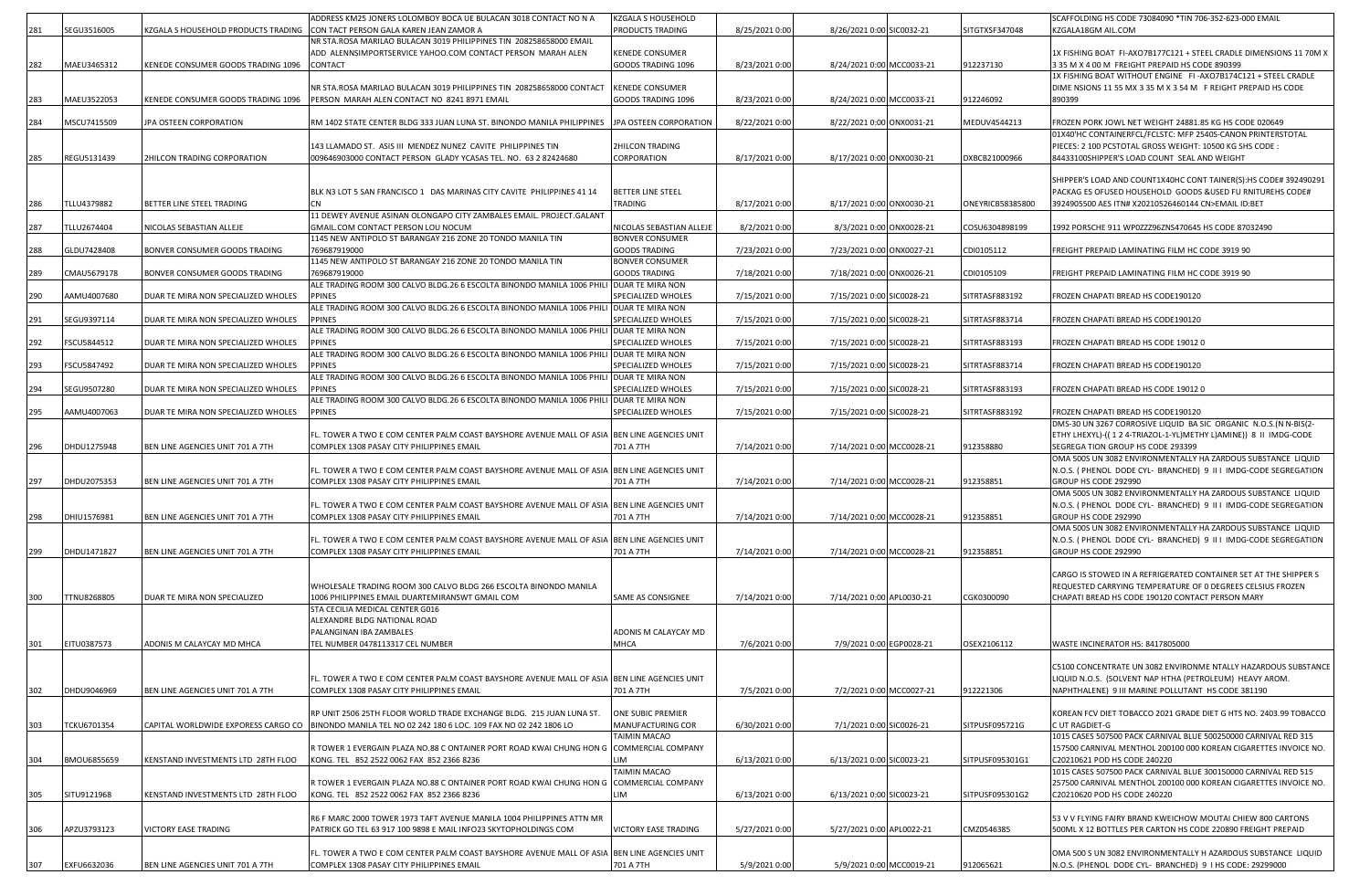|     |                    |                                    | FL. TOWER A TWO E COM CENTER PALM COAST BAYSHORE AVENUE MALL OF ASIA BEN LINE AGENCIES UNIT                                                                |                                          |                 |                            |                  | OMA 500 S UN 3082 ENVIRONMENTALLY H AZARDOUS SUBSTANCE LIQUID                                                                             |
|-----|--------------------|------------------------------------|------------------------------------------------------------------------------------------------------------------------------------------------------------|------------------------------------------|-----------------|----------------------------|------------------|-------------------------------------------------------------------------------------------------------------------------------------------|
| 308 | SEGU8005693        | BEN LINE AGENCIES UNIT 701 A 7TH   | COMPLEX 1308 PASAY CITY PHILIPPINES EMAIL                                                                                                                  | 701 A 7TH                                | 5/9/2021 0:00   | 5/9/2021 0:00 MCC0019-21   | 912065621        | N.O.S. (PHENOL DODE CYL- BRANCHED) 9 I HS CODE: 29299000                                                                                  |
| 309 | DHDU1671609        | BEN LINE AGENCIES UNIT 701 A 7TH   | FL. TOWER A TWO E COM CENTER PALM COAST BAYSHORE AVENUE MALL OF ASIA BEN LINE AGENCIES UNIT<br>COMPLEX 1308 PASAY CITY PHILIPPINES EMAIL                   | 701 A 7TH                                | 5/9/2021 0:00   | 5/9/2021 0:00 MCC0019-21   | 912052981        | DMS-30 UN 3267 CORROSIVE LIQUID BA SIC ORGANIC N.O.S. (N N-BIS(2-ETH<br>YLHEXYL)-((1 2 4-TRIAZOL-1-YL)METH HS CODE 293399                 |
|     |                    |                                    |                                                                                                                                                            |                                          |                 |                            |                  |                                                                                                                                           |
|     |                    |                                    | FL. TOWER A TWO E COM CENTER PALM COAST BAYSHORE AVENUE MALL OF ASIA BEN LINE AGENCIES UNIT                                                                |                                          |                 |                            |                  | OMA 500S UN 3082 ENVIRONMENTALLY HA ZARDOUS SUBSTANCE LIQUID                                                                              |
| 310 | UTTU2534515        | BEN LINE AGENCIES UNIT 701 A 7TH   | COMPLEX 1308 PASAY CITY PHILIPPINES EMAIL                                                                                                                  | 701 A 7TH                                | 5/9/2021 0:00   | 5/9/2021 0:00 MCC0019-21   | 911999435        | N.O.S. (PHENOL DODE CYL- BRANCHED) 9 II HS CODE 292990                                                                                    |
|     |                    |                                    | FL. TOWER A TWO E COM CENTER PALM COAST BAYSHORE AVENUE MALL OF ASIA BEN LINE AGENCIES UNIT                                                                |                                          |                 |                            |                  | OMA 500 S UN 3082 ENVIRONMENTALLY H AZARDOUS SUBSTANCE LIQUID                                                                             |
| 311 | DHDU1572118        | BEN LINE AGENCIES UNIT 701 A 7TH   | COMPLEX 1308 PASAY CITY PHILIPPINES EMAIL                                                                                                                  | 701 A 7TH                                | 5/9/2021 0:00   | 5/9/2021 0:00 MCC0019-21   | 912065621        | N.O.S. (PHENOL DODE CYL- BRANCHED) 9 I HS CODE: 29299000                                                                                  |
|     |                    |                                    | FL. TOWER A TWO E COM CENTER PALM COAST BAYSHORE AVENUE MALL OF ASIA BEN LINE AGENCIES UNIT                                                                |                                          |                 |                            |                  | OMA 500S UN 3082 ENVIRONMENTALLY HA ZARDOUS SUBSTANCE LIQUID                                                                              |
| 312 | DHDU1355112        | BEN LINE AGENCIES UNIT 701 A 7TH   | COMPLEX 1308 PASAY CITY PHILIPPINES EMAIL                                                                                                                  | 701 A 7TH                                | 5/9/2021 0:00   | 5/9/2021 0:00 MCC0019-21   | 911999435        | N.O.S. (PHENOL DODE CYL- BRANCHED) 9 II HS CODE 292990                                                                                    |
|     |                    |                                    | FL. TOWER A TWO E COM CENTER PALM COAST BAYSHORE AVENUE MALL OF ASIA BEN LINE AGENCIES UNIT                                                                |                                          |                 |                            |                  | OMA 500S UN 3082 ENVIRONMENTALLY HA ZARDOUS SUBSTANCE LIQUID                                                                              |
| 313 | DHDU2070270        | BEN LINE AGENCIES UNIT 701 A 7TH   | COMPLEX 1308 PASAY CITY PHILIPPINES EMAIL                                                                                                                  | 701 A 7TH                                | 5/9/2021 0:00   | 5/9/2021 0:00 MCC0019-21   | 911999435        | N.O.S. ( PHENOL DODE CYL- BRANCHED) 9 II HS CODE 292990                                                                                   |
|     |                    |                                    | FL. TOWER A TWO E COM CENTER PALM COAST BAYSHORE AVENUE MALL OF ASIA BEN LINE AGENCIES UNIT                                                                |                                          |                 |                            |                  | OMA 500S UN 3082 ENVIRONMENTALLY HA ZARDOUS SUBSTANCE LIQUID                                                                              |
| 314 | DHIU1955239        | BEN LINE AGENCIES UNIT 701 A 7TH   | COMPLEX 1308 PASAY CITY PHILIPPINES EMAIL                                                                                                                  | 701 A 7TH                                | 5/9/2021 0:00   | 5/9/2021 0:00 MCC0019-21   | 911999435        | N.O.S. ( PHENOL DODE CYL- BRANCHED) 9 II HS CODE 292990                                                                                   |
|     |                    |                                    | FL. TOWER A TWO E COM CENTER PALM COAST BAYSHORE AVENUE MALL OF ASIA BEN LINE AGENCIES UNIT                                                                |                                          |                 |                            |                  | OMA 500 S UN 3082 ENVIRONMENTALLY H AZARDOUS SUBSTANCE LIQUID                                                                             |
| 315 | DHDU1572490        | BEN LINE AGENCIES UNIT 701 A 7TH   | COMPLEX 1308 PASAY CITY PHILIPPINES EMAIL                                                                                                                  | 701 A 7TH                                | 5/9/2021 0:00   | 5/9/2021 0:00 MCC0019-21   | 912065621        | N.O.S. (PHENOL DODE CYL- BRANCHED) 9 I HS CODE: 29299000                                                                                  |
|     |                    |                                    | FORWARDERS INC UNIT C OYSTER PLAZA DR A SANTOS AVE COR KABIHASNAN RD                                                                                       | MANILA INTERNATIONAL                     |                 |                            |                  | 15CARTONS 64KGS 0 309CBM ROLLER INVOICE NO MTMP 21002 H S CODE<br>85011099 17CARTONS 73KGS 0 346CBM ROLLER INVOICE NO MTMP 21004 H        |
| 316 | CMAU0475340        | MANILA INTERNATIONAL FREIGHT       | PRARANAQUE CITY TEL 8523182 FAX 8253222                                                                                                                    | FREIGHT                                  | 4/27/2021 0:00  | 4/27/2021 0:00 APL0016-21  | CGK0295188       | S CODE 85011099 1PALLET 471 06KGS 1 331                                                                                                   |
|     |                    |                                    |                                                                                                                                                            | ENERLIFE DIRECT DIST                     |                 |                            |                  | HS CODE: 1905.32.20 1X40'HC CONTAINER 3 007 CARTONS OF 207 CARTONS<br>RICHEESE CHEESE WAFER 2 2G (20 BG X 10 PCS) 2 800 CARTONS NABATI    |
| 317 | <b>TCKU7046107</b> | ENERLIFE PHILIPPINES INCORPORATED  | UNIT D 20TH FLR CITIBANK BLDG SQR EASTWOOD BAGUMBAYAN Q.C. PHILIPPINES TARLAC GOV                                                                          |                                          | 4/23/2021 0:00  | 4/22/2021 0:00 MCC0017-21  | 209920969        | COCO LAVA WAFER 50G (60 PAC KS) NETT WE                                                                                                   |
|     |                    |                                    |                                                                                                                                                            |                                          |                 |                            |                  | X 40HC 1025 CARTONS COOKWARE SET CARBON STEEL DUTCH OVEN                                                                                  |
| 318 | MRKU3461144        | SHIPCO TRANSPORT PHILIPPINES INC   | SEC REGISTRATION NUMBER CS2004086 79 6TH FLOOR TIM BLDG 5600 SERGIO SHIPCO TRANSPORT<br>OSMENA HIGHWAY BRGY. PALANAN MAKA TI CITY 1234 PHONE 011 632 82327 | PHILIPPINES INC                          | 4/23/2021 0:00  | 4/22/2021 0:00 MCC0017-21  | 208190930        | ALUMINUM FRY PAN ALUMINUM STEAMER POT STAIN HS CODE 7615.10.71<br>7323.99.70                                                              |
|     |                    |                                    | 1566 A. MACEDA ST. ZONE 049 BRGY. 4 94 SAMPALOC MANILA 1008 PHILIPPINES                                                                                    |                                          |                 |                            |                  | H.S.CODE:8903.92 USED AS IS CONDIT ION USED BOAT W/ TWIN DIESEL                                                                           |
| 319 | WHLU1401890        | AUSTERO MERCHANDISING              | TIN 265 376 728 000<br>FL. TOWER A TWO E COM CENTER PALM COAST BAYSHORE AVENUE MALL OF ASIA BEN LINE AGENCIES UNIT                                         | SAME AS CONSIGNEE                        | 4/15/2021 0:00  | 4/16/2021 0:00 WHL0019-21  | 015BX06469       | ENGIN E G/W : 6000 KGS 1 UNIT<br>OMA 500S UN 3082 ENVIRONMENTALLY HA ZARDOUS SUBSTANCE LIQUID                                             |
| 320 | JTTU2541129        | BEN LINE AGENCIES UNIT 701 A 7TH   | COMPLEX 1308 PASAY CITY PHILIPPINES EMAIL                                                                                                                  | 701 A 7TH                                | 4/8/2021 0:00   | 4/7/2021 0:00 MCC0015-21   | 911882715        | N.O.S. (PHENOL DODE CYL- BRANCHED) 9 II HS 29299000                                                                                       |
|     |                    |                                    | FL. TOWER A TWO E COM CENTER PALM COAST BAYSHORE AVENUE MALL OF                                                                                            | BEN LINE AGENCIES UNIT                   |                 |                            |                  | DMS-30 UN 3267 CORROSIVE LIQUID BA SIC ORGANIC N.O.S. (N N-BIS (2-ET                                                                      |
| 321 | DHDU1471869        | BEN LINE AGENCIES UNIT 701 A 7TH   | ASIA COMPLEX 1308 PASAY CITY PHILIPPINES EMAIL<br>FL. TOWER A TWO E COM CENTER PALM COAST BAYSHORE AVENUE MALL OF ASIA                                     | 701 A 7TH<br>BEN LINE AGENCIES UNIT      | 4/8/2021 0:00   | 4/7/2021 0:00 MCC0015-21   | 208143998        | HYLHEXYL)- ((1 2 4-TRIAZOL-1-YL)MET HS CODE 29339980<br>OMA 500S UN 3082 ENVIRONMENTALLY HA ZARDOUS SUBSTANCE LIQUID                      |
| 322 | DHIU1955202        | BEN LINE AGENCIES UNIT 701 A 7TH   | COMPLEX 1308 PASAY CITY PHILIPPINES EMAIL                                                                                                                  | 701 A 7TH                                | 4/8/2021 0:00   | 4/7/2021 0:00 MCC0015-21   | 911882715        | N.O.S. (PHENOL DODE CYL- BRANCHED) 9 II HS 29299000                                                                                       |
|     |                    |                                    |                                                                                                                                                            |                                          |                 |                            |                  | BBULK TCN AWBA2AA 0F00470XX LADING QUANTITY 1 PCS WEIGHT 6000 L                                                                           |
|     |                    |                                    |                                                                                                                                                            |                                          |                 |                            |                  | VOLUME 416 E TROOP ISSUE CLOTHING AND EQUIPMENT COMMODITY                                                                                 |
| 323 | TRIU0627930        | <b>US EMBASSY</b>                  | MANILA PHILIPPINES FOR JUSMAG BK21                                                                                                                         | US EMBASSY                               | 4/5/2021 0:00   | 4/4/2021 0:00 ONX0012-21   | USM0144977       | CODE 741 PACKAGING CODE PCS DIMENSIONS 78X96X96 IN***                                                                                     |
|     |                    |                                    |                                                                                                                                                            |                                          |                 |                            |                  | C5100 CONCENTRATE UN 3082 ENVIRONME NTALLY HAZARDOUS SUBSTANCE                                                                            |
| 324 | DHDU9022930        | BEN LINE AGENCIES UNIT 701 A 7TH   | FL. TOWER A TWO E COM CENTER PALM COAST BAYSHORE AVENUE MALL OF ASIA BEN LINE AGENCIES UNIT<br>COMPLEX PASAY CITY 1308                                     | 701 A 7TH                                | 3/30/2021 0:00  | 3/30/2021 0:00 MCC0014-21  | 911940981        | LIQUID N.O.S. (SOLVENT NAP HTHA (PETROLE UM) HEAVY AROM.<br>NAPHTHALENE) 9 III MARINE POLLUTANT HS CODE:381190                            |
|     |                    |                                    |                                                                                                                                                            |                                          |                 |                            |                  |                                                                                                                                           |
|     |                    |                                    | ADDRESSS 1096 NR STA.ROSA MARILAO BULACAN 3019 PHILIPPINES TIN                                                                                             | <b>KENEDE CONSUMER</b>                   |                 |                            |                  | 1X FISHING BOAT WITHOUT ENGINE FI- AXO7C189A121 + STEEL CRADLE                                                                            |
| 325 | MAEU3451094        | KENEDE CONSUMER GOODS TRADING      | 208258658000 EMAIL ADD ALENNSIMPORTSERVICE YAHOO.COM<br>ADDRESS RM 301 BURKE BUILDG BURKE ST BINONDO MANILA TIN NO 762 418 161                             | <b>GOODS TRADING</b><br>KELLY HOME CARE  | 3/30/2021 0:00  | 3/30/2021 0:00 MCC0014-21  | 911863113        | DIMENSI ONS 11 55 MX 3 35 M X 3 54 M FREIGH HS CODE 890399<br>3 OL STOVETOP KETTLE HS CODE 73239990 GUANGZHOU CHINA FREIGHT               |
| 326 | SEGU6314266        | KELLY HOME CARE PRODUCTS           | 00000 TEL NO 82887816                                                                                                                                      | <b>PRODUCTS</b>                          | 3/17/2021 0:00  | 3/17/2021 0:00 APL0009-21  | CGK0293214       | PREPAID                                                                                                                                   |
|     |                    |                                    | CORPORATION NO 14 CARGOVILLAGE COMPLEX NINOY AQUINO AV NEAR CORP                                                                                           |                                          |                 |                            |                  | CHEMICAL PRODUCTS 710 PACKAGES INVOICE NO PHNB 201369 SEA<br>WAYBILL SUBIC BAY FREEPORT ZONE HS CODE 35069100200 HS CODE                  |
| 327 | APZU4352610        | NISSIN TRANSPORT PHILIPPINES       | MULTINATIONAL AV STO NINO PARANAQUE CITY                                                                                                                   | SAME AS CONSIGNEE                        | 3/11/2021 0:00  | 3/11/2021 0:00 APL0008-21  | CGP0224045       | 294200000 HS CODE 38140000000 HS CODE 39091090000 PH                                                                                      |
|     |                    |                                    | FL. TOWER A TWO E COM CENTER PALM COAST BAYSHORE AVENUE MALL OF                                                                                            | BEN LINE AGENCIES UNIT                   |                 |                            |                  | DMS-30 UN 3267 CORROSIVE LIQUID BA SIC ORGANIC N.O.S. (N N-BIS(2-ETH<br>YLHEXYL)-((124-TRIAZOL-1-YL)METH YL)AMINE)) 8 II IMDG-CODE SEGREG |
| 328 | DHIU1576488        | BEN LINE AGENCIES UNIT 701A 7TH    | ASIA COMPLEX 1308 PASAY CITY PHILIPPINES EMAIL                                                                                                             | 701A 7TH FL                              | 1/27/2021 0:00  | 1/26/2021 0:00 MCC0004-21  | 911633874        | ATION HS CODE 293399                                                                                                                      |
|     |                    |                                    | NICOLAS OTON ILOILO TIN 407 185 624 000 PHILIPPINES EMAIL AARONPAUL ANG                                                                                    | OMEGA SIX GLOBAL CORP                    |                 |                            |                  | 1X FISHING BOAT WITHOUT ENGINE FI- AXO7B117J021 + STEEL CRADLE                                                                            |
| 329 | MAEU3414228        | OMEGA SIX GLOBAL CORP BRGY SAN     | YAHOO.COM PHONE 09173224444                                                                                                                                | <b>BRGY SAN</b>                          | 1/27/2021 0:00  | 1/26/2021 0:00 MCC0004-21  | 911616704        | DIMENSI ONS 11 55 MX 3 35 M X 3 54 M FREIGH T PREPAID HS CODE 890399                                                                      |
|     |                    |                                    |                                                                                                                                                            |                                          |                 |                            |                  | OMA 500S UN 3082 ENVIRONMENTALLY HA ZARDOUS SUBSTANCE LIQUID                                                                              |
| 330 | DHIU1956997        | BEN LINE AGENCIES UNIT 701 A 7TH   | FL. TOWER A TWO E COM CENTER PALM COAST BAYSHORE AVENUE MALL OF<br>ASIA COMPLEX 1308 PASAY CITY PHILIPPINES EMAIL                                          | BEN LINE AGENCIES UNIT<br>701 A 7TH      | 1/6/2021 0:00   | 1/5/2021 0:00 MCC0001-21   | 911501625        | N.O.S. ( PHENOL DODE CYL- BRANCHED) 9 II I IMDG-CODE SEGREGATION<br>GROUP HS CODE 292990                                                  |
|     |                    |                                    |                                                                                                                                                            |                                          |                 |                            |                  |                                                                                                                                           |
| 331 | MAEU3465122        | OMEGA SIX GLOBAL CORP BRGY SAN     | NICOLAS OTON ILOILO TIN 407 185 624 000 PHILIPPINES EMAIL AARONPAUL ANG<br>YAHOO.COM PHONE 09173224444                                                     | OMEGA SIX GLOBAL CORP<br><b>BRGY SAN</b> | 1/6/2021 0:00   | 1/5/2021 0:00 MCC0001-21   | 911488997        | 1X FISHING BOAT WITHOUT ENGINE FI- AXO7B112J021 + STEEL CRADLE<br>DIMENS IONS 11 55 MX 3 35 M X 3 54 M FREIG HT PREPAID HS CODE 890399    |
|     |                    |                                    | 7TH FLOOR TOWER A TWO E COM CENTER BAYSHORE AVENUE MALL OF ASIA                                                                                            | BEN LINES AGENCIES                       |                 |                            |                  | GENERAL CARGO HS CODE: 0504.00 *FAX:(63)2-7756-5558 ATTN: JAZZMINE E-                                                                     |
| 332 | TEMU0737518        | BEN LINES AGENCIES PHILIPPINES INC | COMPLEX PASAY CITY 1308 PHILIPPINES                                                                                                                        | PHILIPPINES INC                          | 12/16/2020 0:00 | 12/16/2020 0:00 EGP0053-20 | EGLV001000753546 | MAIL:                                                                                                                                     |
|     |                    |                                    |                                                                                                                                                            |                                          |                 |                            |                  | DMS-30 IN BULK UN 3267 CORROSIVE L IQUID BASIC ORGANIC N.O.S. (N N-                                                                       |
| 333 | CRXU8670389        | BEN LINE AGENCIES UNIT 701 A 7TH   | FL. TOWER A TWO E COM CENTER PALM COAST BAYSHORE AVENUE MALL OF<br>ASIA COMPLEX 1308 PASAY CITY PHILIPPINES EMAIL                                          | BEN LINE AGENCIES UNIT<br>701 A 7TH      | 12/3/2020 0:00  | 12/1/2020 0:00 MCC0062-20  | 911320888        | BIS(2-ETHYLHEXYL)-((1 2 4-TRIAZOL-1 -YL)METHYL)AMINE) 8 II MARINE P<br>OLLUTANT GLOBAL HS CODE: 293399                                    |
|     |                    |                                    |                                                                                                                                                            |                                          |                 |                            |                  |                                                                                                                                           |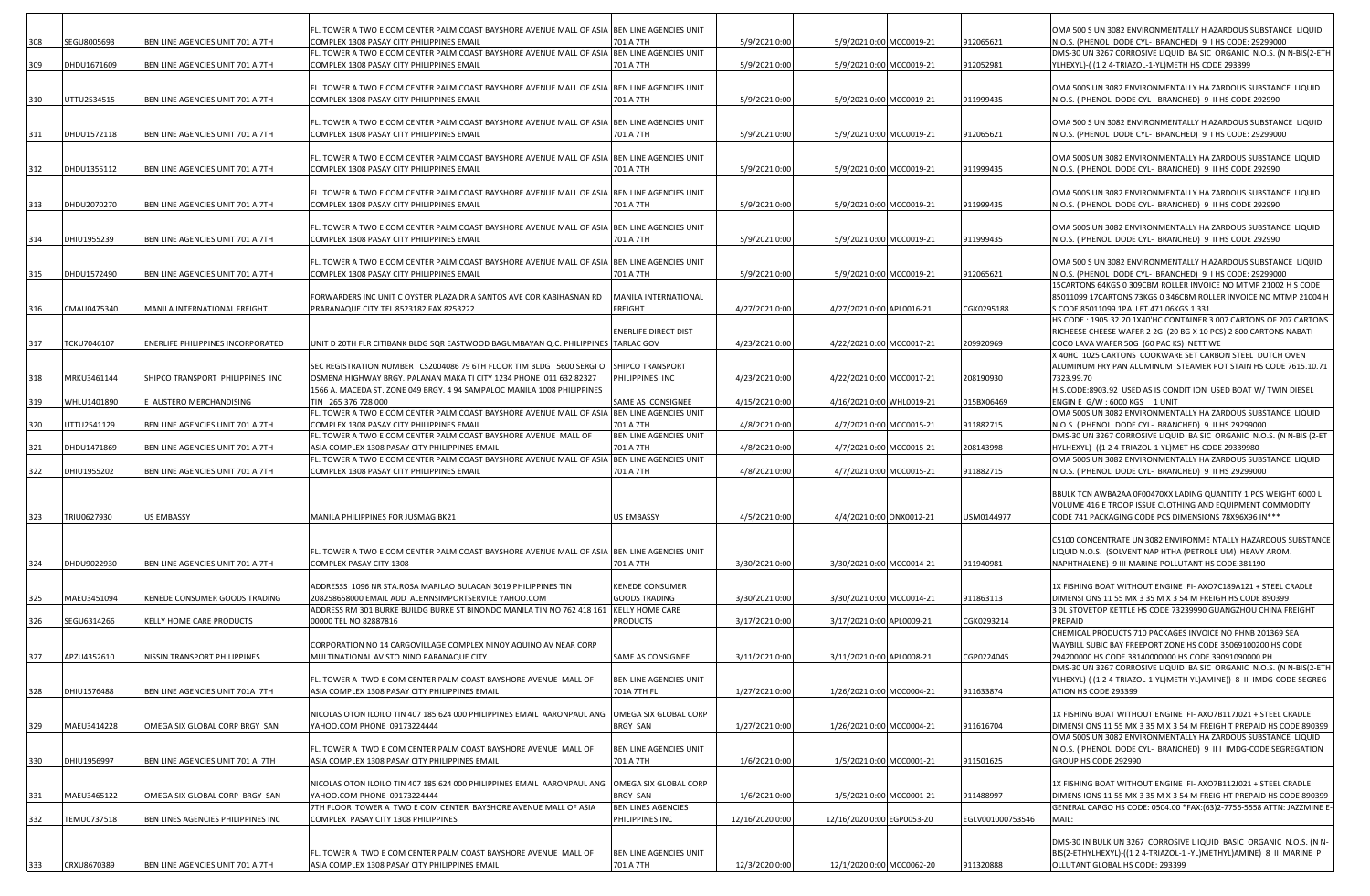|     |             |                                    |                                                                                                                   |                                     |                 |                            |            |                  | OMA 500S UN 3082 ENVIRONMENTALLY HA ZARDOUS SUBSTANCE LIQUID                                                               |
|-----|-------------|------------------------------------|-------------------------------------------------------------------------------------------------------------------|-------------------------------------|-----------------|----------------------------|------------|------------------|----------------------------------------------------------------------------------------------------------------------------|
|     |             |                                    | FL. TOWER A TWO E COM CENTER PALM COAST BAYSHORE AVENUE MALL OF                                                   | BEN LINE AGENCIES UNIT              |                 |                            |            |                  | N.O.S. ( PHENOL DODE CYL- BRANCHED) 9 II I IMDG-CODE SEGREGATION                                                           |
| 334 | DHDU1471093 | BEN LINE AGENCIES UNIT 701 A 7TH   | ASIA COMPLEX 1308 PASAY CITY PHILIPPINES EMAIL                                                                    | 701 A 7TH                           | 11/13/2020 0:00 | 12/8/2020 0:00 MCC0059-20  |            | 911189776        | GROUP HS CODE 292990                                                                                                       |
|     |             |                                    |                                                                                                                   |                                     |                 |                            |            |                  | OMA 500S UN 3082 ENVIRONMENTALLY HA ZARDOUS SUBSTANCE LIQUID                                                               |
| 335 | SWEU2510721 | BEN LINE AGENCIES UNIT 701 A 7TH   | FL. TOWER A TWO E COM CENTER PALM COAST BAYSHORE AVENUE MALL OF<br>ASIA COMPLEX 1308 PASAY CITY PHILIPPINES EMAIL | BEN LINE AGENCIES UNIT<br>701 A 7TH | 11/13/2020 0:00 | 12/8/2020 0:00 MCC0059-20  |            | 911189776        | N.O.S. ( PHENOL DODE CYL- BRANCHED) 9 II I IMDG-CODE SEGREGATION<br>GROUP HS CODE 292990                                   |
|     |             |                                    | 226 QUIRINO HIGHWAY BAESA QUEZON CITY 1106 PHILIPPINES ATTENTION MR.                                              |                                     |                 |                            |            |                  | 58 BALES OF AMERICAN OLD CORRUGATED CARTONS FOR REPULPING                                                                  |
| 336 | BEAU4386100 | BATAAN 2020 INC                    | MICHAEL L. LIM TEL 632 8361 0699                                                                                  | BATAAN 2020 INC                     | 11/8/2020 0:00  | 11/24/2020 0:00 EGP0046-20 |            | EGLV446042042457 | (4707.10.00) 44.189 MT GROSS WEIGHT 97419.953 LBS                                                                          |
|     |             |                                    | 226 QUIRINO HIGHWAY BAESA QUEZON CITY 1106 PHILIPPINES ATTENTION MR.                                              |                                     |                 |                            |            |                  | 58 BALES OF AMERICAN OLD CORRUGATED CARTONS FOR REPULPING                                                                  |
| 337 | MAGU5292126 | BATAAN 2020 INC                    | MICHAEL L. LIM TEL 632 8361 0699                                                                                  | BATAAN 2020 INC                     | 11/8/2020 0:00  | 11/24/2020 0:00            | EGP0046-20 | EGLV446042042457 | 4707.10.00) 44.189 MT GROSS WEIGHT 97419.953 LBS                                                                           |
|     |             |                                    | TECO SPECIAL ECONOMIC ZONE                                                                                        |                                     |                 |                            |            |                  |                                                                                                                            |
|     |             |                                    | NINOY AQUINO HIGHWAY BUNDAGUL                                                                                     |                                     |                 |                            |            |                  |                                                                                                                            |
|     |             |                                    | 2010 MABALACAT                                                                                                    |                                     |                 |                            |            |                  | 1 X 40HC CONTAINER STC 2 PACKAGE(S) 1 X OFFICE TABLE AND 4 CHAIRS, 1 X                                                     |
| 338 | HLXU8370195 | FSP INTERNATIONAL CORP             | PHILIPPINES<br>7TH FLOOR UNIT 701 TWO E COM CENTER BLDG. PALM COAST AVE. MALL OF ASIA BEN LINE AGENCIES           | FSP INTERNATIONAL CORP              | 11/6/2020 0:00  | 11/6/2020 0:00 ONX0045-20  |            | S00010816        | WOOD LAMINATE OFFICE CABINET HS CODE: 9403.89 75 KG 2 M3                                                                   |
| 339 | AACU7082651 | BEN LINE AGENCIES PHILIPPINES INC  | COMPLEX 1300 PASAY CITY PHILIPPINES PHILIPPINES EMAIL                                                             | PHILIPPINES INC                     | 10/6/2020 0:00  | 10/6/2020 0:00 MCC0054-20  |            | 911210095        | 2 ETHYLHEXYL NITRATE (CI 0801) IN B ULK UN 3081 9 III HS CODE NUMBE<br>R: 292029                                           |
|     |             |                                    | 7TH FLOOR UNIT 701 TWO E COM CENTER BLDG. PALM COAST AVE. MALL OF ASIA BEN LINE AGENCIES                          |                                     |                 |                            |            |                  | 2 ETHYLHEXYL NITRATE (CI 0801) IN B ULK UN 3081 9 III HS CODE NUMBE                                                        |
| 340 | AACU8701529 | BEN LINE AGENCIES PHILIPPINES INC  | COMPLEX 1300 PASAY CITY PHILIPPINES PHILIPPINES EMAIL                                                             | PHILIPPINES INC                     | 10/6/2020 0:00  | 10/6/2020 0:00 MCC0054-20  |            | 911210095        | R: 292029                                                                                                                  |
|     |             |                                    | 7TH FLOOR UNIT 701 TWO E COM CENTER BLDG. PALM COAST AVE. MALL OF ASIA SBEN LINE AGENCIES                         |                                     |                 |                            |            |                  | 2 ETHYLHEXYL NITRATE (CI 0801) IN B ULK UN 3081 9 III HS CODE NUMBE                                                        |
| 341 | AACU7082800 | BEN LINE AGENCIES PHILIPPINES INC  | COMPLEX 1300 PASAY CITY PHILIPPINES PHILIPPINES EMAIL                                                             | PHILIPPINES INC                     | 10/6/2020 0:00  | 10/6/2020 0:00 MCC0054-20  |            | 911210095        | R: 292029                                                                                                                  |
|     |             |                                    | 7TH FLOOR UNIT 701 TWO E COM CENTER BLDG. PALM COAST AVE. MALL OF ASIA SBEN LINE AGENCIES                         |                                     |                 |                            |            |                  | 2 ETHYLHEXYL NITRATE (CI 0801) IN B ULK UN 3081 9 III HS CODE NUMBE                                                        |
| 342 | AACU7082097 | BEN LINE AGENCIES PHILIPPINES INC  | COMPLEX 1300 PASAY CITY PHILIPPINES PHILIPPINES EMAIL                                                             | PHILIPPINES INC                     | 10/6/2020 0:00  | 10/6/2020 0:00 MCC0054-20  |            | 911210095        | R: 292029                                                                                                                  |
|     |             |                                    | 7TH FLOOR UNIT 701 TWO E COM CENTER BLDG. PALM COAST AVE. MALL OF ASIA SBEN LINE AGENCIES                         |                                     |                 |                            |            |                  | 2 ETHYLHEXYL NITRATE (CI 0801) IN B ULK UN 3081 9 III HS CODE NUMBE                                                        |
| 343 | AACU8702000 | BEN LINE AGENCIES PHILIPPINES INC  | COMPLEX 1300 PASAY CITY PHILIPPINES PHILIPPINES EMAIL                                                             | PHILIPPINES INC                     | 10/6/2020 0:00  | 10/6/2020 0:00 MCC0054-20  |            | 911210095        | R: 292029                                                                                                                  |
|     |             |                                    |                                                                                                                   |                                     |                 |                            |            |                  | OMA 500S UN 3082 ENVIRONMENTALLY HA ZARDOUS SUBSTANCE LIQUID                                                               |
|     |             |                                    | TOWER A TWO E COM CENTER PALM COAST BAYSHORE AVENUE MALL OF ASIA                                                  | BEN LINE AGENCIES UNIT              |                 |                            |            |                  | N.O.S. ( PHENOL DODE CYL- BRANCHED) 9 II I IMDG-CODE SEGREGATION                                                           |
| 344 | TCLU9047305 | BEN LINE AGENCIES UNIT 701A 7TH FL | COMPLEX 1308 PASAY CITY PHILIPPINES EMAIL                                                                         | 701A 7TH FL                         | 9/30/2020 0:00  | 9/29/2020 0:00 MCC0053-20  |            | 911086836        | GROUP HS CODE 292990<br>OMA 500S UN 3082 ENVIRONMENTALLY HA ZARDOUS SUBSTANCE LIQUID                                       |
|     |             |                                    | TOWER A TWO E COM CENTER PALM COAST BAYSHORE AVENUE MALL OF ASIA                                                  | BEN LINE AGENCIES UNIT              |                 |                            |            |                  | N.O.S. ( PHENOL DODE CYL- BRANCHED) 9 II I IMDG-CODE SEGREGATION                                                           |
| 345 | DHDU2057982 | BEN LINE AGENCIES UNIT 701A 7TH FL | COMPLEX 1308 PASAY CITY PHILIPPINES EMAIL                                                                         | 701A 7TH FL                         | 9/30/2020 0:00  | 9/29/2020 0:00 MCC0053-20  |            | 911086836        | GROUP HS CODE 292990                                                                                                       |
|     |             |                                    |                                                                                                                   |                                     |                 |                            |            |                  | OMA 500S UN 3082 ENVIRONMENTALLY HA ZARDOUS SUBSTANCE LIQUID                                                               |
|     |             |                                    | TOWER A TWO E COM CENTER PALM COAST BAYSHORE AVENUE MALL OF ASIA                                                  | BEN LINE AGENCIES UNIT              |                 |                            |            |                  | N.O.S. ( PHENOL DODE CYL- BRANCHED) 9 II I IMDG-CODE SEGREGATION                                                           |
| 346 | DHDU2057914 | BEN LINE AGENCIES UNIT 701A 7TH FL | COMPLEX 1308 PASAY CITY PHILIPPINES EMAIL                                                                         | 701A 7TH FL                         | 9/30/2020 0:00  | 9/29/2020 0:00 MCC0053-20  |            | 911086836        | GROUP HS CODE 292990                                                                                                       |
|     |             |                                    |                                                                                                                   |                                     |                 |                            |            |                  | OMA 500S UN 3082 ENVIRONMENTALLY HA ZARDOUS SUBSTANCE LIQUID                                                               |
|     |             |                                    | TOWER A TWO E COM CENTER PALM COAST BAYSHORE AVENUE MALL OF ASIA                                                  | BEN LINE AGENCIES UNIT              |                 |                            |            |                  | N.O.S. ( PHENOL DODE CYL- BRANCHED) 9 II I IMDG-CODE SEGREGATION                                                           |
| 347 | DHDU2058839 | BEN LINE AGENCIES UNIT 701A 7TH FL | COMPLEX 1308 PASAY CITY PHILIPPINES EMAIL                                                                         | 701A 7TH FL                         | 9/30/2020 0:00  | 9/29/2020 0:00 MCC0053-20  |            | 911086836        | GROUP HS CODE 292990                                                                                                       |
|     |             |                                    |                                                                                                                   |                                     |                 |                            |            |                  |                                                                                                                            |
|     |             |                                    |                                                                                                                   |                                     |                 |                            |            |                  | DMS-30 IN BULK UN3267 CORROSIVE LI QUID BASIC ORGANIC N.O.S. (N N-B                                                        |
|     |             |                                    | FLOOR TOWER A TWO E COM CENTER PALM COAST BAYSHORE AVENUE MALL OF                                                 | <b>BEN LINE AGENCIES UNIT</b>       |                 |                            |            |                  | IS(2-ETHYLHEXYL)-((1 2 4-TRIAZOL-1- YL)METHYL)AMINE) 8 II MARINE POLL                                                      |
| 348 | SWEU2610295 | BEN LINE AGENCIES UNIT 701A 7TH    | ASIA COMPLEX 1308 PASAY CITY PHILIPPINES EMAIL                                                                    | 701A 7TH                            | 9/23/2020 0:00  | 9/22/2020 0:00 MCC0052-20  |            | 911081951        | UTANT GLOBAL HS CODE: 293399                                                                                               |
|     |             |                                    |                                                                                                                   |                                     |                 |                            |            |                  | DMS-30 IN BULK UN3267 CORROSIVE LI QUID BASIC ORGANIC N.O.S. (N N-B                                                        |
|     |             |                                    | FLOOR TOWER A TWO E COM CENTER PALM COAST BAYSHORE AVENUE MALL OF                                                 | BEN LINE AGENCIES UNIT              |                 |                            |            |                  | IS(2-ETHYLHEXYL)-((1 2 4-TRIAZOL-1- YL)METHYL)AMINE) 8 II MARINE POLL                                                      |
| 349 | SEGU8001893 | BEN LINE AGENCIES UNIT 701A 7TH    | ASIA COMPLEX 1308 PASAY CITY PHILIPPINES EMAIL                                                                    | 701A 7TH                            | 9/23/2020 0:00  | 9/22/2020 0:00 MCC0052-20  |            | 911081951        | UTANT GLOBAL HS CODE: 293399                                                                                               |
|     |             |                                    | ADD RM 201 PADILLA DE LOS REYES BLDG JUAN LUNA ST MANILA PHILIPPINES                                              |                                     |                 |                            |            |                  | STEEL WIRE MESH HS CODE 73142000 E MAIL ADD BWFICTRADINGPH GMAIL                                                           |
| 350 | GESU6087065 | <b>BWFIC TRADING</b>               | 1006 TIN 149 854 344 000 CONTACT NO 0063 9568009535                                                               | <b>BWFIC TRADING</b>                | 9/6/2020 0:00   | 9/4/2020 0:00 APL0042-20   |            | CNH0233898       | COM FREIGHT PREPAID                                                                                                        |
|     |             |                                    |                                                                                                                   |                                     |                 |                            |            |                  |                                                                                                                            |
|     |             |                                    | RM C1 6 F MARC 2000 TOWER 1973 TAFT AVE MALATE MANILA PHILIPPINES FAX                                             | <b>GOLDLINK INTERNATIONAL</b>       |                 |                            |            |                  | 53 V V FLYING FAIRY BRAND KWEICHOW MOUTAI CHIEW 800 CARTONS                                                                |
| 351 | CMAU0852850 | VICTORY EASE TRADING               | 63 2 85672847 E MAIL PHILSINOPRIDE GMAIL COM                                                                      | <b>SUBIC INC</b>                    | 9/5/2020 0:00   | 9/23/2020 0:00 APL0045-20  |            | CMZ0432062       | 500ML X 12 BOTTLES PER CARTON HS CODE 2208902000 FREIGHT PREPAID                                                           |
|     |             |                                    |                                                                                                                   |                                     |                 |                            |            |                  | OMA 500S UN 3082 ENVIRONMENTALLY HA ZARDOUS SUBSTANCE LIQUID                                                               |
|     |             |                                    |                                                                                                                   | <b>BEN LINE AGENCIES</b>            |                 |                            |            |                  | N.O.S. ( PHENOL DODE CYL- BRANCHED) 9 II I IMDG-CODE SEGREGATION                                                           |
| 352 | DHDU1681818 | BEN LINE AGENCIES PHILIPPINES INC  | TWO E COM CENTER BUILDING 1100 PASAY PHILIPPINES                                                                  | PHILIPPINES INC                     | 8/26/2020 0:00  | 8/25/2020 0:00 MCC0048-20  |            | 911000407        | GROUP HS CODE 292990<br>OMA 500S UN 3082 ENVIRONMENTALLY HA ZARDOUS SUBSTANCE LIQUID                                       |
|     |             |                                    |                                                                                                                   | <b>BEN LINE AGENCIES</b>            |                 |                            |            |                  | N.O.S. ( PHENOL DODE CYL- BRANCHED) 9 II I IMDG-CODE SEGREGATION                                                           |
| 353 | DHDU1474934 | BEN LINE AGENCIES PHILIPPINES INC  | TWO E COM CENTER BUILDING 1100 PASAY PHILIPPINES                                                                  | PHILIPPINES INC                     | 8/26/2020 0:00  | 8/25/2020 0:00 MCC0048-20  |            | 911000407        | GROUP HS CODE 292990                                                                                                       |
|     |             |                                    |                                                                                                                   |                                     |                 |                            |            |                  | CARGO IS STOWED IN A REFRIGERATED CONTAINER SET AT THE SHIPPER S                                                           |
|     |             |                                    | PENTHOUSE 106 SOUTH STAR PLAZA SR OSMENA HIGHWAY BRGY BANGKAL                                                     |                                     |                 |                            |            |                  | REQUESTED CARRYING TEMPERATURE OF 2 DEGREES CELSIUS FROZEN                                                                 |
| 354 | CGMU5461970 | JPH RUIZ TRADING                   | MAKATI CITY 1233 PH TIN NO 273501755000                                                                           | SAME AS CONSIGNEE                   | 8/23/2020 0:00  | 10/9/2020 0:00 APL0041-20  |            | CNH0233381       | CINNAMON BREAD HS 1901 2030 FREIGHT PREPAID                                                                                |
|     |             |                                    |                                                                                                                   |                                     |                 |                            |            |                  |                                                                                                                            |
|     |             |                                    |                                                                                                                   |                                     |                 |                            |            |                  | CARGO IS STOWED IN A REFRIGERATED CONTAINER SET AT THE SHIPPER S                                                           |
|     |             |                                    | PENTHOUSE 106 SOUTH STAR PLAZA SR OSMENA HIGHWAY BRGY BANGKAL                                                     |                                     |                 |                            |            |                  | REQUESTED CARRYING TEMPERATURE OF 2 DEGREES CELSIUS FROZEN                                                                 |
| 355 | SZLU9207413 | JPH RUIZ TRADING                   | MAKATI CITY 1233 PH TIN NO 273501755000                                                                           | SAME AS CONSIGNEE                   | 8/23/2020 0:00  | 10/9/2020 0:00 APL0041-20  |            | CNH0233380       | PINEAPPLE POCKET BREAD HS 1901 2030 FREIGHT PREPAI                                                                         |
|     |             |                                    | 416 C SIENE BUILDING CHATEAU ELYSEE CONDO DONA SOLEDAD EXT BRG                                                    |                                     |                 |                            |            |                  |                                                                                                                            |
|     | GESU5047746 |                                    | MOONWALK PARANAQUE CITY 1700 TIN 762419154000 KINGKTRADING YAHOO<br>COM                                           |                                     | 8/23/2020 0:00  | 10/9/2020 0:00 APL0041-20  |            | CMZ0413610       |                                                                                                                            |
| 356 |             | KINGK CONSUMER GOODS TRADING       | 13 GSIS VILLAGE GENERAL AVENUE BAHAY TORO PROJ QUEZON CITY 1106 TIN                                               | SAME AS CONSIGNEE                   |                 |                            |            |                  | RUBBER STRIP H S CODE 4008 11 639998337281 FREIGHT PREPAID<br>SNAKE AND LADDER BOARD GAMES DOMINOS BOARD GAME HS CODE 9503 |
| 357 | FFAU1614747 | GPEER INTERNATIONAL TRADING CORP   | 010093856000                                                                                                      | SAME AS CONSIGNEE                   | 8/23/2020 0:00  | 10/9/2020 0:00 APL0041-20  |            | CNH0233377       | 00 FREIGHT PREPAID                                                                                                         |
|     |             |                                    | 160 CALIRAYA DR MARIAN LAKEVIEW                                                                                   |                                     |                 |                            |            |                  |                                                                                                                            |
|     |             |                                    | PARK SUBD PARANAQUE CITY                                                                                          |                                     |                 |                            |            |                  | 1X40 HIGH CUBE CONTAINER STC 317 PACKAGES HOUSEHOLD GOODS AND                                                              |
|     |             |                                    | PHILIPPINES 9666417434                                                                                            |                                     |                 |                            |            |                  | PERSONAL EFFECT SHIPMENT S 245 NOEEI 30 37 A LOW VALUE HS                                                                  |
| 358 | EITU1400622 | SARIPODEN SARIPADA MUTIN           | D AUSZEAL GMAIL COM                                                                                               | SAME AS CONSIGNEE                   | 7/15/2020 0:00  | 10/14/2020 0:00 EGP0029-20 |            | 24937100         | 3924905500                                                                                                                 |
|     |             |                                    |                                                                                                                   |                                     |                 |                            |            |                  |                                                                                                                            |
|     |             |                                    |                                                                                                                   |                                     |                 |                            |            |                  | CARGO IS STOWED IN A REFRIGERATED CONTAINER SET AT THE SHIPPER S                                                           |
|     |             |                                    |                                                                                                                   | MOUNTAIN VIEW MULTI                 |                 |                            |            |                  | REQUESTED CARRYING TEMPERATURE OF 1 DEGREES CELSIUS FROZEN                                                                 |
| 359 | TCLU1059125 | MOUNTAIN VIEW MULTI PURPOSE        | COOPERATIVE 550 TARTARO SAN MIGUEL BULANCAN BULACAN 3011 PHILIPPINES PURPOSE                                      |                                     | 7/13/2020 0:00  | 7/13/2020 0:00 APL0034-20  |            | CMZ0414383       | CHIMEI MIXED CROISSANTS H S CODE 1905 40 TEMP 1 C                                                                          |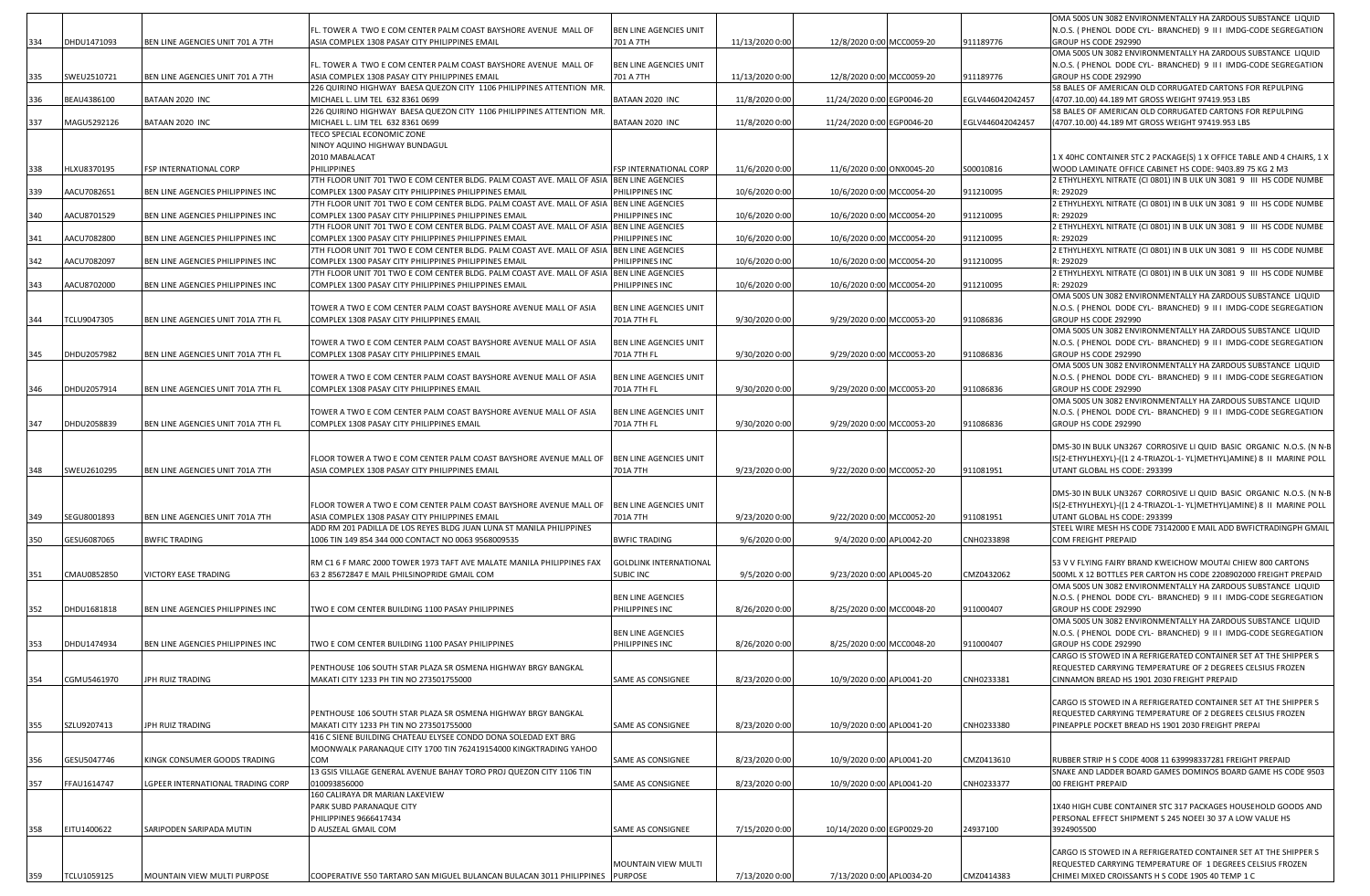|     |                    |                                    | RM C1 6 F MARC 2000 TOWER 1973 TAFT AVE MALATE MANILA PHILIPPINES FAX                                                 | <b>GOLDLINK INTERNATIONAL</b>         |                |                           |                  | 53 V V FLYING FAIRY BRAND KWEICHOW MOUTAI CHIEW 800 CARTONS                                                                           |
|-----|--------------------|------------------------------------|-----------------------------------------------------------------------------------------------------------------------|---------------------------------------|----------------|---------------------------|------------------|---------------------------------------------------------------------------------------------------------------------------------------|
| 360 | APZU3212321        | VICTORY EASE TRADING               | 63 2 85672847 E MAIL PHILSINOPRIDE GMAIL COM                                                                          | SUBIC INC                             | 7/9/2020 0:00  | 7/8/2020 0:00 APL0033-20  | CMZ0411428       | 500ML X 12 BOTTLES PER CARTON HS CODE 2208902000 FREIGHT PREPAID                                                                      |
|     |                    |                                    | LIMITED 9 F AMTEL BUILDING 148 DES VOEUX ROAD CENTRAL HONG KONG CO                                                    | LIMECH MANUFACTURING                  |                |                           |                  | RECYCLABLE POLYPROPYLENE ** EMAIL:LIMECHMFG2014@GMAIL.COM                                                                             |
| 361 | <b>TLLU5856207</b> | AVERRAGE FRIEND INTERNATIONAL      | TAEYANG TRADE CO. LTD.                                                                                                | AND TRADING                           | 7/1/2020 0:00  | 7/15/2020 0:00 EGP0027-20 | EGLV040000177171 | MOMOKO88888888@GMAIL.COM                                                                                                              |
|     |                    |                                    | G 10 RESIDENCIAS DE MANILA JESUS ST PANDACAN MANILA TIN 008905750000                                                  |                                       |                |                           |                  |                                                                                                                                       |
| 362 | TGHU6312549        | CALIENTE EMPEZAR VENTURES INC      | TEL 09176758988 EMAIL TUNSHU ASIA MARIN COM CN                                                                        | SAME AS CONSIGNEE                     | 6/25/2020 0:00 | 6/25/2020 0:00 APL0031-20 | CMZ0409622       | LED LIGHTS AND ACCESSORIES HS CODE 8512 20 FREIGHT PREPAID                                                                            |
| 363 | CMAU5034482        | CALIENTE EMPEZAR VENTURES INC      | G 10 RESIDENCIAS DE MANIA JESUS ST PANDACAN MANILA TIN 008905750000 TEL<br>09176758988 EMAIL TUNSHU ASIA MARIN COM CN | SAME AS CONSIGNEE                     | 6/25/2020 0:00 | 6/25/2020 0:00 APL0031-20 | CMZ0410059A      | LED LIGHTS AND ACCESSORIES HS CODE 8512 20 FREIGHT PREPAID                                                                            |
|     |                    |                                    | G 10 RESIDENCIAS DE MANILA JESUS ST PANDACAN MANILA TIN 008905750000                                                  |                                       |                |                           |                  | MOVING LED LIGHTS HS CODE 8512 20 EMAIL WINLEYDELAFUENTE YAHOO                                                                        |
| 364 | TCNU6008597        | CALIENTE EMPEZAR VENTURES INC      | TEL 09998769018                                                                                                       | SAME AS CONSIGNEE                     | 6/25/2020 0:00 | 6/25/2020 0:00 APL0031-20 | CMZ0409880       | COM FREIGHT PREPAID                                                                                                                   |
|     |                    |                                    | BHD 3B LORONG SANGGUL 1F BANDAR PUTERI KLANG 41200 KLANG SELANGOR                                                     | <b>BHARUCHI METALS</b>                |                |                           |                  | MIX METAL SCRAP ORDER NO.: 200243 NET WEIGHT: 25.580MT HSC CODE:                                                                      |
| 365 | FGBU5109258        | BHARUCHI METALS INDUSTRIES M SDN   | <b>MALAYSIA</b>                                                                                                       | INDUSTRIES M SDN                      | 6/3/2020 0:00  | 6/3/2020 0:00 EGP0023-20  | EGLV601000023759 | 7204.29.0000 14 DAYS FREE DEMURRAGE AND DETENTIO                                                                                      |
| 366 | EMCU5306602        | <b>GOBLINS TRADING</b>             | ADDRESS 222 DONA SOLEDAD EXTENSION BETTER LIVING PARANAQUE CITY                                                       | GOBLINS TRADING                       | 5/27/2020 0:00 | 5/27/2020 0:00 EGP0022-20 | EGLV155000034197 | APPLE HS CODE:080810 REEFER CONTAINER TEMPERATURE SET AT 1.0 C.<br>VENT:15CBM/H                                                       |
|     |                    |                                    | ADDRESS 222 DONA SOLEDAD EXTENSION BETTER LIVING PARANAQUE CITY TEL                                                   |                                       |                |                           |                  | APPLE VENT:15CBM/H HS CODE:080810 REEFER CONTAINER TEMPERATURE                                                                        |
| 367 | EISU5700619        | <b>GOBLINS TRADING</b>             | OP1 SP 163.COM                                                                                                        | <b>GOBLINS TRADING</b>                | 5/27/2020 0:00 | 5/27/2020 0:00 EGP0022-20 | EGLV146000289544 | SET AT 0 C.                                                                                                                           |
|     |                    |                                    |                                                                                                                       |                                       |                |                           |                  | OMA 500S UN 3082 ENVIRONMENTALLY HA ZARDOUS SUBSTANCE LIQUID                                                                          |
| 368 | CRXU8628687        | BEN LINE AGENCIES UNIT 701A 7TH FL | TOWER A TWO E COM CENTER PALM COAST BAYSHORE AVENUE MALL OF ASIA<br>COMPLEX 1308 PASAY CITY PHILIPPINES EMAIL         | BEN LINE AGENCIES UNIT<br>701A 7TH FL | 5/20/2020 0:00 | 5/19/2020 0:00 MCC0033-20 | 592928762        | N.O.S. ( PHENOL DODE CYL- BRANCHED) 9 II I IMDG-CODE SEGREGATION<br>GROUP NOT APPLICABLE FLP.: 62 GRAD C MARI                         |
|     |                    |                                    |                                                                                                                       |                                       |                |                           |                  | OMA 500S UN 3082 ENVIRONMENTALLY HA ZARDOUS SUBSTANCE LIQUID                                                                          |
|     |                    |                                    | TOWER A TWO E COM CENTER PALM COAST BAYSHORE AVENUE MALL OF ASIA                                                      | BEN LINE AGENCIES UNIT                |                |                           |                  | N.O.S. ( PHENOL DODE CYL- BRANCHED) 9 II I IMDG-CODE SEGREGATION                                                                      |
| 369 | GESU8068038        | BEN LINE AGENCIES UNIT 701A 7TH FL | COMPLEX 1308 PASAY CITY PHILIPPINES EMAIL                                                                             | 701A 7TH FL                           | 5/20/2020 0:00 | 5/19/2020 0:00 MCC0033-20 | 592928762        | GROUP NOT APPLICABLE FLP.: 62 GRAD C MARI                                                                                             |
|     |                    |                                    |                                                                                                                       |                                       |                |                           |                  | C5100 CONCENTRATE UN 3082 ENVIRONM ENTALLY HAZARDOUS                                                                                  |
|     |                    |                                    | UNIT 701 A 7TH FLOOR TOWER A TWO E COM CENTER BLDG PALMCOAST AVE                                                      | <b>BEN LINE AGENCIES</b>              |                |                           |                  | SUBSTANCE LIQUID N.O.S. (SOLVENT NAPHTHA (PETROL EUM) HEAVY                                                                           |
| 370 | DHDU2055969        | BEN LINE AGENCIES PHILIPPINES INC  | 1300 MALL OF ASIA COMPLEX PASAY CITY PHILIPPINES PHILIPPINES                                                          | PHILIPPINES INC                       | 5/12/2020 0:00 | 5/12/2020 0:00 MCC0032-20 | 592896485        | AROM. NAPHTHALENE) 9 III MARINE POLLUTANT HS CODE: 38                                                                                 |
|     |                    |                                    |                                                                                                                       |                                       |                |                           |                  |                                                                                                                                       |
|     |                    |                                    | UNIT 701 A 7TH FLOOR TOWER A TWO E COM CENTER BLDG PALMCOAST AVE                                                      | <b>BEN LINE AGENCIES</b>              |                |                           |                  | C5100 CONCENTRATE UN 3082 ENVIRONM ENTALLY HAZARDOUS<br>SUBSTANCE LIQUID N.O.S. (SOLVENT NAPHTHA (PETROL EUM) HEAVY                   |
| 371 | DHDU1475951        | BEN LINE AGENCIES PHILIPPINES INC  | 1300 MALL OF ASIA COMPLEX PASAY CITY PHILIPPINES PHILIPPINES                                                          | PHILIPPINES INC                       | 5/12/2020 0:00 | 5/12/2020 0:00 MCC0032-20 | 910329892        | AROM. NAPHTHALENE) 9 III MARINE POLLUTANT HS CODE: 38                                                                                 |
|     |                    |                                    |                                                                                                                       |                                       |                |                           |                  |                                                                                                                                       |
|     |                    |                                    | ADD 2245 TRAMO STREET BRGY 100 PASAY CITY PHILIPPINES CONTACT PERSON                                                  | THE HERBS EXPERT                      |                |                           |                  |                                                                                                                                       |
| 372 | GESU5755690        | ANZENSEI INTERNATIONAL TRADING     | ROMY LINGAN TEL NUMBER 09266158568 EMAIL ANZENSEIINTLTRDG GMAIL COM                                                   | MARKETING INC<br>THE PUREFOODS HORMEL | 5/11/2020 0:00 | 5/11/2020 0:00 APL0025-20 | CMZ0401620       | MODEL Y11 DISPOSABLE FACE MASK HS CODE 6307900010 FREIGHT PREPAID<br>FROZEN BEEF FAT 1102 CTN HS CODE 150290 NW 24997.00 KGM GW       |
| 373 | TCLU1181637        | THE PUREFOODS HORMEL COMPANY INC   | 100 E. RODRIGUEZ JR. AVENUE C5 ROAD BARANGAY UGONG PASIG CITY1604<br>AGJAVIERSANMIGUEL.COM.PH                         | COMPANY INC                           | 4/27/2020 0:00 | 4/27/2020 0:00 ONX0016-20 | HLCUSYD200240671 | 25619.26 KGM TEMPERATURE TO BE SET AT -20.0 C                                                                                         |
|     |                    |                                    |                                                                                                                       |                                       |                |                           |                  |                                                                                                                                       |
|     |                    |                                    | FL. TOWER A TWO E COM CENTER PALM COAST BAYSHORE AVENUE MALL OF                                                       | BEN LINE AGENCIES UNIT                |                |                           |                  | OMA 500S IN BULK UN 3082 ENVIRONME NTALLY HAZARDOUS SUBSTANCE                                                                         |
| 374 | DHIU0932218        | BEN LINE AGENCIES UNIT 701 A 7TH   | ASIA COMPLEX 1308 PASAY CITY PHILIPPINES EMAIL                                                                        | 701 A 7TH                             | 4/22/2020 0:00 | 6/10/2020 0:00 MCC0029-20 | 910340970        | LIQUID N.O.S. (PHENOL DOD ECYL- BRANCHE D) 9 III MARINE POLLUTANT                                                                     |
|     |                    |                                    | FL. TOWER A TWO E COM CENTER PALM COAST BAYSHORE AVENUE MALL OF                                                       | BEN LINE AGENCIES UNIT                |                |                           |                  | OCTAMAR CP3500 UN 3082 ENVIRONMENTA LLY HAZARDOUS SUBSTANCE<br>LIQUID N. O.S. (FUELS DIES EL NO.2 NAPHTH ALENE) 9 III FLP.: 62 GRAD C |
| 375 | CXTU1012457        | BEN LINE AGENCIES UNIT 701 A 7TH   | ASIA COMPLEX 1308 PASAY CITY PHILIPPINES EMAIL                                                                        | 701 A 7TH                             | 4/22/2020 0:00 | 6/10/2020 0:00 MCC0029-20 | 910262543        | MARI NE POLLUTANT HS CODE: 38119000                                                                                                   |
|     |                    |                                    |                                                                                                                       |                                       |                |                           |                  | OCTAMAR CP3500 UN 3082 ENVIRONMENTA LLY HAZARDOUS SUBSTANCE                                                                           |
|     |                    |                                    | FL. TOWER A TWO E COM CENTER PALM COAST BAYSHORE AVENUE MALL OF                                                       | BEN LINE AGENCIES UNIT                |                |                           |                  | LIQUID N. O.S. (FUELS DIES EL NO.2 NAPHTH ALENE) 9 III FLP.: 62 GRAD C                                                                |
| 376 | TCLU2592904        | BEN LINE AGENCIES UNIT 701 A 7TH   | ASIA COMPLEX 1308 PASAY CITY PHILIPPINES EMAIL                                                                        | 701 A 7TH                             | 4/22/2020 0:00 | 6/10/2020 0:00 MCC0029-20 | 910262543        | MARI NE POLLUTANT HS CODE: 38119000<br>OCTAMAR CP3500 UN 3082 ENVIRONMENTA LLY HAZARDOUS SUBSTANCE                                    |
|     |                    |                                    | FL. TOWER A TWO E COM CENTER PALM COAST BAYSHORE AVENUE MALL OF                                                       | BEN LINE AGENCIES UNIT                |                |                           |                  | LIQUID N. O.S. (FUELS DIES EL NO.2 NAPHTH ALENE) 9 III FLP.: 62 GRAD C                                                                |
| 377 | EXFU0711082        | BEN LINE AGENCIES UNIT 701 A 7TH   | ASIA COMPLEX 1308 PASAY CITY PHILIPPINES EMAIL                                                                        | 701 A 7TH                             | 4/22/2020 0:00 | 6/10/2020 0:00 MCC0029-20 | 910262543        | MARI NE POLLUTANT HS CODE: 38119000                                                                                                   |
|     |                    |                                    |                                                                                                                       |                                       |                |                           |                  | OCTAMAR CP3500 UN 3082 ENVIRONMENTA LLY HAZARDOUS SUBSTANCE                                                                           |
| 378 | DHDU1970256        | BEN LINE AGENCIES UNIT 701 A 7TH   | FL. TOWER A TWO E COM CENTER PALM COAST BAYSHORE AVENUE MALL OF<br>ASIA COMPLEX 1308 PASAY CITY PHILIPPINES EMAIL     | BEN LINE AGENCIES UNIT<br>701 A 7TH   | 4/22/2020 0:00 | 6/10/2020 0:00 MCC0029-20 | 910262543        | LIQUID N. O.S. (FUELS DIES EL NO.2 NAPHTH ALENE) 9 III FLP.: 62 GRAD C<br>MARI NE POLLUTANT HS CODE: 38119000                         |
|     |                    |                                    |                                                                                                                       |                                       |                |                           |                  |                                                                                                                                       |
|     |                    |                                    | RM C1 6 F MARC 2000 TOWER 1973 TAFT AVE MALATE MANILA PHILIPPINES FAX                                                 | <b>GOLDLINK INTERNATIONAL</b>         |                |                           |                  | 53 V V FLYING FAIRY BRAND KWEICHOW MOUTAI CHIEW 800 CARTONS                                                                           |
| 379 | FCIU3452508        | VICTORY EASE TRADING               | 63 2 5672847 E MAIL PHILSINOPRIDE GMAIL COM                                                                           | <b>SUBIC INC</b>                      | 4/20/2020 0:00 | 4/20/2020 0:00 APL0021-20 | CMZ0395996       | 500ML X 12 BOTTLES PER CARTON HS CODE 2208902000 FREIGHT PREPAID                                                                      |
|     |                    |                                    | FL. TOWER A TWO E COM CENTER PALM COAST BAYSHORE AVENUE MALL OF                                                       | BEN LINE AGENCIES UNIT                |                |                           |                  | OCTAMAR CP3500 UN 3082 ENVIRONMENTA LLY HAZARDOUS SUBSTANCE<br>LIQUID N. O.S. (FUELS DIESE L NO.2 NAPTHTA LENE) 9 III FLP.: 62 GRAD C |
| 380 | SWEU2610171        | BEN LINE AGENCIES UNIT 701A 7TH    | ASIA COMPLEX 1308 PASAY CITY PHILIPPINES EMAIL                                                                        | 701A 7TH                              | 4/17/2020 0:00 | 4/14/2020 0:00 MCC0028-20 | 910272631        | MARIN E POLLUTANT                                                                                                                     |
|     |                    |                                    |                                                                                                                       |                                       |                |                           |                  | OCTAMAR CP3500 UN 3082 ENVIRONMENTA LLY HAZARDOUS SUBSTANCE                                                                           |
|     |                    |                                    | FL. TOWER A TWO E COM CENTER PALM COAST BAYSHORE AVENUE MALL OF                                                       | BEN LINE AGENCIES UNIT                |                |                           |                  | LIQUID N. O.S. (FUELS DIESE L NO.2 NAPTHTA LENE) 9 III FLP.: 62 GRAD C                                                                |
| 381 | DHDU1480140        | BEN LINE AGENCIES UNIT 701A 7TH    | ASIA COMPLEX 1308 PASAY CITY PHILIPPINES EMAIL                                                                        | 701A 7TH                              | 4/17/2020 0:00 | 4/14/2020 0:00 MCC0028-20 | 910272631        | <b>MARIN E POLLUTANT</b><br>OCTAMAR CP3500 UN 3082 ENVIRONMENTA LLY HAZARDOUS SUBSTANCE                                               |
|     |                    |                                    | FL. TOWER A TWO E COM CENTER PALM COAST BAYSHORE AVENUE MALL OF                                                       | BEN LINE AGENCIES UNIT                |                |                           |                  | LIQUID N. O.S. (FUELS DIESE L NO.2 NAPTHTA LENE) 9 III FLP.: 62 GRAD C                                                                |
| 382 | DHDU1470857        | BEN LINE AGENCIES UNIT 701A 7TH    | ASIA COMPLEX 1308 PASAY CITY PHILIPPINES EMAIL                                                                        | 701A 7TH                              | 4/17/2020 0:00 | 4/14/2020 0:00 MCC0028-20 | 910272631        | <b>MARIN E POLLUTANT</b>                                                                                                              |
|     |                    |                                    |                                                                                                                       |                                       |                |                           |                  | OCTAMAR CP3500 UN 3082 ENVIRONMENTA LLY HAZARDOUS SUBSTANCE                                                                           |
|     |                    |                                    | FL. TOWER A TWO E COM CENTER PALM COAST BAYSHORE AVENUE MALL OF                                                       | BEN LINE AGENCIES UNIT                |                | 4/14/2020 0:00 MCC0028-20 |                  | LIQUID N. O.S. (FUELS DIESE L NO.2 NAPTHTA LENE) 9 III FLP.: 62 GRAD C                                                                |
| 383 | DHDU1477620        | BEN LINE AGENCIES UNIT 701A 7TH    | ASIA COMPLEX 1308 PASAY CITY PHILIPPINES EMAIL                                                                        | 701A 7TH                              | 4/17/2020 0:00 |                           | 910272631        | MARIN E POLLUTANT<br>13 CARTONS ROLLER INVOICE NO HTMP 19043 17 CARTONS ROLLER INVOICE                                                |
|     |                    |                                    | FORWARDERS INC. UNIT C, OYSTER PLAZA DR. A. SANTOS AVE. COR KABIHASNAN                                                | <b>MIKUNI TERMINALS</b>               |                |                           |                  | NO HTMP 19045 38 CARTONS ROLLER INVOICE NO HTMP 19047 19 CARTONS                                                                      |
| 384 | TTNU1082399        | MANILA INTERNATIONAL FREIGHT       | ROAD PARANAQUE CITY                                                                                                   | MECHATRONICW                          | 4/14/2020 0:00 | 4/14/2020 0:00 APL0020-20 | CGK0273441A      | ROLLER INVOICE NO HTMP 20001 H S CODE                                                                                                 |
|     |                    |                                    | KAINGIN ROAD MULTINATIONAL DRIVE PARANAQUE CITY PHILIPPINES TEL 632                                                   |                                       |                |                           |                  | PE ROLL GOODS HS CODE:392690 * T: +86-532-85026538 F: +86-532-                                                                        |
| 385 | IMTU1037314        | ASPAC INTERNATIONAL INC            | 776 0888                                                                                                              | ASPAC INTERNATIONAL INC               | 4/8/2020 0:00  | 4/24/2020 0:00 EGP0015-20 | EGLV140000266553 | 85026106<br>OMA500S UN 3082 ENVIRONMENTALLY HAZ ARDOUS SUBSTANCE LIQUID                                                               |
|     |                    |                                    | FL. TOWER A TWO E COM CENTER PALM COAST BAYSHORE AVENUE MALL OF                                                       | BEN LINE AGENCIES UNIT                |                |                           |                  | N.O.S. (P HENOL DODECYL- BRANCHED) 9 III IMDG-CODE SEGREGATION                                                                        |
| 386 | EXFU0719988        | BEN LINE AGENCIES UNIT 701 A 7TH   | ASIA COMPLEX 1308 SUBIC PHILIPPINES EMAIL                                                                             | 701 A 7TH                             | 4/8/2020 0:00  | 4/11/2020 0:00 MCC0027-20 | 910298760        | GROUP NOT APP LICABLE FLP.: 62 GRAD C MARINE P                                                                                        |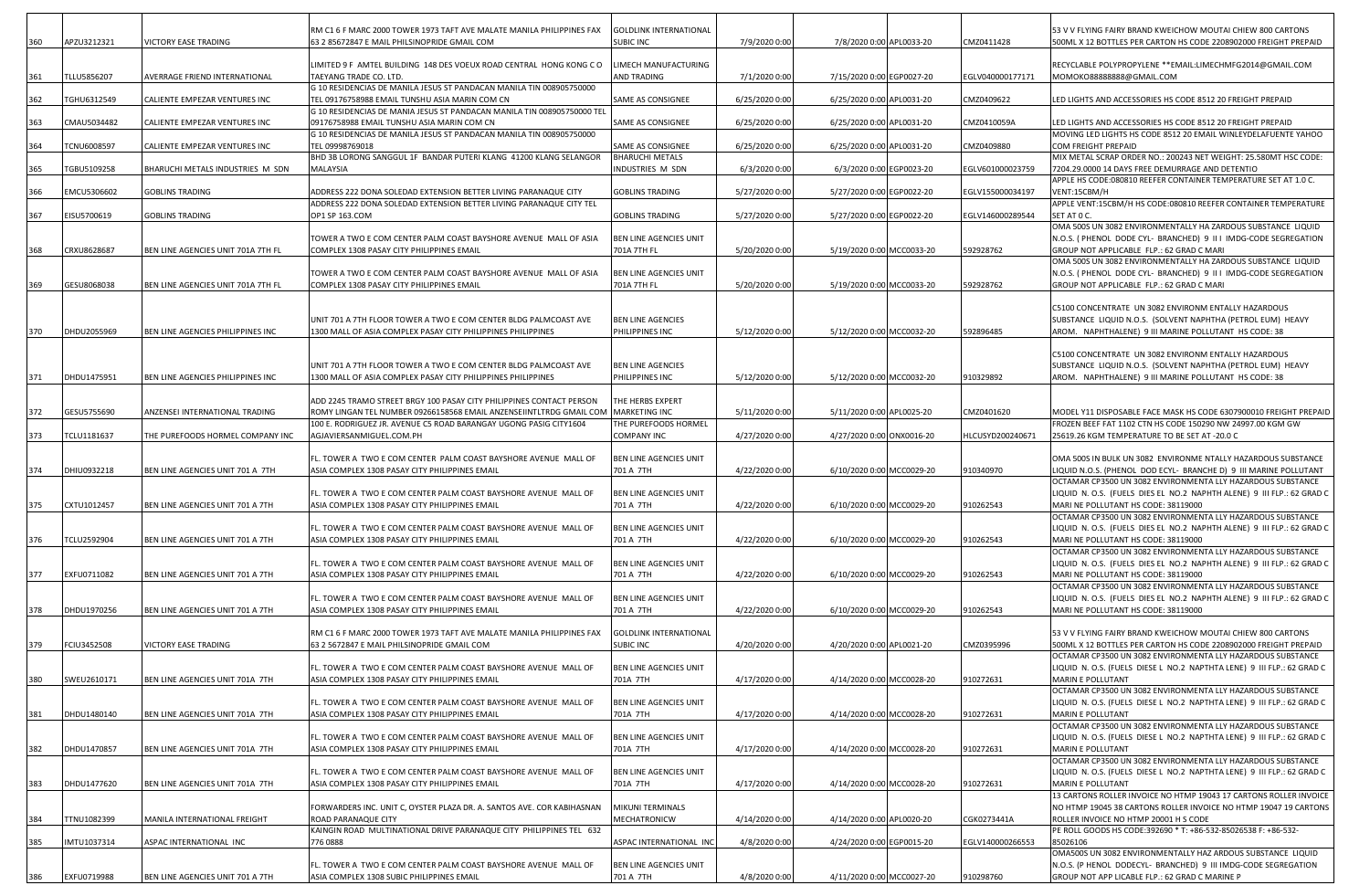|     |             |                                    | 3RD FLOOR DPC PLACE 2322 CHINO ROCES AVE. MAKATI CITY PHILIPPINES 1231                                            | DIMERCO EXPRESS PHILS               |                |                           |                  | 36 PALLET MIXED GROCERIES TOILETRIES COOLER HTS: 2106.90 3924.90                                                                      |
|-----|-------------|------------------------------------|-------------------------------------------------------------------------------------------------------------------|-------------------------------------|----------------|---------------------------|------------------|---------------------------------------------------------------------------------------------------------------------------------------|
| 387 | EMCU9869245 | DIMERCO EXPRESS PHILS INC          | TEL 63 6328452346                                                                                                 | INC                                 | 4/8/2020 0:00  | 4/24/2020 0:00 EGP0015-20 | EGLV415010024640 | 8418.29 REF# PDF1286                                                                                                                  |
|     |             |                                    |                                                                                                                   |                                     |                |                           |                  | PRODUCTION MATERIALS HS CODE:5407.10.21                                                                                               |
|     |             |                                    | 85 P. DIEGO CERA AVENUE MANUYO UNO LAS PINAS CITY 1744 PHILIPPINES CTP                                            |                                     |                |                           |                  | 52PACKAGES=49CTNS+3PLTS(43CTNS+13RL                                                                                                   |
| 388 | TEMU6221154 | AN ASTUTE LOGISTICS INC            | <b>GRACE P.MIRANDA</b>                                                                                            | LAN ASTUTE LOGISTICS INC            | 4/8/2020 0:00  | 4/24/2020 0:00 EGP0015-20 | EGLV003090187860 | *EMAIL:GRACE@LANASTUTELOGISTICS.COM TAX ID: 009-072-813-000                                                                           |
|     |             |                                    |                                                                                                                   |                                     |                |                           |                  | 2X40HQ HS CODE:5407.10.21 PRODUCTIO N MATERIALS HS CODE:8515.80.90                                                                    |
|     |             |                                    | 85 P. DIEGO CERA AVENUE MANUYO UNO LAS PINAS CITY 1744 PHILIPPINES CT P                                           |                                     |                |                           |                  | PROD UCTION EQUIPMENT HS CODE:3923.90.90 PRODUCTION INSTRUMENT                                                                        |
| 389 | WHSU5861950 | LAN ASTUTE LOGISTICS INC           | GRACE P.MIRANDA CTC 02 3304551 553 5402                                                                           | SAME AS CONSIGNEE                   | 4/5/2020 0:00  | 4/14/2020 0:00 WHL0028-20 | 026A507889       | OR TOOLS HS CODE:3926.10.00 OFFICE SUPPLY *T                                                                                          |
|     |             |                                    |                                                                                                                   |                                     |                |                           |                  |                                                                                                                                       |
|     |             |                                    |                                                                                                                   |                                     |                |                           |                  | 2X40HQ HS CODE:5407.10.21 PRODUCTIO N MATERIALS HS CODE:8515.80.90                                                                    |
|     |             |                                    | 85 P. DIEGO CERA AVENUE MANUYO UNO LAS PINAS CITY 1744 PHILIPPINES CT P                                           |                                     |                |                           |                  | PROD UCTION EQUIPMENT HS CODE:3923.90.90 PRODUCTION INSTRUMENT                                                                        |
| 390 | WHSU5668030 | LAN ASTUTE LOGISTICS INC           | GRACE P.MIRANDA CTC 02 3304551 553 5402                                                                           | SAME AS CONSIGNEE                   | 4/5/2020 0:00  | 4/14/2020 0:00 WHL0028-20 | 026A507889       | OR TOOLS HS CODE:3926.10.00 OFFICE SUPPLY *T                                                                                          |
|     |             |                                    | TECHNOLOGIES PHILIPPINES INC                                                                                      |                                     |                |                           |                  |                                                                                                                                       |
|     |             |                                    | 19D RUFINO PACIFIC TOWER AYALA                                                                                    | <b>WUHAN FIBERHOME</b>              |                |                           |                  | 1X20 STC 225 PACKAGES NON WOVEN DISPOSABLE PERSONAL PROTECTIVE                                                                        |
| 391 | WHLU0274609 | WUHAN FIBERHOME INTERANATIONAL     | AVENUE MAKATI CITY PHILIPPINES                                                                                    | INTERANATIONAL                      | 4/2/2020 0:00  | 4/2/2020 0:00 WHL0027-20  | WUHHSE20030073   | MASK (NON MEDICAL)                                                                                                                    |
|     |             |                                    |                                                                                                                   |                                     |                |                           |                  | POTATOES FR FRIES CYLINDRICAL FZ N 6/5 LB BG BEEF RD KNUCKLE PEEL                                                                     |
|     |             |                                    |                                                                                                                   |                                     |                |                           |                  | ED FZN MIN US CH GR 6/7-11 LB EA N#167A HALIBUT STK RAW FZN IQF                                                                       |
| 392 | MNBU3131672 | U S EMBASSY FOR FSO MANILA         | PHILIPPINES UY0359                                                                                                | SAME AS CONSIGNEE                   | 3/31/2020 0:00 | 4/30/2020 0:00 MCC0026-20 | JSG232503A       | REG CUT 5-7 OZ EA 1/10 LB CS CR                                                                                                       |
|     |             |                                    | INTEGRITY AVE., CARMELRAY                                                                                         |                                     |                |                           |                  |                                                                                                                                       |
|     |             |                                    | INDUSTRIAL PARK 1, CANLUBANG,                                                                                     |                                     |                |                           |                  |                                                                                                                                       |
| 393 | MNBU4143446 | ZENITH FOODS CORPORATION           | CALAMBA, LAGUNA, PHILIPPINES                                                                                      | SAME AS CONSIGNEE                   | 3/31/2020 0:00 | 4/30/2020 0:00 MCC0026-20 | B03372           | 020910 STC FROZEN PORK CUTTING FAT                                                                                                    |
|     |             |                                    |                                                                                                                   |                                     |                |                           |                  | 1 X 20' ISO TANKCONTAINER ENVIRONMENTALLY HAZARDOUS SUBSTANCE                                                                         |
|     |             |                                    | UNIT 701 A 7TH FLOORTOWER A TWO E COM CENTER BLDG PALM COAST AVE                                                  | <b>BEN LINE AGENCIES</b>            |                |                           |                  | LIQUID N.O.S. SOLVENT NAPHTHA PETROLEUM HEAVY AROM.NAPHTHALENE                                                                        |
| 394 | DHDU1379449 | BEN LINE AGENCIES PHILIPPINES INC  | PASAY CITY 1300 PHILIPPINES MALL OF ASIA COMPLEX                                                                  | PHILIPPINES INC                     | 3/30/2020 0:00 | 4/15/2020 0:00 ONX0013-20 | HLCULE1200251550 | CLASS 9 UN 3082 PACKINGGROUP III HS CODE 381190                                                                                       |
|     |             |                                    |                                                                                                                   |                                     |                |                           |                  | PHENOLIC RESIN PG-2400 (RESITOP PG- 2400) PHENOLIC RESIN PGA-9501                                                                     |
|     |             |                                    | 411 CITYLAND CONDOMINIUM 10 TOWER 1 156 HV DELA COSTA ST.MAKATI CITY                                              | ORCHID SHIPPING SERVICES            |                |                           |                  | (RESI TOP PGA-9501) PHENOLIC RESIN PG-547 7 (RESITOP PG-5477)                                                                         |
| 395 | MSKU7453730 | ORCHID SHIPPING SERVICES CORP UNIT | PIC WILLIE TIONGSON WTIONGSON ORCHIDGROUP.PH TEL                                                                  | CORP UNIT                           | 3/25/2020 0:00 | 3/24/2020 0:00 MCC0024-20 | MCD163591        | PHENOLIC RESIN PG-9505 (RESITOP PG-9505) INV.NO                                                                                       |
|     |             |                                    |                                                                                                                   |                                     |                |                           |                  | PHENOLIC RESIN PG-9505 (RESITOP PG-9505) PHENOLIC RESIN PG-5477                                                                       |
|     |             |                                    | 411 CITYLAND CONDOMINIUM 10 TOWER 1 156 HV DELA COSTA ST.MAKATI CITY                                              | ORCHID SHIPPING SERVICES            |                |                           |                  | (RESIT OP PG-5477) (P/O NO.TGD-437) INVOIC E NO.TGCI-PH028/20 DG                                                                      |
| 396 | MSKU7518044 | ORCHID SHIPPING SERVICES CORP UNIT | PIC WILLIE TIONGSON WTIONGSON ORCHIDGROUP.PH TEL                                                                  | CORP UNIT                           | 3/25/2020 0:00 | 3/24/2020 0:00 MCC0024-20 | 591548548        | CLASS 8 UN NO .1759                                                                                                                   |
|     |             |                                    |                                                                                                                   |                                     |                |                           |                  |                                                                                                                                       |
|     |             |                                    | 411 CITYLAND CONDOMINIUM 10 TOWER 1 156 HV DELA COSTA ST.MAKATI CITY                                              | ORCHID SHIPPING SERVICES            |                |                           |                  | PHENOLIC RESIN PG-9505 (RESITOP PG- 9505) INV.NO.TGCI-PH033/20 (P/O                                                                   |
| 397 | TGHU0194773 | ORCHID SHIPPING SERVICES CORP UNIT | PIC WILLIE TIONGSON WTIONGSON ORCHIDGROUP.PH TEL 63                                                               | CORP UNIT                           | 3/25/2020 0:00 | 3/24/2020 0:00 MCC0024-20 | 591548425        | NO. TGD-438) FAX: +63 2 84033981                                                                                                      |
|     |             |                                    |                                                                                                                   |                                     |                |                           |                  | ENVIRONMENTALLY HAZARDOUS SUBSTANCE LIQUID N.O.S. SOLVENT                                                                             |
|     |             |                                    | UNIT 701 A 7TH FLOOR TOWER A TWO E COM CENTER BLDG PALMCOAST AVE                                                  | <b>BEN LINE AGENCIES</b>            |                |                           |                  | NAPHTHA PETROLEUM HEAVY AROM.NAPHTHALENE CLASS 9 UN 3082                                                                              |
| 398 | DHDU1355555 | BEN LINE AGENCIES PHILIPPINES INC  | 1300 MALL OF ASIA COMPLEX PASAY CITY PHILIPPINES PHILIPPINES                                                      | PHILIPPINES INC                     | 3/23/2020 0:00 | 3/23/2020 0:00 ONX0012-20 | HLCULE1200154074 | PACKINGGROUP III FLASHPOINT 70 DEGREES CELCIUS HSCODE 381190                                                                          |
|     |             |                                    | ROOM 301 3F 101 BLDG A MABINI STREET BRGY.666 ZONE 72 MANILA PHILIPPINE                                           | <b>P63 CONSTRUCTION</b>             |                |                           |                  |                                                                                                                                       |
| 399 | PONU8114812 | P63 CONSTRUCTION SUPPLIES TRADING  | TIN NO. 74425855000 MARK DAWS TEL 639989971173 EMAIL                                                              | <b>SUPPLIES TRADING</b>             | 3/20/2020 0:00 | 7/22/2020 0:00 MCC0023-20 | 592600311        | 720 CARTONS CIGARETTES                                                                                                                |
|     |             |                                    |                                                                                                                   |                                     |                |                           |                  | OCTAMAR CP3500 UN 3082 ENVIRONMENTA LLY HAZARDOUS SUBSTANCE                                                                           |
|     |             |                                    | FL. TOWER A TWO E COM CENTER PALM COAST BAYSHORE AVENUE MALL OF                                                   | BEN LINE AGENCIES UNIT              |                |                           |                  | LIQUID N. O.S. (FUELS DIES EL NO.2 NAPHTH ALENE) 9 III FLP.: 62 GRAD C                                                                |
| 400 | DHIU1576003 | BEN LINE AGENCIES UNIT 701 A 7TH   | ASIA COMPLEX PASAY CITY 1308 PHILIPPINNES                                                                         | 701 A 7TH                           | 3/10/2020 0:00 | 3/10/2020 0:00 MCC0020-20 | 591260114        | MARI NE POLLUTANT<br>OCTAMAR CP3500 UN 3082 ENVIRONMENTA LLY HAZARDOUS SUBSTANCE                                                      |
|     |             |                                    | FL. TOWER A TWO E COM CENTER PALM COAST BAYSHORE AVENUE MALL OF                                                   | BEN LINE AGENCIES UNIT              |                |                           |                  | LIQUID N. O.S. (FUELS DIES EL NO.2 NAPHTH ALENE) 9 III FLP.: 62 GRAD C                                                                |
| 401 | DHDU1276245 | BEN LINE AGENCIES UNIT 701 A 7TH   | ASIA COMPLEX PASAY CITY 1308 PHILIPPINNES                                                                         | 701 A 7TH                           | 3/4/2020 0:00  | 3/24/2020 0:00 MCC0018-20 | 591001702        | MARI NE POLLUTANT                                                                                                                     |
|     |             |                                    |                                                                                                                   |                                     |                |                           |                  | OCTAMAR CP3500 UN 3082 ENVIRONMENTA LLY HAZARDOUS SUBSTANCE                                                                           |
|     |             |                                    | FL. TOWER A TWO E COM CENTER PALM COAST BAYSHORE AVENUE MALL OF                                                   | BEN LINE AGENCIES UNIT              |                |                           |                  | LIQUID N. O.S. (FUELS DIES EL NO.2 NAPHTH ALENE) 9 III FLP.: 62 GRAD C                                                                |
| 402 | DHDU9046697 | BEN LINE AGENCIES UNIT 701 A 7TH   | ASIA COMPLEX PASAY CITY 1308 PHILIPPINNES                                                                         | 701 A 7TH                           | 3/4/2020 0:00  | 3/24/2020 0:00 MCC0018-20 | 591001702        | MARI NE POLLUTANT                                                                                                                     |
|     |             |                                    |                                                                                                                   |                                     |                |                           |                  | OCTAMAR CP3500 UN 3082 ENVIRONMENTA LLY HAZARDOUS SUBSTANCE                                                                           |
|     |             |                                    | FL. TOWER A TWO E COM CENTER PALM COAST BAYSHORE AVENUE MALL OF                                                   | BEN LINE AGENCIES UNIT              |                |                           |                  | LIQUID N. O.S. (FUELS DIES EL NO.2 NAPHTH ALENE) 9 III FLP.: 62 GRAD C                                                                |
| 403 | DHDU1578461 | BEN LINE AGENCIES UNIT 701 A 7TH   | ASIA COMPLEX PASAY CITY 1308 PHILIPPINNES                                                                         | 701 A 7TH                           | 2/26/2020 0:00 | 2/25/2020 0:00 MCC0016-20 | 910015401        | <b>MARI NE POLLUTANT</b>                                                                                                              |
|     |             |                                    |                                                                                                                   |                                     |                |                           |                  | OCTAMAR CP3500 UN 3082 ENVIRONMENTA LLY HAZARDOUS SUBSTANCE                                                                           |
|     |             |                                    | FL. TOWER A TWO E COM CENTER PALM COAST BAYSHORE AVENUE MALL OF                                                   | BEN LINE AGENCIES UNIT              |                |                           |                  | IQUID N. O.S. (FUELS DIES EL NO.2 NAPHTH ALENE) 9 III FLP.: 62 GRAD C                                                                 |
| 404 | DHDU1480027 | BEN LINE AGENCIES UNIT 701 A 7TH   | ASIA COMPLEX PASAY CITY 1308 PHILIPPINNES                                                                         | 701 A 7TH                           | 2/19/2020 0:00 | 2/18/2020 0:00 MCC0014-20 | 969918769        | MARI NE POLLUTANT                                                                                                                     |
|     |             |                                    | FL. TOWER A TWO E COM CENTER PALM COAST BAYSHORE AVENUE MALL OF                                                   |                                     |                |                           |                  | OCTAMAR CP3500 UN 3082 ENVIRONMENTA LLY HAZARDOUS SUBSTANCE<br>LIQUID N. O.S. (FUELS DIES EL NO.2 NAPHTH ALENE) 9 III FLP.: 62 GRAD C |
| 405 | DHDU1681382 | BEN LINE AGENCIES UNIT 701 A 7TH   | ASIA COMPLEX PASAY CITY 1308 PHILIPPINNES                                                                         | BEN LINE AGENCIES UNIT<br>701 A 7TH | 2/19/2020 0:00 | 2/18/2020 0:00 MCC0014-20 | 969918769        | MARI NE POLLUTANT                                                                                                                     |
|     |             |                                    |                                                                                                                   |                                     |                |                           |                  | OCTAMAR CP3500 UN 3082 ENVIRONMENTA LLY HAZARDOUS SUBSTANCE                                                                           |
|     |             |                                    | FL. TOWER A TWO E COM CENTER PALM COAST BAYSHORE AVENUE MALL OF                                                   | BEN LINE AGENCIES UNIT              |                |                           |                  | LIQUID N. O.S. (FUELS DIES EL NO.2 NAPHTH ALENE) 9 III FLP.: 62 GRAD C                                                                |
| 406 | DHDU1475524 | BEN LINE AGENCIES UNIT 701 A 7TH   | ASIA COMPLEX PASAY CITY 1308 PHILIPPINNES                                                                         | 701 A 7TH                           | 2/19/2020 0:00 | 2/18/2020 0:00 MCC0014-20 | 969918769        | MARI NE POLLUTANT                                                                                                                     |
|     |             |                                    |                                                                                                                   |                                     |                |                           |                  | OCTAMAR CP3500 UN 3082 ENVIRONMENTA LLY HAZARDOUS SUBSTANCE                                                                           |
|     |             |                                    | FL. TOWER A TWO E COM CENTER PALM COAST BAYSHORE AVENUE MALL OF                                                   | BEN LINE AGENCIES UNIT              |                |                           |                  | LIQUID N. O.S. (FUELS DIES EL NO.2 NAPHTH ALENE) 9 III FLP.: 62 GRAD C                                                                |
| 407 | DHDU1472696 | BEN LINE AGENCIES UNIT 701 A 7TH   | ASIA COMPLEX PASAY CITY 1308 PHILIPPINNES                                                                         | 701 A 7TH                           | 2/19/2020 0:00 | 2/18/2020 0:00 MCC0014-20 | 969918769        | <b>MARI NE POLLUTANT</b>                                                                                                              |
|     |             |                                    |                                                                                                                   |                                     |                |                           |                  | OMA 500S UN 3082 ENVIRONMENTALLY HA ZARDOUS SUBSTANCE LIQUID                                                                          |
|     |             |                                    | FL. TOWER A TWO E COM CENTER PALM COAST BAYSHORE AVENUE MALL OF                                                   | BEN LINE AGENCIES UNIT              |                |                           |                  | N.O.S. ( PHENOL DODE CYL- BRANCHED) 9 II I IMDG-CODE SEGREGATION                                                                      |
| 408 | UTTU2414886 | BEN LINE AGENCIES UNIT 701 A 7TH   | ASIA COMPLEX 1308 PASAY CITY PHILIPPINES EMAIL                                                                    | 701 A 7TH                           | 2/5/2020 0:00  | 2/13/2020 0:00 MCC0010-20 | 969880614        | GROUP NOT APPLICABLE FLP.: 62 GRAD C MARI                                                                                             |
|     |             |                                    |                                                                                                                   |                                     |                |                           |                  | OMA 500S UN 3082 ENVIRONMENTALLY HA ZARDOUS SUBSTANCE LIQUID<br>N.O.S. ( PHENOL DODE CYL- BRANCHED) 9 II I IMDG-CODE SEGREGATION      |
| 409 | DHDU1471827 | BEN LINE AGENCIES UNIT 701 A 7TH   | FL. TOWER A TWO E COM CENTER PALM COAST BAYSHORE AVENUE MALL OF<br>ASIA COMPLEX 1308 PASAY CITY PHILIPPINES EMAIL | BEN LINE AGENCIES UNIT<br>701 A 7TH | 2/5/2020 0:00  | 2/13/2020 0:00 MCC0010-20 | 969880614        | GROUP NOT APPLICABLE FLP.: 62 GRAD C MARI                                                                                             |
|     |             |                                    |                                                                                                                   |                                     |                |                           |                  |                                                                                                                                       |
|     |             |                                    | FL. TOWER A TWO E COM CENTER PALM COAST BAYSHORE AVENUE MALL OF                                                   | BEN LINE AGENCIES UNIT              |                |                           |                  | OMA 500 S UN 3082 ENVIRONMENTALLY HAZARDOUS SUBSTANCE LIQUID                                                                          |
| 410 | DHDU1476198 | BEN LINE AGENCIES UNIT 701 A 7TH   | ASIA COMPLEX PASAY CITY 1308 PHILIPPINNES                                                                         | 701 A 7TH                           | 1/29/2020 0:00 | 1/28/2020 0:00 MCC0008-20 | 589668560        | N.O.S. (PHENOL DODECYL- BRANCHED) 9 PG III FLPT:64.0 CEL EMS: F-A S-F                                                                 |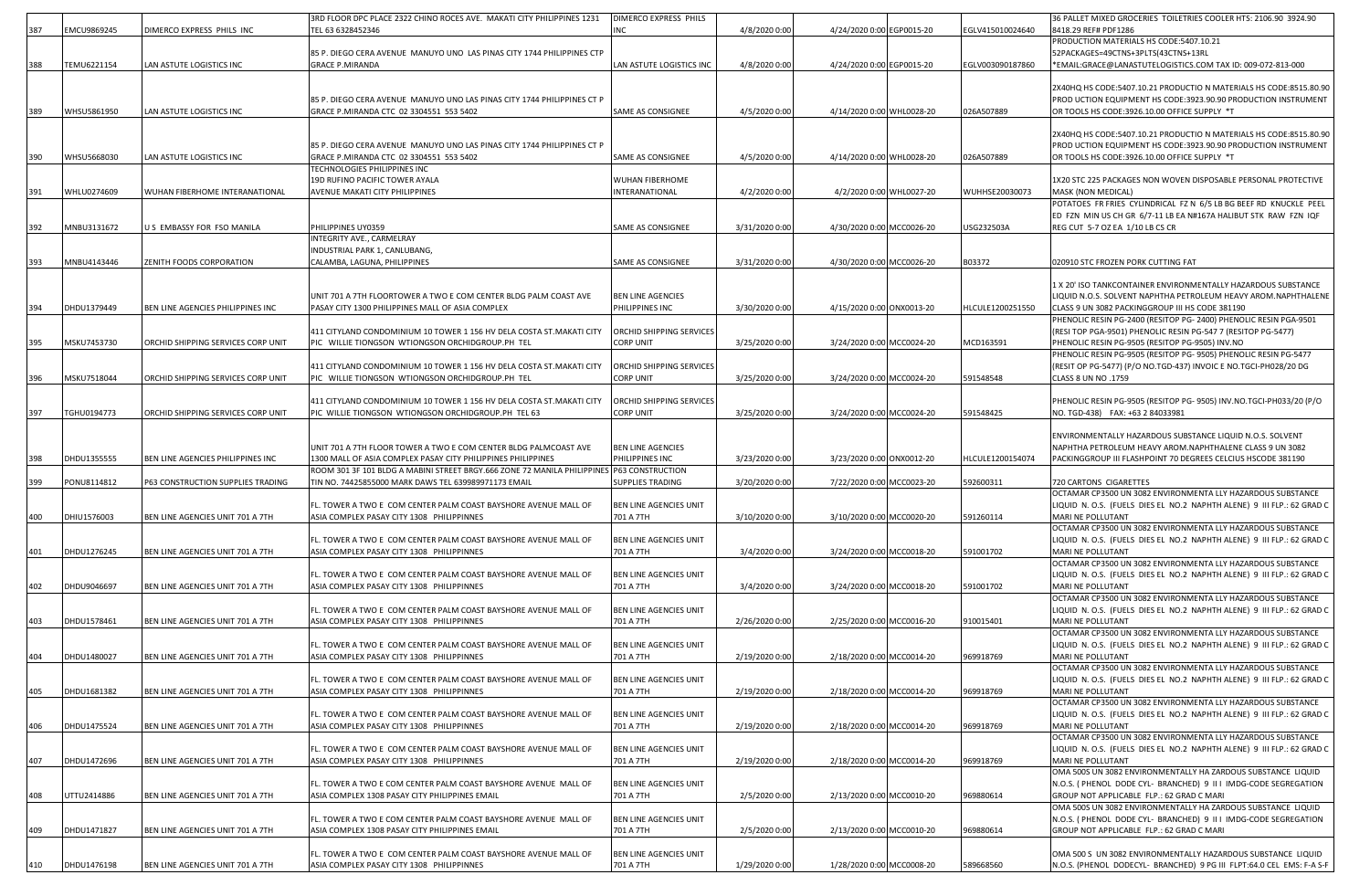|     |                    |                                                                      | FL. TOWER A TWO E COM CENTER PALM COAST BAYSHORE AVENUE MALL OF                                                   | BEN LINE AGENCIES UNIT                        |                 |                            |                  | OMA 500 S UN 3082 ENVIRONMENTALLY HAZARDOUS SUBSTANCE LIQUID                                                                          |
|-----|--------------------|----------------------------------------------------------------------|-------------------------------------------------------------------------------------------------------------------|-----------------------------------------------|-----------------|----------------------------|------------------|---------------------------------------------------------------------------------------------------------------------------------------|
| 411 | DHDU1470760        | BEN LINE AGENCIES UNIT 701 A 7TH                                     | ASIA COMPLEX PASAY CITY 1308 PHILIPPINNES                                                                         | 701 A 7TH                                     | 1/29/2020 0:00  | 1/28/2020 0:00 MCC0008-20  | 910002553        | N.O.S. (PHENOL DODECYL- BRANCHED) 9 PG III FLPT:64.0 CEL EMS: F-A S-F                                                                 |
|     |                    |                                                                      |                                                                                                                   |                                               |                 |                            |                  |                                                                                                                                       |
| 412 | EXFU6632165        |                                                                      | FL. TOWER A TWO E COM CENTER PALM COAST BAYSHORE AVENUE MALL OF<br>ASIA COMPLEX PASAY CITY 1308 PHILIPPINNES      | <b>BEN LINE AGENCIES UNIT</b><br>701 A 7TH    | 1/29/2020 0:00  | 1/28/2020 0:00 MCC0008-20  | 589668560        | OMA 500 S UN 3082 ENVIRONMENTALLY HAZARDOUS SUBSTANCE LIQUID<br>N.O.S. (PHENOL DODECYL- BRANCHED) 9 PG III FLPT:64.0 CEL EMS: F-A S-F |
| 413 | MWCU5203161        | BEN LINE AGENCIES UNIT 701 A 7TH<br>GOBLINS TRADING ADDRESS 222 DONA | SOLEDAD EXTENSION BETTER LIVING PARANAQUE CITY                                                                    | SAME AS CONSIGNEE                             | 1/27/2020 0:00  | 1/25/2020 0:00 MCC0007-20  | 598189621        | 080810 - FRESH APPLE TEMP:0'C VEN T:15CBM/H FREIGHT PREPAID                                                                           |
| 414 | MNBU4223794        | GOBLINS TRADING ADDRESS 222 DONA                                     | SOLEDAD EXTENSION BETTER LIVING PARANAQUE CITY                                                                    | SAME AS CONSIGNEE                             | 1/27/2020 0:00  | 1/25/2020 0:00 MCC0007-20  | 598189620        | 080810 - FRESH APPLE TEMP:0'C VEN T:15CBM/H FREIGHT PREPAID                                                                           |
|     |                    |                                                                      |                                                                                                                   |                                               |                 |                            |                  | HS CODE:94012090 VARIOUS BUS SEATS CIF SUBIC BAY PHILIPPINES                                                                          |
|     |                    |                                                                      |                                                                                                                   | TO THE ORDER OF LAND                          |                 |                            |                  | COMMODIT Y CODE NO.94012090 LC NUMBER:1HO091 219FLCS346 1X40'                                                                         |
| 415 | BEAU4804874        | AUTODELTA COACH BUILDERS INC                                         |                                                                                                                   | <b>BANK OF THE PH</b>                         | 1/25/2020 0:00  | 1/25/2020 0:00 WHL0009-20  | 027A503271       | HQ FCL CY TO CY                                                                                                                       |
|     |                    |                                                                      |                                                                                                                   |                                               |                 |                            |                  |                                                                                                                                       |
|     |                    |                                                                      |                                                                                                                   |                                               |                 |                            |                  | WULIANGRENJIA 52%VOL 500MLX6 BAIJIA YAN(NO.1) 52%VOL 500MLX6                                                                          |
|     |                    |                                                                      | UNIT 6C1 6 F. MARC 2000 TOWER 1973 TAFT AVE MALATE MANILA PHILIPPINES                                             | 1 WULIANGYE                                   |                 |                            |                  | BAIJIAYAN( NO.2) 52%VOL 500MLX6 HUO BAO 42%VOL 100MLX24 LITTLE                                                                        |
| 416 | TGCU0176750        | VICTORY EASE TRADING                                                 | FEL 632 567 3233                                                                                                  | INTERNATIONAL HK LIMIT                        | 1/25/2020 0:00  | 1/25/2020 0:00 WHL0009-20  | 1269501155       | IIANZHUANGMIANROU1 00 (161) 45%VOL 100MLX24 WULIANG                                                                                   |
|     |                    |                                                                      |                                                                                                                   |                                               |                 |                            |                  | DMS-30 UN 3267 CORROSIVE LIQUID B ASIC ORGANIC N.O.S. (N N-BIS (2-E                                                                   |
|     | DHDU1472356        | BEN LINE AGENCIES UNIT 701 A 7TH                                     | FL. TOWER A TWO E COM CENTER PALM COAST BAYSHORE AVENUE MALL OF<br>ASIA COMPLEX PASAY CITY 1308 PHILIPPINNES      | BEN LINE AGENCIES UNIT<br>701 A 7TH           |                 | 1/21/2020 0:00 MCC0006-20  | 969891961        | [HYLHEXYL)-((1 2 4-TRIAZOL-1-YL)MET HYL)AMINE))                           8 II IMDG-CODE SEGR<br>EGATION GROUP NOT APPLICABLE         |
| 417 |                    |                                                                      |                                                                                                                   |                                               | 1/22/2020 0:00  |                            |                  | DMS-30 UN 3267 CORROSIVE LIQUID B ASIC ORGANIC N.O.S. (N N-BIS (2-E                                                                   |
|     |                    |                                                                      | FL. TOWER A TWO E COM CENTER PALM COAST BAYSHORE AVENUE MALL OF                                                   | BEN LINE AGENCIES UNIT                        |                 |                            |                  | THYLHEXYL)-((1 2 4-TRIAZOL-1-YL)MET HYL)AMINE))                            8 II   IMDG-CODE SEGR                                      |
| 418 | DHDU1472274        | BEN LINE AGENCIES UNIT 701 A 7TH                                     | ASIA COMPLEX PASAY CITY 1308 PHILIPPINNES                                                                         | 701 A 7TH                                     | 1/22/2020 0:00  | 1/21/2020 0:00 MCC0006-20  | 969891961        | EGATION GROUP NOT APPLICABLE                                                                                                          |
|     |                    |                                                                      |                                                                                                                   |                                               |                 |                            |                  |                                                                                                                                       |
|     |                    |                                                                      |                                                                                                                   |                                               |                 |                            |                  | CONTAINER SAID TO CONTAIN 2 USED DRIFTER SPORT AIRCRAFT AIRFRAMES                                                                     |
|     |                    |                                                                      | 11 F SEGUNDO STREET AFPOVAI TAGUIG CITY 1630 MANILA PHILIPPINES MANILA                                            |                                               |                 |                            |                  | INC R912 ENGINES FLOATS WINGS NOSE CONES GEARS DRIFTER 912                                                                            |
| 419 | CMAU4382082        | HENRY GUZMAN SABARRE                                                 | PHILIPPINES                                                                                                       | HENRY GUZMAN SABARRE                          | 1/22/2020 0:00  | 1/21/2020 0:00 MCC0006-20  | GAD0110001       | AIRFRAME SERIAL NUMER RB001 AND ENGINE SERIAL NUM                                                                                     |
|     |                    |                                                                      |                                                                                                                   |                                               |                 |                            |                  |                                                                                                                                       |
|     |                    |                                                                      |                                                                                                                   |                                               |                 |                            |                  | CONTAINER SAID TO CONTAIN 2 USED DRIFTER SPORT AIRCRAFT AIRFRAMES                                                                     |
|     |                    |                                                                      | 11 F SEGUNDO STREET AFPOVAI TAGUIG CITY 1630 MANILA PHILIPPINES MANILA                                            |                                               |                 |                            |                  | INC R912 ENGINES FLOATS WINGS NOSE CONES GEARS DRIFTER 912                                                                            |
| 420 | CMAU2079734        | HENRY GUZMAN SABARRE                                                 | <b>PHILIPPINES</b>                                                                                                | HENRY GUZMAN SABARRE                          | 1/22/2020 0:00  | 1/21/2020 0:00 MCC0006-20  | GAD0110001       | AIRFRAME SERIAL NUMER RB001 AND ENGINE SERIAL NUM                                                                                     |
|     |                    |                                                                      |                                                                                                                   |                                               |                 |                            |                  | 20 PALLETS IN TOTAL1X20ST CONTAINER R(S) SAID TO CONTAIN:HS CODE                                                                      |
|     |                    |                                                                      |                                                                                                                   |                                               |                 |                            |                  | 230990 96ANIMAL FEED ADDITIVES15 MT-FUSION DYAD-25KG(600 X 25KG                                                                       |
| 421 | MOAU1449910        | SAN MIGUEL FOODS INC                                                 | 5F 100 E RODRIGUEZ JNR AVENUE C 5 ROAD UGONG PASIG CITY PHILIPPIN ES                                              | SAN MIGUEL FOODS INC                          | 1/13/2020 0:00  | 1/28/2020 0:00 ONX0002-20  | ONEYLIVV79916900 | BAGS ON 20 PL TS)SHIPPERS REFERENCE:SMF/1909/1                                                                                        |
|     |                    |                                                                      |                                                                                                                   |                                               |                 |                            |                  | VARIOUS BUS SEATS CIF SUBIC BAY PH ILIPPINES COMMODITY CODE                                                                           |
|     |                    |                                                                      |                                                                                                                   | TO THE ORDER OF LAND                          |                 |                            |                  | NO.9401209 0 LC NUMBER1HO091219FLCS348 HS 94 012090 1 OF 2 PART                                                                       |
| 422 | SLSU8034306        | AUTODELTA COACH BUILDERSINC LOT 6                                    | <b>ILIPPINES</b>                                                                                                  | <b>BANK OF THE PH</b>                         | 1/12/2020 0:00  | 1/12/2020 0:00 SIC0001-20  | SITGSHSFK050072  | CARGO OF SLSU803 4306                                                                                                                 |
|     |                    |                                                                      |                                                                                                                   |                                               |                 |                            |                  | VARIOUS BUS SEATS CIF SUBIC BAY PH ILIPPINES COMMODITY CODE                                                                           |
|     |                    |                                                                      |                                                                                                                   | TO THE ORDER OF LAND                          |                 |                            |                  | NO.9401209 0 LC NUMBER1HO141119FLCS310 HS 94 012090 1 OF 2 PART                                                                       |
| 423 | SLSU8034306        | AUTODELTA COACH BUILDERSINC LOT 6                                    | <b>ILIPPINES</b>                                                                                                  | <b>BANK OF THE PH</b>                         | 1/12/2020 0:00  | 1/12/2020 0:00 SIC0001-20  | SITGSHSFK050071  | CARGO OF SLSU803 4306                                                                                                                 |
|     |                    |                                                                      |                                                                                                                   | TO THE ORDER OF LAND                          |                 |                            |                  | STEEL TUBE STEEL ANGLE AND STEEL P LATE LC NUMBER:1H0301019FLCS282                                                                    |
| 424 | <b>TCNU5875227</b> | AUTODELTA COACH BUILDERS INC                                         |                                                                                                                   | <b>BANK OF THE PH</b>                         | 1/11/2020 0:00  | 1/11/2020 0:00 WHL0004-20  | 0339509959       | HS CODE:73089099<br>STEEL TUBE STEEL ANGLE AND STEEL P LATE LC NUMBER:1H0301019FLCS282                                                |
| 425 | TEMU8120456        | AUTODELTA COACH BUILDERS INC                                         |                                                                                                                   | TO THE ORDER OF LAND<br>BANK OF THE PH        | 1/11/2020 0:00  | 1/11/2020 0:00 WHL0004-20  | 0339509959       | HS CODE:73089099                                                                                                                      |
|     |                    |                                                                      |                                                                                                                   | TO THE ORDER OF LAND                          |                 |                            |                  | SAID TO CONTAIN BUS AIRCONDITIONER AND VARIOUS BUS AIRCONDITIONER                                                                     |
| 426 | SNBU8154629        | AUTODELTA COACH BUILDERS INC                                         | PHILIPPINES L C NO 1H0091219FLCS344                                                                               | <b>BANK OF THE</b>                            | 1/10/2020 0:00  | 1/10/2020 0:00 WHL0003-20  | JBSHSBC20010005  | PARTS HS 84152090                                                                                                                     |
|     |                    |                                                                      |                                                                                                                   |                                               |                 |                            |                  | OMA 500S UN 3082 ENVIRONMENTALLY HA ZARDOUS SUBSTANCE LIQUID                                                                          |
|     |                    |                                                                      | FL. TOWER A TWO E COM CENTER PALM COAST BAYSHORE AVENUE MALL OF                                                   | BEN LINE AGENCIES UNIT                        |                 |                            |                  | N.O.S. ( PHENOL DODE CYL- BRANCHED) 9 II I IMDG-CODE SEGREGATION                                                                      |
| 427 | DHDU1680051        | BEN LINE AGENCIES UNIT 701 A 7 TH                                    | ASIA COMPLEX 1308 PASAY CITY PHILIPPINES EMAIL                                                                    | 701 A 7TH                                     | 1/7/2020 0:00   | 2/4/2020 0:00 MCC0002-20   | 969792741        | GROUP NOT APPLICABLE FLP.: 62 GRAD C MARI                                                                                             |
|     |                    |                                                                      |                                                                                                                   |                                               |                 |                            |                  | OMA 500S UN 3082 ENVIRONMENTALLY HA ZARDOUS SUBSTANCE LIQUID                                                                          |
|     |                    |                                                                      | FL. TOWER A TWO E COM CENTER PALM COAST BAYSHORE AVENUE MALL OF                                                   | BEN LINE AGENCIES UNIT                        |                 |                            |                  | N.O.S. ( PHENOL DODE CYL- BRANCHED) 9 II I IMDG-CODE SEGREGATION                                                                      |
| 428 | CXTU1012230        | BEN LINE AGENCIES UNIT 701 A 7 TH                                    | ASIA COMPLEX 1308 PASAY CITY PHILIPPINES EMAIL                                                                    | 701 A 7TH                                     | 1/7/2020 0:00   | 2/4/2020 0:00 MCC0002-20   | 969792741        | GROUP NOT APPLICABLE FLP.: 62 GRAD C MARI                                                                                             |
|     |                    |                                                                      |                                                                                                                   |                                               |                 |                            |                  | OMA 500S UN 3082 ENVIRONMENTALLY HA ZARDOUS SUBSTANCE LIQUID                                                                          |
| 429 | DHDU1474615        | BEN LINE AGENCIES UNIT 701 A 7 TH                                    | FL. TOWER A TWO E COM CENTER PALM COAST BAYSHORE AVENUE MALL OF<br>ASIA COMPLEX 1308 PASAY CITY PHILIPPINES EMAIL | BEN LINE AGENCIES UNIT<br>701 A 7TH           | 1/7/2020 0:00   | 2/4/2020 0:00 MCC0002-20   | 969792741        | N.O.S. ( PHENOL DODE CYL- BRANCHED) 9 II I IMDG-CODE SEGREGATION<br>GROUP NOT APPLICABLE FLP.: 62 GRAD C MARI                         |
|     |                    |                                                                      |                                                                                                                   |                                               |                 |                            |                  | OMA 500S UN 3082 ENVIRONMENTALLY HA ZARDOUS SUBSTANCE LIQUID                                                                          |
|     |                    |                                                                      | FL. TOWER A TWO E COM CENTER PALM COAST BAYSHORE AVENUE MALL OF                                                   | BEN LINE AGENCIES UNIT                        |                 |                            |                  | N.O.S. ( PHENOL DODE CYL- BRANCHED) 9 II I IMDG-CODE SEGREGATION                                                                      |
| 430 | <b>TCLU2592587</b> | BEN LINE AGENCIES UNIT 701 A 7 TH                                    | ASIA COMPLEX 1308 PASAY CITY PHILIPPINES EMAIL                                                                    | 701 A 7TH                                     | 1/7/2020 0:00   | 2/4/2020 0:00 MCC0002-20   | 969792741        | GROUP NOT APPLICABLE FLP.: 62 GRAD C MARI                                                                                             |
|     |                    |                                                                      |                                                                                                                   |                                               |                 |                            |                  | COPPER WIRE FROM USED ELECTRONICS E QUIPMENTS ORDER NO.: 190926                                                                       |
|     |                    |                                                                      |                                                                                                                   |                                               |                 |                            |                  | APP LICABLE FREE TIME14 DAYS COMBINED(D ETENTION & DEMURRAGE) AT                                                                      |
| 431 | MRKU8882676        | MAERSK TRADE FINANCE A S ESPLANADEN                                  | 50 COPENHAGEN 1263 DENMARK                                                                                        | ENJOY ELECTRONICS SUBIC                       | 1/7/2020 0:00   | 1/2/2020 0:00 MCC0001-20   | 606815609        | (PORT OF D ISCHARGE / PLACE OF DELIVERY)                                                                                              |
|     |                    |                                                                      |                                                                                                                   |                                               |                 |                            |                  | PARTS OF CAR SENSOR HS CODE 2849 20 3824 99 3907 20 3923 90 9026 90                                                                   |
|     |                    |                                                                      | CORPORATION NO 14 CARGOVILLAGE COMPLEX NINOY AQUINO AV NEAR COR                                                   | <b>NISSIN TRANSPORT</b>                       |                 |                            |                  | FREIGHT PREPAID AS ARRANGED WAY BILL FCL FCL PHILIPPINES TEL 632 851                                                                  |
| 432 | DFSU3065204        | NISSIN TRANSPORT PHILIPPINES                                         | MULTINATIONAL AV STO NINO PARANAQUE CITY                                                                          | <b>PHILIPPINES</b>                            | 1/7/2020 0:00   | 1/25/2020 0:00 APL0002-20  | CGP0206876       | 56 21 22 FAX 632 851 56 37 M                                                                                                          |
|     |                    |                                                                      | SUITE 309 ORTIGAS BUILDING ORTIGAS AVENUE PASIG CITY PHILIPPINES TEL 632                                          |                                               |                 |                            |                  |                                                                                                                                       |
| 433 | WHSU4017733        | MFG MANILLE INC                                                      | 6360058 60 FAX 632 6360059                                                                                        | SAME AS CONSIGNEE                             | 12/29/2019 0:00 | 12/29/2019 0:00 WHL0106-19 | 0259650443       | HS CODE:420222 LADIES BAG HS CODE:4 20232 WALLET                                                                                      |
|     |                    |                                                                      |                                                                                                                   |                                               |                 |                            |                  | HS CODE 940120 VARIOUS BUS SEATS CI F SUBIC BAY PHILIPPINES                                                                           |
| 434 | WHSU5282032        | AUTODELTA COACH BUILDERS INC                                         |                                                                                                                   | TO THE ORDER OF LAND<br><b>BANK OF THE PH</b> | 12/28/2019 0:00 | 12/28/2019 0:00 WHL0105-19 | 0279695664       | COMMODITY CODE NO.94012090 LC NUMBER:1HO14111 9FLCS310 1X40' HQ<br>FCL CY TO CY                                                       |
|     |                    |                                                                      |                                                                                                                   | TO THE ORDER OF LAND                          |                 |                            |                  | STEEL TUBE STEEL PLATE AND GI STEE L COIL LC                                                                                          |
| 435 | SLSU8012755        | AUTODELTA COACH BUILDERS INC                                         |                                                                                                                   | <b>BANK OF THE PH</b>                         | 12/25/2019 0:00 | 12/25/2019 0:00 WHL0104-19 | 0339509837       | NUMBER:1H0301019FLCS282 H S CODE:73089099                                                                                             |
|     |                    |                                                                      |                                                                                                                   | TO THE ORDER OF LAND                          |                 |                            |                  | STEEL TUBE STEEL PLATE AND GI STEE L COIL LC                                                                                          |
| 436 | WHLU0480024        | AUTODELTA COACH BUILDERS INC                                         |                                                                                                                   | <b>BANK OF THE PH</b>                         | 12/25/2019 0:00 | 12/25/2019 0:00 WHL0104-19 | 0339509837       | NUMBER:1H0301019FLCS282 H S CODE:73089099                                                                                             |
|     |                    |                                                                      |                                                                                                                   | TO THE ORDER OF LAND                          |                 |                            |                  | STEEL TUBE STEEL PLATE AND GI STEE L COIL LC                                                                                          |
| 437 | WHSU5163706        | AUTODELTA COACH BUILDERS INC                                         |                                                                                                                   | <b>BANK OF THE PH</b>                         | 12/25/2019 0:00 | 12/25/2019 0:00 WHL0104-19 | 0339509837       | NUMBER:1H0301019FLCS282 H S CODE:73089099                                                                                             |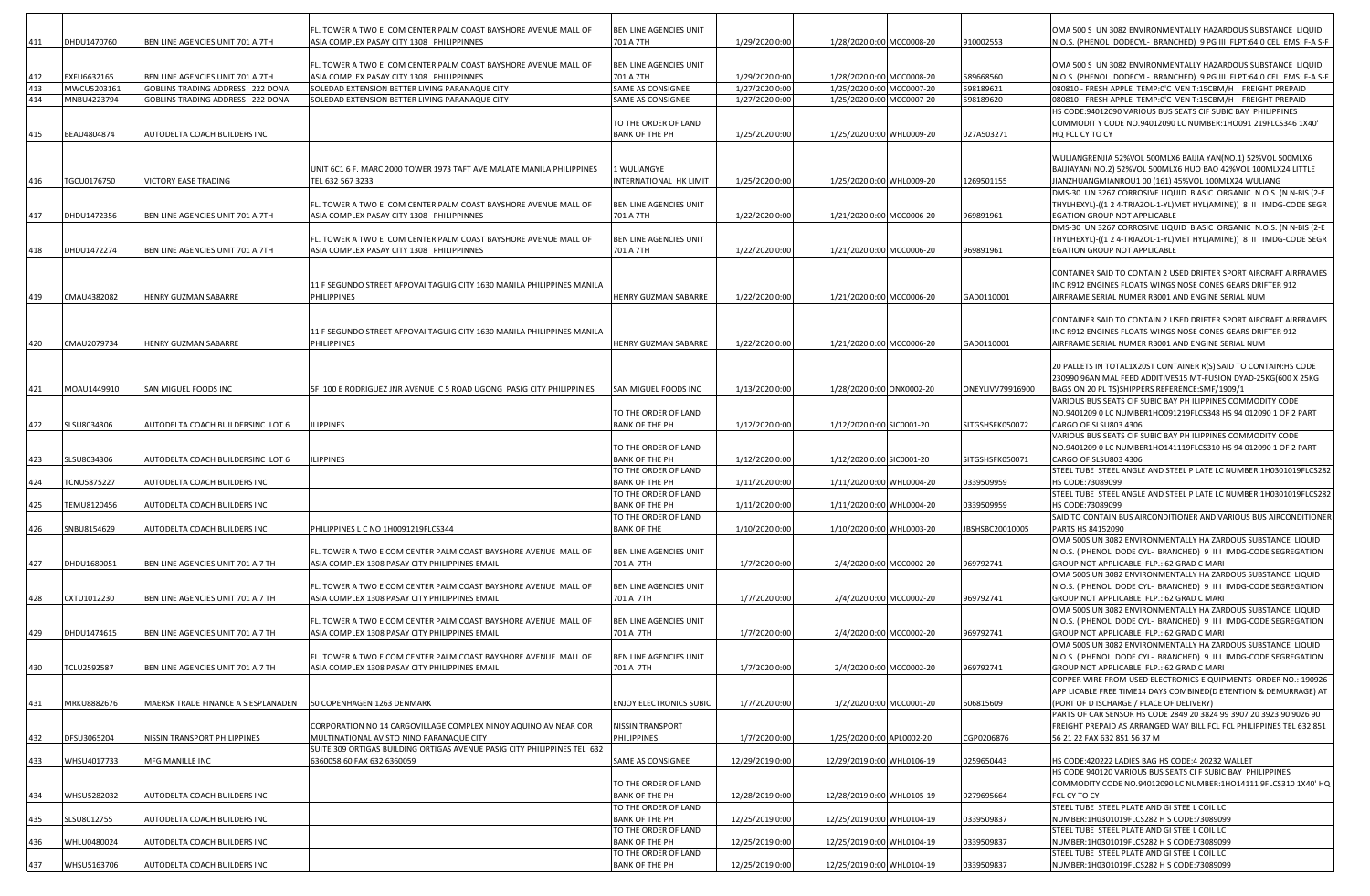|     |             |                                           |                                                                                                                   |                                        |                 |                            |                  | OCTAMAR CP3500 UN 3082 ENVIRONMENTA LLY HAZARDOUS SUBSTANCE                                                                         |
|-----|-------------|-------------------------------------------|-------------------------------------------------------------------------------------------------------------------|----------------------------------------|-----------------|----------------------------|------------------|-------------------------------------------------------------------------------------------------------------------------------------|
|     |             |                                           | FL. TOWER A TWO E COM CENTER PALM COAST BAYSHORE AVENUE MALL OF                                                   | BEN LINE AGENCIES UNIT                 |                 |                            |                  | LIQUID N. O.S. (FUELS DIES EL NO.2 NAPHTH ALENE) 9 III FLP.: 62 GRAD C;                                                             |
| 438 | DHDU1275589 | BEN LINE AGENCIES UNIT 701 A 7TH          | ASIA COMPLEX 1308 PASAY CITY PHILIPPINES EMAIL                                                                    | 701 A 7TH                              | 12/25/2019 0:00 | 12/25/2019 0:00 MCC0103-19 | 969732391        | MAR INE POLLUTANT                                                                                                                   |
|     |             |                                           |                                                                                                                   |                                        |                 |                            |                  | OCTAMAR CP3500 UN 3082 ENVIRONMENTA LLY HAZARDOUS SUBSTANCE                                                                         |
| 439 | DHDU1478755 | BEN LINE AGENCIES UNIT 701 A 7TH          | FL. TOWER A TWO E COM CENTER PALM COAST BAYSHORE AVENUE MALL OF<br>ASIA COMPLEX 1308 PASAY CITY PHILIPPINES EMAIL | BEN LINE AGENCIES UNIT<br>701 A 7TH    | 12/25/2019 0:00 | 12/25/2019 0:00 MCC0103-19 | 969732391        | LIQUID N. O.S. (FUELS DIES EL NO.2 NAPHTH ALENE) 9 III FLP.: 62 GRAD C;  <br>MAR INE POLLUTANT                                      |
|     |             |                                           |                                                                                                                   |                                        |                 |                            |                  | OCTAMAR CP3500 UN 3082 ENVIRONMENTA LLY HAZARDOUS SUBSTANCE                                                                         |
|     |             |                                           | FL. TOWER A TWO E COM CENTER PALM COAST BAYSHORE AVENUE MALL OF                                                   | BEN LINE AGENCIES UNIT                 |                 |                            |                  | LIQUID N. O.S. (FUELS DIES EL NO.2 NAPHTH ALENE) 9 III FLP.: 62 GRAD C;                                                             |
| 440 | DHDU1870154 | BEN LINE AGENCIES UNIT 701 A 7TH          | ASIA COMPLEX 1308 PASAY CITY PHILIPPINES EMAIL                                                                    | 701 A 7TH                              | 12/25/2019 0:00 | 12/25/2019 0:00 MCC0103-19 | 969732391        | MAR INE POLLUTANT                                                                                                                   |
|     |             |                                           |                                                                                                                   |                                        |                 |                            |                  | OCTAMAR CP3500 UN 3082 ENVIRONMENTA LLY HAZARDOUS SUBSTANCE                                                                         |
|     |             |                                           | FL. TOWER A TWO E COM CENTER PALM COAST BAYSHORE AVENUE MALL OF                                                   | BEN LINE AGENCIES UNIT                 |                 |                            |                  | LIQUID N. O.S. (FUELS DIES EL NO.2 NAPHTH ALENE) 9 III FLP.: 62 GRAD C;                                                             |
| 441 | DHDU1479833 | BEN LINE AGENCIES UNIT 701 A 7TH          | ASIA COMPLEX 1308 PASAY CITY PHILIPPINES EMAIL                                                                    | 701 A 7TH                              | 12/25/2019 0:00 | 12/25/2019 0:00 MCC0103-19 | 969732391        | MAR INE POLLUTANT                                                                                                                   |
|     |             |                                           |                                                                                                                   |                                        |                 |                            |                  |                                                                                                                                     |
|     |             |                                           |                                                                                                                   |                                        |                 |                            |                  | FROZEN CHICKEN BONELESS SKINLESS BR EAST TRIM EACH CONTAINER .: 1                                                                   |
| 442 | MNBU3044900 | PAMPANGA S BEST INC BRGY DELA PAZ         | NORTE CITY OF SAN FERNANDO PAMPANGA 2000                                                                          | PAMPANGA S BEST INC<br>BRGY DELA PAZ   | 12/25/2019 0:00 | 12/25/2019 0:00 MCC0103-19 | 969778661        | 425 CS / NET 25 854.80 KGS / GROSS 26 5 05 REFRIGERATOR<br>CARGO/FREEZER STOW AGE. TEMP -18 C HS 0207.14 X20                        |
|     |             |                                           |                                                                                                                   |                                        |                 |                            |                  |                                                                                                                                     |
|     |             |                                           |                                                                                                                   |                                        |                 |                            |                  | FROZEN CHICKEN BONELESS SKINLESS BR EAST TRIM EACH CONTAINER .: 1                                                                   |
|     |             |                                           |                                                                                                                   | PAMPANGA S BEST INC                    |                 |                            |                  | 425 CS / NET 25 854.80 KGS / GROSS 26 5 05 REFRIGERATOR                                                                             |
| 443 | MNBU3752432 | PAMPANGA S BEST INC BRGY DELA PAZ         | NORTE CITY OF SAN FERNANDO PAMPANGA 2000                                                                          | BRGY DELA PAZ                          | 12/25/2019 0:00 | 12/25/2019 0:00 MCC0103-19 | 969778661        | CARGO/FREEZER STOW AGE. TEMP -18 C HS 0207.14 X20                                                                                   |
|     |             |                                           |                                                                                                                   |                                        |                 |                            |                  | 1X20' 1X40HQ COMMODITY CODE NO. 870 81090 VARIOUS BUS                                                                               |
|     |             |                                           |                                                                                                                   | TO THE ORDER OF LAND                   |                 |                            |                  | REPLACEMENT PARTS CIF SUBIC BAY PHILIPPINES LC NUMB ER:                                                                             |
| 444 | FBIU0119174 | AUTODELTA COACH BUILDERS INC              |                                                                                                                   | BANK OF THE PH                         | 12/22/2019 0:00 | 12/22/2019 0:00 WHL0103-19 | 0269542405       | 1HO141119FLCS307                                                                                                                    |
|     |             |                                           |                                                                                                                   |                                        |                 |                            |                  | 1X20' 1X40HQ COMMODITY CODE NO. 870 81090 VARIOUS BUS                                                                               |
|     |             |                                           |                                                                                                                   | TO THE ORDER OF LAND                   |                 |                            |                  | REPLACEMENT PARTS CIF SUBIC BAY PHILIPPINES LC NUMB ER:                                                                             |
| 445 | BEAU4805715 | AUTODELTA COACH BUILDERS INC              |                                                                                                                   | BANK OF THE PH<br>TO THE ORDER OF LAND | 12/22/2019 0:00 | 12/22/2019 0:00 WHL0103-19 | 0269542405       | 1HO141119FLCS307<br>VARIOUS BUS REPLACEMENT PARTS CIF S UBIC BAY PHILIPPINES LC NUMBER                                              |
| 446 | BMOU6850050 | AUTODELTA COACH BUILDERS INC LOT          | <b>LIPPINES</b>                                                                                                   | BANK OF THE PH                         | 12/22/2019 0:00 | 12/22/2019 0:00 WHL0103-19 | SITSKSFG106006   | 1H O261119FLCS325 1 OF 2 PART CARGO OF BMOU6850050                                                                                  |
|     |             |                                           |                                                                                                                   | TO THE ORDER OF LAND                   |                 |                            |                  | VARIOUS BUS REPLACEMENT PARTS CIF S UBIC BAY PHILIPPINES LC NUMBER                                                                  |
| 447 | BMOU6850050 | AUTODELTA COACH BUILDERS INC LOT          | <b>ILIPPINES</b>                                                                                                  | <b>BANK OF THE PH</b>                  | 12/22/2019 0:00 | 12/22/2019 0:00 WHL0103-19 | SITSKSFG105218   | 1H 0091219FLCS345 1 OF 2 PART CARGO OF BMOU6850050                                                                                  |
|     |             |                                           | M 305 GUERRERO ESTATE DEVT CORP NAIA AVENUE CORIRASAN ST PARANA QUE                                               | <b>TYCS LOGISTICS</b>                  |                 |                            |                  |                                                                                                                                     |
| 448 | SNBU2232703 | <b>TYCS LOGISTICS INTERNATIONAL INC R</b> | CITY PHILIPPINES TEL 63 398 7970 632912 8034                                                                      | INTERNATIONAL INC R                    | 12/22/2019 0:00 | 12/22/2019 0:00 SIT0021-19 | SNL9SHPL4005206  | NOTE PC BATTERY PACK                                                                                                                |
|     |             |                                           |                                                                                                                   | TO THE ORDER OF LAND                   |                 |                            |                  | SAID TO CONTAIN BUS AIRCONDITIONER AND VARIUOS AIRCONDITIONER                                                                       |
| 449 | SNBU2331223 | AUTODELTA COACH BUILDERS INC              | PHILIPPINES L C NO 1H0141119FLCS308                                                                               | <b>BANK OF THE</b>                     | 12/14/2019 0:00 | 12/14/2019 0:00 WHL0098-19 | IBSHSBC19111200  | PARTS HS 84152090                                                                                                                   |
|     |             |                                           |                                                                                                                   | TO THE ORDER OF LAND                   |                 |                            |                  | SAID TO CONTAIN BUS AIRCONDITIONER AND VARIUOS AIRCONDITIONER                                                                       |
| 450 | SNBU8235741 | AUTODELTA COACH BUILDERS INC              | PHILIPPINES L C NO 1H0141119FLCS308<br>ALDE ST BRGY 148 ZONE 13 GAGALANGAN IN MANILA CONTACT NO 0906 2000121      | <b>BANK OF THE</b>                     | 12/14/2019 0:00 | 12/14/2019 0:00 WHL0098-19 | JBSHSBC19111200  | PARTS HS 84152090                                                                                                                   |
| 451 | SEGU9732634 | JJRC ENTERPRISE ADDRESS 2423 A ALC        | DTI REG NO. 00345736                                                                                              | SAME AS CONGIGNEE                      | 12/8/2019 0:00  | 12/25/2019 0:00 WHL0100-19 | SITSKSFR103279   | FROZEN DOUGH                                                                                                                        |
|     |             |                                           |                                                                                                                   |                                        |                 |                            |                  |                                                                                                                                     |
|     |             |                                           |                                                                                                                   |                                        |                 |                            |                  | FROZEN DOUGH HS CODE:1901.20 REEFER CONTAINER GATE IN                                                                               |
|     |             |                                           | RM 605 A 6TH FLR VICTORIA BLDG 429 UNITED NATION AVE BRGY 666 ZONE 072                                            |                                        |                 |                            |                  | TEMPERATURE RECO RDED AT -5'C. IS AT CARGO INTERESTS RISK AND                                                                       |
| 452 | SEGU9677497 | SABEAN TRADING                            | ERMITA MANILA TEL 0918 4603338                                                                                    | SABEAN TRADING                         | 12/8/2019 0:00  | 12/25/2019 0:00 WHL0100-19 | 0309522012       | EXPENSES AND CARRIER IS N OT RESPONSIBLE FOR ANY CARGO DAMA                                                                         |
|     |             |                                           |                                                                                                                   |                                        |                 |                            |                  |                                                                                                                                     |
|     |             |                                           | PHILIPPINE NATIONAL BANK PNB FINANCIAL CENTER PRES. MACAPAGAL BLVD.                                               |                                        |                 |                            |                  | BMH MODEL EUROPEAN STANDARD SINGLE GIRDER SEMI-GANTRY CRANE                                                                         |
| 453 | TCNU4998720 | AUTODELTA COACH BUILDERS                  | PASAY CITY                                                                                                        | TO THE ORDER OF                        | 12/7/2019 0:00  | 12/18/2019 0:00 EGP0047-19 | EGLV140901471378 | STEEL STRUCTURES AND ACCESSORIES LC NUMBER: 8005ILFS19001481                                                                        |
|     |             |                                           | PHILIPPINE NATIONAL BANK PNB FINANCIAL CENTER PRES. MACAPAGAL BLVD.                                               |                                        |                 |                            |                  | BMH MODEL EUROPEAN STANDARD SINGLE GIRDER SEMI-GANTRY CRANE                                                                         |
| 454 | BMOU5302920 | AUTODELTA COACH BUILDERS                  | PASAY CITY                                                                                                        | TO THE ORDER OF                        | 12/7/2019 0:00  | 12/18/2019 0:00 EGP0047-19 | EGLV140901471378 | STEEL STRUCTURES AND ACCESSORIES LC NUMBER: 8005ILFS19001481                                                                        |
|     |             |                                           |                                                                                                                   | MERO ASIA PACIFIC PTE                  |                 |                            |                  |                                                                                                                                     |
| 455 | UETU5310253 | MERO ASIA PACIFIC PTE LTD NO 2 JAL        | AN KILANG BARAT 08 01 SINGAPORE 159346 TEL 65 65653040 FAX 6 564646547                                            | LTD NO 2 JAL                           | 12/6/2019 0:00  | 12/14/2019 0:00 SIC0095-19 | SITGDLSB947931   | STEEL MEMBER HS NO.730890                                                                                                           |
|     |             |                                           |                                                                                                                   | MERO ASIA PACIFIC PTE                  |                 |                            |                  |                                                                                                                                     |
| 456 | FFAU1102680 | MERO ASIA PACIFIC PTE LTD NO 2 JAL        | AN KILANG BARAT 08 01 SINGAPORE 159346 TEL 65 65653040 FAX 6 564646547                                            | LTD NO 2 JAL                           | 12/6/2019 0:00  | 12/14/2019 0:00 SIC0095-19 | SITGDLSB947931   | STEEL MEMBER HS NO.730890                                                                                                           |
|     |             |                                           |                                                                                                                   |                                        |                 |                            |                  |                                                                                                                                     |
|     |             |                                           | RM C1 6 F MARC 2000 TOWER 1973 TAFT AVE MALATE MANILA PHILIPPINES FAX                                             | <b>GOLDLINK INTERNATIONAL</b>          |                 |                            |                  | 53 V V FLYING FAIRY BRAND KWEICHOW MOUTAI CHIEW 1675 CARTONS                                                                        |
| 457 | APZU4412221 | VICTORY EASE TRADING                      | 63 2 5672847 E MAIL INFO23 SKYTOPHOLDINGS COM                                                                     | <b>SUBIC INC</b>                       | 11/30/2019 0:00 | 11/30/2019 0:00 APL0082-19 | CMZ0358047       | 500ML X 12 BOTTLES PER CARTON FREIGHT PREPAID                                                                                       |
|     |             |                                           | MINISTRIES INC CHILDREN S RECOVERY UNIT 6 HARRIS STREET EAST BAJAC BAJAC                                          | HELPING HANDS HEALING                  |                 |                            |                  | FREIGHT PREPAID 1022 PIECES 511 PACKAGES 459 BOXES 35 BAGS TOYS AND<br>DIAPERS 7 BAGS CHILDREN S CLOTHES AND BED LINEN 9 BAGS MIXED |
| 458 | CMAU7879792 | HELPING HANDS HEALING HEARTS              | OLONGAPO CITY PHILIPINES 2200                                                                                     | <b>HEARTS</b>                          | 11/27/2019 0:00 | 11/26/2019 0:00 MCC0095-19 | DUI0169138       | MEDICAL ITEMS 1 PIANO                                                                                                               |
|     |             |                                           |                                                                                                                   |                                        |                 |                            |                  |                                                                                                                                     |
|     |             |                                           |                                                                                                                   |                                        |                 |                            |                  | ALUMINUM SOLID PANEL HS CODE 761699 BUTYL TAPE HS CODE 350691                                                                       |
|     |             |                                           | NO 2 JALAN KILANG BARAT 08 01 SINGAPORE 159346 TEL 65 65653040 FAX 65                                             | MERO ASIA PACIFIC PTE                  |                 |                            |                  | SELF DRLLING SCREW HS CODE 731814 M12X170 HEX BOLT HS CODE 731819                                                                   |
| 459 | CMAU7741205 | MERO ASIA PACIFIC PTE LTD                 | 6564 6547 EMAIL CHUNLI TAN MERO COM SG                                                                            | .TD                                    | 11/27/2019 0:00 | 11/27/2019 0:00 APL0081-19 | XDAU000097       | UNIVERSAL ANCHOR HS CODE 731812 BACK ROD HS COD                                                                                     |
|     |             |                                           |                                                                                                                   |                                        |                 |                            |                  |                                                                                                                                     |
|     |             |                                           | PSC BUILDING RMSC PABLO                                                                                           |                                        |                 |                            |                  | 1X20 GP AND 3X40 HC CONTAINERS STC 478 PACKAGES BROADCASTING                                                                        |
|     |             |                                           | OCAMPO SR STREET MALATE 1004                                                                                      |                                        |                 |                            |                  | EQUIPMENT TO BE USED FOR THE 30TH SEA GAMES 2019 STC GV LDX 86N                                                                     |
| 460 | KKTU8212441 | PHILIPPINE SPORTS COMMISSION              | PHILIPPINES                                                                                                       | SAME AS CONSIGNEE                      | 11/25/2019 0:00 | 11/25/2019 0:00 ONX0047-19 | KMSSFS19ENV003   | UNIVERSE CAMERA FUJIONO LENS VINTEN VECTOR HEAVY                                                                                    |
|     |             |                                           | PSC BUILDING RMSC PABLO                                                                                           |                                        |                 |                            |                  | 1X20 GP AND 3X40 HC CONTAINERS STC 478 PACKAGES BROADCASTING                                                                        |
|     |             |                                           | OCAMPO SR STREET MALATE 1004                                                                                      |                                        |                 |                            |                  | EQUIPMENT TO BE USED FOR THE 30TH SEA GAMES 2019 STC GV LDX 86N                                                                     |
| 461 | TCLU9301467 | PHILIPPINE SPORTS COMMISSION              | PHILIPPINES                                                                                                       | SAME AS CONSIGNEE                      | 11/25/2019 0:00 | 11/25/2019 0:00 ONX0047-19 | KMSSFS19ENV003   | UNIVERSE CAMERA FUJIONO LENS VINTEN VECTOR HEAVY                                                                                    |
|     |             |                                           |                                                                                                                   |                                        |                 |                            |                  |                                                                                                                                     |
|     |             |                                           |                                                                                                                   |                                        |                 |                            |                  |                                                                                                                                     |
|     |             |                                           | PSC BUILDING RMSC PABLO                                                                                           |                                        |                 |                            |                  | 1X20 GP AND 3X40 HC CONTAINERS STC 478 PACKAGES BROADCASTING                                                                        |
| 462 | TCLU5795741 | PHILIPPINE SPORTS COMMISSION              | OCAMPO SR STREET MALATE 1004<br>PHILIPPINES                                                                       | SAME AS CONSIGNEE                      | 11/25/2019 0:00 | 11/25/2019 0:00 ONX0047-19 | KMSSFS19ENV003   | EQUIPMENT TO BE USED FOR THE 30TH SEA GAMES 2019 STC GV LDX 86N<br>UNIVERSE CAMERA FUJIONO LENS VINTEN VECTOR HEAVY                 |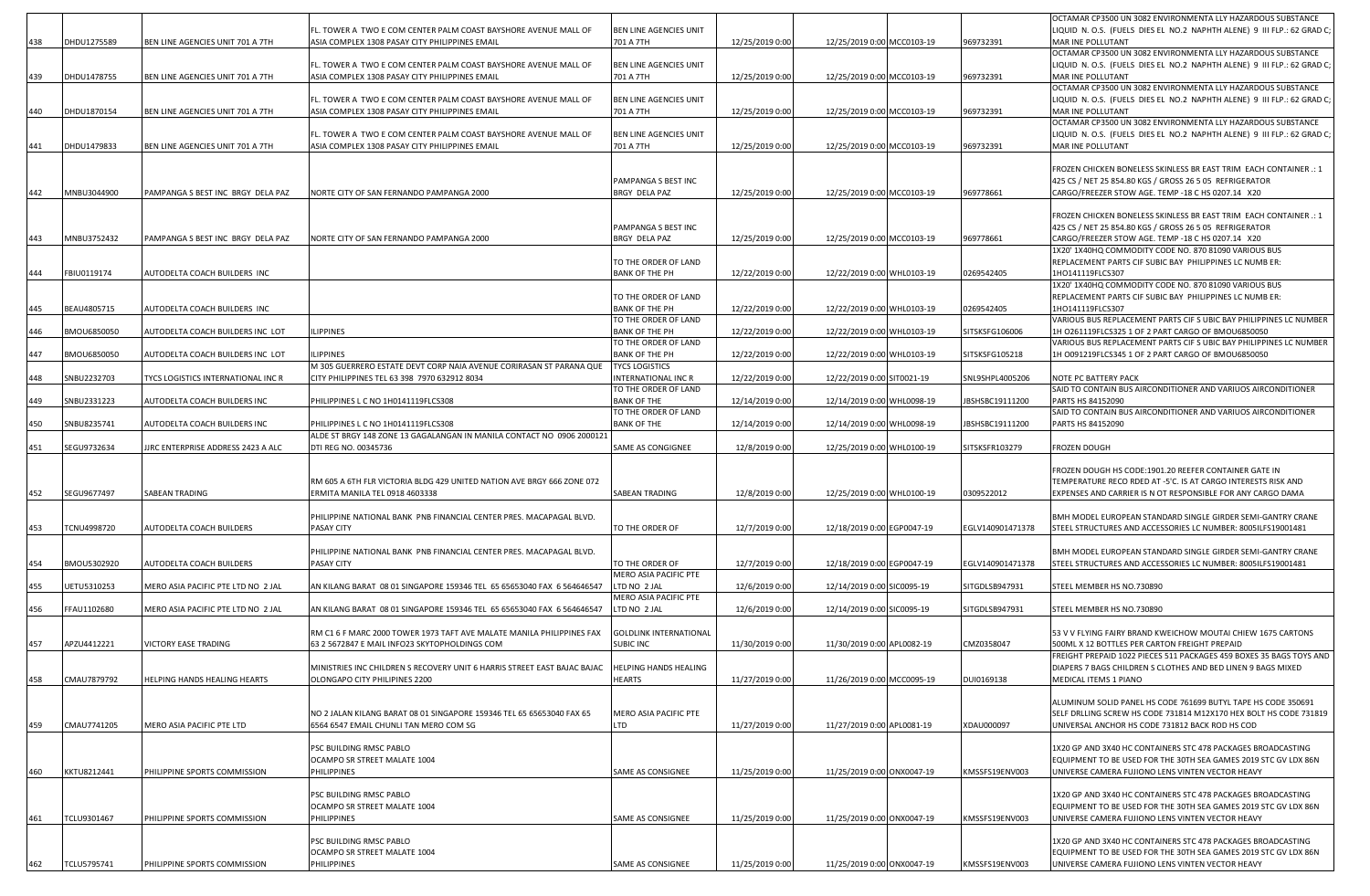|     |             |                                   | PSC BUILDING RMSC PABLO                                                                                |                                               |                 |                            |                  | 1X20 GP AND 3X40 HC CONTAINERS STC 478 PACKAGES BROADCASTING                                                                        |
|-----|-------------|-----------------------------------|--------------------------------------------------------------------------------------------------------|-----------------------------------------------|-----------------|----------------------------|------------------|-------------------------------------------------------------------------------------------------------------------------------------|
|     |             |                                   | OCAMPO SR STREET MALATE 1004                                                                           |                                               |                 |                            |                  | EQUIPMENT TO BE USED FOR THE 30TH SEA GAMES 2019 STC GV LDX 86N                                                                     |
| 463 | TCNU4637250 | PHILIPPINE SPORTS COMMISSION      | PHILIPPINES                                                                                            | SAME AS CONSIGNEE                             | 11/25/2019 0:00 | 11/25/2019 0:00 ONX0047-19 | KMSSFS19ENV003   | UNIVERSE CAMERA FUJIONO LENS VINTEN VECTOR HEAVY                                                                                    |
|     |             |                                   |                                                                                                        | TO THE ORDER OF LAND                          |                 |                            |                  | 2X40HQ COMMODITY CODE NO.87081090 V ARIOUS BUS REPLACEMENT                                                                          |
| 464 | TCNU4161797 | AUTODELTA COACH BUILDERS INC      |                                                                                                        | <b>BANK OF THE PH</b>                         | 11/24/2019 0:00 | 1/9/2020 0:00 WHL0095-19   | 0269538831       | PARTS CIF SU BIC BAY PHILIPPINES LC NUMBER: 1HO 291019FLCS277                                                                       |
|     |             |                                   |                                                                                                        |                                               |                 |                            |                  |                                                                                                                                     |
|     |             |                                   |                                                                                                        | TO THE ORDER OF LAND                          |                 |                            |                  | 2X40HQ COMMODITY CODE NO.87081090 V ARIOUS BUS REPLACEMENT                                                                          |
| 465 | WHLU5617589 | AUTODELTA COACH BUILDERS INC      |                                                                                                        | <b>BANK OF THE PH</b><br>TO THE ORDER OF LAND | 11/24/2019 0:00 | 1/9/2020 0:00 WHL0095-19   | 0269538831       | PARTS CIF SU BIC BAY PHILIPPINES LC NUMBER: 1HO 291019FLCS277<br>VARIOUS BUS REPLACEMENT PARTS CIF S UBIC BAY PHILIPPINES LC NUMBER |
| 466 | TEMU7421990 | AUTODELTA COACH BUILDERS INC LOT  | <b>ILIPPINES</b>                                                                                       | <b>BANK OF THE PH</b>                         | 11/24/2019 0:00 | 1/9/2020 0:00 WHL0095-19   | SITSKSFG101022   | 1H 0141119FLCS306                                                                                                                   |
|     |             |                                   |                                                                                                        | TO THE ORDER OF LAND                          |                 |                            |                  | VARIOUS BUS REPLACEMENT PARTS CIF S UBIC BAY PHILIPPINES LC NUMBER                                                                  |
| 467 | FFAU1137433 | AUTODELTA COACH BUILDERS INC LOT  | <b>ILIPPINES</b>                                                                                       | <b>BANK OF THE PH</b>                         | 11/24/2019 0:00 | 1/9/2020 0:00 WHL0095-19   | SITSKSFG101022   | 1H 0141119FLCS306                                                                                                                   |
| 468 | BMOU2699840 | MFG MANILLE INC                   | SUITE 309 ORTIGAS BUILDING ORTIGAS AVENUE PASIG CITY PHILIPPINES TEL 632<br>6360058 60 FAX 632 6360059 | SAME AS CONSIGNEE                             | 11/24/2019 0:00 | 1/9/2020 0:00 WHL0095-19   | 0259631774       | HS:420222 HANDBAG HS:420232 WALLET                                                                                                  |
|     |             |                                   |                                                                                                        | TO THE ORDER OF LAND                          |                 |                            |                  | SAID TO CONTAIN BUS AIRCONDITIONER AND AIRCONDITIONER PARTS HS                                                                      |
| 469 | SNBU2284651 | AUTODELTA COACH BUILDERS INC      | PHILIPPINES L C NO 1H0291019FLCS274                                                                    | <b>BANK OF THE</b>                            | 11/23/2019 0:00 | 11/23/2019 0:00 WHL0093-19 | JBSHSBC19111171  | 841520                                                                                                                              |
|     |             |                                   |                                                                                                        |                                               |                 |                            |                  |                                                                                                                                     |
|     |             |                                   |                                                                                                        | TO THE ORDER OF LAND                          |                 |                            |                  | 1X20' GP CONTAINER :- 25 SETS - MECH HANISM COVER BOXASSEMBLY AND<br>ENTRAN CE AND EXITINWARD GLIDER DOORS (COM PLETE) DOCUMENTARY  |
| 470 | NYKU2834444 | AUTODELTA COACH BUILDERS INC      |                                                                                                        | <b>BANK OF THE</b>                            | 11/18/2019 0:00 | 11/18/2019 0:00 ONX0046-19 | ONEYPKGV49573900 | CREDIT NUMBER:1H O291019FLCS279 >> PIC: MR. FRAN                                                                                    |
|     |             |                                   |                                                                                                        |                                               |                 |                            |                  |                                                                                                                                     |
|     |             |                                   | PSC BUILDING RMSC PABLO                                                                                |                                               |                 |                            |                  | 1X20 GP AND 1X40 HC CONTAINERS STC 168 PACKAGES BROADCASTING                                                                        |
|     |             |                                   | OCAMPO SR STREET MALATE 1004                                                                           |                                               |                 |                            |                  | EQUIPMENT TO BE USED FOR THE 30TH SEA GAMES 2019 STC GLUE RACK                                                                      |
| 471 | TRHU2917106 | PHILIPPINE SPORTS COMMISSION      | PHILIPPINES                                                                                            | SAME AS CONSIGNEE                             | 11/18/2019 0:00 | 11/18/2019 0:00 ONX0046-19 | KMSSFS19ENV001   | CONTROLLER RACK AUDIO RACK ROUTER RACK CABLE                                                                                        |
|     |             |                                   | PSC BUILDING RMSC PABLO                                                                                |                                               |                 |                            |                  | 1X20 GP AND 1X40 HC CONTAINERS STC 168 PACKAGES BROADCASTING                                                                        |
|     |             |                                   | OCAMPO SR STREET MALATE 1004                                                                           |                                               |                 |                            |                  | EQUIPMENT TO BE USED FOR THE 30TH SEA GAMES 2019 STC GLUE RACK                                                                      |
| 472 | TCLU6434933 | PHILIPPINE SPORTS COMMISSION      | PHILIPPINES                                                                                            | SAME AS CONSIGNEE                             | 11/18/2019 0:00 | 11/18/2019 0:00 ONX0046-19 | KMSSFS19ENV001   | CONTROLLER RACK AUDIO RACK ROUTER RACK CABLE                                                                                        |
|     |             |                                   |                                                                                                        |                                               |                 |                            |                  | 3X40HQ COMMODITY CODE NO.87081090 V ARIOUS BUS REPLACEMENT                                                                          |
| 473 | WHLU5714660 | AUTODELTA COACH BUILDERS INC      |                                                                                                        | TO THE ORDER OF LAND<br><b>BANK OF THE PH</b> | 11/17/2019 0:00 | 1/4/2020 0:00 WHL0092-19   | 0269537716       | PARTS CIF SU BIC BAY PHILIPPINES LC NUMBER: 1HO 291019FLCS276                                                                       |
|     |             |                                   |                                                                                                        |                                               |                 |                            |                  |                                                                                                                                     |
|     |             |                                   |                                                                                                        | TO THE ORDER OF LAND                          |                 |                            |                  | 3X40HQ COMMODITY CODE NO.87081090 V ARIOUS BUS REPLACEMENT                                                                          |
| 474 | WHSU5269154 | AUTODELTA COACH BUILDERS INC      |                                                                                                        | <b>BANK OF THE PH</b>                         | 11/17/2019 0:00 | 1/4/2020 0:00 WHL0092-19   | 0269537716       | PARTS CIF SU BIC BAY PHILIPPINES LC NUMBER: 1HO 291019FLCS276                                                                       |
|     |             |                                   |                                                                                                        |                                               |                 |                            |                  |                                                                                                                                     |
| 475 | WHLU5374663 | AUTODELTA COACH BUILDERS INC      |                                                                                                        | TO THE ORDER OF LAND<br><b>BANK OF THE PH</b> | 11/17/2019 0:00 | 1/4/2020 0:00 WHL0092-19   | 0269537716       | 3X40HQ COMMODITY CODE NO.87081090 V ARIOUS BUS REPLACEMENT<br>PARTS CIF SU BIC BAY PHILIPPINES LC NUMBER: 1HO 291019FLCS276         |
|     |             |                                   |                                                                                                        | TO THE ORDER OF LAND                          |                 |                            |                  |                                                                                                                                     |
| 476 | JETU5779092 | AUTODELTA COACH BUILDERS INC      | PHILIPPINES L C NO 1H0291019FLCS275                                                                    | <b>BANK OF THE</b>                            | 11/17/2019 0:00 | 11/17/2019 0:00 SIC0092-19 | JBSHSBC19111167  | SAID TO CONTAIN VARIOUS AIRCONDITIONER AND AIRCONDITIONER PARTS                                                                     |
|     |             |                                   |                                                                                                        | TO THE ORDER OF BANK OF                       |                 |                            |                  | VARIOUS BUS REPLACEMENT PARTS CIF S UBIC BAY PHILIPPINES LC                                                                         |
| 477 | SEGU6670626 | AUTODELTA COACH BUILDERSINC LOT 6 | <b>INES</b>                                                                                            | THE PHILIPP                                   | 11/17/2019 0:00 | 11/17/2019 0:00 SIC0092-19 | SITGSHSFZ00033   | NUMBERS1H 0291019FCLS278 HS94012090 NATURE C ODE 23<br>DMS-30 UN 3267 CORROSIVE LIQUID B ASIC ORGANIC N.O.S. (N N-BIS(2-ET          |
|     |             |                                   | UNIT 701 A 7TH FLOOR TOWER A TWO E COM CENTER BLDG. PALMCOAST AVE                                      | BEN LINE AGENCIES                             |                 |                            |                  | HYLHEXYL)-((1 2 4-TRIAZOL-1-YL)METH YL)AMINE)) 8 II IMDG-CODE SEGRE                                                                 |
| 478 | DHDU1473476 | BEN LINE AGENCIES PHILIPPINES INC | 1300 MALL OF ASIA COMPLEX PASAY CITY PHILIPPINES                                                       | PHILIPPINES INC                               | 11/13/2019 0:00 | 11/30/2019 0:00 MCC0091-19 | 606715627        | GATION GROUP NOT APPLICABLE F                                                                                                       |
|     |             |                                   |                                                                                                        |                                               |                 |                            |                  | OMA 500S UN 3082 ENVIRONMENTALLY HA ZARDOUS SUBSTANCE LIQUID                                                                        |
|     |             |                                   | FL. TOWER A TWO E COM CENTER PALM COAST BAYSHORE AVENUE MALL OF ASIA BEN LINE AGENCIES UNIT            |                                               |                 |                            |                  | N.O.S. ( PHENOL DODE CYL- BRANCHED) 9 II I IMDG-CODE SEGREGATION                                                                    |
| 479 | DHDU1474533 | BEN LINE AGENCIES UNIT 701 A 7TH  | COMPLEX 1308 PASAY CITY PHILIPPINES EMAIL                                                              | 701 A 7TH                                     | 11/13/2019 0:00 | 11/30/2019 0:00 MCC0091-19 | 969623654        | GROUP NOT APPLICABLE FLP.: 62 GRAD C; MAR<br>OCTAMAR CP3500 UN 3082 ENVIRONMENTA LLY HAZARDOUS SUBSTANCE                            |
|     |             |                                   | FL. TOWER A TWO E COM CENTER PALM COAST BAYSHORE AVENUE MALL OF                                        | BEN LINE AGENCIES UNIT                        |                 |                            |                  | LIQUID N. O.S. (FUELS DIESE L NO.2 NAPHTHA LENE) 9 III FLP.: 62 GRAD C                                                              |
| 480 | DHDU1579555 | BEN LINE AGENCIES UNIT 701 A 7TH  | ASIA COMPLEX 1308 PASAY CITY PHILIPPINES EMAIL                                                         | 701 A 7TH                                     | 11/13/2019 0:00 | 11/30/2019 0:00 MCC0091-19 | 969592085        | MARIN E POLLUTANT                                                                                                                   |
|     |             |                                   |                                                                                                        |                                               |                 |                            |                  | OMA 500S UN 3082 ENVIRONMENTALLY HA ZARDOUS SUBSTANCE LIQUID                                                                        |
|     |             |                                   | FL. TOWER A TWO E COM CENTER PALM COAST BAYSHORE AVENUE MALL OF ASIA                                   | BEN LINE AGENCIES UNIT                        |                 |                            |                  | N.O.S. ( PHENOL DODE CYL- BRANCHED) 9 II I IMDG-CODE SEGREGATION                                                                    |
| 481 | DHDU1673005 | BEN LINE AGENCIES UNIT 701 A 7TH  | COMPLEX 1308 PASAY CITY PHILIPPINES EMAIL                                                              | 701 A 7TH                                     | 11/13/2019 0:00 | 11/30/2019 0:00 MCC0091-19 | 969623654        | GROUP NOT APPLICABLE FLP.: 62 GRAD C; MAR<br>OCTAMAR CP3500 UN 3082 ENVIRONMENTA LLY HAZARDOUS SUBSTANCE                            |
|     |             |                                   | FL. TOWER A TWO E COM CENTER PALM COAST BAYSHORE AVENUE MALL OF                                        | BEN LINE AGENCIES UNIT                        |                 |                            |                  | LIQUID N. O.S. (FUELS DIESE L NO.2 NAPHTHA LENE) 9 III FLP.: 62 GRAD C                                                              |
| 482 | DHDU1477445 | BEN LINE AGENCIES UNIT 701 A 7TH  | ASIA COMPLEX 1308 PASAY CITY PHILIPPINES EMAIL                                                         | 701 A 7TH                                     | 11/13/2019 0:00 | 11/30/2019 0:00 MCC0091-19 | 969592085        | MARIN E POLLUTANT                                                                                                                   |
|     |             |                                   |                                                                                                        |                                               |                 |                            |                  | OCTAMAR CP3500 UN 3082 ENVIRONMENTA LLY HAZARDOUS SUBSTANCE                                                                         |
|     |             |                                   | FL. TOWER A TWO E COM CENTER PALM COAST BAYSHORE AVENUE MALL OF                                        | BEN LINE AGENCIES UNIT                        |                 |                            |                  | LIQUID N. O.S. (FUELS DIESE L NO.2 NAPHTHA LENE) 9 III FLP.: 62 GRAD C<br>MARIN E POLLUTANT                                         |
| 483 | DHDU1478570 | BEN LINE AGENCIES UNIT 701 A 7TH  | ASIA COMPLEX 1308 PASAY CITY PHILIPPINES EMAIL                                                         | 701 A 7TH                                     | 11/13/2019 0:00 | 11/30/2019 0:00 MCC0091-19 | 969592085        | OCTAMAR CP3500 UN 3082 ENVIRONMENTA LLY HAZARDOUS SUBSTANCE                                                                         |
|     |             |                                   | FL. TOWER A TWO E COM CENTER PALM COAST BAYSHORE AVENUE MALL OF                                        | BEN LINE AGENCIES UNIT                        |                 |                            |                  | LIQUID N. O.S. (FUELS DIESE L NO.2 NAPHTHA LENE) 9 III FLP.: 62 GRAD C                                                              |
| 484 | EXFU5566460 | BEN LINE AGENCIES UNIT 701 A 7TH  | ASIA COMPLEX 1308 PASAY CITY PHILIPPINES EMAIL                                                         | 701 A 7TH                                     | 11/13/2019 0:00 | 11/30/2019 0:00 MCC0091-19 | 969592085        | <b>MARIN E POLLUTANT</b>                                                                                                            |
|     |             |                                   |                                                                                                        | TO THE ORDER OF LAND                          |                 |                            |                  | VARIOUS BUS REPLACEMENT PARTS CIF S UBIC BAY PHILIPPINES LC NUMBER                                                                  |
| 485 | DFSU6984621 | AUTODELTA COACH BUILDERS INC LOT  | <b>ILIPPINES</b>                                                                                       | <b>BANK OF THE PH</b><br>TO THE ORDER OF LAND | 11/10/2019 0:00 | 11/30/2019 0:00 WHL0090-19 | SITSKSFG098704   | 1H O291019FLCS281<br>VARIOUS BUS REPLACEMENT PARTS CIF S UBIC BAY PHILIPPINES LC NUMBER                                             |
| 486 | SITU9083390 | AUTODELTA COACH BUILDERS INC LOT  | <b>ILIPPINES</b>                                                                                       | <b>BANK OF THE PH</b>                         | 11/10/2019 0:00 | 11/30/2019 0:00 WHL0090-19 | SITSKSFG098704   | 1H O291019FLCS281                                                                                                                   |
|     |             |                                   |                                                                                                        |                                               |                 |                            |                  | OMA 500S UN 3082 ENVIRONMENTALLY HA ZARDOUS SUBSTANCE LIQUID                                                                        |
|     |             |                                   | FL. TOWER A TWO E COM CENTER PALM COAST BAYSHORE AVENUE MALL OF ASIA BEN LINE AGENCIES UNIT            |                                               |                 |                            |                  | N.O.S. ( PHENOL DODE CYL- BRANCHED) 9 II I IMDG-CODE SEGREGATION                                                                    |
| 487 | EXFU0538866 | BEN LINE AGENCIES UNIT 701 A 7TH  | COMPLEX PASAY CITY 1308 CONTACT MR. RODERICK MAPUE TEL 63 2 756                                        | 701 A 7TH                                     | 11/5/2019 0:00  | 11/5/2019 0:00 MCC0089-19  | 969579325        | GROUP NOT APPLICABLE FLP.: 62 GRAD C MARI                                                                                           |
|     |             |                                   | FL. TOWER A TWO E COM CENTER PALM COAST BAYSHORE AVENUE MALL OF ASIA BEN LINE AGENCIES UNIT            |                                               |                 |                            |                  | OMA 500S UN 3082 ENVIRONMENTALLY HA ZARDOUS SUBSTANCE LIQUID<br>N.O.S. ( PHENOL DODE CYL- BRANCHED) 9 II I IMDG-CODE SEGREGATION    |
| 488 | DHDU1574300 | BEN LINE AGENCIES UNIT 701 A 7TH  | COMPLEX PASAY CITY 1308 CONTACT MR. RODERICK MAPUE TEL 63 2 756                                        | 701 A 7TH                                     | 11/5/2019 0:00  | 11/5/2019 0:00 MCC0089-19  | 969579325        | GROUP NOT APPLICABLE FLP.: 62 GRAD C MARI                                                                                           |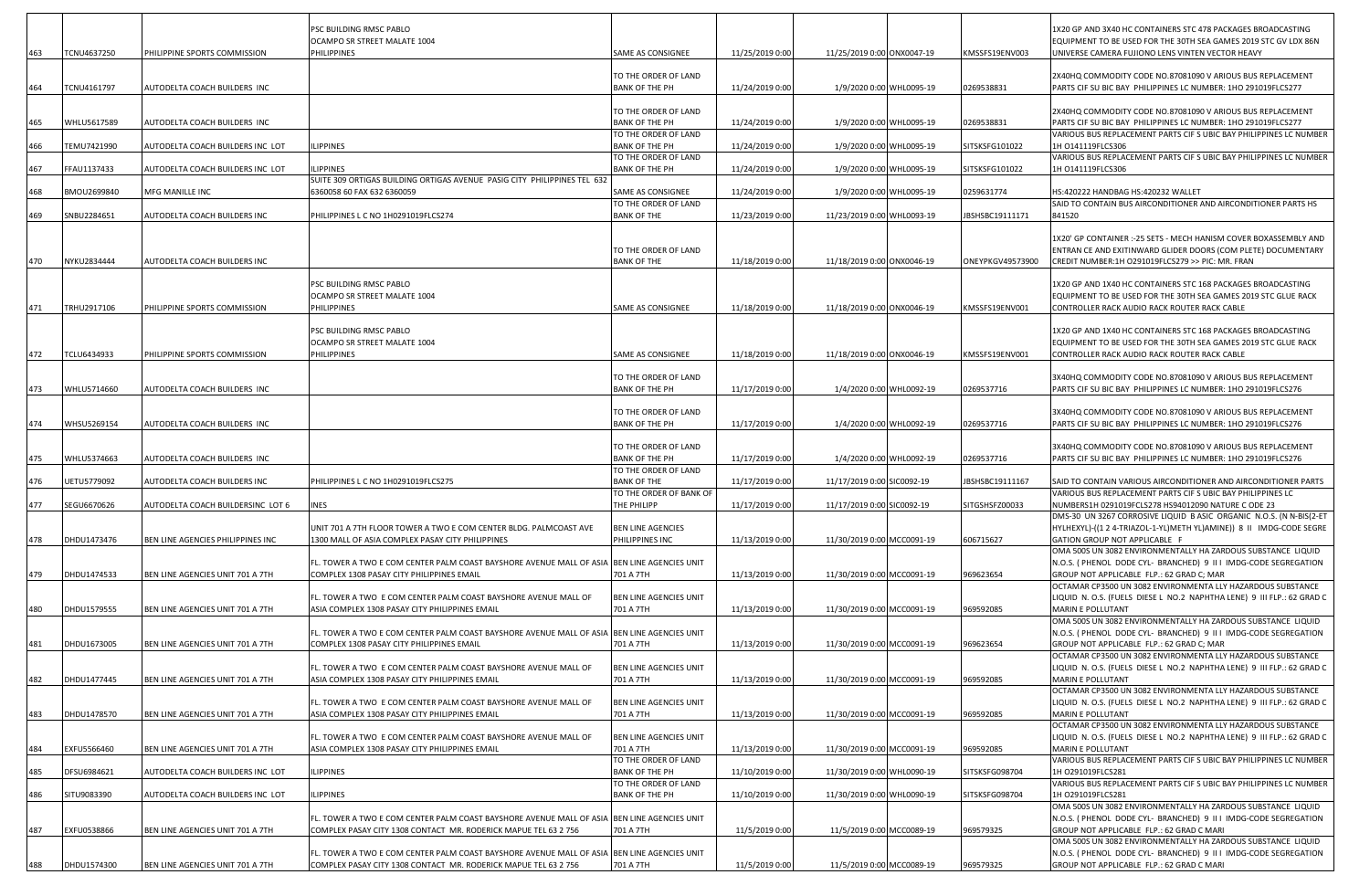|     |             |                                     |                                                                                                                                                                |                                             |                 |                            |                | OMA 500S UN 3082 ENVIRONMENTALLY HA ZARDOUS SUBSTANCE LIQUID                                                                          |
|-----|-------------|-------------------------------------|----------------------------------------------------------------------------------------------------------------------------------------------------------------|---------------------------------------------|-----------------|----------------------------|----------------|---------------------------------------------------------------------------------------------------------------------------------------|
|     | DHDU1273740 |                                     | FL. TOWER A TWO E COM CENTER PALM COAST BAYSHORE AVENUE MALL OF ASIA BEN LINE AGENCIES UNIT<br>COMPLEX PASAY CITY 1308 CONTACT MR. RODERICK MAPUE TEL 63 2 756 |                                             |                 | 11/5/2019 0:00 MCC0089-19  | 969579325      | N.O.S. ( PHENOL DODE CYL- BRANCHED) 9 II I IMDG-CODE SEGREGATION<br>GROUP NOT APPLICABLE FLP.: 62 GRAD C MARI                         |
| 489 |             | BEN LINE AGENCIES UNIT 701 A 7TH    |                                                                                                                                                                | 701 A 7TH                                   | 11/5/2019 0:00  |                            |                | DMS-30 UN 3267 CORROSIVE LIQUID BA SIC ORGANIC N.O.S. (N N-BIS(2-ETH                                                                  |
|     |             |                                     | FL. TOWER A TWO E COM CENTER PALM COAST BAYSHORE AVENUE MALL OF ASIA                                                                                           | BEN LINE AGENCIES UNIT                      |                 |                            |                | YLHEXYL)-( (1 2 4-TRIAZOL-1-YL)METH YL)AMINE)) 8 II IMDG-CODE SEGREG                                                                  |
| 490 | DHDU1578395 | BEN LINE AGENCIES UNIT 701 A 7TH    | COMPLEX PASAY CITY 1308 CONTACT MR. RODERICK MAPUE TEL 63 2 756                                                                                                | 701 A 7TH                                   | 11/5/2019 0:00  | 11/5/2019 0:00 MCC0089-19  | 969578778      | ATION GROUP NOT APPLICABLE FLP                                                                                                        |
|     |             |                                     |                                                                                                                                                                | TO THE ORDER OF LAND                        |                 |                            | SITSKSFG098485 | VARIOUS BUS REPLACEMENT PARTS CIF S UBIC BAY PHILIPPINES LC NUMBER                                                                    |
| 491 | SEGU4752026 | AUTODELTA COACH BUILDERS INC LOT    | <b>ILIPPINES</b><br>27 J MEKONG ST ANUNAS ANGELES CITY                                                                                                         | BANK OF THE PH                              | 11/4/2019 0:00  | 11/14/2019 0:00 WHL0087-19 |                | 1H O291019FLCS281                                                                                                                     |
| 492 | EISU4003693 | MALDIVES INTERGRATED FARM CORP      | PAMPANGA 2009 PHILIPPINES                                                                                                                                      | SAME AS CONSIGNEE                           | 10/30/2019 0:00 | 11/29/2019 0:00 EGP0041-19 | KSUB19103041   | STC FEEDMILL PROCESSING COMPOUND EQUIPMENT AND STEEL FRAMING                                                                          |
|     |             |                                     | 27 J MEKONG ST ANUNAS ANGELES CITY                                                                                                                             |                                             |                 |                            |                |                                                                                                                                       |
| 493 | EISU4004658 | MALDIVES INTERGRATED FARM CORP      | PAMPANGA 2009 PHILIPPINES                                                                                                                                      | SAME AS CONSIGNEE                           | 10/30/2019 0:00 | 11/29/2019 0:00 EGP0041-19 | KSUB19103041   | STC FEEDMILL PROCESSING COMPOUND EQUIPMENT AND STEEL FRAMING                                                                          |
| 494 | EISU4004112 | MALDIVES INTERGRATED FARM CORP      | 27 J MEKONG ST ANUNAS ANGELES CITY<br>PAMPANGA 2009 PHILIPPINES                                                                                                | SAME AS CONSIGNEE                           | 10/30/2019 0:00 | 11/29/2019 0:00 EGP0041-19 | KSUB19103041   | STC FEEDMILL PROCESSING COMPOUND EQUIPMENT AND STEEL FRAMING                                                                          |
|     |             |                                     |                                                                                                                                                                |                                             |                 |                            |                | DMS-30 UN 3267 CORROSIVE LIQUID BA SIC ORGANIC N.O.S. (N N-BIS(2-ETH                                                                  |
|     |             |                                     |                                                                                                                                                                | <b>BENLINE AGENCIES</b>                     |                 |                            |                | YLHEXYL)-((124-TRIAZOL-1-YL)METH YL)AMINE)) 8 II IMDG-CODE SEGREG                                                                     |
| 495 | DHDU2585212 | BENLINE AGENCIES PHILIPPINES 7TH FL | TOWER A TWO ECOM CENTER 1300 PASAY PHILIPPINES                                                                                                                 | PHILIPPINES 7TH FL                          | 10/2/2019 0:00  | 10/19/2019 0:00 MCC0079-19 | 969531450      | ATION GROUP NOT APPLICABLE) FLP                                                                                                       |
|     |             |                                     | UNIT D STIL BLDG. PASCOR DRIVE STA. AGUEDA ST. PARANAQUE CITY 1704 PHI                                                                                         |                                             |                 |                            |                |                                                                                                                                       |
| 496 | WHSU2173260 | STARCONCORD INC                     | LIPPINES TEL 632 772 5889 FAX 632 772 5886                                                                                                                     | SAME AS CONSIGNEE                           | 10/1/2019 0:00  | 10/1/2019 0:00 WHL0075-19  | 0029A19175     | MESH CANVAS SHOE LACE ANTITACK 194PKGS S.T.C. 207PKGS<br>BUS AIRCONDITIONER AND VARIOUS AIR CONDITIONER PARTS AS PER                  |
|     |             |                                     |                                                                                                                                                                | TO THE ORDER OF THE                         |                 |                            |                | PROFORMA I NVOICE NO.20190616-01 DATED JUNE 16 2019 CIF SUBIC BAY                                                                     |
| 497 | MSKU0715777 | AUTODELTA COACH BUILDERS INC LOT    | BANK OF THE PHILIPPINES L C NO ILC19073                                                                                                                        | DEVELOPMENT                                 | 9/25/2019 0:00  | 10/12/2019 0:00 MCC0078-19 | 584108665      | PHILIPPINES                                                                                                                           |
|     |             |                                     |                                                                                                                                                                |                                             |                 |                            |                |                                                                                                                                       |
|     |             |                                     | FL. TOWER A TWO E COM CENTER PALM COAST BAYSHORE AVENUE MALL OF                                                                                                | BEN LINE AGENCIES UNIT                      |                 |                            |                | OMA 500 S UN 3082 ENVIRONMENTALLY HAZARDOUS SUBSTANCE LIQUID                                                                          |
| 498 | DHDU1581130 | BEN LINE AGENCIES UNIT 701 A 7TH    | ASIA COMPLEX PASAY CITY 1308 PHILIPPINNES                                                                                                                      | 701 A 7TH                                   | 9/24/2019 0:00  | 9/24/2019 0:00 MCC0077-19  | 606638888      | N.O.S. (PHENOL DODECYL- BRANCHED) 9 PG III FLPT:64.0 CEL EMS: F-A S-F                                                                 |
|     |             |                                     | FL. TOWER A TWO E COM CENTER PALM COAST BAYSHORE AVENUE MALL OF                                                                                                | BEN LINE AGENCIES UNIT                      |                 |                            |                | OMA 500 S UN 3082 ENVIRONMENTALLY HAZARDOUS SUBSTANCE LIQUID                                                                          |
| 499 | DHIU0932202 | BEN LINE AGENCIES UNIT 701 A 7TH    | ASIA COMPLEX PASAY CITY 1308 PHILIPPINNES                                                                                                                      | 701 A 7TH                                   | 9/24/2019 0:00  | 9/24/2019 0:00 MCC0077-19  | 606638888      | N.O.S. (PHENOL DODECYL- BRANCHED) 9 PG III FLPT:64.0 CEL EMS: F-A S-F                                                                 |
|     |             |                                     |                                                                                                                                                                |                                             |                 |                            |                |                                                                                                                                       |
|     |             |                                     | FL. TOWER A TWO E COM CENTER PALM COAST BAYSHORE AVENUE MALL OF                                                                                                | BEN LINE AGENCIES UNIT                      |                 |                            |                | OMA 500 S UN 3082 ENVIRONMENTALLY HAZARDOUS SUBSTANCE LIQUID                                                                          |
| 500 | DHDU1470142 | BEN LINE AGENCIES UNIT 701 A 7TH    | ASIA COMPLEX PASAY CITY 1308 PHILIPPINNES                                                                                                                      | 701 A 7TH                                   | 9/24/2019 0:00  | 9/24/2019 0:00 MCC0077-19  | 606638888      | N.O.S. (PHENOL DODECYL- BRANCHED) 9 PG III FLPT:64.0 CEL EMS: F-A S-F                                                                 |
|     |             |                                     | NO.14 CARGOVILLAGE COMPLEX NINOY AQ UINO AV. NEAR COR. MULTINATIONAL                                                                                           | <b>NISSIN TRANSPORT</b>                     |                 |                            |                | PRINTED CIRCUIT BOARDS. & ETC. **** ******************                                                                                |
| 501 | WHSU2240028 | NISSIN TRANSPORT PHILIPPINES CORP   | A V. STO.NINO PARANAQUE CITY TEL 63 2 851 5621 MS.NUNEZ                                                                                                        | PHILIPPINES CORPOR                          | 9/22/2019 0:00  | 10/10/2019 0:00 WHL0073-19 | 0089A45173     | CONSOLIDATION C ARGO 21 PACKAGES = 12 PALLETS 9 CARTONS.                                                                              |
|     |             |                                     |                                                                                                                                                                |                                             |                 |                            |                | VARIOUS BUS SEATS 159 PCS PASSENGER SEAT KH-06 76 PCS PASSENGER KP-                                                                   |
|     |             |                                     | BANK PNB FINANCIAL CENTERPRESMAC APAGAL BLVD.PASAY CITY 1300 PHILI                                                                                             | TO THE ORDER OF                             |                 |                            |                | 01 4 PCS DRIVER SEAT 4 PCS GUIDE SEAT CIF SUBIC BAY FREEPORT ZONEPHILI                                                                |
| 502 | BEAU2894890 | AUTODELTA COACH BUILDERSINCORPORAT  | <b>PPINES</b>                                                                                                                                                  | PHILIPPINE NATIONAL                         | 9/18/2019 0:00  | 9/18/2019 0:00 SIC0077-19  | SITGSHSFZ00023 | PPINES AS PER PROFORMA INVOICE NO.                                                                                                    |
|     |             |                                     | UNIT 701 A 7TH FLOOR TOWER A TWO E COM CENTER BLDG PALMCOAST AVE                                                                                               | <b>BEN LINE AGENCIES</b>                    |                 |                            |                | OCTAMAR [TM] CP 3500 UN 3082 ENVIR ONMENTALLY HAZARDOUS                                                                               |
| 503 | TCLU2584386 | BEN LINE AGENCIES PHILIPPINES INC   | 300 MALL OF ASIA COMPLEX PASAY CITY PHILIPPINES DENHARTOGH.DOCUMEN                                                                                             | PHILIPPINES INC                             | 9/18/2019 0:00  | 9/27/2019 0:00 MCC0075-19  | 969297359      | SUBSTANCE LIQ UID N.O.S. (SOLVENT NAPHTA( PETR OLEUM) HEAVY<br>AROMA) 9 PG II FLPT :62.0 CEL                                          |
|     |             |                                     |                                                                                                                                                                |                                             |                 |                            |                | OCTAMAR [TM] CP 3500 UN 3082 ENVIR ONMENTALLY HAZARDOUS                                                                               |
|     |             |                                     | UNIT 701 A 7TH FLOOR TOWER A TWO E COM CENTER BLDG PALMCOAST AVE                                                                                               | <b>BEN LINE AGENCIES</b>                    |                 |                            |                | SUBSTANCE LIQ UID N.O.S. (SOLVENT NAPHTA( PETR OLEUM) HEAVY                                                                           |
| 504 | CRXU8630909 | BEN LINE AGENCIES PHILIPPINES INC   | 1300 MALL OF ASIA COMPLEX PASAY CITY PHILIPPINES DENHARTOGH.DOCUMEN                                                                                            | PHILIPPINES INC                             | 9/18/2019 0:00  | 9/27/2019 0:00 MCC0075-19  | 969297359      | AROMA) 9 PG II FLPT :62.0 CEL                                                                                                         |
|     |             |                                     |                                                                                                                                                                |                                             |                 |                            |                | OCTAMAR [TM] CP 3500 UN 3082 ENVIR ONMENTALLY HAZARDOUS                                                                               |
| 505 | CRXU8624315 | BEN LINE AGENCIES PHILIPPINES INC   | UNIT 701 A 7TH FLOOR TOWER A TWO E COM CENTER BLDG PALMCOAST AVE<br>1300 MALL OF ASIA COMPLEX PASAY CITY PHILIPPINES DENHARTOGH.DOCUMEN                        | BEN LINE AGENCIES<br>PHILIPPINES INC        | 9/18/2019 0:00  | 9/27/2019 0:00 MCC0075-19  | 969297359      | SUBSTANCE LIQ UID N.O.S. (SOLVENT NAPHTA( PETR OLEUM) HEAVY<br>AROMA) 9 PG II FLPT :62.0 CEL                                          |
|     |             |                                     |                                                                                                                                                                |                                             |                 |                            |                | OCTAMAR [TM] CP 3500 UN 3082 ENVIR ONMENTALLY HAZARDOUS                                                                               |
|     |             |                                     | UNIT 701 A 7TH FLOOR TOWER A TWO E COM CENTER BLDG PALMCOAST AVE                                                                                               | <b>BEN LINE AGENCIES</b>                    |                 |                            |                | SUBSTANCE LIQ UID N.O.S. (SOLVENT NAPHTA( PETR OLEUM) HEAVY                                                                           |
| 506 | DHDU1372491 | BEN LINE AGENCIES PHILIPPINES INC   | 1300 MALL OF ASIA COMPLEX PASAY CITY PHILIPPINES DENHARTOGH.DOCUMEN                                                                                            | PHILIPPINES INC                             | 9/18/2019 0:00  | 9/27/2019 0:00 MCC0075-19  | 969297359      | AROMA) 9 PG II FLPT :62.0 CEL                                                                                                         |
|     |             |                                     |                                                                                                                                                                |                                             |                 |                            |                | OCTAMAR CP3500 UN 3082 ENVIRONMENTA LLY HAZARDOUS SUBSTANCE                                                                           |
| 507 | DHDU9030047 | BEN LINE AGENCIES PHILIPPINES INC   | UNIT 701 A 7TH FLOOR TOWER A TWO E COM CENTER BLDG. PALMCOAST AVE<br>1300 MALL OF ASIA COMPLEX PASAY CITY PHILIPPINES                                          | <b>BEN LINE AGENCIES</b><br>PHILIPPINES INC | 9/18/2019 0:00  | 9/27/2019 0:00 MCC0075-19  | 584138608      | LIQUID N. O.S. (FUELS DIES EL NO.2 NAPHTH ALENE) 9 III FLP.: 62 GRAD<br>M ARINE POLLUTANT SEALS: 028086-0                             |
|     |             |                                     |                                                                                                                                                                |                                             |                 |                            |                |                                                                                                                                       |
|     |             |                                     | FL. TOWER A TWO E COM CENTER PALM COAST BAYSHORE AVENUE MALL OF                                                                                                | BEN LINE AGENCIES UNIT                      |                 |                            |                | OMA 500 S UN 3082 ENVIRONMENTALLY HAZARDOUS SUBSTANCE LIQUID                                                                          |
| 508 | UTTU2417479 | BEN LINE AGENCIES UNIT 701 A 7TH    | ASIA COMPLEX PASAY CITY 1308 PHILIPPINNES                                                                                                                      | 701 A 7TH                                   | 9/18/2019 0:00  | 9/27/2019 0:00 MCC0075-19  | 969411410      | N.O.S. (PHENOL DODECYL- BRANCHED) 9 PG III FLPT:64.0 CEL EMS: F-A S-F                                                                 |
|     |             |                                     |                                                                                                                                                                |                                             |                 |                            |                |                                                                                                                                       |
| 509 | TCLU9008700 | BEN LINE AGENCIES UNIT 701 A 7TH    | FL. TOWER A TWO E COM CENTER PALM COAST BAYSHORE AVENUE MALL OF<br>ASIA COMPLEX PASAY CITY 1308 PHILIPPINNES                                                   | BEN LINE AGENCIES UNIT<br>701 A 7TH         | 9/18/2019 0:00  | 9/27/2019 0:00 MCC0075-19  | 969411410      | OMA 500 S UN 3082 ENVIRONMENTALLY HAZARDOUS SUBSTANCE LIQUID<br>N.O.S. (PHENOL DODECYL- BRANCHED) 9 PG III FLPT:64.0 CEL EMS: F-A S-F |
|     |             |                                     |                                                                                                                                                                |                                             |                 |                            |                | TCN N473042645M003MM2 WEIGHT 16604 L VOLUME 2435 E COMPUTING                                                                          |
| 510 | FCIU2618662 | <b>US EMBASSY</b>                   | MANILA PHILIPINES JUSMAG CHIEF OF GROUND PROGRAMS MANILA                                                                                                       | US EMBASSY                                  | 9/16/2019 0:00  | 9/17/2019 0:00 APL0064-19  | USM0113469     | EQUIPMNT/COMPUTER COMPONE NT/CIRCUIT                                                                                                  |
|     |             |                                     |                                                                                                                                                                |                                             |                 |                            |                | TCN N473042645M003MM2 WEIGHT 16604 L VOLUME 2435 E COMPUTING                                                                          |
| 511 | TGHU3240281 | <b>US EMBASSY</b>                   | MANILA PHILIPINES JUSMAG CHIEF OF GROUND PROGRAMS MANILA                                                                                                       | US EMBASSY                                  | 9/16/2019 0:00  | 9/17/2019 0:00 APL0064-19  | JSM0113469     | EQUIPMNT/COMPUTER COMPONE NT/CIRCUIT<br>TCN N473042645M003MM2 WEIGHT 16604 L VOLUME 2435 E COMPUTING                                  |
| 512 | ECMU1839711 | <b>US EMBASSY</b>                   | MANILA PHILIPINES JUSMAG CHIEF OF GROUND PROGRAMS MANILA                                                                                                       | US EMBASSY                                  | 9/16/2019 0:00  | 9/17/2019 0:00 APL0064-19  | USM0113469     | EQUIPMNT/COMPUTER COMPONE NT/CIRCUIT                                                                                                  |
|     |             |                                     |                                                                                                                                                                |                                             |                 |                            |                |                                                                                                                                       |
|     |             |                                     | NO.14 CARGOVILLAGE COMPLEX NINOY AQ UINO AV. NEAR COR. MULTINATIONAL                                                                                           | <b>NISSIN TRANSPORT</b>                     |                 |                            |                | PLASTIC MAGNET & ETC. ************** ******** CONSOLIDATION                                                                           |
| 513 | WHSU5390973 | NISSIN TRANSPORT PHILIPPINES CORP   | A V. STO.NINO PARANAQUE CITY TEL 63 2 851 5621 MS.NUNEZ                                                                                                        | PHILIPPINES CORPOR                          | 9/15/2019 0:00  | 9/15/2019 0:00 WHL0071-19  | 0089A45170     | CARGO 33 PACKAGES = 17 PALLETS 16 CARTONS.                                                                                            |
|     |             |                                     |                                                                                                                                                                |                                             |                 |                            |                | OCTAMAR CP3500 UN 3082 ENVIRONMENTA LLY HAZARDOUS SUBSTANCE                                                                           |
| 514 | DHDU1572843 | BEN LINE AGENCIES PHILIPPINES INC   | UNIT 701 A 7TH FLOOR TOWER A TWO E COM CENTER BLDG. PALMCOAST AVE<br>1300 MALL OF ASIA COMPLEX PASAY CITY PHILIPPINES                                          | <b>BEN LINE AGENCIES</b><br>PHILIPPINES INC | 9/11/2019 0:00  | 9/11/2019 0:00 MCC0073-19  | 969287783      | LIQUID N. O.S. (FUELS DIES EL NO.2 NAPHTH ALENE) 9 III FLP.: 62 GRAD C<br>MAR INE POLLUTANT SEALS: 028154-028                         |
|     |             |                                     |                                                                                                                                                                |                                             |                 |                            |                | OCTAMAR CP3500 UN 3082 ENVIRONMENTA LLY HAZARDOUS SUBSTANCE                                                                           |
|     |             |                                     | UNIT 701 A 7TH FLOOR TOWER A TWO E COM CENTER BLDG. PALMCOAST AVE                                                                                              | <b>BEN LINE AGENCIES</b>                    |                 |                            |                | LIQUID N. O.S. (FUELS DIES EL NO.2 NAPHTH ALENE) 9 III FLP.: 62 GRAD C                                                                |
| 515 | DHIU1575244 | BEN LINE AGENCIES PHILIPPINES INC   | 1300 MALL OF ASIA COMPLEX PASAY CITY PHILIPPINES                                                                                                               | PHILIPPINES INC                             | 9/11/2019 0:00  | 9/11/2019 0:00 MCC0073-19  | 969287783      | MAR INE POLLUTANT SEALS: 028154-028                                                                                                   |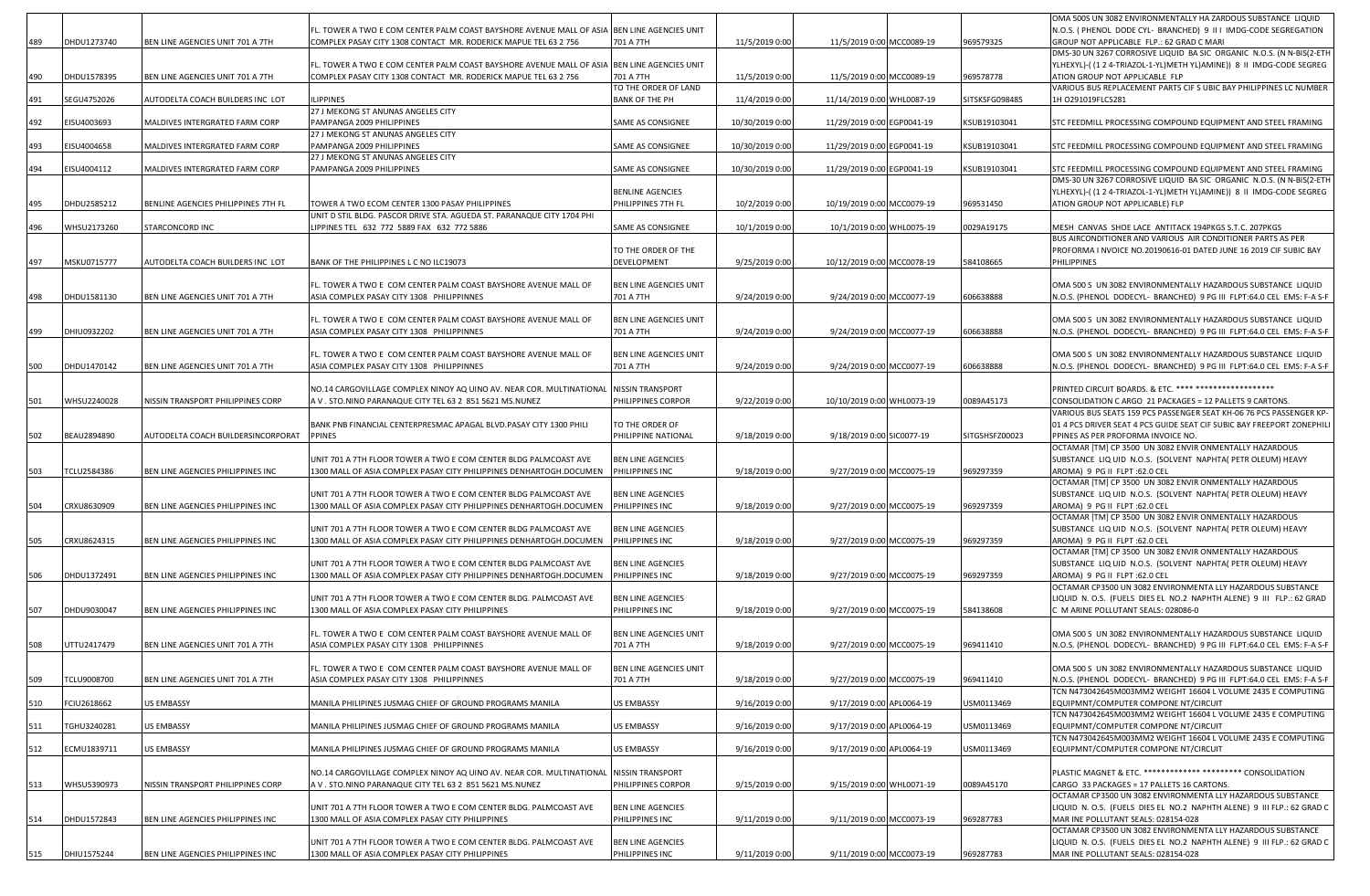|     |             |                                   |                                                                                                                       |                                             |                |                            |                  | OCTAMAR CP3500 UN 3082 ENVIRONMENTA LLY HAZARDOUS SUBSTANCE                                                                           |
|-----|-------------|-----------------------------------|-----------------------------------------------------------------------------------------------------------------------|---------------------------------------------|----------------|----------------------------|------------------|---------------------------------------------------------------------------------------------------------------------------------------|
|     |             |                                   | UNIT 701 A 7TH FLOOR TOWER A TWO E COM CENTER BLDG. PALMCOAST AVE                                                     | <b>BEN LINE AGENCIES</b>                    |                |                            |                  | LIQUID N. O.S. (FUELS DIES EL NO.2 NAPHTH ALENE) 9 III FLP.: 62 GRAD C                                                                |
| 516 | DHDU1680719 | BEN LINE AGENCIES PHILIPPINES INC | 1300 MALL OF ASIA COMPLEX PASAY CITY PHILIPPINES                                                                      | PHILIPPINES INC                             | 9/11/2019 0:00 | 9/11/2019 0:00 MCC0073-19  | 969287783        | MAR INE POLLUTANT SEALS: 028154-028                                                                                                   |
|     |             |                                   | UNIT 701 A 7TH FLOOR TOWER A TWO E COM CENTER BLDG. PALMCOAST AVE                                                     | <b>BEN LINE AGENCIES</b>                    |                |                            |                  | OCTAMAR CP3500 UN 3082 ENVIRONMENTA LLY HAZARDOUS SUBSTANCE<br>LIQUID N. O.S. (FUELS DIES EL NO.2 NAPHTH ALENE) 9 III FLP.: 62 GRAD C |
| 517 | DHDU1574949 | BEN LINE AGENCIES PHILIPPINES INC | 1300 MALL OF ASIA COMPLEX PASAY CITY PHILIPPINES                                                                      | PHILIPPINES INC                             | 9/11/2019 0:00 | 9/11/2019 0:00 MCC0073-19  | 969287783        | MAR INE POLLUTANT SEALS: 028154-028                                                                                                   |
|     |             |                                   |                                                                                                                       |                                             |                |                            |                  |                                                                                                                                       |
|     |             |                                   | NO.14 CARGOVILLAGE COMPLEX NINOY AQ UINO AV. NEAR COR. MULTINATIONAL                                                  | <b>NISSIN TRANSPORT</b>                     |                |                            |                  | PRINTED CIRCUIT BOARDS. & ETC. **** ******************                                                                                |
| 518 | WHSU5450028 | NISSIN TRANSPORT PHILIPPINES CORP | A V. STO.NINO PARANAQUE CITY TEL 63 2 851 5621 MS.NUNEZ                                                               | PHILIPPINES CORPOR                          | 9/8/2019 0:00  | 9/8/2019 0:00 WHL0068-19   | 0089A45169       | CONSOLIDATION C ARGO 54 PACKAGES. = 38 CARTONS 16 PALLETS.                                                                            |
|     |             |                                   |                                                                                                                       |                                             |                |                            |                  | OCTAMAR CP3500 UN 3082 ENVIRONMENTA LLY HAZARDOUS SUBSTANCE                                                                           |
|     |             |                                   | UNIT 701 A 7TH FLOOR TOWER A TWO E COM CENTER BLDG. PALMCOAST AVE                                                     | <b>BEN LINE AGENCIES</b>                    |                |                            |                  | LIQUID N. O.S. (FUELS DIES EL NO.2 NAPHTH ALENE) 9 III FLP.: 62 GRAD                                                                  |
| 519 | TCLU9031700 | BEN LINE AGENCIES PHILIPPINES INC | 1300 MALL OF ASIA COMPLEX PASAY CITY PHILIPPINES                                                                      | PHILIPPINES INC                             | 9/4/2019 0:00  | 9/4/2019 0:00 MCC0071-19   | 969287436        | C M ARINE POLLUTANT SEALS: 027866-0                                                                                                   |
|     |             |                                   | UNIT 701 A 7TH FLOOR TOWER A TWO E COM CENTER BLDG. PALMCOAST AVE                                                     |                                             |                |                            |                  | OCTAMAR CP3500 UN 3082 ENVIRONMENTA LLY HAZARDOUS SUBSTANCE<br>LIQUID N. O.S. (FUELS DIES EL NO.2 NAPHTH ALENE) 9 III FLP.: 62 GRAD   |
| 520 | DHDU1273101 | BEN LINE AGENCIES PHILIPPINES INC | 1300 MALL OF ASIA COMPLEX PASAY CITY PHILIPPINES                                                                      | <b>BEN LINE AGENCIES</b><br>PHILIPPINES INC | 9/4/2019 0:00  | 9/4/2019 0:00 MCC0071-19   | 969287436        | M ARINE POLLUTANT SEALS: 027866-0                                                                                                     |
|     |             |                                   |                                                                                                                       |                                             |                |                            |                  | OCTAMAR CP3500 UN 3082 ENVIRONMENTA LLY HAZARDOUS SUBSTANCE                                                                           |
|     |             |                                   | UNIT 701 A 7TH FLOOR TOWER A TWO E COM CENTER BLDG. PALMCOAST AVE                                                     | <b>BEN LINE AGENCIES</b>                    |                |                            |                  | LIQUID N. O.S. (FUELS DIES EL NO.2 NAPHTH ALENE) 9 III FLP.: 62 GRAD                                                                  |
| 521 | DHDU9027911 | BEN LINE AGENCIES PHILIPPINES INC | 1300 MALL OF ASIA COMPLEX PASAY CITY PHILIPPINES                                                                      | PHILIPPINES INC                             | 9/4/2019 0:00  | 9/4/2019 0:00 MCC0071-19   | 969287436        | M ARINE POLLUTANT SEALS: 027866-0                                                                                                     |
|     |             |                                   |                                                                                                                       |                                             |                |                            |                  | HS CODE 84152090 VARIOUS BUS REPLA CEMENT PARTS CIF SUBIC BAY                                                                         |
|     |             |                                   |                                                                                                                       | TO THE ORDER OF                             |                |                            |                  | PHILIPP INES AS PER PROFORMA INVOICE NO. SA NTAPHI05082019-2 DATED                                                                    |
| 522 | BEAU2725098 | AUTODELTA COACH BUILDERS INC LOT  | RATION                                                                                                                | SECURITY BANK CORPO                         | 9/1/2019 0:00  | 9/14/2019 0:00 WHL0066-19  | SITSKSFG090519   | MAY 8 2018                                                                                                                            |
|     |             |                                   |                                                                                                                       | WULIANGYE                                   |                |                            |                  |                                                                                                                                       |
| 523 | EGHU9136860 | VICTORY EASE TRADING              | UNIT 6C1 6 F. MARC 2000 TOWER 1973 TAFT AVE MALATE MANILA PHILIPPINES<br>TEL 632 567 3233                             | INTERNATIONAL HK                            | 8/29/2019 0:00 | 8/30/2019 0:00 EGP0032-19  | EGLV153906004265 | WULIANGYE 52% 500MLX6                                                                                                                 |
|     |             |                                   |                                                                                                                       | IMITED.                                     |                |                            |                  |                                                                                                                                       |
|     |             |                                   |                                                                                                                       |                                             |                |                            |                  | 53 V V FLYING FAIRY BRAND KWEICHOW MOUTAI CHIEW 500 CARTONS                                                                           |
|     |             |                                   | RM C1 6 F MARC 2000 TOWER 1973 TAFT AVE MALATE MANILA PHILIPPINES FAX                                                 | <b>GOLDLINK INTERNATIONAL</b>               |                |                            |                  | 500ML X 12 BOTTLES PER CARTON 53 V V KWEICHOW MOUTAI CHIEW THE                                                                        |
| 524 | TRHU1075770 | VICTORY EASE TRADING              | 63 2 5672847 E MAIL INFO23 SKYTOPHOLDINGS COM                                                                         | <b>SUBIC INC</b>                            | 8/28/2019 0:00 | 10/26/2019 0:00 APL0060-19 | CMZ0334202       | YEAR OF DOG 50 CARTONS 500ML X 6 BOTTLES PER CA                                                                                       |
|     |             |                                   |                                                                                                                       |                                             |                |                            |                  | OCTAMAR CP3500 UN 3082 ENVIRONMENTA LLY HAZARDOUS SUBSTANCE                                                                           |
|     |             |                                   | UNIT 701 A 7TH FLOOR TOWER A TWO E COM CENTER BLDG. PALMCOAST AVE                                                     | <b>BEN LINE AGENCIES</b>                    |                |                            |                  | LIQUID N. O.S. (FUELS DIES EL NO.2 NAPHTH ALENE) 9 III FLP.: 62 GRAD C                                                                |
| 525 | DHDU1277318 | BEN LINE AGENCIES PHILIPPINES INC | 1300 MALL OF ASIA COMPLEX PASAY CITY PHILIPPINES                                                                      | PHILIPPINES INC                             | 8/27/2019 0:00 | 8/28/2019 0:00 MCC0069-19  | 969140709        | MAR INE POLLUTANT SEAL: 027317-0275                                                                                                   |
|     |             |                                   |                                                                                                                       |                                             |                |                            |                  | OCTAMAR CP3500 UN 3082 ENVIRONMENTA LLY HAZARDOUS SUBSTANCE                                                                           |
| 526 | DHDU1578409 | BEN LINE AGENCIES PHILIPPINES INC | UNIT 701 A 7TH FLOOR TOWER A TWO E COM CENTER BLDG. PALMCOAST AVE<br>1300 MALL OF ASIA COMPLEX PASAY CITY PHILIPPINES | <b>BEN LINE AGENCIES</b><br>PHILIPPINES INC | 8/27/2019 0:00 | 8/28/2019 0:00 MCC0069-19  | 969140709        | LIQUID N. O.S. (FUELS DIES EL NO.2 NAPHTH ALENE) 9 III FLP.: 62 GRAD C<br>MAR INE POLLUTANT SEAL: 027317-0275                         |
|     |             |                                   |                                                                                                                       |                                             |                |                            |                  | OCTAMAR CP3500 UN 3082 ENVIRONMENTA LLY HAZARDOUS SUBSTANCE                                                                           |
|     |             |                                   | UNIT 701 A 7TH FLOOR TOWER A TWO E COM CENTER BLDG. PALMCOAST AVE                                                     | <b>BEN LINE AGENCIES</b>                    |                |                            |                  | LIQUID N. O.S. (FUELS DIES EL NO.2 NAPHTH ALENE) 9 III FLP.: 62 GRAD C                                                                |
| 527 | DHIU0970769 | BEN LINE AGENCIES PHILIPPINES INC | 1300 MALL OF ASIA COMPLEX PASAY CITY PHILIPPINES                                                                      | PHILIPPINES INC                             | 8/27/2019 0:00 | 8/28/2019 0:00 MCC0069-19  | 969140709        | MAR INE POLLUTANT SEAL: 027317-0275                                                                                                   |
|     |             |                                   |                                                                                                                       |                                             |                |                            |                  | OCTAMAR CP3500 UN 3082 ENVIRONMENTA LLY HAZARDOUS SUBSTANCE                                                                           |
|     |             |                                   | UNIT 701 A 7TH FLOOR TOWER A TWO E COM CENTER BLDG. PALMCOAST AVE                                                     | <b>BEN LINE AGENCIES</b>                    |                |                            |                  | LIQUID N. O.S. (FUELS DIES EL NO.2 NAPHTH ALENE) 9 III FLP.: 62 GRAD C                                                                |
| 528 | DHDU1374149 | BEN LINE AGENCIES PHILIPPINES INC | 1300 MALL OF ASIA COMPLEX PASAY CITY PHILIPPINES                                                                      | PHILIPPINES INC                             | 8/27/2019 0:00 | 8/28/2019 0:00 MCC0069-19  | 969140709        | MAR INE POLLUTANT SEAL: 027317-0275                                                                                                   |
|     | PONU0514155 | MID TRADING CORP 32 MALABITO ST   | KAUNLARAN 1403 QUEZON CITY PHILIPPINES                                                                                | MID TRADING CORP 32<br><b>MALABITO ST</b>   | 8/14/2019 0:00 | 8/27/2019 0:00 MCC0065-19  | MCD084255        | 6 X 20'GP CONTAINERS STC: 3 600 BA GS CARBON BLACK                                                                                    |
| 529 |             |                                   |                                                                                                                       | MID TRADING CORP 32                         |                |                            |                  |                                                                                                                                       |
| 530 | MRKU8546199 | MID TRADING CORP 32 MALABITO ST   | KAUNLARAN 1403 QUEZON CITY PHILIPPINES                                                                                | MALABITO ST                                 | 8/14/2019 0:00 | 8/27/2019 0:00 MCC0065-19  | MCD084255        | 6 X 20'GP CONTAINERS STC: 3 600 BA GS CARBON BLACK                                                                                    |
|     |             |                                   |                                                                                                                       | MID TRADING CORP 32                         |                |                            |                  |                                                                                                                                       |
| 531 | MRKU6841030 | MID TRADING CORP 32 MALABITO ST   | KAUNLARAN 1403 QUEZON CITY PHILIPPINES                                                                                | <b>MALABITO ST</b>                          | 8/14/2019 0:00 | 8/27/2019 0:00 MCC0065-19  | MCD084255        | 6 X 20'GP CONTAINERS STC: 3 600 BA GS CARBON BLACK                                                                                    |
|     |             |                                   |                                                                                                                       | MID TRADING CORP 32                         |                |                            |                  |                                                                                                                                       |
| 532 | PONU0595223 | MID TRADING CORP 32 MALABITO ST   | KAUNLARAN 1403 QUEZON CITY PHILIPPINES                                                                                | <b>MALABITO ST</b>                          | 8/14/2019 0:00 | 8/27/2019 0:00 MCC0065-19  | MCD084255        | 6 X 20'GP CONTAINERS STC: 3 600 BA GS CARBON BLACK                                                                                    |
|     |             |                                   |                                                                                                                       | MID TRADING CORP 32                         |                |                            |                  |                                                                                                                                       |
| 533 | PONU0595157 | MID TRADING CORP 32 MALABITO ST   | KAUNLARAN 1403 QUEZON CITY PHILIPPINES                                                                                | MALABITO ST<br>MID TRADING CORP 32          | 8/14/2019 0:00 | 8/27/2019 0:00 MCC0065-19  | MCD084255        | 6 X 20'GP CONTAINERS STC: 3 600 BA GS CARBON BLACK                                                                                    |
| 534 | SUDU7834010 | MID TRADING CORP 32 MALABITO ST   | KAUNLARAN 1403 QUEZON CITY PHILIPPINES                                                                                | MALABITO ST                                 | 8/14/2019 0:00 | 8/27/2019 0:00 MCC0065-19  | MCD084255        | 6 X 20'GP CONTAINERS STC: 3 600 BA GS CARBON BLACK                                                                                    |
|     |             |                                   |                                                                                                                       |                                             |                |                            |                  | SILICON DIOXIDE SILICON DIOXIDE SILICON DIOXIDE SILICON DIOXIDE                                                                       |
| 535 | GESU1246950 | MID TRADING CORP                  | 32 MALABITO ST KAUNLARAN KANULARAN PHILIPPINES                                                                        | MID TRADING CORP                            | 8/12/2019 0:00 | 8/13/2019 0:00 APL0057-19  | CGK0259789       | SILICON DIOXIDE FREIGHT PREPAID                                                                                                       |
|     |             |                                   |                                                                                                                       |                                             |                |                            |                  | SILICON DIOXIDE SILICON DIOXIDE SILICON DIOXIDE SILICON DIOXIDE                                                                       |
| 536 | CMAU0281896 | MID TRADING CORP                  | 32 MALABITO ST KAUNLARAN KANULARAN PHILIPPINES                                                                        | MID TRADING CORP                            | 8/12/2019 0:00 | 8/13/2019 0:00 APL0057-19  | CGK0259789       | SILICON DIOXIDE FREIGHT PREPAID                                                                                                       |
|     |             |                                   |                                                                                                                       |                                             |                |                            |                  | SILICON DIOXIDE SILICON DIOXIDE SILICON DIOXIDE SILICON DIOXIDE                                                                       |
| 537 | BEAU2184075 | MID TRADING CORP                  | 32 MALABITO ST KAUNLARAN KANULARAN PHILIPPINES                                                                        | MID TRADING CORP                            | 8/12/2019 0:00 | 8/13/2019 0:00 APL0057-19  | CGK0259789       | SILICON DIOXIDE FREIGHT PREPAID                                                                                                       |
| 538 | TTNU1544774 | <b>MID TRADING CORP</b>           | 32 MALABITO ST KAUNLARAN KANULARAN PHILIPPINES                                                                        | MID TRADING CORP                            | 8/12/2019 0:00 | 8/13/2019 0:00 APL0057-19  | CGK0259789       | SILICON DIOXIDE SILICON DIOXIDE SILICON DIOXIDE SILICON DIOXIDE<br>SILICON DIOXIDE FREIGHT PREPAID                                    |
|     |             |                                   |                                                                                                                       |                                             |                |                            |                  | SILICON DIOXIDE SILICON DIOXIDE SILICON DIOXIDE SILICON DIOXIDE                                                                       |
| 539 | TGHU3980349 | <b>MID TRADING CORP</b>           | 32 MALABITO ST KAUNLARAN KANULARAN PHILIPPINES                                                                        | MID TRADING CORP                            | 8/12/2019 0:00 | 8/13/2019 0:00 APL0057-19  | CGK0259789       | SILICON DIOXIDE FREIGHT PREPAID                                                                                                       |
|     |             |                                   |                                                                                                                       |                                             |                |                            |                  | OCTAMAR (TM) CP 3500 UN 3082 ENVIRO NMENTALLY HAZARDOUS                                                                               |
|     |             |                                   | UNIT 701 A 7TH FLOOR TOWER A TWO E COM CENTER BLDG. PALMCOAST AVE                                                     | <b>BEN LINE AGENCIES</b>                    |                |                            |                  | SUBSTANCE LIQUID N.O.S. (FUELS DIES EL NO.2 NAPHTHALENE) 9 III                                                                        |
| 540 | DHDU1375973 | BEN LINE AGENCIES PHILIPPINES INC | 1300 MALL OF ASIA COMPLEX PASAY CITY PHILIPPINES                                                                      | PHILIPPINES INC                             | 7/31/2019 0:00 | 10/26/2019 0:00 MCC0061-19 | 968927536        | LASHPOINT: 62 DEGREES CELSIUS MARINE POLLUTANT                                                                                        |
|     |             |                                   |                                                                                                                       |                                             |                |                            |                  | OCTAMAR (TM) CP 3500 UN 3082 ENVIRO NMENTALLY HAZARDOUS                                                                               |
|     |             |                                   | UNIT 701 A 7TH FLOOR TOWER A TWO E COM CENTER BLDG. PALMCOAST AVE                                                     | <b>BEN LINE AGENCIES</b>                    |                |                            |                  | SUBSTANCE LIQUID N.O.S. (FUELS DIES EL NO.2 NAPHTHALENE) 9 III                                                                        |
| 541 | DHDU1275249 | BEN LINE AGENCIES PHILIPPINES INC | 1300 MALL OF ASIA COMPLEX PASAY CITY PHILIPPINES                                                                      | PHILIPPINES INC                             | 7/31/2019 0:00 | 10/26/2019 0:00 MCC0061-19 | 968927536        | LASHPOINT: 62 DEGREES CELSIUS MARINE POLLUTANT<br>OMA 500S UN 3082 ENVIRONMENTALLY HA ZARDOUS SUBSTANCE LIQUID                        |
|     |             |                                   | UNIT 701 A 7TH FLOOR TOWER A TWO E COM CENTER BLDG. PALMCOAST AVE                                                     | <b>BEN LINE AGENCIES</b>                    |                |                            |                  | N.O.S. ( PHENOL DODE CYL- BRANCHED) 9 II I IMDG-CODE SEGREGATION                                                                      |
| 542 | DHDU1275737 | BEN LINE AGENCIES PHILIPPINES INC | 1300 MALL OF ASIA COMPLEX PASAY CITY PHILIPPINES                                                                      | PHILIPPINES INC                             | 7/31/2019 0:00 | 10/26/2019 0:00 MCC0061-19 | 969098021        | GROUP NOT A PPLICABLE FLASHPOINT: 62 DEGREE                                                                                           |
|     |             |                                   |                                                                                                                       |                                             |                |                            |                  | OMA 500S UN 3082 ENVIRONMENTALLY HA ZARDOUS SUBSTANCE LIQUID                                                                          |
|     |             |                                   | UNIT 701 A 7TH FLOOR TOWER A TWO E COM CENTER BLDG. PALMCOAST AVE                                                     | <b>BEN LINE AGENCIES</b>                    |                |                            |                  | N.O.S. ( PHENOL DODE CYL- BRANCHED) 9 II I IMDG-CODE SEGREGATION                                                                      |
| 543 | TCLU2594764 | BEN LINE AGENCIES PHILIPPINES INC | 1300 MALL OF ASIA COMPLEX PASAY CITY PHILIPPINES                                                                      | PHILIPPINES INC                             | 7/31/2019 0:00 | 10/26/2019 0:00 MCC0061-19 | 969098021        | GROUP NOT A PPLICABLE FLASHPOINT: 62 DEGREE                                                                                           |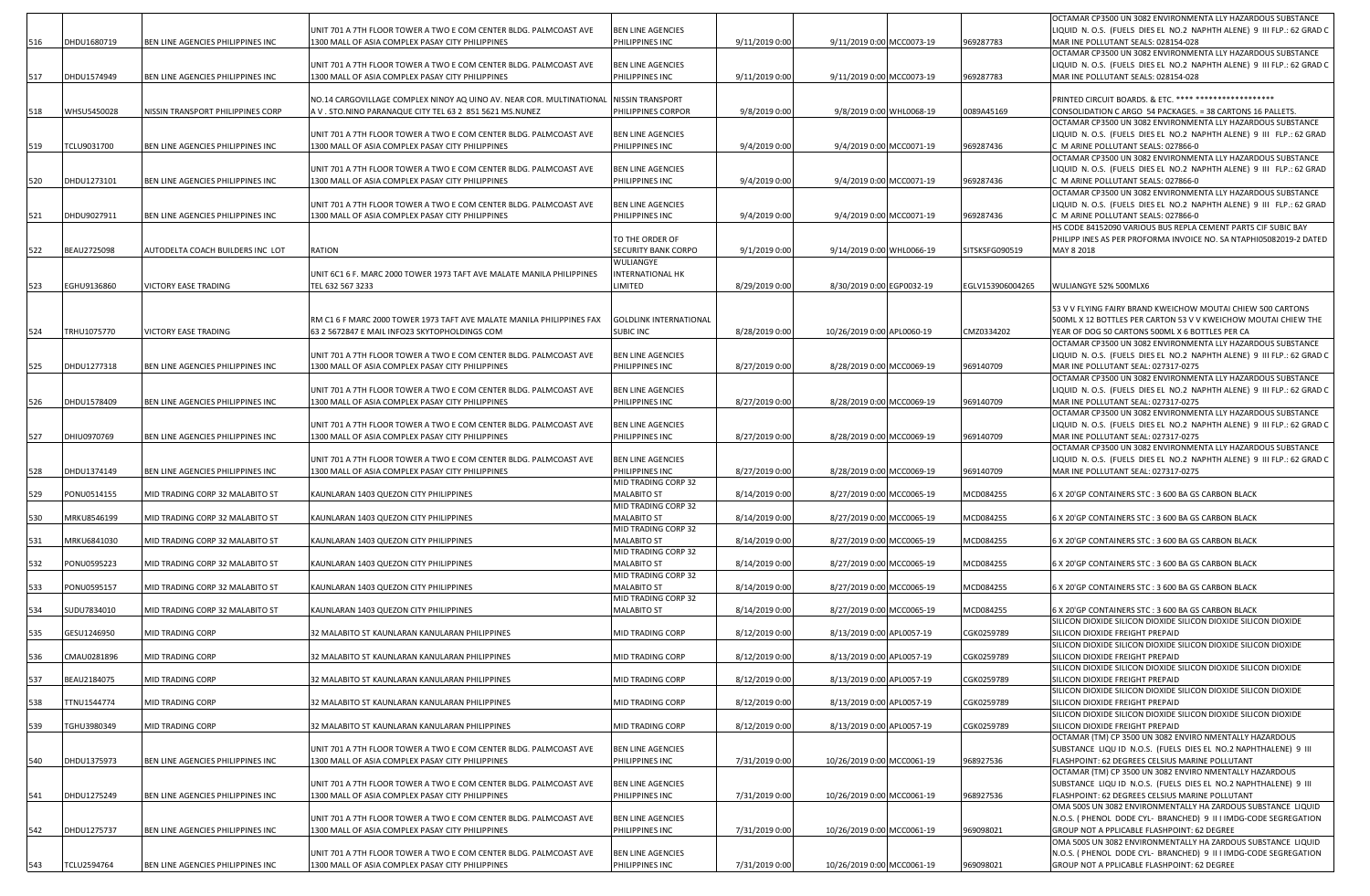|     |             |                                    |                                                                                           |                                         |                |                            |                  | OCTAMAR (TM) CP 3500 UN 3082 ENVIRO NMENTALLY HAZARDOUS                |
|-----|-------------|------------------------------------|-------------------------------------------------------------------------------------------|-----------------------------------------|----------------|----------------------------|------------------|------------------------------------------------------------------------|
|     |             |                                    | UNIT 701 A 7TH FLOOR TOWER A TWO E COM CENTER BLDG. PALMCOAST AVE                         | <b>BEN LINE AGENCIES</b>                |                |                            |                  | SUBSTANCE LIQUID N.O.S. (FUELS DIES EL NO.2 NAPHTHALENE) 9 III         |
| 544 | DHDU9022329 | BEN LINE AGENCIES PHILIPPINES INC  | 1300 MALL OF ASIA COMPLEX PASAY CITY PHILIPPINES                                          | PHILIPPINES INC                         | 7/31/2019 0:00 | 10/26/2019 0:00 MCC0061-19 | 968927536        | FLASHPOINT: 62 DEGREES CELSIUS MARINE POLLUTANT                        |
|     |             |                                    |                                                                                           |                                         |                |                            |                  | OMA 500S UN 3082 ENVIRONMENTALLY HA ZARDOUS SUBSTANCE LIQUID           |
|     |             |                                    | UNIT 701 A 7TH FLOOR TOWER A TWO E COM CENTER BLDG. PALMCOAST AVE                         | <b>BEN LINE AGENCIES</b>                |                |                            |                  | N.O.S. ( PHENOL DODE CYL- BRANCHED) 9 II I IMDG-CODE SEGREGATION       |
| 545 | UTTU2533890 | BEN LINE AGENCIES PHILIPPINES INC  | 1300 MALL OF ASIA COMPLEX PASAY CITY PHILIPPINES                                          | PHILIPPINES INC                         | 7/31/2019 0:00 | 10/26/2019 0:00 MCC0061-19 | 969098021        | GROUP NOT A PPLICABLE FLASHPOINT: 62 DEGREE                            |
|     |             |                                    |                                                                                           |                                         |                |                            |                  | OCTAMAR (TM) CP 3500 UN 3082 ENVIRO NMENTALLY HAZARDOUS                |
|     |             |                                    | UNIT 701 A 7TH FLOOR TOWER A TWO E COM CENTER BLDG. PALMCOAST AVE                         | <b>BEN LINE AGENCIES</b>                |                |                            |                  | SUBSTANCE LIQUID N.O.S. (FUELS DIES EL NO.2 NAPHTHALENE) 9 III         |
| 546 | DHDU1471030 | BEN LINE AGENCIES PHILIPPINES INC  | 1300 MALL OF ASIA COMPLEX PASAY CITY PHILIPPINES                                          | PHILIPPINES INC                         | 7/31/2019 0:00 | 10/26/2019 0:00 MCC0061-19 | 968927536        | FLASHPOINT: 62 DEGREES CELSIUS MARINE POLLUTANT                        |
|     |             |                                    |                                                                                           |                                         |                |                            |                  |                                                                        |
|     |             |                                    |                                                                                           |                                         |                |                            |                  | 3X40HQ 20 UNITS OF VARIOUS BUS REPL ACEMENT PARTS MODEL: VOLVO         |
|     |             |                                    | PVB BLDG. 101 VA RUFINO CORNER DELA ROSA STS LEGASPI VILLAGE MAKATI CI TY TO THE ORDER OF |                                         |                |                            |                  | B7RLE 02 1519 AS PER PROFORMA INVOICE NO. PF 20190220S-PH DATED        |
| 547 | WHSU5550705 | AUTODELTA COACH BUILDERS INC       | <b>PHILIPPINES</b>                                                                        | PHILIPPINE VETERANS                     | 7/28/2019 0:00 | 7/28/2019 0:00 WHL0054-19  | 0269523225       | 02/20/2019 HS CO DE: 87081090 TERM OF SHIPMENT:                        |
|     |             |                                    |                                                                                           |                                         |                |                            |                  | 3X40HQ 20 UNITS OF VARIOUS BUS REPL ACEMENT PARTS MODEL: VOLVO         |
|     |             |                                    | PVB BLDG. 101 VA RUFINO CORNER DELA ROSA STS LEGASPI VILLAGE MAKATI CI TY TO THE ORDER OF |                                         |                |                            |                  | B7RLE 02 1519 AS PER PROFORMA INVOICE NO. PF 20190220S-PH DATED        |
| 548 | TGCU0160538 | AUTODELTA COACH BUILDERS INC       | PHILIPPINES                                                                               | PHILIPPINE VETERANS                     | 7/28/2019 0:00 | 7/28/2019 0:00 WHL0054-19  | 0269523225       | 02/20/2019 HS CO DE: 87081090 TERM OF SHIPMENT:                        |
|     |             |                                    |                                                                                           |                                         |                |                            |                  | 3X40HQ 20 UNITS OF VARIOUS BUS REPL ACEMENT PARTS MODEL: VOLVO         |
|     |             |                                    | PVB BLDG. 101 VA RUFINO CORNER DELA ROSA STS LEGASPI VILLAGE MAKATI CI TY TO THE ORDER OF |                                         |                |                            |                  | B7RLE 02 1519 AS PER PROFORMA INVOICE NO. PF 20190220S-PH DATED        |
| 549 | WHLU5602790 | AUTODELTA COACH BUILDERS INC       | PHILIPPINES                                                                               | PHILIPPINE VETERANS                     | 7/28/2019 0:00 | 7/28/2019 0:00 WHL0054-19  | 0269523225       | 02/20/2019 HS CO DE: 87081090 TERM OF SHIPMENT:                        |
|     |             |                                    | BANK PVB BLDG 101 VA RUFINO CORNER                                                        |                                         |                |                            |                  |                                                                        |
|     |             |                                    | DELA ROSA STS LEGASPI VILLAGE                                                             |                                         |                |                            |                  |                                                                        |
|     |             |                                    | MAKATI CITY, PHILIPPINES                                                                  | TO THE ORDER OF                         |                |                            |                  | 1X40FT CONTAINER STC 14 PACKAGES 45A: DESCRIPTION OF GOODS AND/OR      |
| 550 | ZCSU7066632 | AUTODELTA COACH BUILDERS INC       | LC NO LC 104126003102                                                                     | PHILIPPINE VENTERAS                     | 7/25/2019 0:00 | 8/31/2019 0:00 MCC0060-19  | CNSHA0000763262  | SERVICES 1 LOT BUS AIRCONDITIONER AND VARIOUS AIRCONDITIONER PART      |
|     |             |                                    |                                                                                           |                                         |                |                            |                  | LOT VARIOUS BUS SEATS AS PER PROFOR MA INVOICE NO. BW1905-PAR010       |
|     |             |                                    | BANK PVB BLDG. 101 VA RUFINO CORNE R DELA ROSA STS LEGASPI VILLAGE MAK                    | TO THE ORDER OF                         |                |                            |                  | DATED 20-MAY-19 HS CODE94012090 TERM OF SHIPMENT CIF SUBIC             |
|     |             |                                    |                                                                                           |                                         |                |                            |                  |                                                                        |
| 551 | UETU5718590 | AUTODELTA COACH BUILDERSINCORPORAT | ATI CITY PHILIPPINES                                                                      | PHILIPPINE VETERANS                     | 7/25/2019 0:00 | 7/25/2019 0:00 SIC0061-19  | SITGSHSFZ00018A  | BAYFREEPORT ZO NE OF PHILIPPINES COUNTRY OF ORIGIN                     |
|     |             |                                    |                                                                                           |                                         |                |                            |                  | LOT VARIOUS BUS SEATS AS PER PROFOR MA INVOICE NO. BW1906-PAR014       |
|     |             |                                    | BANK PVB BLDG. 101 VA RUFINO CORNE R DELA ROSA STS LEGASPI VILLAGE MAK                    | TO THE ORDER OF                         |                |                            |                  | DATED 10-JUNE19 HS CODE94012090 TERM OF SHIPPMENT CIF SUBIC            |
| 552 | UETU5718590 | AUTODELTA COACH BUILDERSINCORPORAT | ATI CITY PHILIPPINES                                                                      | PHILIPPINE VETERANS                     | 7/25/2019 0:00 | 7/25/2019 0:00 SIC0061-19  | SITGSHSFZ00018B  | BAYFREEPORT Z ONE OF PHILIPPINES COUNTRY OF ORIGI                      |
|     |             |                                    |                                                                                           |                                         |                |                            |                  | 53 V V FLYING FAIRY BRAND KWEICHOW MOUTAI CHIEW 500ML X 12             |
|     |             |                                    | RM C1 6 F MARC 2000 TOWER 1973 TAFT AVE MALATE MANILA PHILIPPINES FAX                     | GOLDLINK INTERNATIONAL                  |                |                            |                  | BOTTLES PER CARTON 800CTNS 11840 00KGS 26 24CBM PROMOTION              |
| 553 | ECMU2137659 | <b>ICTORY EASE TRADING</b>         | 63 2 5672847 E MAIL PHILSINOPRIDE GMAIL COM                                               | <b>SUBIC INC</b>                        | 7/22/2019 0:00 | 7/23/2019 0:00 APL0051-19  | CMZ0330305       | PRODUCTS 11CTNS 119 30KGS 0 82CBM FREIGHT PREPAID                      |
|     |             |                                    |                                                                                           |                                         |                |                            |                  | HS CODE 847160 COMPUTER KEYBOARD 800 BOXES X 11 KGS 8 800 KGS          |
|     |             |                                    | MARKETING CO ADDRESS ROOM 201 A REGINA BUILDING ESCOLTA ST BINONDO                        |                                         |                |                            |                  | COMPUTER MOUSE 600 BOXES X 7 KGS 4 200 KGS CONTACT PERSON ZANDER       |
| 554 | CMAU5197788 | UNIPHIL MULTI SALES AND            | MANILA TIN NO 009 196 170 000 EMAIL ZANDER ASNAWI GMAIL COM                               | SAME AS CONSIGNEE                       | 7/20/2019 0:00 | 8/6/2019 0:00 APL0050-19   | CMZ0328885       | II D ASNAWI CONTACT NO 63917                                           |
|     |             |                                    | EXTENSION BETTER LIVING PARANAQUE CITY PHONE 63 917 807 8710 63 906 240                   |                                         |                |                            |                  | 1 UNIT BRAND NEW MERCEDES BENZ SPRI NTER CHASSIS NO :                  |
| 555 | MAEU4189820 | GOBLINS TRADING 222 DONA SOLEDAD   | 0499 TAX INCOME NUMBER 227 237 804                                                        | SAME AS CONSIGNEE                       | 7/17/2019 0:00 |                            | 969339408        | WDB9066371P131770 MODEL: 2019 COLOR :BLACK                             |
|     |             |                                    |                                                                                           |                                         |                | 7/24/2019 0:00 MCC0059-19  |                  |                                                                        |
|     |             |                                    |                                                                                           |                                         |                |                            |                  | OCTAMAR CP3500 UN 3082 ENVIRONMENTA LLY HAZARDOUS SUBSTANCE            |
|     |             |                                    | UNIT 701 A 7TH FLOOR TOWER A TWO E COM CENTER BLDG. PALMCOAST AVE                         | <b>BEN LINE AGENCIES</b>                |                |                            |                  | LIQUID N. O.S. (FUELS DIES EL NO.2 NAPHTH ALENE) 9 III FLP.: 62 GRAD C |
| 556 | DHDU1373754 | BEN LINE AGENCIES PHILIPPINES INC  | 1300 MALL OF ASIA COMPLEX PASAY CITY PHILIPPINES                                          | PHILIPPINES INC                         | 7/16/2019 0:00 | 7/29/2019 0:00 MCC0057-19  | 968745843        | MAR INE POLLUTANT SEALS: 026510-026                                    |
|     |             |                                    |                                                                                           |                                         |                |                            |                  | OCTAMAR CP3500 UN 3082 ENVIRONMENTA LLY HAZARDOUS SUBSTANCE            |
|     |             |                                    | UNIT 701 A 7TH FLOOR TOWER A TWO E COM CENTER BLDG. PALMCOAST AVE                         | <b>BEN LINE AGENCIES</b>                |                |                            |                  | LIQUID N. O.S. (FUELS DIES EL NO.2 NAPHTH ALENE) 9 III FLP.: 62 GRAD C |
| 557 | DHDU1579869 | BEN LINE AGENCIES PHILIPPINES INC  | 1300 MALL OF ASIA COMPLEX PASAY CITY PHILIPPINES                                          | PHILIPPINES INC                         | 7/16/2019 0:00 | 7/29/2019 0:00 MCC0057-19  | 968745843        | MAR INE POLLUTANT SEALS: 026510-026                                    |
|     |             |                                    |                                                                                           |                                         |                |                            |                  | OCTAMAR CP3500 UN 3082 ENVIRONMENTA LLY HAZARDOUS SUBSTANCE            |
|     |             |                                    | UNIT 701 A 7TH FLOOR TOWER A TWO E COM CENTER BLDG. PALMCOAST AVE                         | <b>BEN LINE AGENCIES</b>                |                |                            |                  | LIQUID N. O.S. (FUELS DIES EL NO.2 NAPHTH ALENE) 9 III FLP.: 62 GRAD C |
| 558 | DHDU1479936 | BEN LINE AGENCIES PHILIPPINES INC  | 1300 MALL OF ASIA COMPLEX PASAY CITY PHILIPPINES                                          | PHILIPPINES INC                         | 7/16/2019 0:00 | 7/29/2019 0:00 MCC0057-19  | 968745843        | MAR INE POLLUTANT SEALS: 026510-026                                    |
|     |             |                                    |                                                                                           |                                         |                |                            |                  | OCTAMAR CP3500 UN 3082 ENVIRONMENTA LLY HAZARDOUS SUBSTANCE            |
|     |             |                                    | UNIT 701 A 7TH FLOOR TOWER A TWO E COM CENTER BLDG. PALMCOAST AVE                         | <b>BEN LINE AGENCIES</b>                |                |                            |                  | LIQUID N. O.S. (FUELS DIES EL NO.2 NAPHTH ALENE) 9 III FLP.: 62 GRAD C |
| 559 | DHDU1376202 | BEN LINE AGENCIES PHILIPPINES INC  | 1300 MALL OF ASIA COMPLEX PASAY CITY PHILIPPINES                                          | PHILIPPINES INC                         | 7/16/2019 0:00 | 7/29/2019 0:00 MCC0057-19  | 968745843        | MAR INE POLLUTANT SEALS: 026510-026                                    |
|     |             |                                    |                                                                                           | TO THE ORDER OF                         |                |                            |                  | HS CODE 84152090 VARIOUS BUS REPLACEMENT PARTS CIF SUBIC BAY           |
| 560 | TCLU7057789 |                                    | CORPORATION                                                                               | <b>SECURITY BANK</b>                    | 7/15/2019 0:00 |                            | AJD0383535       | PHILIPPINES AS PER PROFORMA INVOICE NO SANTAPH I11022018-6             |
|     |             | AUTODELTA COACH BUILDERSINC        |                                                                                           |                                         |                | 10/26/2019 0:00 APL0049-19 |                  |                                                                        |
|     |             |                                    |                                                                                           | TO THE ORDER OF<br><b>SECURITY BANK</b> |                |                            |                  | HS CODE 84152090 VARIOUS BUS REPLACEMENT PARTS CIF SUBIC BAY           |
| 561 | GESU3399814 | AUTODELTA COACH BUILDERSINC        | CORPORATION                                                                               |                                         | 7/15/2019 0:00 | 10/26/2019 0:00 APL0049-19 | AJD0383535       | PHILIPPINES AS PER PROFORMA INVOICE NO SANTAPH I11022018-6             |
|     |             |                                    | <b>BANK CORPORATION</b>                                                                   | TO THE ORDER OF                         |                |                            |                  | 1X40FT CONTAINER STC 30 PACKAGES BUS AIRCONDITIONER AND VARIOUS        |
| 562 | ZCSU7038749 | AUTODELTA COACH BUILDERS INC       | C NO ILC 130019001027                                                                     | <b>SECURITY</b>                         | 7/11/2019 0:00 | 8/24/2019 0:00 MCC0056-19  | CNSHA0000758078  | <b>AIRCONDITIONER PARTS</b>                                            |
|     |             |                                    |                                                                                           |                                         |                |                            |                  | OCTAMAR CP3500 UN 3082 ENVIRONMENTA LLY HAZARDOUS SUBSTANCE            |
|     |             |                                    | UNIT 701 A 7TH FLOOR TOWER A TWO E COM CENTER BLDG. PALMCOAST AVE                         | <b>BEN LINE AGENCIES</b>                |                |                            |                  | LIQUID N. O.S. (FUELS DIES EL NO.2 NAPHTH ALENE) 9 III FLP.: 62 GRAD C |
| 563 | UTTU2516810 | BEN LINE AGENCIES PHILIPPINES INC  | 1300 MALL OF ASIA COMPLEX PASAY CITY PHILIPPINES                                          | PHILIPPINES INC                         | 7/9/2019 0:00  | 10/26/2019 0:00 MCC0055-19 | 968674064        | MAR INE POLLUTANT SEALS: 025514-025                                    |
|     |             |                                    |                                                                                           |                                         |                |                            |                  | OCTAMAR CP3500 UN 3082 ENVIRONMENTA LLY HAZARDOUS SUBSTANCE            |
|     |             |                                    | UNIT 701 A 7TH FLOOR TOWER A TWO E COM CENTER BLDG. PALMCOAST AVE                         | BEN LINE AGENCIES                       |                |                            |                  | LIQUID N. O.S. (FUELS DIES EL NO.2 NAPHTH ALENE) 9 III FLP.: 62 GRAD C |
| 564 | DHDU1273502 | BEN LINE AGENCIES PHILIPPINES INC  | 1300 MALL OF ASIA COMPLEX PASAY CITY PHILIPPINES                                          | PHILIPPINES INC                         | 7/9/2019 0:00  | 10/26/2019 0:00 MCC0055-19 | 968674064        | MAR INE POLLUTANT SEALS: 025514-025                                    |
|     |             |                                    |                                                                                           |                                         |                |                            |                  | OCTAMAR CP3500 UN 3082 ENVIRONMENTA LLY HAZARDOUS SUBSTANCE            |
|     |             |                                    | UNIT 701 A 7TH FLOOR TOWER A TWO E COM CENTER BLDG. PALMCOAST AVE                         | <b>BEN LINE AGENCIES</b>                |                |                            |                  | LIQUID N. O.S. (FUELS DIES EL NO.2 NAPHTH ALENE) 9 III FLP.: 62 GRAD C |
| 565 | UTTU2532446 | BEN LINE AGENCIES PHILIPPINES INC  | 1300 MALL OF ASIA COMPLEX PASAY CITY PHILIPPINES                                          | PHILIPPINES INC                         | 7/9/2019 0:00  | 10/26/2019 0:00 MCC0055-19 | 968674064        | MAR INE POLLUTANT SEALS: 025514-025                                    |
|     |             |                                    |                                                                                           |                                         |                |                            |                  | OCTAMAR CP3500 UN 3082 ENVIRONMENTA LLY HAZARDOUS SUBSTANCE            |
|     |             |                                    |                                                                                           | BEN LINE AGENCIES                       |                |                            |                  | LIQUID N. O.S. (FUELS DIES EL NO.2 NAPHTH ALENE) 9 III FLP.: 62 GRAD C |
|     |             |                                    | UNIT 701 A 7TH FLOOR TOWER A TWO E COM CENTER BLDG. PALMCOAST AVE                         |                                         |                |                            |                  |                                                                        |
| 566 | GESU8081718 | BEN LINE AGENCIES PHILIPPINES INC  | 1300 MALL OF ASIA COMPLEX PASAY CITY PHILIPPINES                                          | PHILIPPINES INC                         | 7/9/2019 0:00  | 10/26/2019 0:00 MCC0055-19 | 968674064        | MAR INE POLLUTANT SEALS: 025514-025                                    |
|     |             |                                    |                                                                                           |                                         |                |                            |                  | PRINTED CIRCUIT BOARDS. & ETC. **** *******************                |
|     |             |                                    | NO.14 CARGOVILLAGE COMPLEX NINOY AQ UINO AV. NEAR COR. MULTINATIONAL                      | <b>NISSIN TRANSPORT</b>                 |                |                            |                  | CONSOLIDATION C ARGO 43 PACKAGES. = 21 CARTONS 2 1 PALLETS 1 CASE.     |
| 567 | WHSU5519736 | NISSIN TRANSPORT PHILIPPINES CORP  | A V. STO.NINO PARANAQUE CITY TEL 63 2 851 5621 MS.NUNEZ                                   | PHILIPPINES CORPOR                      | 7/7/2019 0:00  | 7/7/2019 0:00 WHL0046-19   | 0089A28872       | 43 PACKAGE                                                             |
|     |             |                                    |                                                                                           |                                         |                |                            |                  |                                                                        |
|     |             |                                    | ERMITA1201 ROXAS BOULEVARD BARANGAY 659 A MANILA PHILIPPINES FOR                          |                                         |                |                            |                  | 49 PIECES SCIENTIFIC INSTRUMENTS INCLUDING HAZARDOUS MATERIALS AS      |
| 568 | EITU1452185 | JS EMBASSY                         | ECON                                                                                      | OLIVIA S ALARCON                        | 7/4/2019 0:00  | 7/19/2019 0:00 EGP0024-19  | EGLV430941612896 | PER DANGEROUS GOODS FORM GROSS WEIGHT 30033.539 LBS                    |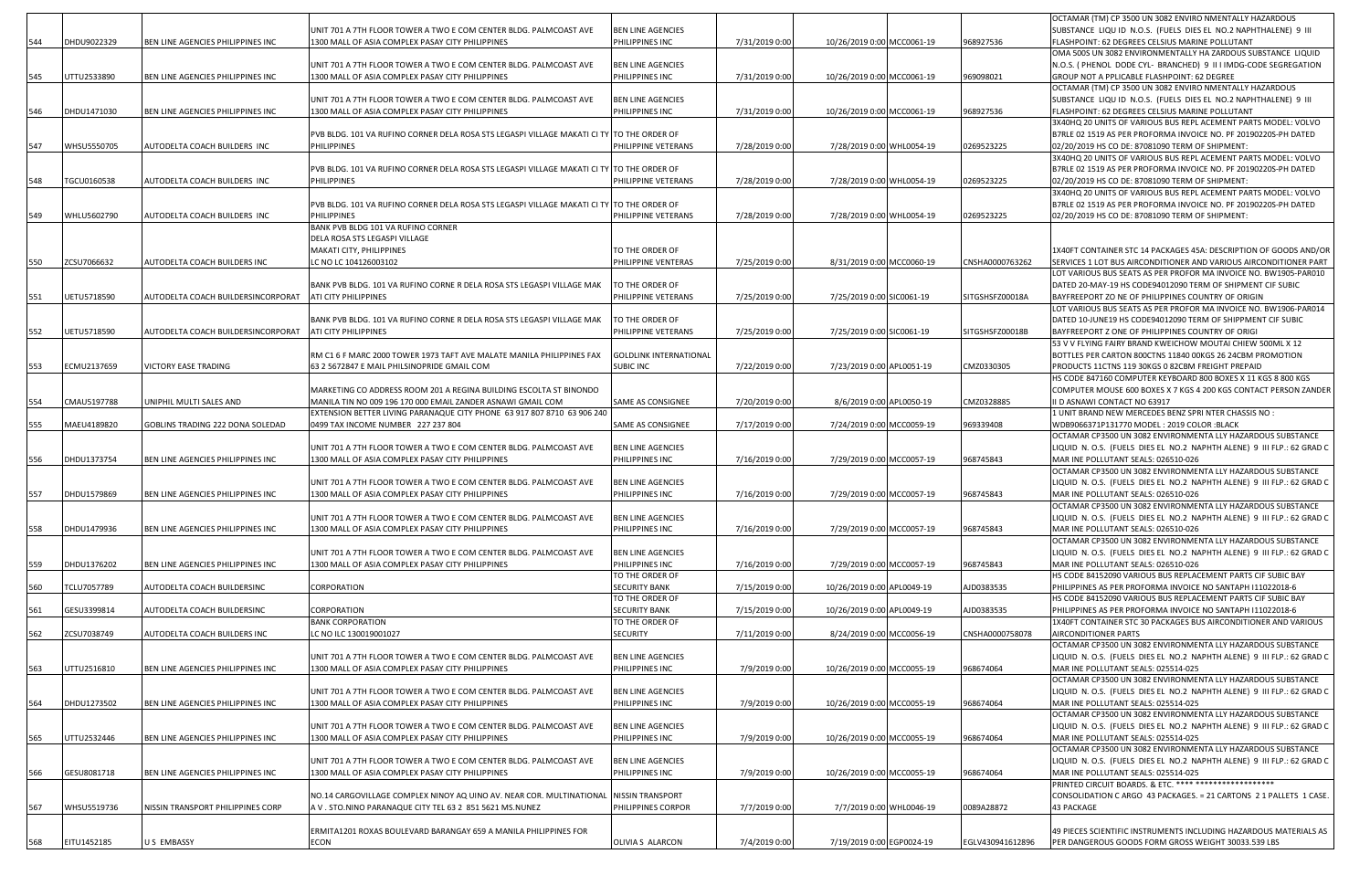| 569 | TEMU6047103 | U S EMBASSY                                                          | ERMITA1201 ROXAS BOULEVARD BARANGAY 659 A MANILA PHILIPPINES FOR<br>ECON                                                       | OLIVIA S ALARCON                            | 7/4/2019 0:00  | 7/19/2019 0:00 EGP0024-19  | EGLV430941612896 | 49 PIECES SCIENTIFIC INSTRUMENTS INCLUDING HAZARDOUS MATERIALS AS<br>PER DANGEROUS GOODS FORM GROSS WEIGHT 30033.539 LBS              |
|-----|-------------|----------------------------------------------------------------------|--------------------------------------------------------------------------------------------------------------------------------|---------------------------------------------|----------------|----------------------------|------------------|---------------------------------------------------------------------------------------------------------------------------------------|
|     |             |                                                                      |                                                                                                                                | A1 GLOBAL LOGISTICS                         |                |                            |                  | BOX SPARE AIRCRAFT PROP CAMP 2EX HTS NO 8803300060 FREIGHT                                                                            |
| 570 | TTNU0618933 | <b>US EMBASSY</b>                                                    | MANILA PHILIPPINES FOR ECON                                                                                                    | <b>SERVICES CO</b>                          | 7/1/2019 0:00  | 10/26/2019 0:00 APL0045-19 | AYU0223106       | PREPAID DESTINATION THC COLLECT                                                                                                       |
|     |             |                                                                      | MANILA PHILIPPINES FOR ECONOMIC SECTION 1201 ROXAS BLVD ERMITA                                                                 |                                             |                |                            |                  | AIRCRAFT SUPPORT EQUIPMENT NON-HAZARDOUS * PHONE: +63 2 875 8423                                                                      |
| 571 | TGBU6929863 | U S EMBASSY                                                          | MANILA 1000 METRO MANILA PHILIPPINES                                                                                           | OLIVIA S ALARCON                            | 6/28/2019 0:00 | 7/12/2019 0:00 EGP0023-19  | EGLV430941621364 | GROSS WEIGHT 11338.361 LBS                                                                                                            |
|     |             |                                                                      | UNIT 701 A 7TH FLOOR TOWER A TWO E COM CENTER BLDG. PALMCOAST AVE                                                              | <b>BEN LINE AGENCIES</b>                    |                |                            |                  | OCTAMAR CP3500 UN 3082 ENVIRONMENTA LLY HAZARDOUS SUBSTANCE<br>LIQUID N. O.S. (FUELS DIES EL NO.2 NAPHTH ALENE) 9 III FLP.: 62 GRAD C |
| 572 | RFCU8224086 | BEN LINE AGENCIES PHILIPPINES INC                                    | 1300 MALL OF ASIA COMPLEX PASAY CITY PHILIPPINES                                                                               | PHILIPPINES INC                             | 6/25/2019 0:00 | 6/26/2019 0:00 MCC0051-19  | 968611559        | MAR INE POLLUTANT SEALS: 026051-026                                                                                                   |
|     |             |                                                                      |                                                                                                                                |                                             |                |                            |                  | OCTAMAR CP3500 UN 3082 ENVIRONMENTA LLY HAZARDOUS SUBSTANCE                                                                           |
|     |             |                                                                      | UNIT 701 A 7TH FLOOR TOWER A TWO E COM CENTER BLDG. PALMCOAST AVE                                                              | <b>BEN LINE AGENCIES</b>                    |                |                            |                  | LIQUID N. O.S. (FUELS DIES EL NO.2 NAPHTH ALENE) 9 III FLP.: 62 GRAD C                                                                |
| 573 | TCLU9011576 | BEN LINE AGENCIES PHILIPPINES INC                                    | 1300 MALL OF ASIA COMPLEX PASAY CITY PHILIPPINES                                                                               | PHILIPPINES INC                             | 6/25/2019 0:00 | 6/26/2019 0:00 MCC0051-19  | 968611559        | MAR INE POLLUTANT SEALS: 026051-026                                                                                                   |
|     |             |                                                                      |                                                                                                                                |                                             |                |                            |                  | OCTAMAR CP3500 UN 3082 ENVIRONMENTA LLY HAZARDOUS SUBSTANCE                                                                           |
| 574 | DHDU1570882 | BEN LINE AGENCIES PHILIPPINES INC                                    | UNIT 701 A 7TH FLOOR TOWER A TWO E COM CENTER BLDG. PALMCOAST AVE<br>1300 MALL OF ASIA COMPLEX PASAY CITY PHILIPPINES          | <b>BEN LINE AGENCIES</b><br>PHILIPPINES INC | 6/25/2019 0:00 | 6/26/2019 0:00 MCC0051-19  | 968611559        | LIQUID N. O.S. (FUELS DIES EL NO.2 NAPHTH ALENE) 9 III FLP.: 62 GRAD C<br>MAR INE POLLUTANT SEALS: 026051-026                         |
|     |             |                                                                      |                                                                                                                                |                                             |                |                            |                  | OCTAMAR CP3500 UN 3082 ENVIRONMENTA LLY HAZARDOUS SUBSTANCE                                                                           |
|     |             |                                                                      | UNIT 701 A 7TH FLOOR TOWER A TWO E COM CENTER BLDG. PALMCOAST AVE                                                              | <b>BEN LINE AGENCIES</b>                    |                |                            |                  | LIQUID N. O.S. (FUELS DIES EL NO.2 NAPHTH ALENE) 9 III FLP.: 62 GRAD C                                                                |
| 575 | DHDU1378627 | BEN LINE AGENCIES PHILIPPINES INC                                    | 1300 MALL OF ASIA COMPLEX PASAY CITY PHILIPPINES                                                                               | PHILIPPINES INC                             | 6/25/2019 0:00 | 6/26/2019 0:00 MCC0051-19  | 968611559        | MAR INE POLLUTANT SEALS: 026051-026                                                                                                   |
|     |             |                                                                      |                                                                                                                                | TO THE ORDER OF                             |                |                            |                  | HS CODE 84152090 VARIOUS BUS REPLACEMENT PARTS CIF SUBIC BAY                                                                          |
| 576 | TGHU6329238 | AUTODELTA COACH BUILDERS INC                                         | <b>CORPORATION</b><br>LOT4548, JALAN SUNGAI PETANI JITRA,                                                                      | <b>SECURITY BANK</b>                        | 6/24/2019 0:00 | 7/22/2019 0:00 APL0043-19  | AJD0362645       | PHILIPPINES AS PER PROFORMA INVOICE NOSANTAPHI 11022018-6                                                                             |
|     |             |                                                                      | KAWASAN PERINDUSTRIAN GURUN,                                                                                                   |                                             |                |                            |                  |                                                                                                                                       |
|     |             |                                                                      | GURUN 08100 KEDAH D.A., MALAYSIA                                                                                               |                                             |                |                            |                  |                                                                                                                                       |
| 577 | MSKU4468422 | SDM SPECIALTY CHEMICALS SDN BHD                                      | BUSINESS REGISTRATION CODE 1273306 H                                                                                           | SAME AS CONSIGNEE                           | 6/19/2019 0:00 | 6/20/2019 0:00 MCC0049-19  | 582709909A       | METAL SCRAP AES ITN X20190422663261                                                                                                   |
|     |             |                                                                      |                                                                                                                                |                                             |                |                            |                  | 2X40HQ AS PER PROFORMA INVOICE NO. PF020190314S-PH 1 NO.                                                                              |
|     |             |                                                                      |                                                                                                                                | TO THE ORDER OF                             |                |                            |                  | PF20190314S- PH 2 AND PF20190314S-PH-3 DATED MAR CH 14 2019 1 LOT                                                                     |
| 578 | WHLU5651330 | AUTODELTA COACH BUILDERS INC                                         |                                                                                                                                | ROBINSONS BANK COR                          | 6/16/2019 0:00 | 6/16/2019 0:00 WHL0039-19  | 0269517885       | VARIOUS BUS REPLA CEMENT PARTS CIF SUBIC BAY PHILI                                                                                    |
|     |             |                                                                      |                                                                                                                                | TO THE ORDER OF                             |                |                            |                  | 2X40HQ AS PER PROFORMA INVOICE NO. PF020190314S-PH 1 NO.<br>PF20190314S- PH 2 AND PF20190314S-PH-3 DATED MAR CH 14 2019 1 LOT         |
| 579 | WHLU5720283 | AUTODELTA COACH BUILDERS INC                                         |                                                                                                                                | ROBINSONS BANK COR                          | 6/16/2019 0:00 | 6/16/2019 0:00 WHL0039-19  | 0269517885       | VARIOUS BUS REPLA CEMENT PARTS CIF SUBIC BAY PHILI                                                                                    |
|     |             |                                                                      | BUSINESS BANK, NO. 350 RIZAL                                                                                                   |                                             |                |                            |                  |                                                                                                                                       |
|     |             |                                                                      | AVE. EXT. CORNER 8TH AVE.,                                                                                                     |                                             |                |                            |                  |                                                                                                                                       |
|     |             |                                                                      | GRACE PARK, CALOOCAN CITY,                                                                                                     | TO THE ORDER OF                             |                |                            |                  | IX40FT CONTAINER STC 22 PACKAGES BUS AIRCONDITION AS PER                                                                              |
| 580 | GAOU6110876 | AUTODELTA COACH BUILDERS INC                                         | PHILIPPINES 1400 LC NO ILC 19 0120                                                                                             | PHILIPPINE                                  | 6/13/2019 0:00 | 6/13/2019 0:00 MCC0048-19  | CNSHA0000746449  | PROFORMA INVOICE CI NO. 2019021904 AND 2019021902                                                                                     |
|     |             |                                                                      |                                                                                                                                |                                             |                |                            |                  | 460 PCS. BUS SEATS AS PER PROFORMA INVOICE NO. BW1904-PAR009 DATED                                                                    |
|     |             |                                                                      | BANK NO.350 RIZAL AVE.EXT. CORNER 8TH AVE.GRACE PARKCALOOCAN CITY                                                              | TO THE ORDER OF                             |                |                            |                  | APR IL 152019 CIF SUBIC BAY PHILIPPIN ES COMMODITY CODE 94012090                                                                      |
| 581 | TGHU6902503 | AUTODELTA COACH BUILDERS                                             | PHILIPPINES 1400                                                                                                               | PHILIPPINE BUSINESS                         | 6/12/2019 0:00 | 6/11/2019 0:00 SIC0049-19  | SITGSHSFZ00009A  | DRAWN U NDER LETTER OF CREDIT NO.ILC-19-012                                                                                           |
|     |             |                                                                      |                                                                                                                                |                                             |                |                            |                  | OCTAMAR (TM) CP 3500 UN 3082 ENVIR ONMENTALLY HAZARDOUS                                                                               |
|     |             |                                                                      | UNIT 701 A 7TH FLOOR TOWER A TWO E COM CENTER BLDG. PALMCOAST AVE                                                              | <b>BEN LINE AGENCIES</b>                    |                |                            |                  | SUBSTANCE LIQ UID N.O.S. (FUELS DIESEL NO.2 NAPHTHALENE) 9 III                                                                        |
| 582 | DHDU1373991 | BEN LINE AGENCIES PHILIPPINES INC                                    | 1300 MALL OF ASIA COMPLEX PASAY CITY PHILIPPINES                                                                               | PHILIPPINES INC                             | 6/12/2019 0:00 | 7/4/2019 0:00 MCC0047-19   | 968401273        | FLASHPOINT: 6 2 DEGREES CELSIUS MARINE POLLUTA<br>OCTAMAR (TM) CP 3500 UN 3082 ENVIR ONMENTALLY HAZARDOUS                             |
|     |             |                                                                      | UNIT 701 A 7TH FLOOR TOWER A TWO E COM CENTER BLDG. PALMCOAST AVE                                                              | <b>BEN LINE AGENCIES</b>                    |                |                            |                  | SUBSTANCE LIQ UID N.O.S. (FUELS DIESEL NO.2 NAPHTHALENE) 9 III                                                                        |
| 583 | DHDU1680663 | BEN LINE AGENCIES PHILIPPINES INC                                    | 1300 MALL OF ASIA COMPLEX PASAY CITY PHILIPPINES                                                                               | PHILIPPINES INC                             | 6/12/2019 0:00 | 7/4/2019 0:00 MCC0047-19   | 968401273        | FLASHPOINT: 6 2 DEGREES CELSIUS MARINE POLLUTA                                                                                        |
|     |             |                                                                      |                                                                                                                                |                                             |                |                            |                  | OCTAMAR (TM) CP 3500 UN 3082 ENVIR ONMENTALLY HAZARDOUS                                                                               |
|     |             |                                                                      | UNIT 701 A 7TH FLOOR TOWER A TWO E COM CENTER BLDG. PALMCOAST AVE                                                              | <b>BEN LINE AGENCIES</b>                    |                |                            |                  | SUBSTANCE LIQ UID N.O.S. (FUELS DIESEL NO.2 NAPHTHALENE) 9 III                                                                        |
| 584 | DHDU1681438 | BEN LINE AGENCIES PHILIPPINES INC                                    | 1300 MALL OF ASIA COMPLEX PASAY CITY PHILIPPINES                                                                               | PHILIPPINES INC                             | 6/12/2019 0:00 | 7/4/2019 0:00 MCC0047-19   | 968401273        | FLASHPOINT: 6 2 DEGREES CELSIUS MARINE POLLUTA<br>OCTAMAR (TM) CP 3500 UN 3082 ENVIR ONMENTALLY HAZARDOUS                             |
|     |             |                                                                      | UNIT 701 A 7TH FLOOR TOWER A TWO E COM CENTER BLDG. PALMCOAST AVE                                                              | <b>BEN LINE AGENCIES</b>                    |                |                            |                  | SUBSTANCE LIQ UID N.O.S. (FUELS DIESEL NO.2 NAPHTHALENE) 9 III                                                                        |
| 585 | DHDU1273143 | BEN LINE AGENCIES PHILIPPINES INC                                    | 1300 MALL OF ASIA COMPLEX PASAY CITY PHILIPPINES                                                                               | PHILIPPINES INC                             | 6/12/2019 0:00 | 7/4/2019 0:00 MCC0047-19   | 968401273        | FLASHPOINT: 6 2 DEGREES CELSIUS MARINE POLLUTA                                                                                        |
|     |             |                                                                      | MUNICIPALITY OF MALAY MALAY ,AKLAN                                                                                             |                                             |                |                            |                  |                                                                                                                                       |
|     |             |                                                                      | PHILIPPINES PHONE 01977739577 0928                                                                                             |                                             |                |                            |                  |                                                                                                                                       |
|     |             |                                                                      | 503 8059 EMAIL VERONICA.MITAATPROZZ                                                                                            |                                             |                |                            |                  | 1X40 CONTAINER STC 1 UNIT DONATE 1 UNIT NISSAN AMBULANCE WITH                                                                         |
| 586 | CAIU9830398 | MUNICIPAL GOVERNMENT OF MALAY AKLAN A.COM CONTACT PERSON MR ROWEN AG |                                                                                                                                | SAME AS CONSIGNEE                           | 6/2/2019 0:00  | 6/2/2019 0:00 WHL0035-19   | NS19E5948        | ACCESSORIES CHASSIA NO FPWGE50 001117                                                                                                 |
|     |             |                                                                      |                                                                                                                                |                                             |                |                            |                  | 53 V V FLYING FAIRY BRAND KWEICHOW MOUTAI CHIEW 500ML X 12                                                                            |
|     |             |                                                                      | RM C1 6 F MARC 2000 TOWER 1973 TAFT AVE MALATE MANILA PHILIPPINES FAX                                                          | <b>GOLDLINK INTERNATIONAL</b>               |                |                            |                  | BOTTLES PER CARTON 800 CARTONS 11840 00KGS 26 24CBM PROMOTION                                                                         |
| 587 | CMAU1567122 | VICTORY EASE TRADING                                                 | 63 2 5672847 E MAIL PHILSINOPRIDE GMAIL COM                                                                                    | <b>SUBIC INC</b>                            | 5/28/2019 0:00 | 7/3/2019 0:00 APL0035-19   | CMZ0323443       | MAGAZINE 2 CARTONS 36 00KGS 0 043CBM FREIGHT PREPAID                                                                                  |
|     |             |                                                                      | UNIT 411 CITYLAND CONDOMINIUM 10 TOWER 1 HV DELA COSTA ST MAKATI CITY                                                          | ORCHID SHIPPING SERVICE                     |                |                            |                  | 27 PALLET(S) MIXED GROCERIES FINAL DEST:SUBIC BAY FREEPORT ZONE                                                                       |
| 588 | TCLU8315810 | ORCHID SHIPPING SERVICE CORP                                         | PHILIPPINES CS2009322 PHILIPPINES ATTN TEL 632 334 3847<br>ROXAS AVENUE DIVERSION ROAD BRGY. TRIANGULO NAGA CITY PHILIPPINES 0 | CORP                                        | 5/25/2019 0:00 | 6/11/2019 0:00 EGP0018-19  | EGLV415910405054 | GROSS WEIGHT 16321.573 LBS                                                                                                            |
| 589 | TCLU6092300 | <b>RAMWAY ENTERPRISE CORPORATION</b>                                 | 54 472 8726                                                                                                                    | SAME AS CONSIGNEE                           | 5/25/2019 0:00 | 5/25/2019 0:00 WHL0031-19  | 0089A25898       | USED GOLF CARTS & EQUIPMENTS ***S FAX: +81 3 5856 2505                                                                                |
|     |             |                                                                      |                                                                                                                                |                                             |                |                            |                  | OCTAMAR CP3500 UN 3082 ENVIRONMENTA LLY HAZARDOUS SUBSTANCE                                                                           |
|     |             |                                                                      | UNIT 701 A 7TH FLOOR TOWER A TWO E COM CENTER BLDG. PALMCOAST AVE                                                              | <b>BEN LINE AGENCIES</b>                    |                |                            |                  | LIQUID N. O.S. (FUELS DIESE L NO.2 NAPHTHA LENE) 9 III FLP.: 62 GRAD C;                                                               |
| 590 | DHDU1371319 | BEN LINE AGENCIES PHILIPPINES INC                                    | 1300 MALL OF ASIA COMPLEX PASAY CITY PHILIPPINES                                                                               | PHILIPPINES INC                             | 5/15/2019 0:00 | 9/6/2019 0:00 MCC0039-19   | 968317736        | MARI NE POLLUTANT SEALS: 027779-0277                                                                                                  |
|     |             |                                                                      |                                                                                                                                |                                             |                |                            |                  | OCTAMAR CP3500 UN 3082 ENVIRONMENTA LLY HAZARDOUS SUBSTANCE                                                                           |
|     |             |                                                                      | UNIT 701 A 7TH FLOOR TOWER A TWO E COM CENTER BLDG. PALMCOAST AVE                                                              | <b>BEN LINE AGENCIES</b>                    |                |                            |                  | LIQUID N. O.S. (FUELS DIESE L NO.2 NAPHTHA LENE) 9 III FLP.: 62 GRAD C;                                                               |
| 591 | UTTU2611057 | BEN LINE AGENCIES PHILIPPINES INC                                    | 1300 MALL OF ASIA COMPLEX PASAY CITY PHILIPPINES                                                                               | PHILIPPINES INC                             | 5/15/2019 0:00 | 9/6/2019 0:00 MCC0039-19   | 968317736        | MARI NE POLLUTANT SEALS: 027779-0277<br>DMS-30 UN 3267 CORROSIVE LIQUID BA SIC ORGANIC N.O.S. (N N-BIS(2-ETH                          |
|     |             |                                                                      | UNIT 701 A 7TH FLOOR TOWER A TWO E COM CENTER BLDG. PALMCOAST AVE                                                              | <b>BEN LINE AGENCIES</b>                    |                |                            |                  | YLHEXYL)-( (1 2 4-TRIAZOL-1-YL)METH YL)AMINE)) 8 II IMDG-CODE SEGREGA                                                                 |
| 592 | DHDU1471196 | BEN LINE AGENCIES PHILIPPINES INC                                    | 1300 MALL OF ASIA COMPLEX PASAY CITY PHILIPPINES                                                                               | PHILIPPINES INC                             | 5/15/2019 0:00 | 9/6/2019 0:00 MCC0039-19   | 968269000        | TION GROUP NOT APPLICABLE FLP.                                                                                                        |
|     |             |                                                                      |                                                                                                                                |                                             |                |                            |                  | OCTAMAR CP3500 UN 3082 ENVIRONMENTA LLY HAZARDOUS SUBSTANCE                                                                           |
|     |             |                                                                      | UNIT 701 A 7TH FLOOR TOWER A TWO E COM CENTER BLDG. PALMCOAST AVE                                                              | <b>BEN LINE AGENCIES</b>                    |                |                            |                  | LIQUID N. O.S. (FUELS DIESE L NO.2 NAPHTHA LENE) 9 III FLP.: 62 GRAD C;                                                               |
| 593 | DHDU1672354 | BEN LINE AGENCIES PHILIPPINES INC                                    | 1300 MALL OF ASIA COMPLEX PASAY CITY PHILIPPINES                                                                               | PHILIPPINES INC                             | 5/15/2019 0:00 | 9/6/2019 0:00 MCC0039-19   | 968317736        | MARI NE POLLUTANT SEALS: 027779-0277                                                                                                  |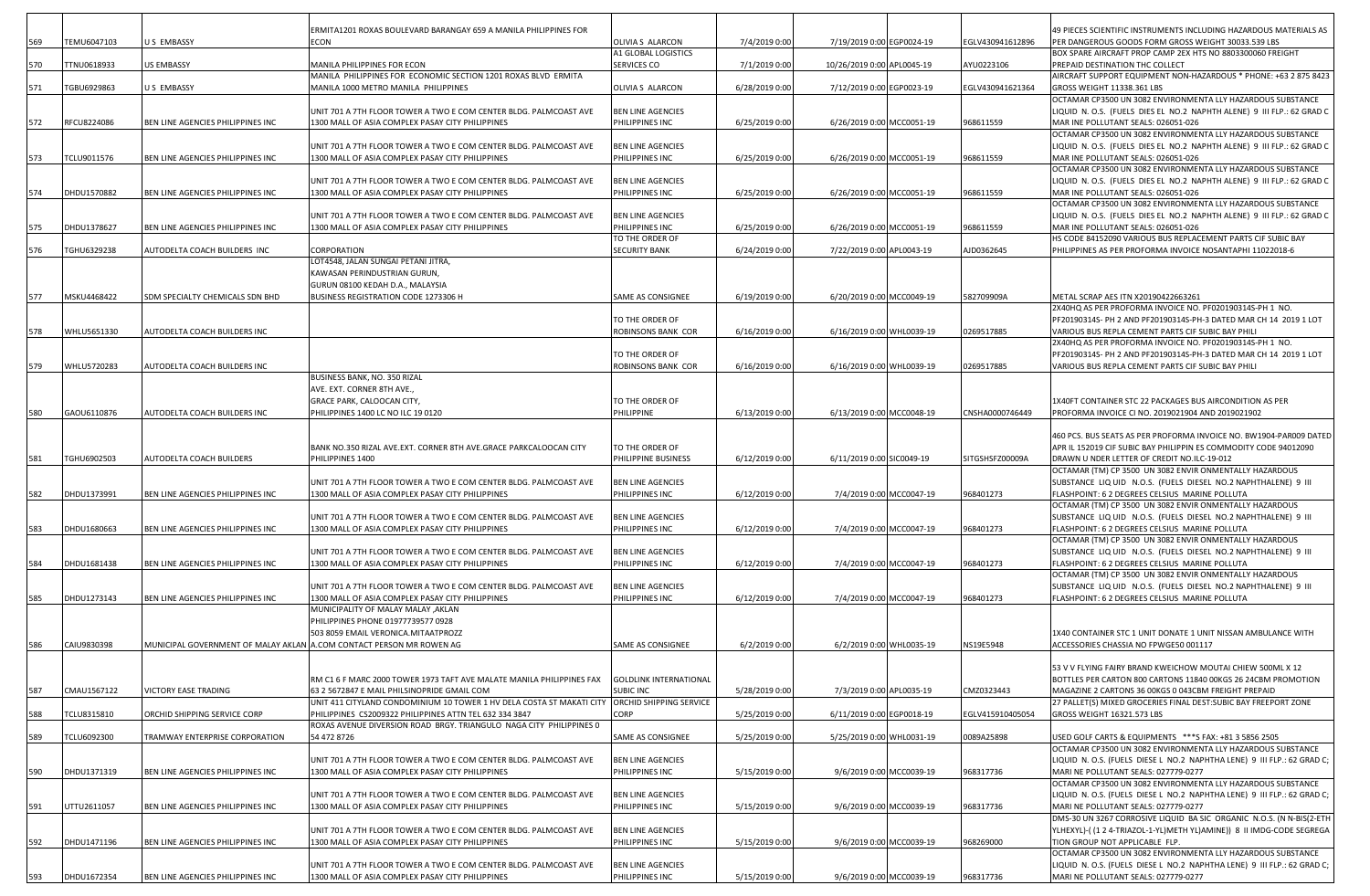|     |                    |                                    |                                                                                              |                          |                |                           |                  | OCTAMAR CP3500 UN 3082 ENVIRONMENTA LLY HAZARDOUS SUBSTANCE                                                                                     |
|-----|--------------------|------------------------------------|----------------------------------------------------------------------------------------------|--------------------------|----------------|---------------------------|------------------|-------------------------------------------------------------------------------------------------------------------------------------------------|
|     |                    |                                    | UNIT 701 A 7TH FLOOR TOWER A TWO E COM CENTER BLDG. PALMCOAST AVE                            | <b>BEN LINE AGENCIES</b> |                |                           |                  | LIQUID N. O.S. (FUELS DIESE L NO.2 NAPHTHA LENE) 9 III FLP.: 62 GRAD C;                                                                         |
|     | DHDU1371509        | BEN LINE AGENCIES PHILIPPINES INC  | 1300 MALL OF ASIA COMPLEX PASAY CITY PHILIPPINES                                             | PHILIPPINES INC          | 5/15/2019 0:00 | 9/6/2019 0:00 MCC0039-19  | 968317736        | MARI NE POLLUTANT SEALS: 027779-0277                                                                                                            |
|     |                    |                                    | UNIT 411 CITYLAND CONDOMINIUM 10 TOWER 1 HV DELA COSTA ST MAKATI CITY                        | ORCHID SHIPPING SERVICE  |                |                           |                  |                                                                                                                                                 |
| 595 | EITU1888395        | ORCHID SHIPPING SERVICE CORP       | PHILIPPINES CS2009322 PHILIPPINES ATTN TEL 632 344 3847                                      | CORP                     | 5/14/2019 0:00 | 5/14/2019 0:00 EGP0017-19 | EGLV415910401369 | 30 PALLETS MIXED GROCERIES GROSS WEIGHT 16987.744 LBS                                                                                           |
|     |                    |                                    | 426 P. CASAL ST. QUIAPO MANILA ZIP CODE 1001 TIN NO 008 721 851 000                          | JO WER INTERNATIONAL     |                |                           |                  | PLASTIC SCRAP OF PE FOR RECYCLING 1X40'CONTAINER PLASTIC SCRAP O F<br>PE FOR RECYCLING FREIGHT PREPAID APPLICABLE FREE TIME 9 DAYS COMB         |
| 596 | SUDU6772166        | JO WER INTERNATIONAL TRADING CORP  | TELEPHONE 63.2.875.9347 EMAIL ADD K.IGUIRON04 GMAIL.COM                                      | <b>FRADING CORP</b>      | 5/8/2019 0:00  | 5/8/2019 0:00 MCC0037-19  | 967989708        | INED (DETENTION & DEMURRAGE) AT (PO                                                                                                             |
|     |                    |                                    | 426 P CASAL ST QUIAPO MANILA TEL 6328759347 EMAIL KIGUIRON04                                 | JO WER INTERNATIONAL     |                |                           |                  |                                                                                                                                                 |
| 597 | TCNU2651202        | JO WER INTERNATIONAL TRADING CORP  | <b>GMAILCOM</b>                                                                              | TRADING CORP             | 5/7/2019 0:00  | 6/26/2019 0:00 APL0029-19 | AYU0193331       | PLASTIC SCRAP OF PE FOR RECYCLING FREIGHT PREPAID BALES                                                                                         |
|     |                    |                                    | 426 P CASAL ST QUIAPO MANILA TEL 6328759347 EMAIL KIGUIRON04                                 | JO WER INTERNATIONAL     |                |                           |                  |                                                                                                                                                 |
| 598 | TCLU8363567        | JO WER INTERNATIONAL TRADING CORP  | <b>GMAILCOM</b>                                                                              | <b>TRADING CORP</b>      | 5/7/2019 0:00  | 6/26/2019 0:00 APL0029-19 | AYU0193331       | PLASTIC SCRAP OF PE FOR RECYCLING FREIGHT PREPAID BALES                                                                                         |
|     |                    |                                    | 426 P CASAL ST QUIAPO MANILA TEL 6328759347 EMAIL KIGUIRON04                                 | JO WER INTERNATIONAL     |                |                           |                  |                                                                                                                                                 |
| 599 | CAIU9523025        | JO WER INTERNATIONAL TRADING CORP  | <b>GMAILCOM</b>                                                                              | <b>FRADING CORP</b>      | 5/7/2019 0:00  | 6/26/2019 0:00 APL0029-19 | AYU0193331       | PLASTIC SCRAP OF PE FOR RECYCLING FREIGHT PREPAID BALES                                                                                         |
|     |                    |                                    | 426 P CASAL ST QUIAPO MANILA TEL 6328759347 EMAIL KIGUIRON04                                 | JO WER INTERNATIONAL     |                |                           |                  |                                                                                                                                                 |
| 600 | APHU6308553        | JO WER INTERNATIONAL TRADING CORP  | <b>GMAILCOM</b>                                                                              | <b>FRADING CORP</b>      | 5/7/2019 0:00  | 6/26/2019 0:00 APL0029-19 | AYU0193331       | PLASTIC SCRAP OF PE FOR RECYCLING FREIGHT PREPAID BALES                                                                                         |
|     |                    |                                    | UNIT 701 A 7TH FLOOR TOWER A TWO E COM CENTER BLDG. PALMCOAST AVE                            | <b>BEN LINE AGENCIES</b> |                |                           |                  | DMS-30 UN 3267 CORROSIVE LIQUID BA SIC ORGANIC N.O.S. (N N-BIS(2-ETH<br>YLHEXYL)-( (1 2 4-TRIAZOL-1-YL)METH YL)AMINE))  8  II IMDG-CODE SEGREGA |
|     | UTTU2536781        | BEN LINE AGENCIES PHILIPPINES INC  | 1300 MALL OF ASIA COMPLEX PASAY CITY PHILIPPINES                                             | PHILIPPINES INC          | 5/3/2019 0:00  | 5/3/2019 0:00 MCC0035-19  | 968266402        | TION GROUP NOT APPLICABLE FLP.:                                                                                                                 |
|     |                    |                                    |                                                                                              |                          |                |                           |                  | SHIPPER'S LOAD AND COUNT: 2 X 40'H Q CONTAINER TOTAL 98 BALES OF                                                                                |
|     |                    |                                    | 426 P. CASAL ST. QUIAPO MANILA ZIP CODE 1001 TIN NO 008 721 851 000 TEL                      | JO WER INTERNATIONAL     |                |                           |                  | PLAS TIC SCRAP SHIPPER'S REF: 99P19020 27 CY/CY AES ITN:                                                                                        |
| 602 | CAIU7148481        | JO WER INTERNATIONAL TRADING CORP  | 63.2.875.9347 EMAIL K.IGUIRON04 GMAIL.COM                                                    | <b>FRADING CORP</b>      | 5/3/2019 0:00  | 5/3/2019 0:00 MCC0035-19  | 968225973        | X20190306039086                                                                                                                                 |
|     |                    |                                    |                                                                                              |                          |                |                           |                  | SHIPPER'S LOAD AND COUNT: 1 X 40'H Q CONTAINER TOTAL 33 BALES OF                                                                                |
|     |                    |                                    | 426 P. CASAL ST. QUIAPO MANILA ZIP CODE 1001 TIN NO 008 721 851 000 TEL                      | JO WER INTERNATIONAL     |                |                           |                  | PLAS TIC SCRAP OF PE FOR RECYCLING A PPLICABLE FREE TIME 9 DAYS                                                                                 |
| 603 | MRKU2660861        | JO WER INTERNATIONAL TRADING CORP  | 63.2.875.9347 EMAIL K.IGUIRON04 GMAIL.COM                                                    | <b>FRADING CORP</b>      | 5/3/2019 0:00  | 5/3/2019 0:00 MCC0035-19  | 968125691        | COMBINED (DETENTION & DEMURRAGE) AT (POR                                                                                                        |
|     |                    |                                    |                                                                                              |                          |                |                           |                  | SHIPPER'S LOAD AND COUNT: 2 X 40'H Q CONTAINER TOTAL 98 BALES OF                                                                                |
|     |                    |                                    | 426 P. CASAL ST. QUIAPO MANILA ZIP CODE 1001 TIN NO 008 721 851 000 TEL                      | JO WER INTERNATIONAL     |                |                           |                  | PLAS TIC SCRAP SHIPPER'S REF: 99P19020 27 CY/CY AES ITN:                                                                                        |
|     | MSKU8519132        | JO WER INTERNATIONAL TRADING CORP  | 63.2.875.9347 EMAIL K.IGUIRON04 GMAIL.COM                                                    | <b>FRADING CORP</b>      | 5/3/2019 0:00  | 5/3/2019 0:00 MCC0035-19  | 968225973        | X20190306039086                                                                                                                                 |
|     |                    |                                    |                                                                                              |                          |                |                           |                  |                                                                                                                                                 |
|     |                    |                                    |                                                                                              |                          |                |                           |                  | VARIOUS BUS SEATS AS PER PROFORMA I NVOICE NO. BW1901-PAR001/                                                                                   |
|     | TEMU6700408        |                                    | BANK NO.350 RIZAL AVE.EXT. CORNER 8TH AVE.GRACE PARKCALOOCAN CITY                            | TO THE ORDER OF          |                |                           |                  | BW18-09PA R015/BW1902-PAR003 DATED JANUARY 10 2019DECEMBER                                                                                      |
| 605 |                    | AUTODELTA COACH BUILDERSINC LOT 6  | PHILIPPINES 1400                                                                             | PHILIPPINE BUSINESS      | 4/26/2019 0:00 | 4/26/2019 0:00 SIC0037-19 | SITGSHSFK00078B  | 242018AND FEBRUARY 282019 CIF SUBIC BAY PHILIPPINES<br>SET 49 SEATS VOD SYSTEM 1 SET 28 SEATS VOD SYSTEM 1 SET 4 SEATS VOD                      |
|     |                    |                                    | BANK PNB FINANCIAL CENTERPRESMAC APAGAL BLVD.PASAY CITY 1300 PHILI                           | TO THE ORDER OF          |                |                           |                  | SYSTEM 1 SET BUS TV SYSTEM CIF SUBI C BAY FREEPORT ZONEPHILIPPINES A                                                                            |
| 606 | TEMU6700408        | AUTODELTA COACH BUILDERSINCORPORAT | <b>PPINES</b>                                                                                | PHILIPPINE NATIONAL      | 4/26/2019 0:00 | 4/26/2019 0:00 SIC0037-19 | SITGSHSFK00078A  | S PER PROFORMA INVOICE NOS.BW19-PAR                                                                                                             |
|     |                    |                                    |                                                                                              |                          |                |                           |                  |                                                                                                                                                 |
|     |                    |                                    | BANK NO 350 RIZAL AVE EXT CORNER 8TH AVE GRACE PARK CALOOCAN CITY                            | TO THE ORDER OF          |                |                           |                  | LLOT VARIOUS BUS REPLACEMENT PARTS AS PER PROFORMA INVOICE NO                                                                                   |
| 607 | DFSU6798294        | AUTODELTA COACH BUILDERS INC       | PHILIPPINES 1400                                                                             | PHILIPPINE BUSINESS      | 4/23/2019 0:00 | 5/13/2019 0:00 APL0026-19 | AJD0283161       | SANTAPH I11022018-3 DATED NOVEMBER 2 2018 CIF SUBIC BAY PHILIPPINES                                                                             |
|     |                    |                                    |                                                                                              |                          |                |                           |                  |                                                                                                                                                 |
|     |                    |                                    | BANK NO 350 RIZAL AVE EXT CORNER                                                             |                          |                |                           |                  | SAID TO CONTAIN 8 UNITS BUS AIRCONDITIONER AND VARIOUS                                                                                          |
|     |                    |                                    | 8TH AVE GRACE PARK CALOOCAN CITY                                                             | TO THE ORDER OF          |                |                           |                  | AIRCONDITIONER PARTS AS PER PROFORMA INVOICE CI NO 20181023 1 AND                                                                               |
| 608 | SITU9082183        | AUTODELTA COACH BUILDERS INC       | PHILIPPINES 1400 L C NO ILC 19 0081                                                          | PHILIPPINE BUSINESS      | 4/20/2019 0:00 | 4/20/2019 0:00 SIC0035-19 | BSHSBC19040425   | 2019021903 DATED 2018 10 23 AND 2019 2 19                                                                                                       |
|     |                    |                                    |                                                                                              |                          |                |                           |                  |                                                                                                                                                 |
|     |                    |                                    | WINDS PHILIPPINES 8 MERCURY AVE BAGUMBAYAN QUEZON CITY MANILA 1110                           | AGS FOUR WINDS           |                |                           |                  | USED HOUSEHOLD GOODS AND PERSONAL E FFECTS REILLY VINCENT                                                                                       |
| 609 | MRKU0157056        | VINCENT JAMES REILLY C O AGS FOUR  | PHILIPPINES EMAIL MART.LACSON AGSFOURWINDS.COM PHONE                                         | PHILIPPINES 8            | 4/20/2019 0:00 | 4/20/2019 0:00 MCC0032-19 | MCB843210        | QENQ0255234 PEFG                                                                                                                                |
|     |                    |                                    | 13TH FLOOR SEWOO BUILDING 115 YEOUIGONGWON RO YEONGDEUNGPO GU                                | APL CONTRIBUTION SOUTH   |                |                           |                  | BREAKBULK BOOKING USM0103920 - MEMO BOOKING USM0103996 ROAD                                                                                     |
| 610 | TLLU1470324        | APL CONTRIBUTION SOUTH KOREA       | SEOUL                                                                                        | KOREA                    | 4/16/2019 0:00 | 4/16/2019 0:00 APL0024-19 | USM0103996       | <b>FRACTORS FOR SEMI-TRAILER</b>                                                                                                                |
|     |                    |                                    | 13TH FLOOR SEWOO BUILDING 115 YEOUIGONGWON RO YEONGDEUNGPO GU                                | APL CONTRIBUTION SOUTH   |                |                           |                  | BREAKBULK BOOKING USM0103920 - MEMO BOOKING USM0103996 ROAD                                                                                     |
| 611 | TLLU1462843        | APL CONTRIBUTION SOUTH KOREA       | SEOUL                                                                                        | KOREA                    | 4/16/2019 0:00 | 4/16/2019 0:00 APL0024-19 | USM0103996       | <b>FRACTORS FOR SEMI-TRAILER</b>                                                                                                                |
|     |                    |                                    | CORPORATION ALVIERA INDUSTRIAL PARK                                                          |                          |                |                           |                  |                                                                                                                                                 |
|     |                    |                                    | LOTS 18 AND 19 DOLORES                                                                       |                          |                |                           |                  |                                                                                                                                                 |
| 612 | CMAU0644142        | <b>BADAN BUILDING MATERIALS</b>    | HACIENDADOLORES PORAC PAMPANGA<br><b>REGION III PHILIPPINES</b>                              | SAME AS CONSIGNEE        | 4/16/2019 0:00 |                           | ASSZX1904092A    | LX20 GP CONTAINER STC 1 SETS TRANSFORMER SEE AS PER BL                                                                                          |
|     |                    |                                    |                                                                                              |                          |                | 4/16/2019 0:00 APL0024-19 |                  | OMA 500S UN 3082 ENVIRONMENTALLY HA ZARDOUS SUBSTANCE LIQUID                                                                                    |
|     |                    |                                    | UNIT 701 A 7TH FLOOR TOWER A TWO E COM CENTER BLDG. PALMCOAST AVE                            | <b>BEN LINE AGENCIES</b> |                |                           |                  | N.O.S. ( PHENOL DODE CYL- BRANCHED) 9 II I IMDG-CODE SEGREGATION                                                                                |
| 613 | DHIU0971390        | BEN LINE AGENCIES PHILIPPINES INC  | 1300 MALL OF ASIA COMPLEX PASAY CITY PHILIPPINES                                             | PHILIPPINES INC          | 4/11/2019 0:00 | 4/11/2019 0:00 MCC0029-19 | 967869584        | GROUP NOT A PPLICABLE FLP.: 62 GRAD C MARI                                                                                                      |
|     |                    |                                    |                                                                                              |                          |                |                           |                  | OMA 500S UN 3082 ENVIRONMENTALLY HA ZARDOUS SUBSTANCE LIQUID                                                                                    |
|     |                    |                                    | UNIT 701 A 7TH FLOOR TOWER A TWO E COM CENTER BLDG. PALMCOAST AVE                            | <b>BEN LINE AGENCIES</b> |                |                           |                  | N.O.S. ( PHENOL DODE CYL- BRANCHED) 9 II I IMDG-CODE SEGREGATION                                                                                |
| 614 | GESU8078566        | BEN LINE AGENCIES PHILIPPINES INC  | 1300 MALL OF ASIA COMPLEX PASAY CITY PHILIPPINES                                             | PHILIPPINES INC          | 4/11/2019 0:00 | 4/11/2019 0:00 MCC0029-19 | 967869584        | GROUP NOT A PPLICABLE FLP.: 62 GRAD C MARI                                                                                                      |
|     |                    |                                    |                                                                                              |                          |                |                           |                  | PLASTIC SCRAP OF PE FOR RECYCLING EIN+201822036E APPLICABLE FREE                                                                                |
|     |                    |                                    | ADRESS 426 P. CASAL ST. QUIAPO MANILA ZIP CODE 1001 TIN NO 008 721 851                       |                          |                |                           |                  | TIME 09 DAYS COMBINED (DETENTION & DEMURRAGE) AT (PORT OF                                                                                       |
| 615 | PONU7958090        | JO WER INTERNATIONAL TRADING CORP  | 000 TELEPHONE 63.2.875.9347 EMAIL ADD                                                        | SAME AS CONSIGNEE        | 4/11/2019 0:00 | 4/11/2019 0:00 MCC0029-19 | 967918894        | DISCHARGE / PLACE OF DELIVERY)                                                                                                                  |
|     |                    |                                    | 01 4 F LINSANGAN BLDGMORIONES STB RGY 06906 TONDO MANILA 1013 PHILLIP                        |                          |                |                           |                  |                                                                                                                                                 |
| 616 | <b>TCKU6652223</b> | JRFP INTERNATIONAL TRADING ADDRM 4 | PINES TIN NO229445096000                                                                     | SAME AS CONSIGNEES       | 4/10/2019 0:00 | 4/10/2019 0:00 SIT0006-19 | SITGNBSF290725   | FLOOR MAT                                                                                                                                       |
| 617 | WHSU5510235        | JRFP INTERNATIONAL TRADING         | RM 401 4 F LINSANGAN BLDG. MORIONE S ST. BRGY 06906 TONDO MANILA 101 3<br><b>PHILIPPINES</b> | SAME AS CONSIGNEE        |                | 7/16/2019 0:00 WHL0015-19 | 0229A34960       |                                                                                                                                                 |
|     |                    |                                    | RM 401 4 F LINSANGAN BLDG. MORIONE S ST. BRGY 06906 TONDO MANILA 101 3                       |                          | 4/7/2019 0:00  |                           |                  | PLASTIC FLOOR COVERING                                                                                                                          |
| 618 | DFSU7664155        | JRFP INTERNATIONAL TRADING         | <b>PHILIPPINES</b>                                                                           | SAME AS CONSIGNEE        | 4/7/2019 0:00  | 7/16/2019 0:00 WHL0015-19 | 0229A32921       | PLASTIC FLOOR COVERING                                                                                                                          |
|     |                    |                                    | ROOM 401 4F LINSANGAN BLGD. MORION ES ST. BRGY 06906 TONDO MANIL                             |                          |                |                           |                  |                                                                                                                                                 |
| 619 | TEMU8131656        | JRFP INTERNATIONAL TRADING         | 1013 PHILIPPINES                                                                             | SAME AS CONSIGNEE        | 4/7/2019 0:00  | 7/16/2019 0:00 WHL0015-19 | 0229A32723       | PLASTIC FLOOR COVERING                                                                                                                          |
|     |                    |                                    | RM 401 4 F LINSANGAN BLDG. MORIONE S ST. BRGY 06906 TONDO MANILA 101                         |                          |                |                           |                  |                                                                                                                                                 |
| 620 | WHSU5643080        | JRFP INTERNATIONAL TRADING         | <b>PHILIPPINES</b>                                                                           | SAME AS CONSIGNEE        | 4/7/2019 0:00  | 7/16/2019 0:00 WHL0015-19 | 0229A34960       | PLASTIC FLOOR COVERING                                                                                                                          |
|     |                    |                                    | ROOM 401 4F LINSANGAN BLGD. MORION ES ST. BRGY 06906 TONDO MANIL                             |                          |                |                           |                  |                                                                                                                                                 |
| 621 | WHLU5628541        | JRFP INTERNATIONAL TRADING         | 1013 PHILIPPINES<br>RM 401 4 F LINSANGAN BLDG. MORIONE S ST. BRGY 06906 TONDO MANILA 101 3   | SAME AS CONSIGNEE        | 4/7/2019 0:00  | 7/16/2019 0:00 WHL0015-19 | 0229A32723       | PLASTIC FLOOR COVERING                                                                                                                          |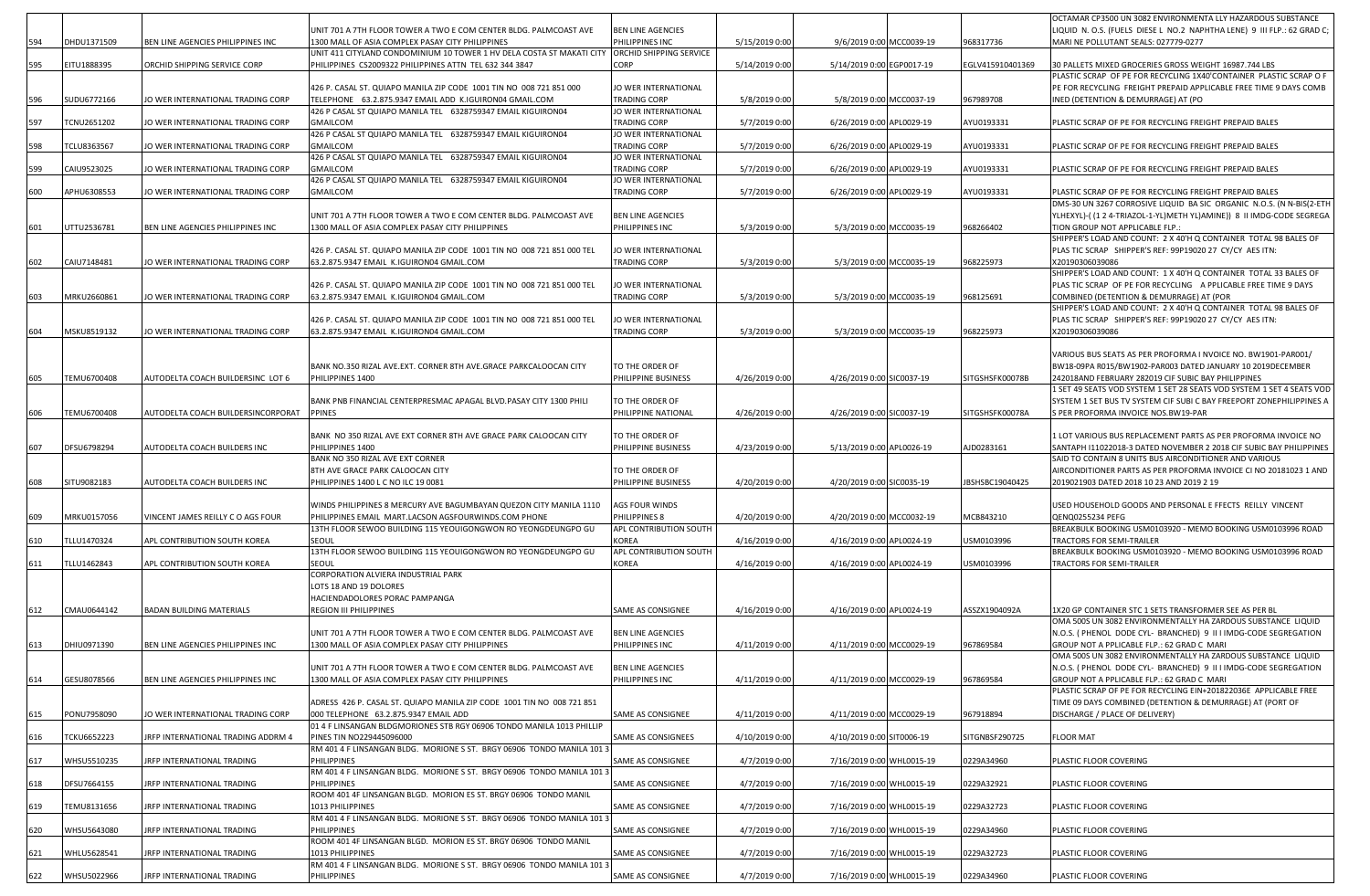| 623 | WHLU5801390 | JRFP INTERNATIONAL TRADING         | ROOM 401 4F LINSANGAN BLGD. MORION ES ST. BRGY 06906 TONDO MANIL<br>1013 PHILIPPINES                                  | SAME AS CONSIGNEE                           | 4/7/2019 0:00  | 7/16/2019 0:00 WHL0015-19 | 0229A32723     | PLASTIC FLOOR COVERING                                                                                                                |
|-----|-------------|------------------------------------|-----------------------------------------------------------------------------------------------------------------------|---------------------------------------------|----------------|---------------------------|----------------|---------------------------------------------------------------------------------------------------------------------------------------|
|     |             |                                    | ROOM 401 4F LINSANGAN BLGD. MORION ES ST. BRGY 06906 TONDO MANIL                                                      |                                             |                |                           |                |                                                                                                                                       |
| 624 | WHLU5637380 | JRFP INTERNATIONAL TRADING         | 1013 PHILIPPINES                                                                                                      | SAME AS CONSIGNEE                           | 4/7/2019 0:00  | 7/16/2019 0:00 WHL0015-19 | 0229A32724     | PLASTIC FLOOR COVERING                                                                                                                |
|     |             |                                    | ROOM 401 4F LINSANGAN BLGD. MORION ES ST. BRGY 06906 TONDO MANIL                                                      |                                             |                |                           |                |                                                                                                                                       |
| 625 | BMOU4301410 | JRFP INTERNATIONAL TRADING         | 1013 PHILIPPINES<br>RM 401 4 F LINSANGAN BLDG. MORIONE S ST. BRGY 06906 TONDO MANILA 101 3                            | SAME AS CONSIGNEE                           | 4/7/2019 0:00  | 7/16/2019 0:00 WHL0015-19 | 0229A32723     | PLASTIC FLOOR COVERING                                                                                                                |
| 626 | WHLU5610748 | JRFP INTERNATIONAL TRADING         | <b>PHILIPPINES</b>                                                                                                    | SAME AS CONSIGNEE                           | 4/7/2019 0:00  | 7/16/2019 0:00 WHL0015-19 | 0229A32921     | PLASTIC FLOOR COVERING                                                                                                                |
|     |             |                                    | RM 401 4 F LINSANGAN BLDG. MORIONE S ST. BRGY 06906 TONDO MANILA 101 :                                                |                                             |                |                           |                |                                                                                                                                       |
| 627 | WHLU5545724 | JRFP INTERNATIONAL TRADING         | PHILIPPINES                                                                                                           | SAME AS CONSIGNEE                           | 4/7/2019 0:00  | 7/16/2019 0:00 WHL0015-19 | 0229A32921     | PLASTIC FLOOR COVERING                                                                                                                |
|     | WHSU5516608 |                                    | ROOM 401 4F LINSANGAN BLGD. MORION ES ST. BRGY 06906 TONDO MANIL                                                      |                                             | 4/7/2019 0:00  |                           | 0229A32724     |                                                                                                                                       |
| 628 |             | IRFP INTERNATIONAL TRADING         | 1013 PHILIPPINES<br>ROOM 401 4F LINSANGAN BLGD. MORION ES ST. BRGY 06906 TONDO MANIL                                  | SAME AS CONSIGNEE                           |                | 7/16/2019 0:00 WHL0015-19 |                | PLASTIC FLOOR COVERING                                                                                                                |
| 629 | TCLU6363640 | IRFP INTERNATIONAL TRADING         | 1013 PHILIPPINES                                                                                                      | SAME AS CONSIGNEE                           | 4/7/2019 0:00  | 7/16/2019 0:00 WHL0015-19 | 0229A32723     | PLASTIC FLOOR COVERING                                                                                                                |
|     |             |                                    | ROOM 401 4F LINSANGAN BLGD. MORION ES ST. BRGY 06906 TONDO MANIL                                                      |                                             |                |                           |                |                                                                                                                                       |
| 630 | WHLU5594903 | JRFP INTERNATIONAL TRADING         | 1013 PHILIPPINES                                                                                                      | SAME AS CONSIGNEE                           | 4/7/2019 0:00  | 7/16/2019 0:00 WHL0015-19 | 0229A32724     | PLASTIC FLOOR COVERING                                                                                                                |
| 631 | WHSU5131801 | IRFP INTERNATIONAL TRADING         | RM 401 4 F LINSANGAN BLDG. MORIONE S ST. BRGY 06906 TONDO MANILA 101 3<br>PHILIPPINES                                 | SAME AS CONSIGNEE                           | 4/7/2019 0:00  | 7/16/2019 0:00 WHL0015-19 | 0229A32921     | PLASTIC FLOOR COVERING                                                                                                                |
|     |             |                                    | BANK PNB FINANCIAL CENTERPRESMAC APAGAL BLVD.PASAY CITY 1300 PHILI                                                    | TO THE ORDER OF                             |                |                           |                | VARIOUS BUS SEATS CIF SUBIC BAYFRE EPORT ZONEPHILIPPINES HS CODE 94                                                                   |
| 632 | GESU6723130 | AUTODELTA COACH BUILDERSINCORPORAT | <b>PPINES</b>                                                                                                         | PHILIPPINE NATIONAL                         | 4/4/2019 0:00  | 4/4/2019 0:00 SIC0031-19  | SITGSHSFK00073 | 012090                                                                                                                                |
|     |             |                                    |                                                                                                                       |                                             |                |                           |                | OCTAMAR CP3500 UN 3082 ENVIRONMENTA LLY HAZARDOUS SUBSTANCE                                                                           |
| 633 | DHIU1072173 | BEN LINE AGENCIES PHILIPPINES INC  | UNIT 701 A 7TH FLOOR TOWER A TWO E COM CENTER BLDG. PALMCOAST AVE<br>1300 MALL OF ASIA COMPLEX PASAY CITY PHILIPPINES | <b>BEN LINE AGENCIES</b><br>PHILIPPINES INC | 3/27/2019 0:00 | 4/25/2019 0:00 MCC0025-19 | 967614717      | LIQUID N. O.S. (FUELS DIES EL NO.2 NAPHTH ALENE) 9 III FLP.: 62 GRAD C  <br>MA RINE POLLUTANT SEALS: 023956-02                        |
|     |             |                                    |                                                                                                                       |                                             |                |                           |                | OMA 500S UN 3082 ENVIRONMENTALLY HA ZARDOUS SUBSTANCE LIQUID                                                                          |
|     |             |                                    | UNIT 701 A 7TH FLOOR TOWER A TWO E COM CENTER BLDG. PALMCOAST AVE                                                     | <b>BEN LINE AGENCIES</b>                    |                |                           |                | N.O.S. ( PHENOL DODE CYL- BRANCHED) 9 II I IMDG CODE SEGREGATION                                                                      |
| 634 | DHDU9046932 | BEN LINE AGENCIES PHILIPPINES INC  | 1300 MALL OF ASIA COMPLEX PASAY CITY PHILIPPINES                                                                      | PHILIPPINES INC                             | 3/27/2019 0:00 | 4/25/2019 0:00 MCC0025-19 | 967869558      | GROUP NOT A PPLICABLE FLP.: 62 GRAD C MARI                                                                                            |
|     |             |                                    |                                                                                                                       |                                             |                |                           |                | OMA 500S UN 3082 ENVIRONMENTALLY HA ZARDOUS SUBSTANCE LIQUID                                                                          |
| 635 | TCLU9010559 | BEN LINE AGENCIES PHILIPPINES INC  | UNIT 701 A 7TH FLOOR TOWER A TWO E COM CENTER BLDG. PALMCOAST AVE<br>1300 MALL OF ASIA COMPLEX PASAY CITY PHILIPPINES | <b>BEN LINE AGENCIES</b><br>PHILIPPINES INC | 3/27/2019 0:00 | 4/25/2019 0:00 MCC0025-19 | 967869558      | N.O.S. ( PHENOL DODE CYL- BRANCHED) 9 II I IMDG CODE SEGREGATION<br>GROUP NOT A PPLICABLE FLP.: 62 GRAD C MARI                        |
|     |             |                                    |                                                                                                                       |                                             |                |                           |                | OCTAMAR CP3500 UN 3082 ENVIRONMENTA LLY HAZARDOUS SUBSTANCE                                                                           |
|     |             |                                    | UNIT 701 A 7TH FLOOR TOWER A TWO E COM CENTER BLDG. PALMCOAST AVE                                                     | <b>BEN LINE AGENCIES</b>                    |                |                           |                | LIQUID N. O.S. (FUELS DIES EL NO.2 NAPHTH ALENE) 9 III FLP.: 62 GRAD C                                                                |
| 636 | UTTU2536272 | BEN LINE AGENCIES PHILIPPINES INC  | 1300 MALL OF ASIA COMPLEX PASAY CITY PHILIPPINES                                                                      | PHILIPPINES INC                             | 3/27/2019 0:00 | 4/25/2019 0:00 MCC0025-19 | 967614717      | MA RINE POLLUTANT SEALS: 023956-02                                                                                                    |
|     |             |                                    | UNIT 701 A 7TH FLOOR TOWER A TWO E COM CENTER BLDG. PALMCOAST AVE                                                     | <b>BEN LINE AGENCIES</b>                    |                |                           |                | OCTAMAR CP3500 UN 3082 ENVIRONMENTA LLY HAZARDOUS SUBSTANCE<br>LIQUID N. O.S. (FUELS DIES EL NO.2 NAPHTH ALENE) 9 III FLP.: 62 GRAD C |
| 637 | DHDU1578332 | BEN LINE AGENCIES PHILIPPINES INC  | 1300 MALL OF ASIA COMPLEX PASAY CITY PHILIPPINES                                                                      | PHILIPPINES INC                             | 3/27/2019 0:00 | 4/25/2019 0:00 MCC0025-19 | 967614717      | MA RINE POLLUTANT SEALS: 023956-02                                                                                                    |
|     |             |                                    |                                                                                                                       |                                             |                |                           |                | OCTAMAR CP3500 UN 3082 ENVIRONMENTA LLY HAZARDOUS SUBSTANCE                                                                           |
|     |             |                                    | UNIT 701 A 7TH FLOOR TOWER A TWO E COM CENTER BLDG. PALMCOAST AVE                                                     | <b>BEN LINE AGENCIES</b>                    |                |                           |                | LIQUID N. O.S. (FUELS DIES EL NO.2 NAPHTH ALENE) 9 III FLP.: 62 GRAD C                                                                |
| 638 | DHDU1470939 | BEN LINE AGENCIES PHILIPPINES INC  | 1300 MALL OF ASIA COMPLEX PASAY CITY PHILIPPINES                                                                      | PHILIPPINES INC                             | 3/27/2019 0:00 | 4/25/2019 0:00 MCC0025-19 | 967614717      | MA RINE POLLUTANT SEALS: 023956-02                                                                                                    |
| 639 | MRKU6432005 | JO WER INTERNATIONAL TRADING CORP  | ADRESS 426 P. CASAL ST. QUIAPO MANILA ZIP CODE 1001 TIN NO 008 721 851<br>000 TELEPHONE 63.2.875.9347 EMAIL ADD       | SAME AS CONSIGNEE                           | 3/27/2019 0:00 | 4/25/2019 0:00 MCC0025-19 | 580519241      | PLASTIC SCRAP OF PE FOR RECYCLING X 20190129949090                                                                                    |
|     |             |                                    |                                                                                                                       |                                             |                |                           |                | PLASTIC SCRAP OF PE FOR RECYCLING APPLICABLE FREE TIME 9 DAYS COMBI                                                                   |
|     |             |                                    | ADRESS 426 P. CASAL ST. QUIAPO MANILA ZIP CODE 1001 TIN NO 008 721 851                                                |                                             |                |                           |                | NED (DETENTION & DEMURRAGE) AT (POR T OF DISCHARGE / PLACE OF                                                                         |
| 640 | PONU7792395 | JO WER INTERNATIONAL TRADING CORP  | 000 TELEPHONE 63.2.875.9347 EMAIL ADD                                                                                 | SAME AS CONSIGNEE                           | 3/27/2019 0:00 | 4/25/2019 0:00 MCC0025-19 | 967730672      | DELIVERY) AES ITN: X20190129949090                                                                                                    |
|     |             |                                    | ADRESS 426 P. CASAL ST. QUIAPO MANILA ZIP CODE 1001 TIN NO 008 721 851                                                |                                             |                |                           |                | APPLICABLE FREE TIME 9 DAYS COMBIN ED(DETENTION & DEMURRAGE) AT<br>(PORT OF DISCHARGE / PLACE OF DELIVERY) P LASTIC SCRAP OF PE FOR   |
| 641 | UESU4546343 | JO WER INTERNATIONAL TRADING CORP  | 000 TELEPHONE 63.2.875.9347 EMAIL ADD                                                                                 | SAME AS CONSIGNEE                           | 3/27/2019 0:00 | 4/25/2019 0:00 MCC0025-19 | 967872571      | RECYCLING                                                                                                                             |
|     |             |                                    |                                                                                                                       |                                             |                |                           |                | APPLICABLE FREE TIME 9 DAYS COMBIN ED(DETENTION & DEMURRAGE) AT                                                                       |
|     |             |                                    | ADRESS 426 P. CASAL ST. QUIAPO MANILA ZIP CODE 1001 TIN NO 008 721 851                                                |                                             |                |                           |                | (PORT OF DISCHARGE / PLACE OF DELIVERY) P LASTIC SCRAP OF PE FOR                                                                      |
| 642 | PONU7815968 | JO WER INTERNATIONAL TRADING CORP  | 000 TELEPHONE 63.2.875.9347 EMAIL ADD                                                                                 | SAME AS CONSIGNEE                           | 3/27/2019 0:00 | 4/25/2019 0:00 MCC0025-19 | 967872571      | <b>RECYCLING</b><br>PLASTIC SCRAP OF PE FOR RECYCLING APPLICABLE FREE TIME 9 DAYS COMBI                                               |
|     |             |                                    | ADRESS 426 P. CASAL ST. QUIAPO MANILA ZIP CODE 1001 TIN NO 008 721 851                                                |                                             |                |                           |                | NED (DETENTION & DEMURRAGE) AT (POR T OF DISCHARGE / PLACE OF                                                                         |
| 643 | MRKU3401612 | JO WER INTERNATIONAL TRADING CORP  | 000 TELEPHONE 63.2.875.9347 EMAIL ADD                                                                                 | SAME AS CONSIGNEE                           | 3/27/2019 0:00 | 4/25/2019 0:00 MCC0025-19 | 967730672      | DELIVERY) AES ITN: X20190129949090                                                                                                    |
|     |             |                                    |                                                                                                                       |                                             |                |                           |                | PLASTIC SCRAP OF PE FOR RECYCLING FREIGHT PREPAID APPLICABLE FREE                                                                     |
|     |             |                                    | ADRESS 426 P. CASAL ST. QUIAPO MANILA ZIP CODE 1001 TIN NO 008 721 851                                                | SAME AS CONSIGNEE                           |                |                           | 580200248      | TIME 14 DAYS COMBINED (DETENTION & DEMURRAGE) AT (PORT OF<br>DISCHARGE / PLACE OF DELIVERY) AES: X201901140                           |
| 644 | MRKU5865607 | JO WER INTERNATIONAL TRADING CORP  | 000 TELEPHONE 63.2.875.9347 EMAIL ADD                                                                                 |                                             | 3/27/2019 0:00 | 4/25/2019 0:00 MCC0025-19 |                | ROAD TRACTORS FOR SEMI TRAILER ORIGINAL BB BOOKING USM0103920                                                                         |
|     |             |                                    | 13TH FLOOR SEWOO BUILDING 115 YEOUIGONGWON RO YEONGDEUNGPO GU                                                         | APL CONTRIBUTION SOUTH                      |                |                           |                | MEMO BOOKING USM0103996 SPLIT BREAKBULK BOOKING USM0106255 -                                                                          |
| 645 | TTNU0730060 | APL CONTRIBUTION SOUTH KOREA       | SEOUL                                                                                                                 | KOREA                                       | 3/26/2019 0:00 | 4/3/2019 0:00 APL0018-19  | USM0106231     | <b>MEMO</b>                                                                                                                           |
|     |             |                                    |                                                                                                                       |                                             |                |                           |                | ROAD TRACTORS FOR SEMI TRAILER ORIGINAL BB BOOKING USM0103920                                                                         |
| 646 | TEXU8958015 | APL CONTRIBUTION SOUTH KOREA       | 13TH FLOOR SEWOO BUILDING 115 YEOUIGONGWON RO YEONGDEUNGPO GU<br>SEOUL                                                | APL CONTRIBUTION SOUTH<br><b>KOREA</b>      | 3/26/2019 0:00 | 4/3/2019 0:00 APL0018-19  | USM0106231     | MEMO BOOKING USM0103996 SPLIT BREAKBULK BOOKING USM0106255 -<br><b>MEMO</b>                                                           |
|     |             |                                    |                                                                                                                       |                                             |                |                           |                | ROAD TRACTORS FOR SEMI TRAILER ORIGINAL BB BOOKING USM0103920                                                                         |
|     |             |                                    | 13TH FLOOR SEWOO BUILDING 115 YEOUIGONGWON RO YEONGDEUNGPO GU                                                         | APL CONTRIBUTION SOUTH                      |                |                           |                | MEMO BOOKING USM0103996 SPLIT BREAKBULK BOOKING USM0106255 -                                                                          |
| 647 | TLLU1468625 | APL CONTRIBUTION SOUTH KOREA       | SEOUL                                                                                                                 | KOREA                                       | 3/26/2019 0:00 | 4/3/2019 0:00 APL0018-19  | USM0106231     | <b>MEMO</b>                                                                                                                           |
|     |             |                                    |                                                                                                                       |                                             |                |                           |                | ROAD TRACTORS FOR SEMI TRAILER ORIGINAL BB BOOKING USM0103920                                                                         |
| 648 | TRIU0737768 | APL CONTRIBUTION SOUTH KOREA       | 13TH FLOOR SEWOO BUILDING 115 YEOUIGONGWON RO YEONGDEUNGPO GU<br>SEOUL                                                | APL CONTRIBUTION SOUTH<br>KOREA             | 3/26/2019 0:00 | 4/3/2019 0:00 APL0018-19  | USM0106231     | MEMO BOOKING USM0103996 SPLIT BREAKBULK BOOKING USM0106255 -<br><b>MEMO</b>                                                           |
|     |             |                                    |                                                                                                                       |                                             |                |                           |                | ROAD TRACTORS FOR SEMI TRAILER ORIGINAL BB BOOKING USM0103920                                                                         |
|     |             |                                    | 13TH FLOOR SEWOO BUILDING 115 YEOUIGONGWON RO YEONGDEUNGPO GU                                                         | APL CONTRIBUTION SOUTH                      |                |                           |                | MEMO BOOKING USM0103996 SPLIT BREAKBULK BOOKING USM0106255 -                                                                          |
| 649 | TRLU6008388 | APL CONTRIBUTION SOUTH KOREA       | SEOUL                                                                                                                 | KOREA                                       | 3/26/2019 0:00 | 4/3/2019 0:00 APL0018-19  | USM0106231     | <b>MEMO</b>                                                                                                                           |
|     |             |                                    | 13TH FLOOR SEWOO BUILDING 115 YEOUIGONGWON RO YEONGDEUNGPO GU                                                         | APL CONTRIBUTION SOUTH                      |                |                           |                | ROAD TRACTORS FOR SEMI TRAILER ORIGINAL BB BOOKING USM0103920<br>MEMO BOOKING USM0103996 SPLIT BREAKBULK BOOKING USM0106255 -         |
| 650 | TOLU8952853 | APL CONTRIBUTION SOUTH KOREA       | SEOUL                                                                                                                 | <b>KOREA</b>                                | 3/26/2019 0:00 | 4/3/2019 0:00 APL0018-19  | USM0106231     | <b>MEMO</b>                                                                                                                           |
|     |             |                                    |                                                                                                                       |                                             |                |                           |                |                                                                                                                                       |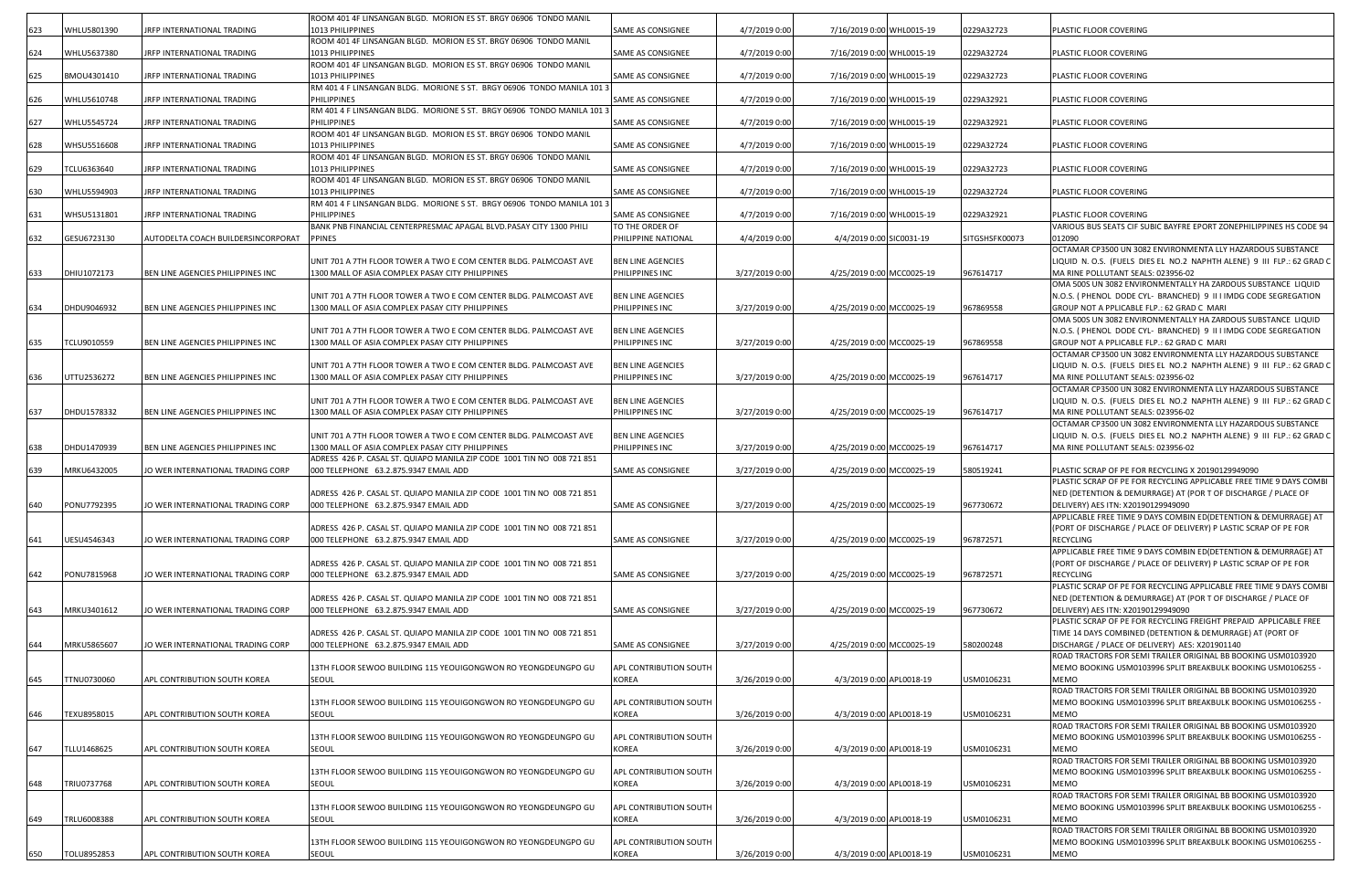|     |                    |                                   |                                                                                                                                                           |                                        |                |                           |            | ROAD TRACTORS FOR SEMI TRAILER ORIGINAL BB BOOKING USM0103920                                                                        |
|-----|--------------------|-----------------------------------|-----------------------------------------------------------------------------------------------------------------------------------------------------------|----------------------------------------|----------------|---------------------------|------------|--------------------------------------------------------------------------------------------------------------------------------------|
| 651 | TRIU0802328        | APL CONTRIBUTION SOUTH KOREA      | 13TH FLOOR SEWOO BUILDING 115 YEOUIGONGWON RO YEONGDEUNGPO GU<br>SEOUL                                                                                    | APL CONTRIBUTION SOUTH<br><b>KOREA</b> | 3/26/2019 0:00 | 4/3/2019 0:00 APL0018-19  | USM0106231 | MEMO BOOKING USM0103996 SPLIT BREAKBULK BOOKING USM0106255 -<br>MEMO                                                                 |
|     |                    |                                   |                                                                                                                                                           |                                        |                |                           |            | ROAD TRACTORS FOR SEMI TRAILER ORIGINAL BB BOOKING USM0103920                                                                        |
|     |                    |                                   | 13TH FLOOR SEWOO BUILDING 115 YEOUIGONGWON RO YEONGDEUNGPO GU                                                                                             | APL CONTRIBUTION SOUTH                 |                |                           |            | MEMO BOOKING USM0103996 SPLIT BREAKBULK BOOKING USM0106255 -                                                                         |
| 652 | TCLU6049536        | APL CONTRIBUTION SOUTH KOREA      | SEOUL                                                                                                                                                     | KOREA                                  | 3/26/2019 0:00 | 4/3/2019 0:00 APL0018-19  | USM0106231 | MEMO                                                                                                                                 |
|     |                    |                                   | 13TH FLOOR SEWOO BUILDING 115 YEOUIGONGWON RO YEONGDEUNGPO GU                                                                                             | <b>APL CONTRIBUTION SOUTH</b>          |                |                           |            | ROAD TRACTORS FOR SEMI TRAILER ORIGINAL BB BOOKING USM0103920<br>MEMO BOOKING USM0103996 SPLIT BREAKBULK BOOKING USM0106255          |
| 653 | TRLU6016845        | APL CONTRIBUTION SOUTH KOREA      | SEOUL                                                                                                                                                     | KOREA                                  | 3/26/2019 0:00 | 4/3/2019 0:00 APL0018-19  | USM0106231 | MEMO                                                                                                                                 |
|     |                    |                                   |                                                                                                                                                           |                                        |                |                           |            | ROAD TRACTORS FOR SEMI TRAILER ORIGINAL BB BOOKING USM0103920                                                                        |
|     |                    |                                   | 13TH FLOOR SEWOO BUILDING 115 YEOUIGONGWON RO YEONGDEUNGPO GU                                                                                             | APL CONTRIBUTION SOUTH                 |                |                           |            | MEMO BOOKING USM0103996 SPLIT BREAKBULK BOOKING USM0106255                                                                           |
| 654 | TLLU1472008        | APL CONTRIBUTION SOUTH KOREA      | SEOUL                                                                                                                                                     | <b>KOREA</b>                           | 3/26/2019 0:00 | 4/3/2019 0:00 APL0018-19  | USM0106231 | MEMO                                                                                                                                 |
|     |                    |                                   |                                                                                                                                                           |                                        |                |                           |            | ROAD TRACTORS FOR SEMI TRAILER ORIGINAL BB BOOKING USM0103920                                                                        |
| 655 | TLLU1471362        | APL CONTRIBUTION SOUTH KOREA      | 13TH FLOOR SEWOO BUILDING 115 YEOUIGONGWON RO YEONGDEUNGPO GU<br>SEOUL                                                                                    | APL CONTRIBUTION SOUTH<br><b>KOREA</b> | 3/26/2019 0:00 | 4/3/2019 0:00 APL0018-19  | JSM0106231 | MEMO BOOKING USM0103996 SPLIT BREAKBULK BOOKING USM0106255<br>MEMO                                                                   |
|     |                    |                                   |                                                                                                                                                           |                                        |                |                           |            | ROAD TRACTORS FOR SEMI TRAILER ORIGINAL BB BOOKING USM0103920                                                                        |
|     |                    |                                   | 13TH FLOOR SEWOO BUILDING 115 YEOUIGONGWON RO YEONGDEUNGPO GU                                                                                             | APL CONTRIBUTION SOUTH                 |                |                           |            | MEMO BOOKING USM0103996 SPLIT BREAKBULK BOOKING USM0106255                                                                           |
| 656 | TRIU0828343        | APL CONTRIBUTION SOUTH KOREA      | SEOUL                                                                                                                                                     | KOREA                                  | 3/26/2019 0:00 | 4/3/2019 0:00 APL0018-19  | USM0106231 | MEMO                                                                                                                                 |
|     |                    |                                   |                                                                                                                                                           |                                        |                |                           |            | ROAD TRACTORS FOR SEMI TRAILER ORIGINAL BB BOOKING USM0103920                                                                        |
|     | TCLU6060427        |                                   | 13TH FLOOR SEWOO BUILDING 115 YEOUIGONGWON RO YEONGDEUNGPO GU<br>SEOUL                                                                                    | APL CONTRIBUTION SOUTH<br>KOREA        |                |                           | USM0106231 | MEMO BOOKING USM0103996 SPLIT BREAKBULK BOOKING USM0106255 -<br>MEMO                                                                 |
| 657 |                    | APL CONTRIBUTION SOUTH KOREA      |                                                                                                                                                           |                                        | 3/26/2019 0:00 | 4/3/2019 0:00 APL0018-19  |            | ROAD TRACTORS FOR SEMI TRAILER ORIGINAL BB BOOKING USM0103920                                                                        |
|     |                    |                                   | 13TH FLOOR SEWOO BUILDING 115 YEOUIGONGWON RO YEONGDEUNGPO GU                                                                                             | APL CONTRIBUTION SOUTH                 |                |                           |            | MEMO BOOKING USM0103996 SPLIT BREAKBULK BOOKING USM0106255                                                                           |
| 658 | TLLU1469046        | APL CONTRIBUTION SOUTH KOREA      | SEOUL                                                                                                                                                     | KOREA                                  | 3/26/2019 0:00 | 4/3/2019 0:00 APL0018-19  | USM0106231 | MEMO                                                                                                                                 |
|     |                    |                                   |                                                                                                                                                           |                                        |                |                           |            | ROAD TRACTORS FOR SEMI TRAILER ORIGINAL BB BOOKING USM0103920                                                                        |
|     |                    |                                   | 13TH FLOOR SEWOO BUILDING 115 YEOUIGONGWON RO YEONGDEUNGPO GU                                                                                             | APL CONTRIBUTION SOUTH                 |                |                           |            | MEMO BOOKING USM0103996 SPLIT BREAKBULK BOOKING USM0106255 -                                                                         |
| 659 | TRIU0807994        | APL CONTRIBUTION SOUTH KOREA      | SEOUL                                                                                                                                                     | KOREA                                  | 3/26/2019 0:00 | 4/3/2019 0:00 APL0018-19  | USM0106231 | MEMO<br>ROAD TRACTORS FOR SEMI TRAILER ORIGINAL BB BOOKING USM0103920                                                                |
|     |                    |                                   | 13TH FLOOR SEWOO BUILDING 115 YEOUIGONGWON RO YEONGDEUNGPO GU                                                                                             | APL CONTRIBUTION SOUTH                 |                |                           |            | MEMO BOOKING USM0103996 SPLIT BREAKBULK BOOKING USM0106255 -                                                                         |
| 660 | TLLU1467700        | APL CONTRIBUTION SOUTH KOREA      | SEOUL                                                                                                                                                     | KOREA                                  | 3/26/2019 0:00 | 4/3/2019 0:00 APL0018-19  | USM0106231 | MEMO                                                                                                                                 |
|     |                    |                                   |                                                                                                                                                           |                                        |                |                           |            | ROAD TRACTORS FOR SEMI TRAILER ORIGINAL BB BOOKING USM0103920                                                                        |
|     |                    |                                   | 13TH FLOOR SEWOO BUILDING 115 YEOUIGONGWON RO YEONGDEUNGPO GU                                                                                             | APL CONTRIBUTION SOUTH                 |                |                           |            | MEMO BOOKING USM0103996 SPLIT BREAKBULK BOOKING USM0106255 -                                                                         |
| 661 | TLLU1466751        | APL CONTRIBUTION SOUTH KOREA      | SEOUL                                                                                                                                                     | KOREA                                  | 3/26/2019 0:00 | 4/3/2019 0:00 APL0018-19  | USM0106231 | <b>MEMO</b><br>ROAD TRACTORS FOR SEMI TRAILER ORIGINAL BB BOOKING USM0103920                                                         |
|     |                    |                                   | 13TH FLOOR SEWOO BUILDING 115 YEOUIGONGWON RO YEONGDEUNGPO GU                                                                                             | APL CONTRIBUTION SOUTH                 |                |                           |            | MEMO BOOKING USM0103996 SPLIT BREAKBULK BOOKING USM0106255 -                                                                         |
| 662 | SEGU7639332        | APL CONTRIBUTION SOUTH KOREA      | SEOUL                                                                                                                                                     | KOREA                                  | 3/26/2019 0:00 | 4/3/2019 0:00 APL0018-19  | USM0106231 | <b>MEMO</b>                                                                                                                          |
|     |                    |                                   |                                                                                                                                                           |                                        |                |                           |            | 10 000 BAGS 500 M TONS THAI WHITE RICE 5 BROKENS PACKING IN SINGLE                                                                   |
|     |                    |                                   |                                                                                                                                                           |                                        |                |                           |            | PP BAG OF 50 KG NET EACH G W 501 200 00 KGS N W 500 000 00 KGS                                                                       |
| 663 | CMAU2061437        | MINDANAO AGRIPLUS CORPORATION     | NO 123 MONTEVERDE AVENUE BRGY 27 C DAVAO CITY PHILIPPINES                                                                                                 | SAME AS CONSIGNEE                      | 3/26/2019 0:00 | 4/3/2019 0:00 APL0018-19  | CGK0252573 | FREIGHT PREPAID GOODS TO BE RELEASED                                                                                                 |
|     |                    |                                   |                                                                                                                                                           |                                        |                |                           |            | 10 000 BAGS 500 M TONS THAI WHITE RICE 5 BROKENS PACKING IN SINGLE<br>PP BAG OF 50 KG NET EACH G W 501 200 00 KGS N W 500 000 00 KGS |
| 664 | <b>TEMU5250008</b> | MINDANAO AGRIPLUS CORPORATION     | NO 123 MONTEVERDE AVENUE BRGY 27 C DAVAO CITY PHILIPPINES                                                                                                 | SAME AS CONSIGNEE                      | 3/26/2019 0:00 | 4/3/2019 0:00 APL0018-19  | CGK0252573 | FREIGHT PREPAID GOODS TO BE RELEASED                                                                                                 |
|     |                    |                                   |                                                                                                                                                           |                                        |                |                           |            | 10 000 BAGS 500 M TONS THAI WHITE RICE 5 BROKENS PACKING IN SINGLE                                                                   |
|     |                    |                                   |                                                                                                                                                           |                                        |                |                           |            | PP BAG OF 50 KG NET EACH G W 501 200 00 KGS N W 500 000 00 KGS                                                                       |
| 665 | CMAU1889556        | MINDANAO AGRIPLUS CORPORATION     | NO 123 MONTEVERDE AVENUE BRGY 27 C DAVAO CITY PHILIPPINES                                                                                                 | SAME AS CONSIGNEE                      | 3/26/2019 0:00 | 4/3/2019 0:00 APL0018-19  | CGK0252573 | FREIGHT PREPAID GOODS TO BE RELEASED                                                                                                 |
|     |                    |                                   |                                                                                                                                                           |                                        |                |                           |            | 10 000 BAGS 500 M TONS THAI WHITE RICE 5 BROKENS PACKING IN SINGLE                                                                   |
| 666 | ECMU2235660        | MINDANAO AGRIPLUS CORPORATION     | NO 123 MONTEVERDE AVENUE BRGY 27 C DAVAO CITY PHILIPPINES                                                                                                 | SAME AS CONSIGNEE                      | 3/26/2019 0:00 | 4/3/2019 0:00 APL0018-19  | CGK0252573 | PP BAG OF 50 KG NET EACH G W 501 200 00 KGS N W 500 000 00 KGS<br>FREIGHT PREPAID GOODS TO BE RELEASED                               |
|     |                    |                                   |                                                                                                                                                           |                                        |                |                           |            | 1040000 2 ETHYLHEXYL NITRATE IN BUL K UN 3082: 9. III E)                                                                             |
|     |                    |                                   | UNIT 701 A 7TH FLOOR TOWER A TWO E COM CENTER BLDG PALM COAST AVENUE BEN LINE AGENCIES                                                                    |                                        |                |                           |            | ENVIRONMENTAL LY HAZARDOUS SUBSTANCE LIQUID.N.O.S . MADE IN INDIA                                                                    |
| 667 | AACU8702103        | BEN LINE AGENCIES PHILIPPINES INC | MALL OF ASIA COMPLEX PASAY CITY PHILIPPINES 1300 TEL. NO. 63 2                                                                                            | PHILIPPINES INC                        | 3/21/2019 0:00 | 3/21/2019 0:00 MCC0023-19 | 580778062  | INCOTERMS 2010 CI F SUBIC BAY PHILIPPINES VAT NO                                                                                     |
|     |                    |                                   |                                                                                                                                                           |                                        |                |                           |            | 3 ISO TANK CONTAINERS EACH OF 2200 0.00 KGS NET WT 2 ETHYLHEXYL                                                                      |
| 668 | GMCU4150219        | BEN LINE AGENCIES PHILIPPINES INC | UNIT 701 A 7TH FLOOR TOWER A TWO E COM CENTER BLDG PALM COAST AVENUE  BEN LINE AGENCIES<br>MALL OF ASIA COMPLEX PASAY CITY PHILIPPINES 1300 TEL. NO. 63 2 | PHILIPPINES INC                        | 3/21/2019 0:00 | 3/21/2019 0:00 MCC0023-19 | 968003201  | NITRAT E IN BULK UN 3082: 9. III E) ENVIR ONMENTALLY HAZARDOUS<br>SUBSTANCE LIQU ID.N.O.S. MADE IN INDIA INCOTE                      |
|     |                    |                                   |                                                                                                                                                           |                                        |                |                           |            | 1040000 2 ETHYLHEXYL NITRATE IN BUL K UN 3082: 9. III E)                                                                             |
|     |                    |                                   | UNIT 701 A 7TH FLOOR TOWER A TWO E COM CENTER BLDG PALM COAST AVENUE BEN LINE AGENCIES                                                                    |                                        |                |                           |            | ENVIRONMENTAL LY HAZARDOUS SUBSTANCE LIQUID.N.O.S. MADE IN INDIA                                                                     |
| 669 | GMCU3150889        | BEN LINE AGENCIES PHILIPPINES INC | MALL OF ASIA COMPLEX PASAY CITY PHILIPPINES 1300 TEL. NO. 63 2                                                                                            | PHILIPPINES INC                        | 3/21/2019 0:00 | 3/21/2019 0:00 MCC0023-19 | 580778062  | INCOTERMS 2010 CI F SUBIC BAY PHILIPPINES VAT NO                                                                                     |
|     |                    |                                   |                                                                                                                                                           |                                        |                |                           |            | 3 ISO TANK CONTAINERS EACH OF 2200 0.00 KGS NET WT 2 ETHYLHEXYL<br>NITRAT E IN BULK UN 3082: 9. III E) ENVIR ONMENTALLY HAZARDOUS    |
| 670 | GMCU4150142        | BEN LINE AGENCIES PHILIPPINES INC | UNIT 701 A 7TH FLOOR TOWER A TWO E COM CENTER BLDG PALM COAST AVENUE BEN LINE AGENCIES<br>MALL OF ASIA COMPLEX PASAY CITY PHILIPPINES 1300 TEL. NO. 63 2  | PHILIPPINES INC                        | 3/21/2019 0:00 | 3/21/2019 0:00 MCC0023-19 | 968003201  | SUBSTANCE LIQU ID.N.O.S. MADE IN INDIA INCOTE                                                                                        |
|     |                    |                                   |                                                                                                                                                           |                                        |                |                           |            | OMA 500S UN 3082 ENVIRONMENTALLY HA ZARDOUS SUBSTANCE LIQUID                                                                         |
|     |                    |                                   | UNIT 701 A 7TH FLOOR TOWER A TWO E COM CENTER BLDG. PALMCOAST AVE                                                                                         | <b>BEN LINE AGENCIES</b>               |                |                           |            | N.O.S. ( PHENOL DODE CYL- BRANCHED) 9 II I IMDG CODE SEGREGATION                                                                     |
| 671 | DHDU1476710        | BEN LINE AGENCIES PHILIPPINES INC | 1300 MALL OF ASIA COMPLEX PASAY CITY PHILIPPINES                                                                                                          | PHILIPPINES INC                        | 3/21/2019 0:00 | 3/21/2019 0:00 MCC0023-19 | 967860457  | GROUP NOT A PPLICABLE FLP.: 62 GRAD C MARI                                                                                           |
|     |                    |                                   |                                                                                                                                                           |                                        |                |                           |            | OMA 500S UN 3082 ENVIRONMENTALLY HA ZARDOUS SUBSTANCE LIQUID                                                                         |
| 672 | EXFU6634614        | BEN LINE AGENCIES PHILIPPINES INC | UNIT 701 A 7TH FLOOR TOWER A TWO E COM CENTER BLDG. PALMCOAST AVE<br>1300 MALL OF ASIA COMPLEX PASAY CITY PHILIPPINES                                     | BEN LINE AGENCIES<br>PHILIPPINES INC   | 3/21/2019 0:00 | 3/21/2019 0:00 MCC0023-19 | 967860457  | N.O.S. ( PHENOL DODE CYL- BRANCHED) 9 II I IMDG CODE SEGREGATION<br>GROUP NOT A PPLICABLE FLP.: 62 GRAD C MARI                       |
|     |                    |                                   |                                                                                                                                                           |                                        |                |                           |            | 3 ISO TANK CONTAINERS EACH OF 2200 0.00 KGS NET WT 2 ETHYLHEXYL                                                                      |
|     |                    |                                   | UNIT 701 A 7TH FLOOR TOWER A TWO E COM CENTER BLDG PALM COAST AVENUE BEN LINE AGENCIES                                                                    |                                        |                |                           |            | NITRAT E IN BULK UN 3082: 9. III E) ENVIR ONMENTALLY HAZARDOUS                                                                       |
| 673 | GMCU4150414        | BEN LINE AGENCIES PHILIPPINES INC | MALL OF ASIA COMPLEX PASAY CITY PHILIPPINES 1300 TEL. NO. 63 2                                                                                            | PHILIPPINES INC                        | 3/21/2019 0:00 | 3/21/2019 0:00 MCC0023-19 | 968003201  | SUBSTANCE LIQU ID.N.O.S. MADE IN INDIA INCOTE                                                                                        |
|     |                    |                                   | 426 P. CASAL ST. QUIAPO MANILA ZIP CODE 1001 TIN NO 008 721 851 000                                                                                       | JO WER INTERNATIONAL                   |                |                           |            |                                                                                                                                      |
| 674 | MSKU1953851        | O WER INTERNATIONAL TRADING CORP  | TELEPHONE 63.2.875.9347 EMAIL ADD K.IGUIRON04 GMAIL.COM<br>426 P. CASAL ST. QUIAPO MANILA ZIP CODE 1001 TIN NO 008 721 851 000                            | TRADING CORP<br>JO WER INTERNATIONAL   | 3/21/2019 0:00 | 3/21/2019 0:00 MCC0023-19 | 967859423  | PLASTIC SCRAP OF PE FOR RECYCLING                                                                                                    |
| 675 | TGHU8850991        | JO WER INTERNATIONAL TRADING CORP | TELEPHONE 63.2.875.9347 EMAIL ADD K.IGUIRON04 GMAIL.COM                                                                                                   | TRADING CORP                           | 3/21/2019 0:00 | 3/21/2019 0:00 MCC0023-19 | 967838251  | PLASTIC SCRAP OF PE FOR RECYCLING                                                                                                    |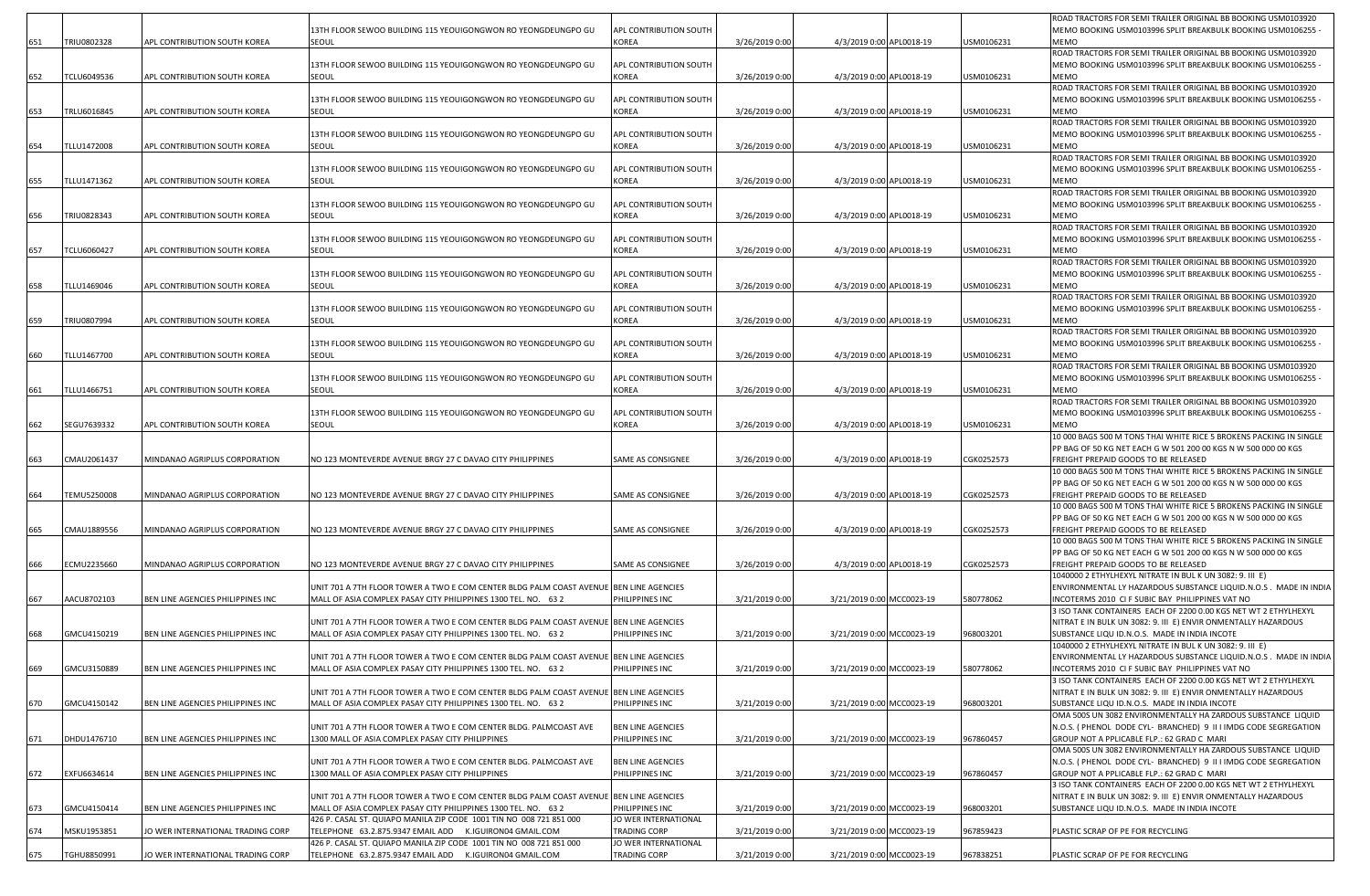|     |             |                                   | ADRESS 426 P. CASAL ST. QUIAPO MANILA ZIP CODE 1001 TIN NO 008 721 851                                                 |                                                |                |                           |                  | PLASTIC SCRAP OF PE FOR RECYCLING 9 DAYS FREE TIME AT DESTINATION.                                                                  |
|-----|-------------|-----------------------------------|------------------------------------------------------------------------------------------------------------------------|------------------------------------------------|----------------|---------------------------|------------------|-------------------------------------------------------------------------------------------------------------------------------------|
| 676 | MRSU4036610 | JO WER INTERNATIONAL TRADING CORP | 000 TELEPHONE 63.2.875.9347 EMAIL ADD                                                                                  | SAME AS CONSIGNEE                              | 3/21/2019 0:00 | 3/21/2019 0:00 MCC0023-19 | 967777123        | X20190122539382 FREIGHT FORWARDER S NUMBER<br>: 6416189010256                                                                       |
|     |             |                                   | ADRESS 426 P. CASAL ST. QUIAPO MANILA ZIP CODE 1001 TIN NO 008 721 851                                                 |                                                |                |                           |                  |                                                                                                                                     |
| 677 | GATU8535800 | JO WER INTERNATIONAL TRADING CORF | 000 TELEPHONE 63.2.875.9347 EMAIL ADD                                                                                  | SAME AS CONSIGNEE                              | 3/21/2019 0:00 | 3/21/2019 0:00 MCC0023-19 | 967777123        | PLASTIC SCRAP OF PE FOR RECYCLING 9 DAYS FREE TIME AT DESTINATION.<br>X20190122539382 FREIGHT FORWARDER S NUMBER<br>: 6416189010256 |
|     |             |                                   | 426 P. CASAL ST. QUIAPO MANILA ZIP CODE 1001 TIN NO 008 721 851 000                                                    | JO WER INTERNATIONAL                           |                |                           |                  |                                                                                                                                     |
| 678 | MRKU5934740 | JO WER INTERNATIONAL TRADING CORP | TELEPHONE 63.2.875.9347 EMAIL ADD K.IGUIRON04 GMAIL.COM                                                                | TRADING CORP                                   | 3/21/2019 0:00 | 3/21/2019 0:00 MCC0023-19 | 967859423        | PLASTIC SCRAP OF PE FOR RECYCLING                                                                                                   |
|     |             |                                   | 426 P. CASAL ST. QUIAPO MANILA ZIP CODE 1001 TIN NO 008 721 851 000                                                    | JO WER INTERNATIONAL                           |                |                           |                  |                                                                                                                                     |
| 679 | TCLU5857289 | JO WER INTERNATIONAL TRADING CORP | TELEPHONE 63.2.875.9347 EMAIL ADD K.IGUIRON04 GMAIL.COM                                                                | TRADING CORP                                   | 3/21/2019 0:00 | 3/21/2019 0:00 MCC0023-19 | 967859423        | PLASTIC SCRAP OF PE FOR RECYCLING                                                                                                   |
|     |             |                                   | 426 P. CASAL ST. QUIAPO MANILA ZIP CODE 1001 TIN NO 008 721 851 000                                                    | JO WER INTERNATIONAL                           |                |                           |                  |                                                                                                                                     |
| 680 | UESU4715320 | JO WER INTERNATIONAL TRADING CORP | TELEPHONE 63.2.875.9347 EMAIL ADD K.IGUIRON04 GMAIL.COM                                                                | TRADING CORP                                   | 3/21/2019 0:00 | 3/21/2019 0:00 MCC0023-19 | 967782238        | PLASTIC SCRAP OF PE FOR RECYCLING                                                                                                   |
|     |             |                                   |                                                                                                                        |                                                |                |                           |                  | 2X40HQ 1X20' VARIOUS BUS REPLACEMEN T PARTS CIF SUBIC BAY                                                                           |
|     |             |                                   |                                                                                                                        | TO THE ORDER OF                                |                |                           |                  | PHILIPPINES A S PER PROFORMA INVOICE NO. PBWCNA01 24 DATED 2019-01                                                                  |
| 681 | WHSU2507650 | AUTODELTA COACH BUILDERS INC      | PNB FINANCIAL CENTER MACAPAGAL BLV D. PASAY CITY PHILIPPINES                                                           | PHILIPPINE NATIONAL                            | 3/19/2019 0:00 | 4/16/2019 0:00 WHL0010-19 | 0269506075       | 24 HS CODE:8708109 0 LC NUMBER: 8005ILFS19000333                                                                                    |
|     |             |                                   |                                                                                                                        |                                                |                |                           |                  | 2X40HQ 1X20' VARIOUS BUS REPLACEMEN T PARTS CIF SUBIC BAY                                                                           |
|     |             |                                   |                                                                                                                        | TO THE ORDER OF                                |                |                           |                  | PHILIPPINES A S PER PROFORMA INVOICE NO. PBWCNA01 24 DATED 2019-01                                                                  |
| 682 | TGCU0159727 | AUTODELTA COACH BUILDERS INC      | PNB FINANCIAL CENTER MACAPAGAL BLV D. PASAY CITY PHILIPPINES                                                           | PHILIPPINE NATIONAL                            | 3/19/2019 0:00 | 4/16/2019 0:00 WHL0010-19 | 0269506075       | 24 HS CODE:8708109 0 LC NUMBER: 8005ILFS19000333                                                                                    |
|     |             |                                   |                                                                                                                        |                                                |                |                           |                  | 2X40HQ 1X20' VARIOUS BUS REPLACEMEN T PARTS CIF SUBIC BAY                                                                           |
| 683 | WHSU5338759 | AUTODELTA COACH BUILDERS INC      | PNB FINANCIAL CENTER MACAPAGAL BLV D. PASAY CITY PHILIPPINES                                                           | TO THE ORDER OF<br>PHILIPPINE NATIONAL         | 3/19/2019 0:00 | 4/16/2019 0:00 WHL0010-19 | 0269506075       | PHILIPPINES A S PER PROFORMA INVOICE NO. PBWCNA01 24 DATED 2019-01<br>24 HS CODE:8708109 0 LC NUMBER: 8005ILFS19000333              |
|     |             |                                   |                                                                                                                        |                                                |                |                           |                  | OCTAMAR CP3500 UN3082 ENVIRONMENTAL LY HAZARDOUS SUBSTANCE                                                                          |
|     |             |                                   | UNIT 701 A 7TH FLOOR TOWER A TWO E COM CENTER BLDG. PALMCOAST AVE                                                      | <b>BEN LINE AGENCIES</b>                       |                |                           |                  | LIQUID N.O.S. (FUELS DIESE L NO.2 NAPHTHA LENE) 9 III FLP.: 62 GRAD C                                                               |
| 684 | DHIU0930663 | BEN LINE AGENCIES PHILIPPINES INC | 1300 MALL OF ASIA COMPLEX PASAY CITY PHILIPPINES                                                                       | PHILIPPINES INC                                | 3/13/2019 0:00 | 3/29/2019 0:00 MCC0021-19 | 967614696        | MARI NE POLLUTANT SEALS: 024390-0243                                                                                                |
|     |             |                                   |                                                                                                                        |                                                |                |                           |                  | 1040000 2 ETHYLHEXYL NITRATE IN BUL K UN 3082: 9. III E)                                                                            |
|     |             |                                   | UNIT 701 A 7TH FLOOR TOWER A TWO E COM CENTER BLDG PALM COAST AVENUE BEN LINE AGENCIES                                 |                                                |                |                           |                  | ENVIRONMENTAL LY HAZARDOUS SUBSTANCE LIQUID.N.O.S. INCOTERMS                                                                        |
| 685 | AACU8701832 | BEN LINE AGENCIES PHILIPPINES INC | MALL OF ASIA COMPLEX PASAY CITY PHILIPPINES 1300 TEL. NO. 63 2                                                         | PHILIPPINES INC                                | 3/13/2019 0:00 | 3/29/2019 0:00 MCC0021-19 | 967836337        | 2010 CIF SUBIC BAY P HILIPPINES VAT NO: GB4                                                                                         |
|     |             |                                   |                                                                                                                        |                                                |                |                           |                  | OCTAMAR CP3500 UN 3082 ENVIRONMENTA LLY HAZARDOUS SUBSTANCE                                                                         |
|     |             |                                   | UNIT 701 A 7TH FLOOR TOWER A TWO E COM CENTER BLDG. PALMCOAST AVE                                                      | <b>BEN LINE AGENCIES</b>                       |                |                           |                  | LIQUID N. O.S. (FUELS DIESE L NO.2 NAPHTHA LENE) 9 III FLP.: 62 GRAD C                                                              |
| 686 | DHDU1474831 | BEN LINE AGENCIES PHILIPPINES INC | 1300 MALL OF ASIA COMPLEX PASAY CITY PHILIPPINES                                                                       | PHILIPPINES INC                                | 3/13/2019 0:00 | 3/29/2019 0:00 MCC0021-19 | 967367060        | MARIN E POLLUTANT SEALS: 024274-02427                                                                                               |
|     |             |                                   |                                                                                                                        |                                                |                |                           |                  | OCTAMAR CP3500 UN 3082 ENVIRONMENTA LLY HAZARDOUS SUBSTANCE                                                                         |
|     |             |                                   | UNIT 701 A 7TH FLOOR TOWER A TWO E COM CENTER BLDG. PALMCOAST AVE                                                      | <b>BEN LINE AGENCIES</b>                       |                |                           |                  | LIQUID N. O.S. (FUELS DIESE L NO.2 NAPHTHA LENE) 9 III FLP.: 62 GRAD C                                                              |
| 687 | DHDU1475988 | BEN LINE AGENCIES PHILIPPINES INC | 1300 MALL OF ASIA COMPLEX PASAY CITY PHILIPPINES                                                                       | PHILIPPINES INC                                | 3/13/2019 0:00 | 3/29/2019 0:00 MCC0021-19 | 967367060        | MARIN E POLLUTANT SEALS: 024274-02427                                                                                               |
|     |             |                                   |                                                                                                                        |                                                |                |                           |                  | OCTAMAR CP3500 UN 3082 ENVIRONMENTA LLY HAZARDOUS SUBSTANCE                                                                         |
| 688 |             |                                   | UNIT 701 A 7TH FLOOR TOWER A TWO E COM CENTER BLDG. PALMCOAST AVE<br>1300 MALL OF ASIA COMPLEX PASAY CITY PHILIPPINES  | BEN LINE AGENCIES<br>PHILIPPINES INC           |                | 3/29/2019 0:00 MCC0021-19 | 967367060        | LIQUID N. O.S. (FUELS DIESE L NO.2 NAPHTHA LENE) 9 III FLP.: 62 GRAD C                                                              |
|     | EXFU0579886 | BEN LINE AGENCIES PHILIPPINES INC |                                                                                                                        |                                                | 3/13/2019 0:00 |                           |                  | MARIN E POLLUTANT SEALS: 024274-02427<br>1040000 2 ETHYLHEXYL NITRATE IN BUL K UN 3082: 9. III E)                                   |
|     |             |                                   | UNIT 701 A 7TH FLOOR TOWER A TWO E COM CENTER BLDG PALM COAST AVENUE BEN LINE AGENCIES                                 |                                                |                |                           |                  | ENVIRONMENTAL LY HAZARDOUS SUBSTANCE LIQUID.N.O.S . INCOTERMS                                                                       |
| 689 | AACU8702253 | BEN LINE AGENCIES PHILIPPINES INC | MALL OF ASIA COMPLEX PASAY CITY PHILIPPINES 1300 TEL. NO. 63 2                                                         | PHILIPPINES INC                                | 3/13/2019 0:00 | 3/29/2019 0:00 MCC0021-19 | 967836337        | 2010 CIF SUBIC BAY P HILIPPINES VAT NO: GB4                                                                                         |
|     |             |                                   |                                                                                                                        |                                                |                |                           |                  | OCTAMAR CP3500 UN3082 ENVIRONMENTAL LY HAZARDOUS SUBSTANCE                                                                          |
|     |             |                                   | UNIT 701 A 7TH FLOOR TOWER A TWO E COM CENTER BLDG. PALMCOAST AVE                                                      | <b>BEN LINE AGENCIES</b>                       |                |                           |                  | LIQUID N.O.S. (FUELS DIESE L NO.2 NAPHTHA LENE) 9 III FLP.: 62 GRAD C                                                               |
| 690 | DHDU1475165 | BEN LINE AGENCIES PHILIPPINES INC | 1300 MALL OF ASIA COMPLEX PASAY CITY PHILIPPINES                                                                       | PHILIPPINES INC                                | 3/13/2019 0:00 | 3/29/2019 0:00 MCC0021-19 | 967614696        | MARI NE POLLUTANT SEALS: 024390-0243                                                                                                |
|     |             |                                   |                                                                                                                        |                                                |                |                           |                  | OCTAMAR CP3500 UN 3082 ENVIRONMENTA LLY HAZARDOUS SUBSTANCE                                                                         |
|     |             |                                   | UNIT 701 A 7TH FLOOR TOWER A TWO E COM CENTER BLDG. PALMCOAST AVE                                                      | <b>BEN LINE AGENCIES</b>                       |                |                           |                  | LIQUID N. O.S. (FUELS DIESE L NO.2 NAPHTHA LENE) 9 III FLP.: 62 GRAD C                                                              |
| 691 | DHDU1474050 | BEN LINE AGENCIES PHILIPPINES INC | 1300 MALL OF ASIA COMPLEX PASAY CITY PHILIPPINES                                                                       | PHILIPPINES INC                                | 3/13/2019 0:00 | 3/29/2019 0:00 MCC0021-19 | 967367060        | MARIN E POLLUTANT SEALS: 024274-02427                                                                                               |
|     |             |                                   |                                                                                                                        |                                                |                |                           |                  | OCTAMAR CP3500 UN3082 ENVIRONMENTAL LY HAZARDOUS SUBSTANCE                                                                          |
|     |             |                                   | UNIT 701 A 7TH FLOOR TOWER A TWO E COM CENTER BLDG. PALMCOAST AVE                                                      | <b>BEN LINE AGENCIES</b>                       |                |                           |                  | LIQUID N.O.S. (FUELS DIESE L NO.2 NAPHTHA LENE) 9 III FLP.: 62 GRAD C                                                               |
| 692 | DHDU1478800 | BEN LINE AGENCIES PHILIPPINES INC | 1300 MALL OF ASIA COMPLEX PASAY CITY PHILIPPINES                                                                       | PHILIPPINES INC                                | 3/13/2019 0:00 | 3/29/2019 0:00 MCC0021-19 | 967614696        | MARI NE POLLUTANT SEALS: 024390-0243                                                                                                |
|     |             |                                   |                                                                                                                        |                                                |                |                           |                  | OCTAMAR CP3500 UN3082 ENVIRONMENTAL LY HAZARDOUS SUBSTANCE                                                                          |
|     |             |                                   | UNIT 701 A 7TH FLOOR TOWER A TWO E COM CENTER BLDG. PALMCOAST AVE                                                      | <b>BEN LINE AGENCIES</b>                       |                |                           |                  | LIQUID N.O.S. (FUELS DIESE L NO.2 NAPHTHA LENE) 9 III FLP.: 62 GRAD C                                                               |
| 693 | BTU1251155  | BEN LINE AGENCIES PHILIPPINES INC | 1300 MALL OF ASIA COMPLEX PASAY CITY PHILIPPINES<br>THOMAS A. CORTEZ SRCPRIOR OF SERVANTS OF THE RISEN CHRIST MONASTIC | PHILIPPINES INC<br><b>GENERAL PRIOR FATHER</b> | 3/13/2019 0:00 | 3/29/2019 0:00 MCC0021-19 | 967614696        | MARI NE POLLUTANT SEALS: 024390-0243                                                                                                |
| 694 | UACU5321377 | MONASTERIO DE TARLACFR RONALD     | COMMUNITYECO PARK SAN JOSE 2300 TARLAC                                                                                 | ARCHIE                                         | 3/13/2019 0:00 | 3/13/2019 0:00 ONX0009-19 | HLCUFRA190118572 | AID FOR HUMANITARIAN PURPOSES HS CODE 99909925                                                                                      |
|     |             |                                   | MANILA, PHILIPPINES                                                                                                    |                                                |                |                           |                  | 17 PLTS HS# 3926.10.0000 UN1263 PAINT CLASS 3 PG III F.P. 40.5 C EMS F-E 9                                                          |
|     |             |                                   | M F JUSMAG                                                                                                             |                                                |                |                           |                  | E GW 32 PLTS HS# 3926.10.0000 UN1950 AEROSOLS CLASS 2.1 EMS F-D S-U                                                                 |
| 695 | HLXU8323866 | JS EMBASSY                        | MANILA, PHILIPPINES                                                                                                    | SAME AS CONSIGNEE                              | 3/13/2019 0:00 | 3/13/2019 0:00 ONX0009-19 | 040078428        | 12 FIBERBOARD BOXES (4G)                                                                                                            |
|     |             |                                   | MANILA, PHILIPPINES                                                                                                    |                                                |                |                           |                  | 17 PLTS HS# 3926.10.0000 UN1263 PAINT CLASS 3 PG III F.P. 40.5 C EMS F-E S                                                          |
|     |             |                                   | M F JUSMAG                                                                                                             |                                                |                |                           |                  | E GW 32 PLTS HS# 3926.10.0000 UN1950 AEROSOLS CLASS 2.1 EMS F-D S-U                                                                 |
| 696 | FSCU9595038 | JS EMBASSY                        | MANILA, PHILIPPINES                                                                                                    | SAME AS CONSIGNEE                              | 3/13/2019 0:00 | 3/13/2019 0:00 ONX0009-19 | 040078428        | 12 FIBERBOARD BOXES (4G)                                                                                                            |
|     |             |                                   |                                                                                                                        |                                                |                |                           |                  | TRICON BREAKBULK CARGO IN 1XF40 CARGO IS STOW ON TLLU1461370 FOR                                                                    |
| 697 | TLLU1461370 | US EMBASSY MANILA                 | PHILIPPINES FOR JUSMAG BACE P MANILA                                                                                   | US EMBASSY MANILA                              | 3/3/2019 0:00  | 3/2/2019 0:00 APL0013-19  | JSM0105058       | SHIP CONVENIENCE MASTER B/L USM0104989                                                                                              |
|     |             |                                   |                                                                                                                        |                                                |                |                           |                  | DMS-30 UN 3267 CORROSIVE LIQUID BA SIC ORGANIC N.O.S. (N N-BIS(2-ETH                                                                |
|     |             |                                   | UNIT 701 A 7TH FLOOR TOWER A TWO E COM CENTER BLDG. PALMCOAST AVE                                                      | BEN LINE AGENCIES                              |                |                           |                  | YLHEXYL)-((124-TRIAZOL-1-YL)METH YL)AMINE)) 8 II IMDG CODE SEGREGA                                                                  |
| 698 | DHDU1373292 | BEN LINE AGENCIES PHILIPPINES INC | 1300 MALL OF ASIA COMPLEX PASAY CITY PHILIPPINES                                                                       | PHILIPPINES INC                                | 3/2/2019 0:00  | 2/28/2019 0:00 MCC0018-19 | 967365849        | TION GROUP NOT APPLICABLE FLP.:                                                                                                     |
|     |             |                                   |                                                                                                                        |                                                |                |                           |                  | OCTAMAR CP3500 UN 3082 ENVIRONMENTA LLY HAZARDOUS SUBSTANCE                                                                         |
| 699 | DHDU1470604 | BEN LINE AGENCIES PHILIPPINES INC | UNIT 701 A 7TH FLOOR TOWER A TWO E COM CENTER BLDG. PALMCOAST AVE<br>1300 MALL OF ASIA COMPLEX PASAY CITY PHILIPPINES  | <b>BEN LINE AGENCIES</b><br>PHILIPPINES INC    | 3/2/2019 0:00  | 2/28/2019 0:00 MCC0018-19 | 967104933        | LIQUID N. O.S. (FUELS DIESE L NO.2 NAPHTHA LENE) 9 III FLP.: 62 GRAD C<br>MARI NE POLLUTANT SEALS: 025088-0250                      |
|     |             |                                   |                                                                                                                        |                                                |                |                           |                  | OMA500S UN 3082 ENVIRONMENTALLY HAZ ARDOUS SUBSTANCE LIQUID                                                                         |
|     |             |                                   | UNIT 701 A 7TH FLOOR TOWER A TWO E COM CENTER BLDG. PALMCOAST AVE                                                      | BEN LINE AGENCIES                              |                |                           |                  | N.O.S. (P HENOL DODE CYL- BRANCHED) 9 III IMDG-CODE SEGREGATION                                                                     |
| 700 | CRXU8628753 | BEN LINE AGENCIES PHILIPPINES INC | 1300 MALL OF ASIA COMPLEX PASAY CITY PHILIPPINES                                                                       | PHILIPPINES INC                                | 3/2/2019 0:00  | 2/28/2019 0:00 MCC0018-19 | 967365823        | GROUP NOT AP PLICABLE FLP.: 62 GRAD C MARINE                                                                                        |
|     |             |                                   |                                                                                                                        |                                                |                |                           |                  | OCTAMAR CP3500 UN 3082 ENVIRONMENTA LLY HAZARDOUS SUBSTANCE                                                                         |
|     |             |                                   | UNIT 701 A 7TH FLOOR TOWER A TWO E COM CENTER BLDG. PALMCOAST AVE                                                      | <b>BEN LINE AGENCIES</b>                       |                |                           |                  | LIQUID N. O.S. (FUELS DIESE L NO.2 NAPHTHA LENE) 9 III FLP.: 62 GRAD C                                                              |
| 701 | GESU8078376 | BEN LINE AGENCIES PHILIPPINES INC | 1300 MALL OF ASIA COMPLEX PASAY CITY PHILIPPINES                                                                       | PHILIPPINES INC                                | 3/2/2019 0:00  | 2/28/2019 0:00 MCC0018-19 | 967104933        | MARI NE POLLUTANT SEALS: 025088-0250                                                                                                |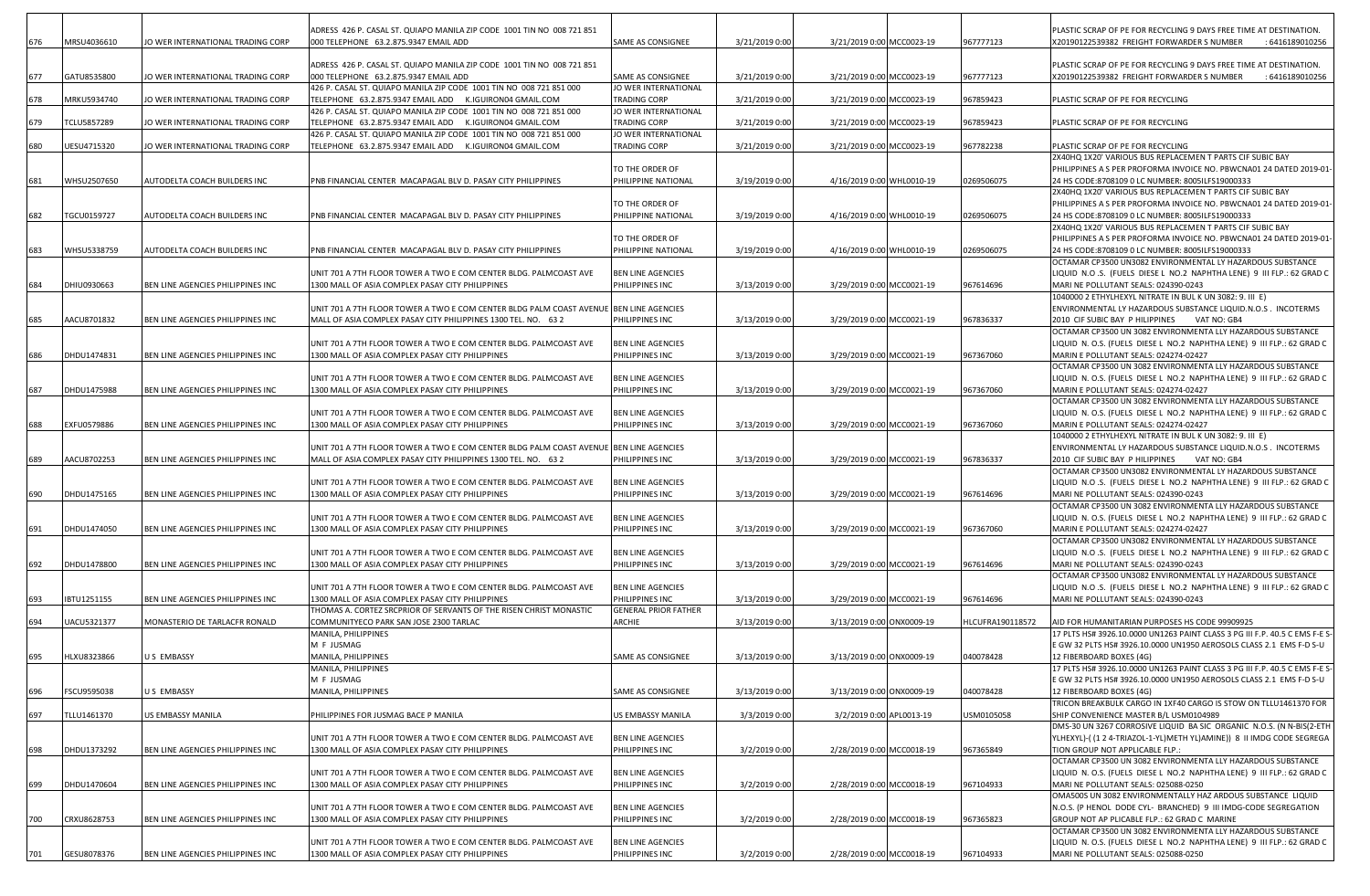|     |              |                                    |                                                                                                                       |                                             |                |                           |                          |           | OCTAMAR CP3500 UN 3082 ENVIRONMENTA LLY HAZARDOUS SUBSTANCE                                                    |
|-----|--------------|------------------------------------|-----------------------------------------------------------------------------------------------------------------------|---------------------------------------------|----------------|---------------------------|--------------------------|-----------|----------------------------------------------------------------------------------------------------------------|
| 702 |              |                                    | UNIT 701 A 7TH FLOOR TOWER A TWO E COM CENTER BLDG. PALMCOAST AVE                                                     | <b>BEN LINE AGENCIES</b><br>PHILIPPINES INC |                | 2/28/2019 0:00 MCC0018-19 |                          | 967104933 | LIQUID N. O.S. (FUELS DIESE L NO.2 NAPHTHA LENE) 9 III FLP.: 62 GRAD C<br>MARI NE POLLUTANT SEALS: 025088-0250 |
|     | DHIU1575096  | BEN LINE AGENCIES PHILIPPINES INC  | 1300 MALL OF ASIA COMPLEX PASAY CITY PHILIPPINES                                                                      |                                             | 3/2/2019 0:00  |                           |                          |           | OCTAMAR CP3500 UN 3082 ENVIRONMENTA LLY HAZARDOUS SUBSTANCE                                                    |
|     |              |                                    | UNIT 701 A 7TH FLOOR TOWER A TWO E COM CENTER BLDG. PALMCOAST AVE                                                     | <b>BEN LINE AGENCIES</b>                    |                |                           |                          |           | LIQUID N. O.S. (FUELS DIESE L NO.2 NAPHTHA LENE) 9 III FLP.: 62 GRAD C                                         |
| 703 | TCLU9051835  | BEN LINE AGENCIES PHILIPPINES INC  | 1300 MALL OF ASIA COMPLEX PASAY CITY PHILIPPINES                                                                      | PHILIPPINES INC                             | 3/2/2019 0:00  | 2/28/2019 0:00 MCC0018-19 |                          | 967104933 | MARI NE POLLUTANT SEALS: 025088-0250                                                                           |
|     |              |                                    |                                                                                                                       |                                             |                |                           |                          |           | DMS-30 UN 3267 CORROSIVE LIQUID BA SIC ORGANIC N.O.S. (N N-BIS(2-ETH                                           |
| 704 | DHDU1255509  | BEN LINE AGENCIES PHILIPPINES INC  | UNIT 701 A 7TH FLOOR TOWER A TWO E COM CENTER BLDG. PALMCOAST AVE<br>1300 MALL OF ASIA COMPLEX PASAY CITY PHILIPPINES | <b>BEN LINE AGENCIES</b><br>PHILIPPINES INC | 2/11/2019 0:00 | 2/9/2019 0:00 MCC0014-19  |                          | 966989366 | YLHEXYL)-( (1 2 4-TRIAZOL-1-YL)METH YL)AMINE))  8  II IMDG CODE SEGREGA<br>TION GROUP NOT APPLICABLE; FLP.     |
|     |              |                                    | OMM CITRA BUILDING SAN MIGUEL AVENUE ORTIGAS CENTER PASIG CITY                                                        | MATIERE SAS MR GOUVARY                      |                |                           |                          |           |                                                                                                                |
| 705 | MRKU2358300  | CITRA CENTRAL EXPRESSWAY CORP 23 F | PHILIPPINES ATTN JASON FLORES                                                                                         | PHILIPPE 8TH                                | 2/11/2019 0:00 | 2/9/2019 0:00 MCC0014-19  |                          | 606205707 | ELEMENTS DE PONT METALLIQUE                                                                                    |
|     |              |                                    | OMM CITRA BUILDING SAN MIGUEL AVENUE ORTIGAS CENTER PASIG CITY                                                        | MATIERE SAS MR GOUVARY                      |                |                           |                          |           |                                                                                                                |
| 706 | MSKU9569992  | CITRA CENTRAL EXPRESSWAY CORP 23 F | PHILIPPINES ATTN JASON FLORES                                                                                         | PHILIPPE 8TH                                | 2/11/2019 0:00 | 2/9/2019 0:00 MCC0014-19  |                          | 606222128 | ELEMENTS DE PONT METALLIQUE                                                                                    |
| 707 | MRKU5288486  | CITRA CENTRAL EXPRESSWAY CORP 23 F | OMM CITRA BUILDING SAN MIGUEL AVENUE ORTIGAS CENTER PASIG CITY<br>PHILIPPINES ATTN JASON FLORES                       | MATIERE SAS MR GOUVARY<br>PHILIPPE 8TH      | 2/11/2019 0:00 | 2/9/2019 0:00 MCC0014-19  |                          | 606205707 | ELEMENTS DE PONT METALLIQUE                                                                                    |
|     |              |                                    | OMM CITRA BUILDING SAN MIGUEL AVENUE ORTIGAS CENTER PASIG CITY                                                        | MATIERE SAS MR GOUVARY                      |                |                           |                          |           |                                                                                                                |
| 708 | PONU7367781  | CITRA CENTRAL EXPRESSWAY CORP 23 F | PHILIPPINES ATTN JASON FLORES                                                                                         | PHILIPPE 8TH                                | 2/11/2019 0:00 | 2/9/2019 0:00 MCC0014-19  |                          | 606205707 | ELEMENTS DE PONT METALLIQUE                                                                                    |
|     |              |                                    | OMM CITRA BUILDING SAN MIGUEL AVENUE ORTIGAS CENTER PASIG CITY                                                        | MATIERE SAS MR GOUVARY                      |                |                           |                          |           |                                                                                                                |
| 709 | CNU4022472   | CITRA CENTRAL EXPRESSWAY CORP 23 F | PHILIPPINES ATTN JASON FLORES<br>OMM CITRA BUILDING SAN MIGUEL AVENUE ORTIGAS CENTER PASIG CITY                       | PHILIPPE 8TH<br>MATIERE SAS MR GOUVARY      | 2/11/2019 0:00 | 2/9/2019 0:00 MCC0014-19  |                          | 606222128 | ELEMENTS DE PONT METALLIQUE                                                                                    |
| 710 | MRKU3290680  | CITRA CENTRAL EXPRESSWAY CORP 23 F | PHILIPPINES ATTN JASON FLORES                                                                                         | PHILIPPE 8TH                                | 2/11/2019 0:00 | 2/9/2019 0:00 MCC0014-19  |                          | 606222128 | ELEMENTS DE PONT METALLIQUE                                                                                    |
|     |              |                                    | OMM CITRA BUILDING SAN MIGUEL AVENUE ORTIGAS CENTER PASIG CITY                                                        | MATIERE SAS MR GOUVARY                      |                |                           |                          |           |                                                                                                                |
| 711 | MSKU9789472  | CITRA CENTRAL EXPRESSWAY CORP 23 F | PHILIPPINES ATTN JASON FLORES                                                                                         | PHILIPPE 8TH                                | 2/11/2019 0:00 | 2/9/2019 0:00 MCC0014-19  |                          | 606222128 | ELEMENTS DE PONT METALLIQUE                                                                                    |
| 712 | SUDU6984210  | CITRA CENTRAL EXPRESSWAY CORP 23 F | OMM CITRA BUILDING SAN MIGUEL AVENUE ORTIGAS CENTER PASIG CITY<br>PHILIPPINES ATTN JASON FLORES                       | MATIERE SAS MR GOUVARY<br>PHILIPPE 8TH      | 2/11/2019 0:00 | 2/9/2019 0:00 MCC0014-19  |                          | 606222128 | ELEMENTS DE PONT METALLIQUE                                                                                    |
|     |              |                                    | OMM CITRA BUILDING SAN MIGUEL AVENUE ORTIGAS CENTER PASIG CITY                                                        | MATIERE SAS MR GOUVARY                      |                |                           |                          |           |                                                                                                                |
| 713 | MSKU0469708  | CITRA CENTRAL EXPRESSWAY CORP 23 F | PHILIPPINES ATTN JASON FLORES                                                                                         | PHILIPPE 8TH                                | 2/11/2019 0:00 | 2/9/2019 0:00 MCC0014-19  |                          | 606205707 | ELEMENTS DE PONT METALLIQUE                                                                                    |
|     |              |                                    | OMM CITRA BUILDING SAN MIGUEL AVENUE ORTIGAS CENTER PASIG CITY                                                        | MATIERE SAS MR GOUVARY                      |                |                           |                          |           |                                                                                                                |
| 714 | CIU9078709   | CITRA CENTRAL EXPRESSWAY CORP 23 F | PHILIPPINES ATTN JASON FLORES                                                                                         | PHILIPPE 8TH                                | 2/11/2019 0:00 | 2/9/2019 0:00 MCC0014-19  |                          | 606205707 | ELEMENTS DE PONT METALLIQUE                                                                                    |
| 715 | MRKU5161296  | CITRA CENTRAL EXPRESSWAY CORP 23 F | OMM CITRA BUILDING SAN MIGUEL AVENUE ORTIGAS CENTER PASIG CITY<br>PHILIPPINES ATTN JASON FLORES                       | MATIERE SAS MR GOUVARY<br>PHILIPPE 8TH      | 2/11/2019 0:00 | 2/9/2019 0:00 MCC0014-19  |                          | 967130700 | ELEMENTS DE PONT METALLIQUE                                                                                    |
|     |              |                                    | OMM CITRA BUILDING SAN MIGUEL AVENUE ORTIGAS CENTER PASIG CITY                                                        | MATIERE SAS MR GOUVARY                      |                |                           |                          |           |                                                                                                                |
| 716 | PONU7872021  | CITRA CENTRAL EXPRESSWAY CORP 23 F | PHILIPPINES ATTN JASON FLORES                                                                                         | PHILIPPE 8TH                                | 2/11/2019 0:00 | 2/9/2019 0:00 MCC0014-19  |                          | 606222128 | ELEMENTS DE PONT METALLIQUE                                                                                    |
|     |              |                                    | OMM CITRA BUILDING SAN MIGUEL AVENUE ORTIGAS CENTER PASIG CITY                                                        | MATIERE SAS MR GOUVARY                      |                |                           |                          |           |                                                                                                                |
| 717 | VIRKU3030548 | CITRA CENTRAL EXPRESSWAY CORP 23 F | PHILIPPINES ATTN JASON FLORES<br>OMM CITRA BUILDING SAN MIGUEL AVENUE ORTIGAS CENTER PASIG CITY                       | PHILIPPE 8TH<br>MATIERE SAS MR GOUVARY      | 2/11/2019 0:00 | 2/9/2019 0:00 MCC0014-19  |                          | 967130700 | ELEMENTS DE PONT METALLIQUE                                                                                    |
| 718 | HASU4099829  | CITRA CENTRAL EXPRESSWAY CORP 23 F | PHILIPPINES ATTN JASON FLORES                                                                                         | PHILIPPE 8TH                                | 2/11/2019 0:00 | 2/9/2019 0:00 MCC0014-19  |                          | 606205707 | ELEMENTS DE PONT METALLIQUE                                                                                    |
|     |              |                                    | OMM CITRA BUILDING SAN MIGUEL AVENUE ORTIGAS CENTER PASIG CITY                                                        | MATIERE SAS MR GOUVARY                      |                |                           |                          |           |                                                                                                                |
| 719 | MRKU5481643  | CITRA CENTRAL EXPRESSWAY CORP 23 F | PHILIPPINES ATTN JASON FLORES                                                                                         | PHILIPPE 8TH                                | 2/11/2019 0:00 | 2/9/2019 0:00 MCC0014-19  |                          | 606205707 | ELEMENTS DE PONT METALLIQUE                                                                                    |
| 720 | MRKU4730422  | CITRA CENTRAL EXPRESSWAY CORP 23 F | OMM CITRA BUILDING SAN MIGUEL AVENUE ORTIGAS CENTER PASIG CITY<br>PHILIPPINES ATTN JASON FLORES                       | MATIERE SAS MR GOUVARY<br>PHILIPPE 8TH      | 2/11/2019 0:00 | 2/9/2019 0:00 MCC0014-19  |                          | 606222128 | ELEMENTS DE PONT METALLIQUE                                                                                    |
|     |              |                                    | OMM CITRA BUILDING SAN MIGUEL AVENUE ORTIGAS CENTER PASIG CITY                                                        | MATIERE SAS MR GOUVARY                      |                |                           |                          |           |                                                                                                                |
| 721 | MSKU9542923  | CITRA CENTRAL EXPRESSWAY CORP 23 F | PHILIPPINES ATTN JASON FLORES                                                                                         | PHILIPPE 8TH                                | 2/11/2019 0:00 | 2/9/2019 0:00 MCC0014-19  |                          | 606222128 | ELEMENTS DE PONT METALLIQUE                                                                                    |
|     |              |                                    | OMM CITRA BUILDING SAN MIGUEL AVENUE ORTIGAS CENTER PASIG CITY                                                        | MATIERE SAS MR GOUVARY                      |                |                           |                          |           |                                                                                                                |
| 722 | MSKU8624122  | CITRA CENTRAL EXPRESSWAY CORP 23 F | PHILIPPINES ATTN JASON FLORES<br>OMM CITRA BUILDING SAN MIGUEL AVENUE ORTIGAS CENTER PASIG CITY                       | PHILIPPE 8TH<br>MATIERE SAS MR GOUVARY      | 2/11/2019 0:00 | 2/9/2019 0:00 MCC0014-19  |                          | 967130700 | ELEMENTS DE PONT METALLIQUE                                                                                    |
| 723 | MSKU1889285  | CITRA CENTRAL EXPRESSWAY CORP 23 F | PHILIPPINES ATTN JASON FLORES                                                                                         | PHILIPPE 8TH                                | 2/11/2019 0:00 | 2/9/2019 0:00 MCC0014-19  |                          | 606222128 | ELEMENTS DE PONT METALLIQUE                                                                                    |
|     |              |                                    | OMM CITRA BUILDING SAN MIGUEL AVENUE ORTIGAS CENTER PASIG CITY                                                        | MATIERE SAS MR GOUVARY                      |                |                           |                          |           |                                                                                                                |
| 724 | CAIU8333859  | CITRA CENTRAL EXPRESSWAY CORP 23 F | PHILIPPINES ATTN JASON FLORES                                                                                         | PHILIPPE 8TH                                | 2/11/2019 0:00 | 2/9/2019 0:00 MCC0014-19  |                          | 967130700 | ELEMENTS DE PONT METALLIQUE                                                                                    |
|     | PONU8166436  |                                    | OMM CITRA BUILDING SAN MIGUEL AVENUE ORTIGAS CENTER PASIG CITY<br>PHILIPPINES ATTN JASON FLORES                       | MATIERE SAS MR GOUVARY                      |                |                           |                          |           |                                                                                                                |
| 725 |              | CITRA CENTRAL EXPRESSWAY CORP 23 F | OMM CITRA BUILDING SAN MIGUEL AVENUE ORTIGAS CENTER PASIG CITY                                                        | PHILIPPE 8TH<br>MATIERE SAS MR GOUVARY      | 2/11/2019 0:00 | 2/9/2019 0:00 MCC0014-19  |                          | 606205707 | ELEMENTS DE PONT METALLIQUE                                                                                    |
| 726 | MRKU2865780  | CITRA CENTRAL EXPRESSWAY CORP 23 F | PHILIPPINES ATTN JASON FLORES                                                                                         | PHILIPPE 8TH                                | 2/11/2019 0:00 | 2/9/2019 0:00 MCC0014-19  |                          | 606205707 | ELEMENTS DE PONT METALLIQUE                                                                                    |
|     |              |                                    | OMM CITRA BUILDING SAN MIGUEL AVENUE ORTIGAS CENTER PASIG CITY                                                        | MATIERE SAS MR GOUVARY                      |                |                           |                          |           |                                                                                                                |
| 727 | MSKU9884823  | CITRA CENTRAL EXPRESSWAY CORP 23 F | PHILIPPINES ATTN JASON FLORES                                                                                         | PHILIPPE 8TH                                | 2/11/2019 0:00 | 2/9/2019 0:00 MCC0014-19  |                          | 606222128 | ELEMENTS DE PONT METALLIQUE                                                                                    |
| 728 | MSKU9837924  | CITRA CENTRAL EXPRESSWAY CORP 23 F | OMM CITRA BUILDING SAN MIGUEL AVENUE ORTIGAS CENTER PASIG CITY<br>PHILIPPINES ATTN JASON FLORES                       | MATIERE SAS MR GOUVARY<br>PHILIPPE 8TH      | 2/11/2019 0:00 |                           | 2/9/2019 0:00 MCC0014-19 | 606222128 | ELEMENTS DE PONT METALLIQUE                                                                                    |
|     |              |                                    | OMM CITRA BUILDING SAN MIGUEL AVENUE ORTIGAS CENTER PASIG CITY                                                        | MATIERE SAS MR GOUVARY                      |                |                           |                          |           |                                                                                                                |
| 729 | SUDU6821213  | CITRA CENTRAL EXPRESSWAY CORP 23 F | PHILIPPINES ATTN JASON FLORES                                                                                         | PHILIPPE 8TH                                | 2/11/2019 0:00 | 2/9/2019 0:00 MCC0014-19  |                          | 606205707 | ELEMENTS DE PONT METALLIQUE                                                                                    |
|     |              |                                    | OMM CITRA BUILDING SAN MIGUEL AVENUE ORTIGAS CENTER PASIG CITY                                                        | MATIERE SAS MR GOUVARY                      |                |                           |                          |           |                                                                                                                |
| 730 | TRLU8137574  | CITRA CENTRAL EXPRESSWAY CORP 23 F | PHILIPPINES ATTN JASON FLORES<br>OMM CITRA BUILDING SAN MIGUEL AVENUE ORTIGAS CENTER PASIG CITY                       | PHILIPPE 8TH<br>MATIERE SAS MR GOUVARY      | 2/11/2019 0:00 | 2/9/2019 0:00 MCC0014-19  |                          | 606205707 | ELEMENTS DE PONT METALLIQUE                                                                                    |
| 731 | MSKU1847119  | CITRA CENTRAL EXPRESSWAY CORP 23 F | PHILIPPINES ATTN JASON FLORES                                                                                         | PHILIPPE 8TH                                | 2/11/2019 0:00 | 2/9/2019 0:00 MCC0014-19  |                          | 606222128 | ELEMENTS DE PONT METALLIQUE                                                                                    |
|     |              |                                    | OMM CITRA BUILDING SAN MIGUEL AVENUE ORTIGAS CENTER PASIG CITY                                                        | MATIERE SAS MR GOUVARY                      |                |                           |                          |           |                                                                                                                |
| 732 | SUDU6849000  | CITRA CENTRAL EXPRESSWAY CORP 23 F | PHILIPPINES ATTN JASON FLORES                                                                                         | PHILIPPE 8TH                                | 2/11/2019 0:00 | 2/9/2019 0:00 MCC0014-19  |                          | 606222128 | ELEMENTS DE PONT METALLIQUE                                                                                    |
| 733 | MRKU6496530  | CITRA CENTRAL EXPRESSWAY CORP 23 F | OMM CITRA BUILDING SAN MIGUEL AVENUE ORTIGAS CENTER PASIG CITY<br>PHILIPPINES ATTN JASON FLORES                       | MATIERE SAS MR GOUVARY<br>PHILIPPE 8TH      | 2/11/2019 0:00 | 2/9/2019 0:00 MCC0014-19  |                          | 967130700 | ELEMENTS DE PONT METALLIQUE                                                                                    |
|     |              |                                    | OMM CITRA BUILDING SAN MIGUEL AVENUE ORTIGAS CENTER PASIG CITY                                                        | MATIERE SAS MR GOUVARY                      |                |                           |                          |           |                                                                                                                |
| 734 | HASU5044311  | CITRA CENTRAL EXPRESSWAY CORP 23 F | PHILIPPINES ATTN JASON FLORES                                                                                         | PHILIPPE 8TH                                | 2/11/2019 0:00 | 2/9/2019 0:00 MCC0014-19  |                          | 606222128 | ELEMENTS DE PONT METALLIQUE                                                                                    |
|     |              |                                    | OMM CITRA BUILDING SAN MIGUEL AVENUE ORTIGAS CENTER PASIG CITY                                                        | MATIERE SAS MR GOUVARY                      |                |                           |                          |           |                                                                                                                |
| 735 | MSKU9070468  | CITRA CENTRAL EXPRESSWAY CORP 23 F | PHILIPPINES ATTN JASON FLORES<br>OMM CITRA BUILDING SAN MIGUEL AVENUE ORTIGAS CENTER PASIG CITY                       | PHILIPPE 8TH<br>MATIERE SAS MR GOUVARY      | 2/11/2019 0:00 | 2/9/2019 0:00 MCC0014-19  |                          | 606222128 | ELEMENTS DE PONT METALLIQUE                                                                                    |
| 736 | MSKU1894487  | CITRA CENTRAL EXPRESSWAY CORP 23 F | PHILIPPINES ATTN JASON FLORES                                                                                         | PHILIPPE 8TH                                | 2/11/2019 0:00 | 2/9/2019 0:00 MCC0014-19  |                          | 606205707 | ELEMENTS DE PONT METALLIQUE                                                                                    |
|     |              |                                    | OMM CITRA BUILDING SAN MIGUEL AVENUE ORTIGAS CENTER PASIG CITY                                                        | MATIERE SAS MR GOUVARY                      |                |                           |                          |           |                                                                                                                |
| 737 | MRKU5680305  | CITRA CENTRAL EXPRESSWAY CORP 23 F | PHILIPPINES ATTN JASON FLORES                                                                                         | PHILIPPE 8TH                                | 2/11/2019 0:00 | 2/9/2019 0:00 MCC0014-19  |                          | 606222128 | ELEMENTS DE PONT METALLIQUE                                                                                    |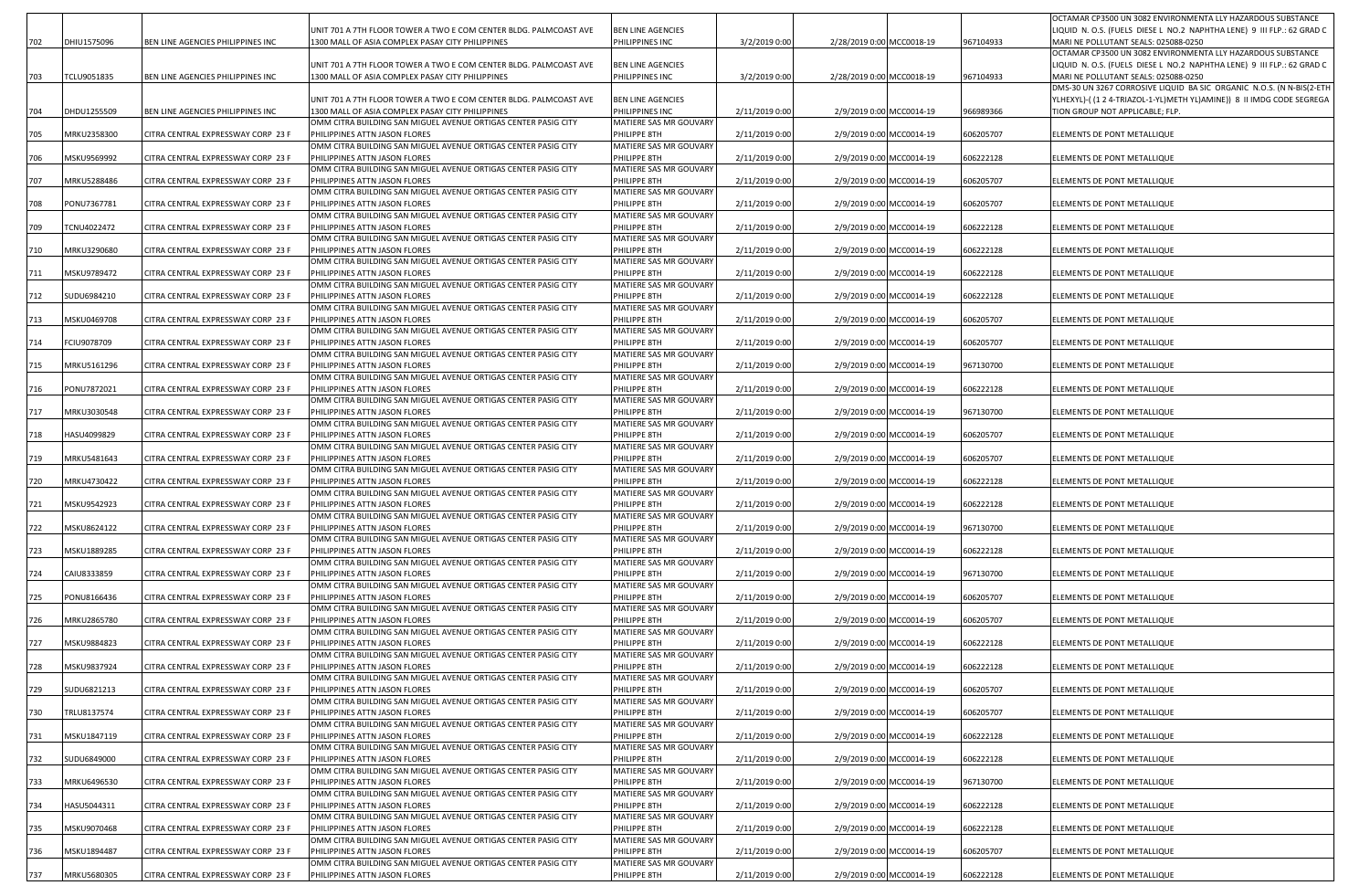| 738        | MRKU3572256                | ENERLIFE PHILIPPINES INCORPORATED                                      | 406 4THFLR J.G. BLDG.C RAYMUNDO WH ADD BGY. SAN ISIDRO M.HIGHWAY<br>CAINTA RIZAL POSTAL CODE 1609 PHILIPPINES                                                                       | ENERLIFE PHILIPPINES<br>INCORPORATED                         | 2/11/2019 0:00                   | 2/9/2019 0:00 MCC0014-19                             | MCB662706              | 6 X 40' HC CONTAINERS OF 17 552 CAR TONS OF 12 887 CARTONS RICHOCO<br>BIG ROLL'S 330G (6 CANS) 50 CARTONS R ICHOCO CHOCOLATE WAFER 50G<br>(60 PACK S) 1 483 CARTONS RICHOCO WHITE                                                                    |
|------------|----------------------------|------------------------------------------------------------------------|-------------------------------------------------------------------------------------------------------------------------------------------------------------------------------------|--------------------------------------------------------------|----------------------------------|------------------------------------------------------|------------------------|------------------------------------------------------------------------------------------------------------------------------------------------------------------------------------------------------------------------------------------------------|
| 739        | MRKU2515610                | ENERLIFE PHILIPPINES INCORPORATED                                      | 406 4THFLR J.G. BLDG.C RAYMUNDO WH ADD BGY. SAN ISIDRO M.HIGHWAY<br>CAINTA RIZAL POSTAL CODE 1609 PHILIPPINES                                                                       | ENERLIFE PHILIPPINES<br>INCORPORATED                         | 2/11/2019 0:00                   | 2/9/2019 0:00 MCC0014-19                             | MCB662706              | 6 X 40' HC CONTAINERS OF 17 552 CAR TONS OF 12 887 CARTONS RICHOCO<br>BIG ROLL'S 330G (6 CANS) 50 CARTONS R ICHOCO CHOCOLATE WAFER 50G<br>(60 PACK S) 1 483 CARTONS RICHOCO WHITE                                                                    |
| 740        | MRKU3951080                | ENERLIFE PHILIPPINES INCORPORATED                                      | 406 4THFLR J.G. BLDG.C RAYMUNDO WH ADD BGY. SAN ISIDRO M.HIGHWAY<br>CAINTA RIZAL POSTAL CODE 1609 PHILIPPINES                                                                       | ENERLIFE PHILIPPINES<br>INCORPORATED                         | 2/11/2019 0:00                   | 2/9/2019 0:00 MCC0014-19                             | MCB662706              | 6 X 40' HC CONTAINERS OF 17 552 CAR TONS OF 12 887 CARTONS RICHOCO<br>BIG ROLL'S 330G (6 CANS) 50 CARTONS R ICHOCO CHOCOLATE WAFER 50G<br>(60 PACK S) 1 483 CARTONS RICHOCO WHITE                                                                    |
| 741        | MRKU5457776                | ENERLIFE PHILIPPINES INCORPORATED                                      | 406 4THFLR J.G. BLDG.C RAYMUNDO WH ADD BGY. SAN ISIDRO M.HIGHWAY<br>CAINTA RIZAL POSTAL CODE 1609 PHILIPPINES                                                                       | ENERLIFE PHILIPPINES<br>INCORPORATED                         | 2/11/2019 0:00                   | 2/9/2019 0:00 MCC0014-19                             | MCB662706              | 6 X 40' HC CONTAINERS OF 17 552 CAR TONS OF 12 887 CARTONS RICHOCO<br>BIG ROLL'S 330G (6 CANS) 50 CARTONS R ICHOCO CHOCOLATE WAFER 50G<br>(60 PACK S) 1 483 CARTONS RICHOCO WHITE                                                                    |
| 742<br>743 | TCNU6672693<br>INKU2624055 | ENERLIFE PHILIPPINES INCORPORATED<br>ENERLIFE PHILIPPINES INCORPORATED | 406 4THFLR J.G. BLDG. C.RAYMUNDO WH ADD BGY. SAN ISIDRO M. HIGHWAY<br>406 4THFLR J.G. BLDG.C RAYMUNDO WH ADD BGY. SAN ISIDRO M.HIGHWAY<br>CAINTA RIZAL POSTAL CODE 1609 PHILIPPINES | ENERLIFE PHILIPPINES<br>ENERLIFE PHILIPPINES<br>INCORPORATED | 2/11/2019 0:00<br>2/11/2019 0:00 | 2/9/2019 0:00 MCC0014-19<br>2/9/2019 0:00 MCC0014-19 | MCB666349<br>MCB662706 | 1 X 40'HC CONTAINERS : 1 871 CARTON S OF 1 871 CARTONS RICHEESE<br>6 X 40' HC CONTAINERS OF 17 552 CAR TONS OF 12 887 CARTONS RICHOCO<br>BIG ROLL'S 330G (6 CANS) 50 CARTONS R ICHOCO CHOCOLATE WAFER 50G<br>(60 PACK S) 1 483 CARTONS RICHOCO WHITE |
| 744        | BHCU4983992                | ENERLIFE PHILIPPINES INCORPORATED                                      | 406 4THFLR J.G. BLDG. C.RAYMUNDO WH ADD BGY. SAN ISIDRO M. HIGHWAY<br>CAINTA RIZAL POSTAL CODE 1609 PHILIPPINES                                                                     | ENERLIFE PHILIPPINES<br>INCORPORATED                         | 2/11/2019 0:00                   | 2/9/2019 0:00 MCC0014-19                             | MCB667471              | 1 X 40'HC CONTAINERS : 2 850 CARTON S OF 2 850 CARTONS RICHOCO BIG<br>ROLL 'S 330G (6 CANS) NET WEIGHT : 5 643 .00 KGS PORT OF DISCHARGE :<br>SUBIC B AY PORT PHILIPPINES HS CODE:                                                                   |
| 745        | MRKU4968663                | ENERLIFE PHILIPPINES INCORPORATED                                      | 406 4THFLR J.G. BLDG.C RAYMUNDO WH ADD BGY. SAN ISIDRO M.HIGHWAY<br>CAINTA RIZAL POSTAL CODE 1609 PHILIPPINES                                                                       | ENERLIFE PHILIPPINES<br>INCORPORATED                         | 2/11/2019 0:00                   | 2/9/2019 0:00 MCC0014-19                             | MCB662706              | 6 X 40' HC CONTAINERS OF 17 552 CAR TONS OF 12 887 CARTONS RICHOCO<br>BIG ROLL'S 330G (6 CANS) 50 CARTONS R ICHOCO CHOCOLATE WAFER 50G<br>(60 PACK S) 1 483 CARTONS RICHOCO WHITE                                                                    |
| 746        | PONU0084305                | <b>GENARO ARB MULTI PURPOSE</b>                                        | COOPERATIVE SITIO FERNANDEZ POBLACION MAGSAYSAY OCCIDENTAL MINDORO PURPOSE                                                                                                          | GENARO ARB MULTI                                             | 2/11/2019 0:00                   | 2/9/2019 0:00 MCC0014-19                             | 580136927              | THAI WHITE RICE 5% BROKEN PACKING I N 50 KG. S/PP BAGS TARE WEIGHT<br>120 GRAMS THE SELLER TO SUPPLY 2% EMPT Y BAGS FREE OF CHARGE NW<br>140.0 000 METRIC TONS GW: 140.3360 ME<br>THAI WHITE RICE 5% BROKEN PACKING I N 50 KG. S/PP BAGS TARE WEIGHT |
| 747        | HASU1160289                | <b>GENARO ARB MULTI PURPOSE</b>                                        | COOPERATIVE SITIO FERNANDEZ POBLACION MAGSAYSAY OCCIDENTAL MINDORO PURPOSE                                                                                                          | GENARO ARB MULTI                                             | 2/11/2019 0:00                   | 2/9/2019 0:00 MCC0014-19                             | 580136927              | 120 GRAMS THE SELLER TO SUPPLY 2% EMPT Y BAGS FREE OF CHARGE NW<br>140.0 000 METRIC TONS GW: 140.3360 ME                                                                                                                                             |
| 748        | SUDU1939311                | <b>GENARO ARB MULTI PURPOSE</b>                                        | COOPERATIVE SITIO FERNANDEZ POBLACION MAGSAYSAY OCCIDENTAL MINDORO PURPOSE                                                                                                          | GENARO ARB MULTI                                             | 2/11/2019 0:00                   | 2/9/2019 0:00 MCC0014-19                             | 580136927              | THAI WHITE RICE 5% BROKEN PACKING I N 50 KG. S/PP BAGS TARE WEIGHT<br>120 GRAMS THE SELLER TO SUPPLY 2% EMPT Y BAGS FREE OF CHARGE NW<br>140.0 000 METRIC TONS GW: 140.3360 ME                                                                       |
| 749        | MSKU2188084                | <b>GENARO ARB MULTI PURPOSE</b>                                        | COOPERATIVE SITIO FERNANDEZ POBLACION MAGSAYSAY OCCIDENTAL MINDORO                                                                                                                  | GENARO ARB MULTI<br><b>PURPOSE</b>                           | 2/11/2019 0:00                   | 2/9/2019 0:00 MCC0014-19                             | 580136927              | THAI WHITE RICE 5% BROKEN PACKING I N 50 KG. S/PP BAGS TARE WEIGHT<br>120 GRAMS THE SELLER TO SUPPLY 2% EMPT Y BAGS FREE OF CHARGE NW<br>140.0 000 METRIC TONS GW: 140.3360 ME                                                                       |
| 750        | MRKU7625734                | <b>GENARO ARB MULTI PURPOSE</b>                                        | COOPERATIVE SITIO FERNANDEZ POBLACION MAGSAYSAY OCCIDENTAL MINDORO PURPOSE                                                                                                          | GENARO ARB MULTI                                             | 2/11/2019 0:00                   | 2/9/2019 0:00 MCC0014-19                             | 580136927              | THAI WHITE RICE 5% BROKEN PACKING I N 50 KG. S/PP BAGS TARE WEIGHT<br>120 GRAMS THE SELLER TO SUPPLY 2% EMPT Y BAGS FREE OF CHARGE NW<br>140.0 000 METRIC TONS GW: 140.3360 ME                                                                       |
| 751        | TGHU0654225                | <b>GENARO ARB MULTI PURPOSE</b>                                        | COOPERATIVE SITIO FERNANDEZ POBLACION MAGSAYSAY OCCIDENTAL MINDORO PURPOSE                                                                                                          | GENARO ARB MULTI                                             | 2/11/2019 0:00                   | 2/9/2019 0:00 MCC0014-19                             | 580136927              | THAI WHITE RICE 5% BROKEN PACKING I N 50 KG. S/PP BAGS TARE WEIGHT<br>120 GRAMS THE SELLER TO SUPPLY 2% EMPT Y BAGS FREE OF CHARGE NW<br>: 140.0 000 METRIC TONS GW : 140.3360 ME                                                                    |
| 752        | TLLU2504028                | GOLDEN DONUTS INC GDI BLDG                                             | RELIANCE CORNER SHERIDAN STS HIGHWAY HILLS MANDALUYONG CITY 1554<br>PHILIPPINES TIN NO 000 122 565 000                                                                              | GOLDEN DONUTS INC CO<br>MS ESTHER S                          | 2/11/2019 0:00                   | 2/9/2019 0:00 MCC0014-19                             | MCB660244              | 2X20GP STC 44.000 MT OF PALM ACE DP (MIXED TOCOPHER) DD B3<br>SHORTENING (PACKED IN 1760 CARTON BOXES WITH POLYETHYLENE LINING<br>NET 25 KGS EAC H.) 44.000 MT NET 45.232 MT GROSS                                                                   |
| 753        | TTNU1112066                | GOLDEN DONUTS INC GDI BLDG                                             | RELIANCE CORNER SHERIDAN STS HIGHWAY HILLS MANDALUYONG CITY 1554<br>PHILIPPINES TIN NO 000 122 565 000                                                                              | GOLDEN DONUTS INC CO<br>MS ESTHER S                          | 2/11/2019 0:00                   | 2/9/2019 0:00 MCC0014-19                             | MCB660244              | 2X20GP STC 44.000 MT OF PALM ACE DP (MIXED TOCOPHER) DD B3<br>SHORTENING (PACKED IN 1760 CARTON BOXES WITH POLYETHYLENE LINING<br>NET 25 KGS EAC H.) 44.000 MT NET 45.232 MT GROSS<br>PRINTED LAMINATE METALIZED FILM F OR MAGGI MAGIC SARAP 8G. PO  |
| 754        | MRSU0202538                | NESTLE PHILIPPINES INC BO NIUGAN                                       | CABUYAO LAGUNA PHILIPPINES 4025                                                                                                                                                     | SAME AS CONSIGNEE                                            | 2/11/2019 0:00                   | 2/9/2019 0:00 MCC0014-19                             | MCB558934              | NO. 45 51631700 - QUAENSA INV. 201812028 TOTAL 20 PALLETS NET<br>WEIGHT: 11 121.00 KGS GROSS WEI<br>PRINTED LAMINATE METALIZED FILM FOR MAGGI 120G PO NO. 4551615238 -                                                                               |
| 755        | TTNU1225397                | NESTLE PHILIPPINES INC BO NIUGAN                                       | CABUYAO LAGUNA PHILIPPINES 4025                                                                                                                                                     | SAME AS CONSIGNEE                                            | 2/11/2019 0:00                   | 2/9/2019 0:00 MCC0014-19                             | MCB558936              | RM FOODS INV. 201812065 TOTAL 4 PALLETS NET WEIGHT: 2 070.00<br>KGS GROSS WEIGHT: 2 232.00 K<br>THAI WHITE RICE 5% BROKEN PACKING I N 50 KG. S/PP BAGS TARE WEIGHT                                                                                   |
| 756        | MSKU5697038                | PAGPAPAUNLAD KITA MULTI PURPOSE                                        | COOPERATIVE KILUSANG BAYAN SA GAWAIN PAKIKIBAGAI MAGSIKAP RIZAL<br>OCCIDENTAL MINDORO                                                                                               | PAGPAPAUNLAD KITA<br>MULTI PURPOSE                           | 2/11/2019 0:00                   | 2/9/2019 0:00 MCC0014-19                             | 580137292              | 120 GRAMS THE SELLER TO SUPPLY 2% EMPT Y BAGS FREE OF CHARGE NW<br>380.00 00 METRIC TONS GW: 380.9120 MET<br>NUMBER OF CONTAINER (S) : 20 X 20' FCL THAI WHITE RICE 5% BROKEN                                                                        |
| 757        | SUDU7799794                | PAGPAPAUNLAD KITA MULTI PURPOSE                                        | COOPERATIVE KILUSANG BAYAN SA GAWAIN PAKIKIBAGAI MAGSIKAP RIZAL<br>OCCIDENTAL MINDORO                                                                                               | PAGPAPAUNLAD KITA<br>MULTI PURPOSE                           | 2/11/2019 0:00                   | 2/9/2019 0:00 MCC0014-19                             | MCB652693              | PACKI NG IN 50 KG. S/PP BAGS TARE WEIGHT 120 GRAMS THE SELLER TO<br>SUPPLY 2% EMPTY BAGS FREE OF CHARGE NW: 52                                                                                                                                       |
| 758        | MSKU7161255                | PAGPAPAUNLAD KITA MULTI PURPOSE                                        | COOPERATIVE KILUSANG BAYAN SA GAWAIN PAKIKIBAGAI MAGSIKAP RIZAL<br>OCCIDENTAL MINDORO                                                                                               | PAGPAPAUNLAD KITA<br>MULTI PURPOSE                           | 2/11/2019 0:00                   | 2/9/2019 0:00 MCC0014-19                             | MCB652693              | NUMBER OF CONTAINER (S): 20 X 20' FCL THAI WHITE RICE 5% BROKEN<br>PACKI NG IN 50 KG. S/PP BAGS TARE WEIGHT 120 GRAMS THE SELLER TO<br>SUPPLY 2% EMPTY BAGS FREE OF CHARGE NW : 52                                                                   |
| 759        | MRKU7630094                | PAGPAPAUNLAD KITA MULTI PURPOSE                                        | COOPERATIVE KILUSANG BAYAN SA GAWAIN PAKIKIBAGAI MAGSIKAP RIZAL<br>OCCIDENTAL MINDORO                                                                                               | PAGPAPAUNLAD KITA<br>MULTI PURPOSE                           | 2/11/2019 0:00                   | 2/9/2019 0:00 MCC0014-19                             | 580137292              | THAI WHITE RICE 5% BROKEN PACKING I N 50 KG. S/PP BAGS TARE WEIGHT<br>120 GRAMS THE SELLER TO SUPPLY 2% EMPT Y BAGS FREE OF CHARGE NW<br>380.00 00 METRIC TONS GW: 380.9120 MET                                                                      |
| 760        | MRKU6923668                | PAGPAPAUNLAD KITA MULTI PURPOSE                                        | COOPERATIVE KILUSANG BAYAN SA GAWAIN PAKIKIBAGAI MAGSIKAP RIZAL<br>OCCIDENTAL MINDORO                                                                                               | PAGPAPAUNLAD KITA<br>MULTI PURPOSE                           | 2/11/2019 0:00                   | 2/9/2019 0:00 MCC0014-19                             | MCB652693              | NUMBER OF CONTAINER (S): 20 X 20' FCL THAI WHITE RICE 5% BROKEN<br>PACKI NG IN 50 KG. S/PP BAGS TARE WEIGHT 120 GRAMS THE SELLER TO<br>SUPPLY 2% EMPTY BAGS FREE OF CHARGE NW : 52                                                                   |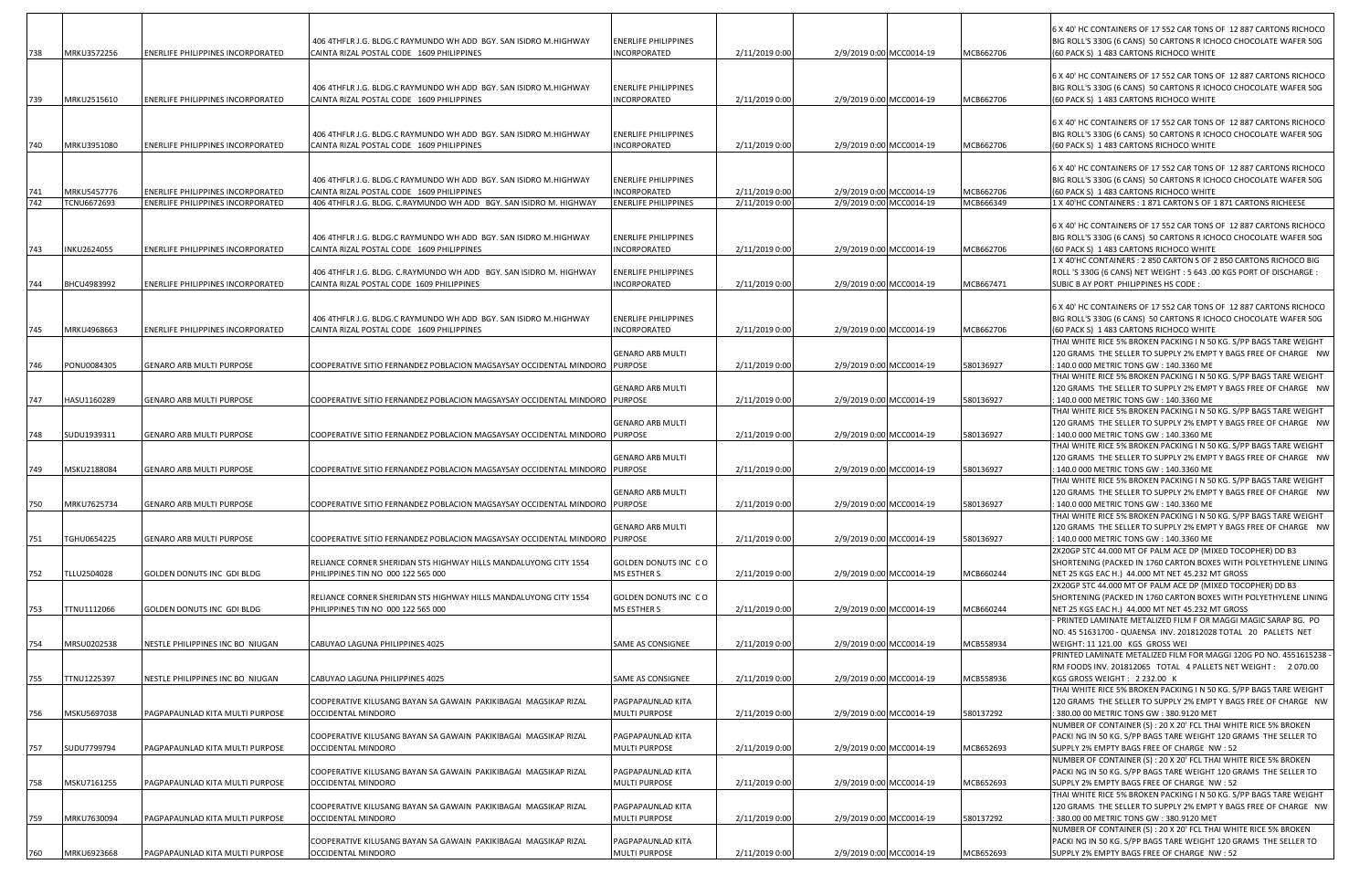|     |             |                                 |                                                                                       |                                    |                |                          |           | NUMBER OF CONTAINER (S) : 20 X 20' FCL THAI WHITE RICE 5% BROKEN                                                                     |
|-----|-------------|---------------------------------|---------------------------------------------------------------------------------------|------------------------------------|----------------|--------------------------|-----------|--------------------------------------------------------------------------------------------------------------------------------------|
|     |             |                                 | COOPERATIVE KILUSANG BAYAN SA GAWAIN PAKIKIBAGAI MAGSIKAP RIZAL                       | PAGPAPAUNLAD KITA                  |                |                          |           | PACKI NG IN 50 KG. S/PP BAGS TARE WEIGHT 120 GRAMS THE SELLER TO                                                                     |
| 761 | MRKU8539688 | PAGPAPAUNLAD KITA MULTI PURPOSE | OCCIDENTAL MINDORO                                                                    | <b>MULTI PURPOSE</b>               | 2/11/2019 0:00 | 2/9/2019 0:00 MCC0014-19 | MCB652693 | SUPPLY 2% EMPTY BAGS FREE OF CHARGE NW: 52                                                                                           |
|     |             |                                 |                                                                                       |                                    |                |                          |           | NUMBER OF CONTAINER (S) : 20 X 20' FCL THAI WHITE RICE 5% BROKEN                                                                     |
|     |             |                                 | COOPERATIVE KILUSANG BAYAN SA GAWAIN PAKIKIBAGAI MAGSIKAP RIZAL                       | PAGPAPAUNLAD KITA                  |                |                          |           | PACKI NG IN 50 KG, S/PP BAGS TARE WEIGHT 120 GRAMS THE SELLER TO                                                                     |
| 762 | GESU3445545 | PAGPAPAUNLAD KITA MULTI PURPOSE | OCCIDENTAL MINDORO                                                                    | <b>MULTI PURPOSE</b>               | 2/11/2019 0:00 | 2/9/2019 0:00 MCC0014-19 | MCB652693 | SUPPLY 2% EMPTY BAGS FREE OF CHARGE NW: 52                                                                                           |
|     |             |                                 | COOPERATIVE KILUSANG BAYAN SA GAWAIN PAKIKIBAGAI MAGSIKAP RIZAL                       |                                    |                |                          |           | NUMBER OF CONTAINER (S): 20 X 20' FCL THAI WHITE RICE 5% BROKEN                                                                      |
|     |             | PAGPAPAUNLAD KITA MULTI PURPOSE | OCCIDENTAL MINDORO                                                                    | PAGPAPAUNLAD KITA<br>MULTI PURPOSE | 2/11/2019 0:00 | 2/9/2019 0:00 MCC0014-19 | MCB652693 | PACKI NG IN 50 KG. S/PP BAGS TARE WEIGHT 120 GRAMS THE SELLER TO<br>SUPPLY 2% EMPTY BAGS FREE OF CHARGE NW: 52                       |
| 763 | BMOU2217105 |                                 |                                                                                       |                                    |                |                          |           | NUMBER OF CONTAINER (S) : 20 X 20' FCL THAI WHITE RICE 5% BROKEN                                                                     |
|     |             |                                 | COOPERATIVE KILUSANG BAYAN SA GAWAIN PAKIKIBAGAI MAGSIKAP RIZAL                       | PAGPAPAUNLAD KITA                  |                |                          |           | PACKI NG IN 50 KG. S/PP BAGS TARE WEIGHT 120 GRAMS THE SELLER TO                                                                     |
| 764 | SUDU1413902 | PAGPAPAUNLAD KITA MULTI PURPOSE | OCCIDENTAL MINDORO                                                                    | MULTI PURPOSE                      | 2/11/2019 0:00 | 2/9/2019 0:00 MCC0014-19 | MCB652693 | SUPPLY 2% EMPTY BAGS FREE OF CHARGE NW : 52                                                                                          |
|     |             |                                 |                                                                                       |                                    |                |                          |           | NUMBER OF CONTAINER (S) : 20 X 20' FCL THAI WHITE RICE 5% BROKEN                                                                     |
|     |             |                                 | COOPERATIVE KILUSANG BAYAN SA GAWAIN PAKIKIBAGAI MAGSIKAP RIZAL                       | PAGPAPAUNLAD KITA                  |                |                          |           | PACKI NG IN 50 KG. S/PP BAGS TARE WEIGHT 120 GRAMS THE SELLER TO                                                                     |
| 765 | MRKU7017966 | PAGPAPAUNLAD KITA MULTI PURPOSE | OCCIDENTAL MINDORO                                                                    | MULTI PURPOSE                      | 2/11/2019 0:00 | 2/9/2019 0:00 MCC0014-19 | MCB652693 | SUPPLY 2% EMPTY BAGS FREE OF CHARGE NW: 52                                                                                           |
|     |             |                                 |                                                                                       |                                    |                |                          |           | NUMBER OF CONTAINER (S) : 20 X 20' FCL THAI WHITE RICE 5% BROKEN                                                                     |
|     |             |                                 | COOPERATIVE KILUSANG BAYAN SA GAWAIN PAKIKIBAGAI MAGSIKAP RIZAL                       | PAGPAPAUNLAD KITA                  |                |                          |           | PACKI NG IN 50 KG. S/PP BAGS TARE WEIGHT 120 GRAMS THE SELLER TO                                                                     |
| 766 | MRKU9210803 | PAGPAPAUNLAD KITA MULTI PURPOSE | OCCIDENTAL MINDORO                                                                    | MULTI PURPOSE                      | 2/11/2019 0:00 | 2/9/2019 0:00 MCC0014-19 | MCB652693 | SUPPLY 2% EMPTY BAGS FREE OF CHARGE NW : 52                                                                                          |
|     |             |                                 |                                                                                       |                                    |                |                          |           | THAI WHITE RICE 5% BROKEN PACKING I N 50 KG. S/PP BAGS TARE WEIGHT                                                                   |
|     |             |                                 | COOPERATIVE KILUSANG BAYAN SA GAWAIN PAKIKIBAGAI MAGSIKAP RIZAL                       | PAGPAPAUNLAD KITA                  |                |                          |           | 120 GRAMS THE SELLER TO SUPPLY 2% EMPT Y BAGS FREE OF CHARGE NW                                                                      |
| 767 | TGHU1740288 | PAGPAPAUNLAD KITA MULTI PURPOSE | OCCIDENTAL MINDORO                                                                    | MULTI PURPOSE                      | 2/11/2019 0:00 | 2/9/2019 0:00 MCC0014-19 | 580137292 | 380.00 00 METRIC TONS GW: 380.9120 MET<br>NUMBER OF CONTAINER (S) : 20 X 20' FCL THAI WHITE RICE 5% BROKEN                           |
|     |             |                                 | COOPERATIVE KILUSANG BAYAN SA GAWAIN PAKIKIBAGAI MAGSIKAP RIZAL                       | PAGPAPAUNLAD KITA                  |                |                          |           | PACKI NG IN 50 KG. S/PP BAGS TARE WEIGHT 120 GRAMS THE SELLER TO                                                                     |
| 768 | MRKU7783112 | PAGPAPAUNLAD KITA MULTI PURPOSE | OCCIDENTAL MINDORO                                                                    | MULTI PURPOSE                      | 2/11/2019 0:00 | 2/9/2019 0:00 MCC0014-19 | MCB652693 | SUPPLY 2% EMPTY BAGS FREE OF CHARGE NW : 52                                                                                          |
|     |             |                                 |                                                                                       |                                    |                |                          |           | THAI WHITE RICE 5% BROKEN PACKING I N 50 KG. S/PP BAGS TARE WEIGHT                                                                   |
|     |             |                                 | COOPERATIVE KILUSANG BAYAN SA GAWAIN PAKIKIBAGAI MAGSIKAP RIZAL                       | PAGPAPAUNLAD KITA                  |                |                          |           | 120 GRAMS THE SELLER TO SUPPLY 2% EMPT Y BAGS FREE OF CHARGE NW                                                                      |
| 769 | SUDU7518686 | PAGPAPAUNLAD KITA MULTI PURPOSE | OCCIDENTAL MINDORO                                                                    | MULTI PURPOSE                      | 2/11/2019 0:00 | 2/9/2019 0:00 MCC0014-19 | 580137292 | 380.00 00 METRIC TONS GW: 380.9120 MET                                                                                               |
|     |             |                                 |                                                                                       |                                    |                |                          |           | NUMBER OF CONTAINER (S): 20 X 20' FCL THAI WHITE RICE 5% BROKEN                                                                      |
|     |             |                                 | COOPERATIVE KILUSANG BAYAN SA GAWAIN PAKIKIBAGAI MAGSIKAP RIZAL                       | PAGPAPAUNLAD KITA                  |                |                          |           | PACKI NG IN 50 KG. S/PP BAGS TARE WEIGHT 120 GRAMS THE SELLER TO                                                                     |
| 770 | MRKU8754628 | PAGPAPAUNLAD KITA MULTI PURPOSE | OCCIDENTAL MINDORO                                                                    | <b>MULTI PURPOSE</b>               | 2/11/2019 0:00 | 2/9/2019 0:00 MCC0014-19 | MCB652693 | SUPPLY 2% EMPTY BAGS FREE OF CHARGE NW : 52                                                                                          |
|     |             |                                 |                                                                                       |                                    |                |                          |           | THAI WHITE RICE 5% BROKEN PACKING I N 50 KG. S/PP BAGS TARE WEIGHT                                                                   |
|     |             |                                 | COOPERATIVE KILUSANG BAYAN SA GAWAIN PAKIKIBAGAI MAGSIKAP RIZAL                       | PAGPAPAUNLAD KITA                  |                |                          |           | 120 GRAMS THE SELLER TO SUPPLY 2% EMPT Y BAGS FREE OF CHARGE NW                                                                      |
| 771 | MSKU3241331 | PAGPAPAUNLAD KITA MULTI PURPOSE | OCCIDENTAL MINDORO                                                                    | MULTI PURPOSE                      | 2/11/2019 0:00 | 2/9/2019 0:00 MCC0014-19 | 580137292 | 380.00 00 METRIC TONS GW: 380.9120 MET                                                                                               |
|     |             |                                 | COOPERATIVE KILUSANG BAYAN SA GAWAIN PAKIKIBAGAI MAGSIKAP RIZAL                       | PAGPAPAUNLAD KITA                  |                |                          |           | NUMBER OF CONTAINER (S) : 20 X 20' FCL THAI WHITE RICE 5% BROKEN<br>PACKI NG IN 50 KG. S/PP BAGS TARE WEIGHT 120 GRAMS THE SELLER TO |
| 772 | GLDU5569557 | PAGPAPAUNLAD KITA MULTI PURPOSE | <b>OCCIDENTAL MINDORO</b>                                                             | MULTI PURPOSE                      | 2/11/2019 0:00 | 2/9/2019 0:00 MCC0014-19 | MCB652693 | SUPPLY 2% EMPTY BAGS FREE OF CHARGE NW : 52                                                                                          |
|     |             |                                 |                                                                                       |                                    |                |                          |           | NUMBER OF CONTAINER (S) : 20 X 20' FCL THAI WHITE RICE 5% BROKEN                                                                     |
|     |             |                                 | COOPERATIVE KILUSANG BAYAN SA GAWAIN PAKIKIBAGAI MAGSIKAP RIZAL                       | PAGPAPAUNLAD KITA                  |                |                          |           | PACKI NG IN 50 KG. S/PP BAGS TARE WEIGHT 120 GRAMS THE SELLER TO                                                                     |
| 773 | MSKU4267310 | PAGPAPAUNLAD KITA MULTI PURPOSE | OCCIDENTAL MINDORO                                                                    | <b>MULTI PURPOSE</b>               | 2/11/2019 0:00 | 2/9/2019 0:00 MCC0014-19 | MCB652693 | SUPPLY 2% EMPTY BAGS FREE OF CHARGE NW: 52                                                                                           |
|     |             |                                 |                                                                                       |                                    |                |                          |           | NUMBER OF CONTAINER (S) : 20 X 20' FCL THAI WHITE RICE 5% BROKEN                                                                     |
|     |             |                                 | COOPERATIVE KILUSANG BAYAN SA GAWAIN PAKIKIBAGAI MAGSIKAP RIZAL                       | PAGPAPAUNLAD KITA                  |                |                          |           | PACKI NG IN 50 KG. S/PP BAGS TARE WEIGHT 120 GRAMS THE SELLER TO                                                                     |
| 774 | CAIU2513025 | PAGPAPAUNLAD KITA MULTI PURPOSE | OCCIDENTAL MINDORO                                                                    | <b>MULTI PURPOSE</b>               | 2/11/2019 0:00 | 2/9/2019 0:00 MCC0014-19 | MCB652693 | SUPPLY 2% EMPTY BAGS FREE OF CHARGE NW : 52                                                                                          |
|     |             |                                 |                                                                                       |                                    |                |                          |           | THAI WHITE RICE 5% BROKEN PACKING I N 50 KG. S/PP BAGS TARE WEIGHT                                                                   |
|     | DAYU2154657 |                                 | COOPERATIVE KILUSANG BAYAN SA GAWAIN PAKIKIBAGAI MAGSIKAP RIZAL<br>OCCIDENTAL MINDORO | PAGPAPAUNLAD KITA<br>MULTI PURPOSE | 2/11/2019 0:00 | 2/9/2019 0:00 MCC0014-19 | 580137292 | 120 GRAMS THE SELLER TO SUPPLY 2% EMPT Y BAGS FREE OF CHARGE NW                                                                      |
| 775 |             | PAGPAPAUNLAD KITA MULTI PURPOSE |                                                                                       |                                    |                |                          |           | 380.00 00 METRIC TONS GW: 380.9120 MET<br>THAI WHITE RICE 5% BROKEN PACKING I N 50 KG. S/PP BAGS TARE WEIGHT                         |
|     |             |                                 | COOPERATIVE KILUSANG BAYAN SA GAWAIN PAKIKIBAGAI MAGSIKAP RIZAL                       | PAGPAPAUNLAD KITA                  |                |                          |           | 120 GRAMS THE SELLER TO SUPPLY 2% EMPT Y BAGS FREE OF CHARGE NW                                                                      |
| 776 | TCLU2334788 | PAGPAPAUNLAD KITA MULTI PURPOSE | OCCIDENTAL MINDORO                                                                    | MULTI PURPOSE                      | 2/11/2019 0:00 | 2/9/2019 0:00 MCC0014-19 | 580137292 | 380.00 00 METRIC TONS GW: 380.9120 MET                                                                                               |
|     |             |                                 |                                                                                       |                                    |                |                          |           | THAI WHITE RICE 5% BROKEN PACKING I N 50 KG. S/PP BAGS TARE WEIGHT                                                                   |
|     |             |                                 | COOPERATIVE KILUSANG BAYAN SA GAWAIN PAKIKIBAGAI MAGSIKAP RIZAL                       | PAGPAPAUNLAD KITA                  |                |                          |           | 120 GRAMS THE SELLER TO SUPPLY 2% EMPT Y BAGS FREE OF CHARGE NW                                                                      |
| 777 | SUDU1939311 | PAGPAPAUNLAD KITA MULTI PURPOSE | OCCIDENTAL MINDORO                                                                    | <b>MULTI PURPOSE</b>               | 2/11/2019 0:00 | 2/9/2019 0:00 MCC0014-19 | 580137292 | 380.00 00 METRIC TONS GW: 380.9120 MET                                                                                               |
|     |             |                                 |                                                                                       |                                    |                |                          |           | NUMBER OF CONTAINER (S) : 20 X 20' FCL THAI WHITE RICE 5% BROKEN                                                                     |
|     |             |                                 | COOPERATIVE KILUSANG BAYAN SA GAWAIN PAKIKIBAGAI MAGSIKAP RIZAL                       | PAGPAPAUNLAD KITA                  |                |                          |           | PACKI NG IN 50 KG, S/PP BAGS TARE WEIGHT 120 GRAMS THE SELLER TO                                                                     |
| 778 | HASU1024615 | PAGPAPAUNLAD KITA MULTI PURPOSE | OCCIDENTAL MINDORO                                                                    | <b>MULTI PURPOSE</b>               | 2/11/2019 0:00 | 2/9/2019 0:00 MCC0014-19 | MCB652693 | SUPPLY 2% EMPTY BAGS FREE OF CHARGE NW: 52                                                                                           |
|     |             |                                 |                                                                                       |                                    |                |                          |           | THAI WHITE RICE 5% BROKEN PACKING I N 50 KG. S/PP BAGS TARE WEIGHT                                                                   |
|     |             |                                 | COOPERATIVE KILUSANG BAYAN SA GAWAIN PAKIKIBAGAI MAGSIKAP RIZAL<br>OCCIDENTAL MINDORO | PAGPAPAUNLAD KITA                  |                |                          |           | 120 GRAMS THE SELLER TO SUPPLY 2% EMPT Y BAGS FREE OF CHARGE NW                                                                      |
| 779 | MRKU9077352 | PAGPAPAUNLAD KITA MULTI PURPOSE |                                                                                       | <b>MULTI PURPOSE</b>               | 2/11/2019 0:00 | 2/9/2019 0:00 MCC0014-19 | 580137292 | 380.00 00 METRIC TONS GW: 380.9120 MET<br>THAI WHITE RICE 5% BROKEN PACKING I N 50 KG. S/PP BAGS TARE WEIGHT                         |
|     |             |                                 | COOPERATIVE KILUSANG BAYAN SA GAWAIN PAKIKIBAGAI MAGSIKAP RIZAL                       | PAGPAPAUNLAD KITA                  |                |                          |           | 120 GRAMS THE SELLER TO SUPPLY 2% EMPT Y BAGS FREE OF CHARGE NW                                                                      |
| 780 | SUDU7345220 | PAGPAPAUNLAD KITA MULTI PURPOSE | OCCIDENTAL MINDORO                                                                    | MULTI PURPOSE                      | 2/11/2019 0:00 | 2/9/2019 0:00 MCC0014-19 | 580137292 | 380.00 00 METRIC TONS GW: 380.9120 MET                                                                                               |
|     |             |                                 |                                                                                       |                                    |                |                          |           | THAI WHITE RICE 5% BROKEN PACKING I N 50 KG. S/PP BAGS TARE WEIGHT                                                                   |
|     |             |                                 | COOPERATIVE KILUSANG BAYAN SA GAWAIN PAKIKIBAGAI MAGSIKAP RIZAL                       | PAGPAPAUNLAD KITA                  |                |                          |           | 120 GRAMS THE SELLER TO SUPPLY 2% EMPT Y BAGS FREE OF CHARGE NW                                                                      |
| 781 | TCLU2660697 | PAGPAPAUNLAD KITA MULTI PURPOSE | OCCIDENTAL MINDORO                                                                    | MULTI PURPOSE                      | 2/11/2019 0:00 | 2/9/2019 0:00 MCC0014-19 | 580137292 | 380.00 00 METRIC TONS GW: 380.9120 MET                                                                                               |
|     |             |                                 |                                                                                       |                                    |                |                          |           | THAI WHITE RICE 5% BROKEN PACKING I N 50 KG. S/PP BAGS TARE WEIGHT                                                                   |
|     |             |                                 | COOPERATIVE KILUSANG BAYAN SA GAWAIN PAKIKIBAGAI MAGSIKAP RIZAL                       | PAGPAPAUNLAD KITA                  |                |                          |           | 120 GRAMS THE SELLER TO SUPPLY 2% EMPT Y BAGS FREE OF CHARGE NW                                                                      |
| 782 | BMOU2741175 | PAGPAPAUNLAD KITA MULTI PURPOSE | OCCIDENTAL MINDORO                                                                    | MULTI PURPOSE                      | 2/11/2019 0:00 | 2/9/2019 0:00 MCC0014-19 | 580137292 | 380.00 00 METRIC TONS GW: 380.9120 MET                                                                                               |
|     |             |                                 |                                                                                       |                                    |                |                          |           | NUMBER OF CONTAINER (S) : 20 X 20' FCL THAI WHITE RICE 5% BROKEN                                                                     |
| 783 | PONU0941326 | PAGPAPAUNLAD KITA MULTI PURPOSE | COOPERATIVE KILUSANG BAYAN SA GAWAIN PAKIKIBAGAI MAGSIKAP RIZAL<br>OCCIDENTAL MINDORO | PAGPAPAUNLAD KITA<br>MULTI PURPOSE | 2/11/2019 0:00 | 2/9/2019 0:00 MCC0014-19 | MCB652693 | PACKI NG IN 50 KG. S/PP BAGS TARE WEIGHT 120 GRAMS THE SELLER TO<br>SUPPLY 2% EMPTY BAGS FREE OF CHARGE NW : 52                      |
|     |             |                                 |                                                                                       |                                    |                |                          |           | THAI WHITE RICE 5% BROKEN PACKING I N 50 KG. S/PP BAGS TARE WEIGHT                                                                   |
|     |             |                                 | COOPERATIVE KILUSANG BAYAN SA GAWAIN PAKIKIBAGAI MAGSIKAP RIZAL                       | PAGPAPAUNLAD KITA                  |                |                          |           | 120 GRAMS THE SELLER TO SUPPLY 2% EMPT Y BAGS FREE OF CHARGE NW                                                                      |
| 784 | MSKU5093146 | PAGPAPAUNLAD KITA MULTI PURPOSE | OCCIDENTAL MINDORO                                                                    | MULTI PURPOSE                      | 2/11/2019 0:00 | 2/9/2019 0:00 MCC0014-19 | 580137292 | 380.00 00 METRIC TONS GW: 380.9120 MET                                                                                               |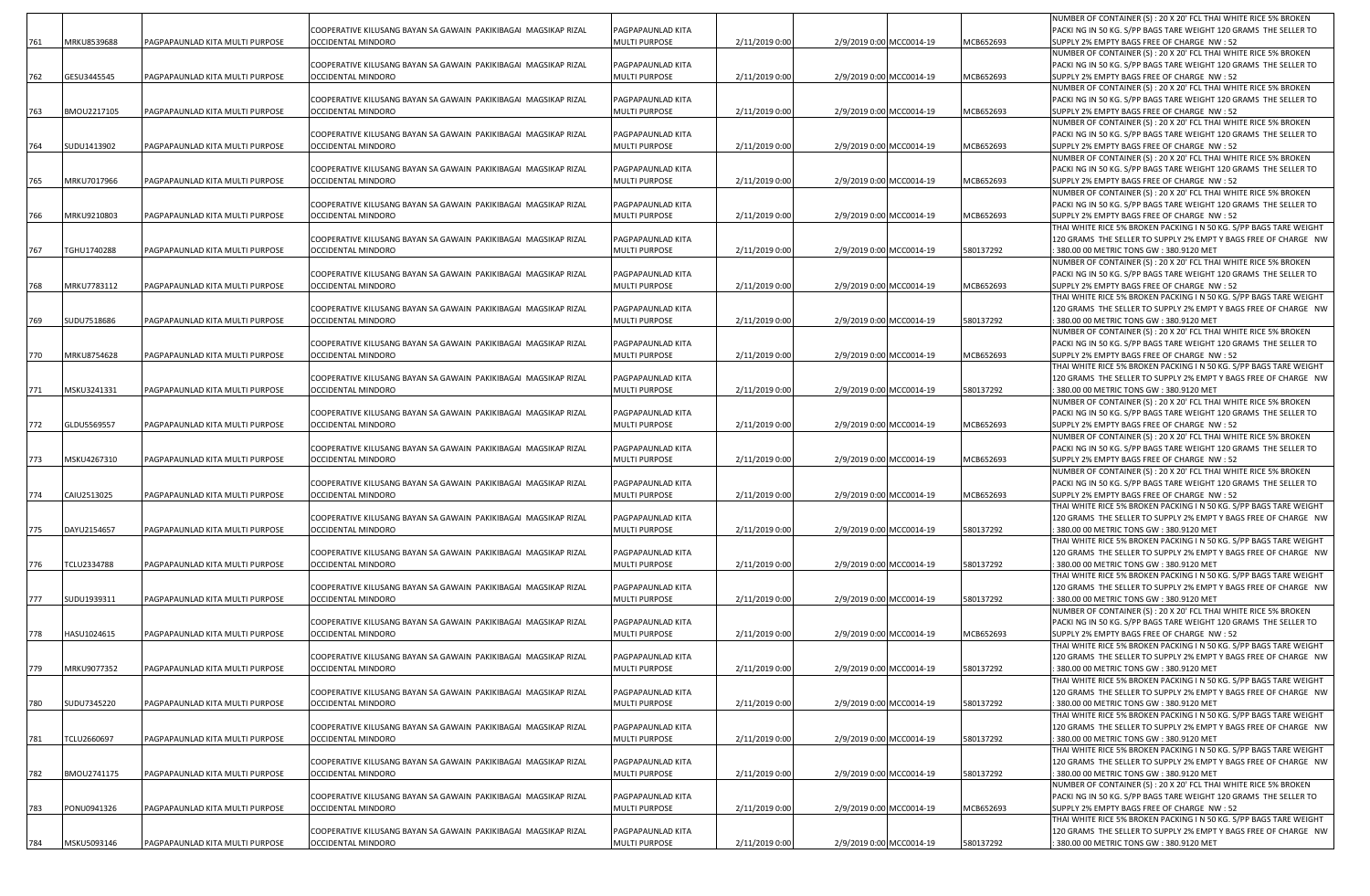|     |             |                                    |                                                                      |                                      |                |                          |                          |           | NUMBER OF CONTAINER (S) : 20 X 20' FCL THAI WHITE RICE 5% BROKEN                                                                      |
|-----|-------------|------------------------------------|----------------------------------------------------------------------|--------------------------------------|----------------|--------------------------|--------------------------|-----------|---------------------------------------------------------------------------------------------------------------------------------------|
|     |             |                                    | COOPERATIVE KILUSANG BAYAN SA GAWAIN PAKIKIBAGAI MAGSIKAP RIZAL      | PAGPAPAUNLAD KITA                    |                |                          |                          |           | PACKI NG IN 50 KG. S/PP BAGS TARE WEIGHT 120 GRAMS THE SELLER TO                                                                      |
| 785 | MRKU7320150 | PAGPAPAUNLAD KITA MULTI PURPOSE    | OCCIDENTAL MINDORO                                                   | <b>MULTI PURPOSE</b>                 | 2/11/2019 0:00 | 2/9/2019 0:00 MCC0014-19 |                          | MCB652693 | SUPPLY 2% EMPTY BAGS FREE OF CHARGE NW: 52<br>NUMBER OF CONTAINER (S) : 20 X 20' FCL THAI WHITE RICE 5% BROKEN                        |
|     |             |                                    | COOPERATIVE KILUSANG BAYAN SA GAWAIN PAKIKIBAGAI MAGSIKAP RIZAL      | PAGPAPAUNLAD KITA                    |                |                          |                          |           | PACKI NG IN 50 KG. S/PP BAGS TARE WEIGHT 120 GRAMS THE SELLER TO                                                                      |
| 786 | MRKU9779071 | PAGPAPAUNLAD KITA MULTI PURPOSE    | OCCIDENTAL MINDORO                                                   | <b>MULTI PURPOSE</b>                 | 2/11/2019 0:00 | 2/9/2019 0:00 MCC0014-19 |                          | MCB652693 | SUPPLY 2% EMPTY BAGS FREE OF CHARGE NW : 52                                                                                           |
|     |             |                                    |                                                                      |                                      |                |                          |                          |           | NUMBER OF CONTAINER (S) : 20 X 20' FCL THAI WHITE RICE 5% BROKEN                                                                      |
|     |             |                                    | COOPERATIVE KILUSANG BAYAN SA GAWAIN PAKIKIBAGAI MAGSIKAP RIZAL      | PAGPAPAUNLAD KITA                    |                |                          |                          |           | PACKI NG IN 50 KG. S/PP BAGS TARE WEIGHT 120 GRAMS THE SELLER TO                                                                      |
| 787 | MRKU6767971 | PAGPAPAUNLAD KITA MULTI PURPOSE    | OCCIDENTAL MINDORO                                                   | <b>MULTI PURPOSE</b>                 | 2/11/2019 0:00 | 2/9/2019 0:00 MCC0014-19 |                          | MCB652693 | SUPPLY 2% EMPTY BAGS FREE OF CHARGE NW : 52                                                                                           |
|     |             |                                    |                                                                      |                                      |                |                          |                          |           | THAI WHITE RICE 5% BROKEN PACKING I N 50 KG. S/PP BAGS TARE WEIGHT                                                                    |
|     |             |                                    | COOPERATIVE KILUSANG BAYAN SA GAWAIN PAKIKIBAGAI MAGSIKAP RIZAL      | PAGPAPAUNLAD KITA                    |                |                          |                          |           | 120 GRAMS THE SELLER TO SUPPLY 2% EMPT Y BAGS FREE OF CHARGE NW                                                                       |
| 788 | MRKU8000401 | PAGPAPAUNLAD KITA MULTI PURPOSE    | OCCIDENTAL MINDORO                                                   | <b>MULTI PURPOSE</b>                 | 2/11/2019 0:00 | 2/9/2019 0:00 MCC0014-19 |                          | 580137292 | 380.00 00 METRIC TONS GW: 380.9120 MET                                                                                                |
|     |             |                                    |                                                                      |                                      |                |                          |                          |           | NUMBER OF CONTAINER (S) : 20 X 20' FCL THAI WHITE RICE 5% BROKEN                                                                      |
|     |             |                                    | COOPERATIVE KILUSANG BAYAN SA GAWAIN PAKIKIBAGAI MAGSIKAP RIZAL      | PAGPAPAUNLAD KITA                    |                |                          |                          |           | PACKI NG IN 50 KG. S/PP BAGS TARE WEIGHT 120 GRAMS THE SELLER TO                                                                      |
| 789 | MSKU5277483 | PAGPAPAUNLAD KITA MULTI PURPOSE    | OCCIDENTAL MINDORO                                                   | <b>MULTI PURPOSE</b>                 | 2/11/2019 0:00 | 2/9/2019 0:00 MCC0014-19 |                          | MCB652693 | SUPPLY 2% EMPTY BAGS FREE OF CHARGE NW: 52                                                                                            |
|     |             |                                    | COOPERATIVE KILUSANG BAYAN SA GAWAIN PAKIKIBAGAI MAGSIKAP RIZAL      | PAGPAPAUNLAD KITA                    |                |                          |                          |           | THAI WHITE RICE 5% BROKEN PACKING I N 50 KG. S/PP BAGS TARE WEIGHT<br>120 GRAMS THE SELLER TO SUPPLY 2% EMPT Y BAGS FREE OF CHARGE NW |
| 790 | MRKU9465297 | PAGPAPAUNLAD KITA MULTI PURPOSE    | OCCIDENTAL MINDORO                                                   | <b>MULTI PURPOSE</b>                 | 2/11/2019 0:00 | 2/9/2019 0:00 MCC0014-19 |                          | 580137292 | 380.00 00 METRIC TONS GW: 380.9120 MET                                                                                                |
|     |             |                                    |                                                                      | PAMPANGA S BEST INC                  |                |                          |                          |           |                                                                                                                                       |
| 791 | MSKU5930812 | PAMPANGA S BEST INC OLONGAPO GAPAN | ROAD DOLORES CITY OF SAN FERNANDO MR RICKY O.HIZON TEL 1201 434 6300 | OLONGAPO GAPAN                       | 2/11/2019 0:00 | 2/9/2019 0:00 MCC0014-19 |                          | 967108779 | SALTED HOG CASINGS                                                                                                                    |
|     |             |                                    |                                                                      |                                      |                |                          |                          |           | 653.75MT VIETNAM LONG GRAIN WHITE R ICE PACKED IN 25KG PP BAGS NET                                                                    |
|     |             |                                    |                                                                      | PUREGOLD PRICE CLUB INC              |                |                          |                          |           | WEIG HT: 653.750 MTS GROSS WEIGHT: 655.8 42 MTS NUMBER OF BAGS: 26                                                                    |
| 792 | MRSU0216085 | PUREGOLD PRICE CLUB INC 2ND FLOOR  | TABACALERA BLDG. 900 ROMUALDEZ ST. PACO MANILA PHILIPPINES           | 2ND FLOOR                            | 2/11/2019 0:00 |                          | 2/9/2019 0:00 MCC0014-19 | MCB630620 | 150 BAGS APPLICABLE FREE TIME 21 DAYS COM                                                                                             |
|     |             |                                    |                                                                      |                                      |                |                          |                          |           | 525MT VIETNAM LONG GRAIN WHITE RICE PACKED IN 25KG PP BAGS NET                                                                        |
|     |             |                                    |                                                                      | PUREGOLD PRICE CLUB INC              |                |                          |                          |           | WEIGHT: 525.000 MT GROSS WEIGHT: 526.680 M T NUMBER OF BAGS: 21                                                                       |
| 793 | MRKU8009414 | PUREGOLD PRICE CLUB INC 2ND FLOOR  | TABACALERA BLDG. 900 ROMUALDEZ ST. PACO MANILA PHILIPPINES           | 2ND FLOOR                            | 2/11/2019 0:00 | 2/9/2019 0:00 MCC0014-19 |                          | MCB651643 | 000 BAGS APP LICABLE FREE TIME 21 DAYS COMBINE                                                                                        |
|     |             |                                    |                                                                      |                                      |                |                          |                          |           | 525MT VIETNAM LONG GRAIN WHITE RICE PACKED IN 25KG PP BAGS NET                                                                        |
|     |             |                                    |                                                                      | PUREGOLD PRICE CLUB INC              |                |                          |                          |           | WEIGHT: 525.000 MT GROSS WEIGHT: 526.680 M T NUMBER OF BAGS: 21                                                                       |
| 794 | TGHU3839599 | PUREGOLD PRICE CLUB INC 2ND FLOOR  | TABACALERA BLDG. 900 ROMUALDEZ ST. PACO MANILA PHILIPPINES           | 2ND FLOOR                            | 2/11/2019 0:00 | 2/9/2019 0:00 MCC0014-19 |                          | MCB651643 | 000 BAGS APP LICABLE FREE TIME 21 DAYS COMBINE                                                                                        |
|     |             |                                    |                                                                      |                                      |                |                          |                          |           | 653.75MT VIETNAM LONG GRAIN WHITE R ICE PACKED IN 25KG PP BAGS NET                                                                    |
|     |             |                                    |                                                                      | PUREGOLD PRICE CLUB INC              |                |                          |                          |           | WEIG HT: 653.750 MTS GROSS WEIGHT: 655.8 42 MTS NUMBER OF BAGS: 26                                                                    |
| 795 | GLDU9721523 | PUREGOLD PRICE CLUB INC 2ND FLOOR  | TABACALERA BLDG. 900 ROMUALDEZ ST. PACO MANILA PHILIPPINES           | 2ND FLOOR                            | 2/11/2019 0:00 | 2/9/2019 0:00 MCC0014-19 |                          | MCB630620 | 150 BAGS APPLICABLE FREE TIME 21 DAYS COM                                                                                             |
|     |             |                                    |                                                                      | PUREGOLD PRICE CLUB INC              |                |                          |                          |           | 525MT VIETNAM LONG GRAIN WHITE RICE PACKED IN 25KG PP BAGS NET<br>WEIGHT: 525.000 MT GROSS WEIGHT: 526.680 M T NUMBER OF BAGS: 21     |
| 796 | TLLU2252440 | PUREGOLD PRICE CLUB INC 2ND FLOOR  | TABACALERA BLDG. 900 ROMUALDEZ ST. PACO MANILA PHILIPPINES           | 2ND FLOOR                            | 2/11/2019 0:00 | 2/9/2019 0:00 MCC0014-19 |                          | MCB651643 | 000 BAGS APP LICABLE FREE TIME 21 DAYS COMBINE                                                                                        |
|     |             |                                    |                                                                      |                                      |                |                          |                          |           | 525MT VIETNAM LONG GRAIN WHITE RICE PACKED IN 25KG PP BAGS NET                                                                        |
|     |             |                                    |                                                                      | PUREGOLD PRICE CLUB INC              |                |                          |                          |           | WEIGHT: 525.000 MT GROSS WEIGHT: 526.680 M T NUMBER OF BAGS: 21                                                                       |
| 797 | TCKU1110810 | PUREGOLD PRICE CLUB INC 2ND FLOOR  | TABACALERA BLDG. 900 ROMUALDEZ ST. PACO MANILA PHILIPPINES           | 2ND FLOOR                            | 2/11/2019 0:00 |                          | 2/9/2019 0:00 MCC0014-19 | MCB651643 | 000 BAGS APP LICABLE FREE TIME 21 DAYS COMBINE                                                                                        |
|     |             |                                    |                                                                      |                                      |                |                          |                          |           | 653.75MT VIETNAM LONG GRAIN WHITE R ICE PACKED IN 25KG PP BAGS NET                                                                    |
|     |             |                                    |                                                                      | PUREGOLD PRICE CLUB INC              |                |                          |                          |           | WEIG HT: 653.750 MTS GROSS WEIGHT: 655.8 42 MTS NUMBER OF BAGS: 26                                                                    |
| 798 | TCLU2708933 | PUREGOLD PRICE CLUB INC 2ND FLOOR  | TABACALERA BLDG. 900 ROMUALDEZ ST. PACO MANILA PHILIPPINES           | 2ND FLOOR                            | 2/11/2019 0:00 | 2/9/2019 0:00 MCC0014-19 |                          | MCB630620 | 150 BAGS APPLICABLE FREE TIME 21 DAYS COM                                                                                             |
|     |             |                                    |                                                                      |                                      |                |                          |                          |           | 653.75MT VIETNAM LONG GRAIN WHITE R ICE PACKED IN 25KG PP BAGS NET                                                                    |
|     |             |                                    |                                                                      | PUREGOLD PRICE CLUB INC              |                |                          |                          |           | WEIG HT: 653.750 MTS GROSS WEIGHT: 655.8 42 MTS NUMBER OF BAGS: 26                                                                    |
| 799 | SUDU7735491 | PUREGOLD PRICE CLUB INC 2ND FLOOR  | TABACALERA BLDG. 900 ROMUALDEZ ST. PACO MANILA PHILIPPINES           | 2ND FLOOR                            | 2/11/2019 0:00 | 2/9/2019 0:00 MCC0014-19 |                          | MCB630620 | 150 BAGS APPLICABLE FREE TIME 21 DAYS COM                                                                                             |
|     |             |                                    |                                                                      |                                      |                |                          |                          |           | 653.75MT VIETNAM LONG GRAIN WHITE R ICE PACKED IN 25KG PP BAGS NET                                                                    |
|     |             |                                    |                                                                      | PUREGOLD PRICE CLUB INC              |                |                          |                          |           | WEIG HT: 653.750 MTS GROSS WEIGHT: 655.8 42 MTS NUMBER OF BAGS: 26                                                                    |
| 800 | PONU0012141 | PUREGOLD PRICE CLUB INC 2ND FLOOR  | TABACALERA BLDG. 900 ROMUALDEZ ST. PACO MANILA PHILIPPINES           | 2ND FLOOR                            | 2/11/2019 0:00 | 2/9/2019 0:00 MCC0014-19 |                          | MCB630620 | 150 BAGS APPLICABLE FREE TIME 21 DAYS COM                                                                                             |
|     |             |                                    |                                                                      |                                      |                |                          |                          |           | 525MT VIETNAM LONG GRAIN WHITE RICE PACKED IN 25KG PP BAGS NET                                                                        |
|     | TCKU1226117 |                                    | TABACALERA BLDG. 900 ROMUALDEZ ST. PACO MANILA PHILIPPINES           | PUREGOLD PRICE CLUB INC<br>2ND FLOOR |                | 2/9/2019 0:00 MCC0014-19 |                          | MCB651643 | WEIGHT: 525.000 MT GROSS WEIGHT: 526.680 M T NUMBER OF BAGS: 21<br>000 BAGS APP LICABLE FREE TIME 21 DAYS COMBINE                     |
| 801 |             | PUREGOLD PRICE CLUB INC 2ND FLOOR  |                                                                      |                                      | 2/11/2019 0:00 |                          |                          |           | 525MT VIETNAM LONG GRAIN WHITE RICE PACKED IN 25KG PP BAGS NET                                                                        |
|     |             |                                    |                                                                      | PUREGOLD PRICE CLUB INC              |                |                          |                          |           | WEIGHT: 525.000 MT GROSS WEIGHT: 526.680 M T NUMBER OF BAGS: 21                                                                       |
| 802 | MSKU4490283 | PUREGOLD PRICE CLUB INC 2ND FLOOR  | TABACALERA BLDG. 900 ROMUALDEZ ST. PACO MANILA PHILIPPINES           | 2ND FLOOR                            | 2/11/2019 0:00 | 2/9/2019 0:00 MCC0014-19 |                          | MCB651643 | 000 BAGS APP LICABLE FREE TIME 21 DAYS COMBINE                                                                                        |
|     |             |                                    |                                                                      |                                      |                |                          |                          |           | 653.75MT VIETNAM LONG GRAIN WHITE R ICE PACKED IN 25KG PP BAGS NET                                                                    |
|     |             |                                    |                                                                      | PUREGOLD PRICE CLUB INC              |                |                          |                          |           | WEIG HT: 653.750 MTS GROSS WEIGHT: 655.8 42 MTS NUMBER OF BAGS: 26                                                                    |
| 803 | TTNU1107537 | PUREGOLD PRICE CLUB INC 2ND FLOOR  | TABACALERA BLDG. 900 ROMUALDEZ ST. PACO MANILA PHILIPPINES           | 2ND FLOOR                            | 2/11/2019 0:00 | 2/9/2019 0:00 MCC0014-19 |                          | MCB630620 | 150 BAGS APPLICABLE FREE TIME 21 DAYS COM                                                                                             |
|     |             |                                    |                                                                      |                                      |                |                          |                          |           | 525MT VIETNAM LONG GRAIN WHITE RICE PACKED IN 25KG PP BAGS NET                                                                        |
|     |             |                                    |                                                                      | PUREGOLD PRICE CLUB INC              |                |                          |                          |           | WEIGHT: 525.000 MT GROSS WEIGHT: 526.680 M T NUMBER OF BAGS: 21                                                                       |
| 804 | MSKU2827858 | PUREGOLD PRICE CLUB INC 2ND FLOOR  | TABACALERA BLDG. 900 ROMUALDEZ ST. PACO MANILA PHILIPPINES           | 2ND FLOOR                            | 2/11/2019 0:00 | 2/9/2019 0:00 MCC0014-19 |                          | MCB651643 | 000 BAGS APP LICABLE FREE TIME 21 DAYS COMBINE                                                                                        |
|     |             |                                    |                                                                      |                                      |                |                          |                          |           | 525MT VIETNAM LONG GRAIN WHITE RICE PACKED IN 25KG PP BAGS NET                                                                        |
|     |             |                                    |                                                                      | PUREGOLD PRICE CLUB INC              |                |                          |                          |           | WEIGHT: 525.000 MT GROSS WEIGHT: 526.680 M T NUMBER OF BAGS: 21                                                                       |
| 805 | MSKU5582316 | PUREGOLD PRICE CLUB INC 2ND FLOOR  | TABACALERA BLDG, 900 ROMUALDEZ ST, PACO MANILA PHILIPPINES           | 2ND FLOOR                            | 2/11/2019 0:00 |                          | 2/9/2019 0:00 MCC0014-19 | MCB651643 | 000 BAGS APP LICABLE FREE TIME 21 DAYS COMBINE                                                                                        |
|     |             |                                    |                                                                      |                                      |                |                          |                          |           | 653.75MT VIETNAM LONG GRAIN WHITE R ICE PACKED IN 25KG PP BAGS NET                                                                    |
|     |             |                                    |                                                                      | PUREGOLD PRICE CLUB INC              |                |                          |                          |           | WEIG HT: 653.750 MTS GROSS WEIGHT: 655.8 42 MTS NUMBER OF BAGS: 26                                                                    |
| 806 | MRKU9138437 | PUREGOLD PRICE CLUB INC 2ND FLOOR  | TABACALERA BLDG. 900 ROMUALDEZ ST. PACO MANILA PHILIPPINES           | 2ND FLOOR                            | 2/11/2019 0:00 | 2/9/2019 0:00 MCC0014-19 |                          | MCB630620 | 150 BAGS APPLICABLE FREE TIME 21 DAYS COM                                                                                             |
|     |             |                                    |                                                                      |                                      |                |                          |                          |           | 525MT VIETNAM LONG GRAIN WHITE RICE PACKED IN 25KG PP BAGS NET                                                                        |
|     |             |                                    |                                                                      | PUREGOLD PRICE CLUB INC              |                |                          |                          |           | WEIGHT: 525.000 MT GROSS WEIGHT: 526.680 M T NUMBER OF BAGS: 21                                                                       |
| 807 | PONU0661536 | PUREGOLD PRICE CLUB INC 2ND FLOOR  | TABACALERA BLDG. 900 ROMUALDEZ ST. PACO MANILA PHILIPPINES           | 2ND FLOOR                            | 2/11/2019 0:00 | 2/9/2019 0:00 MCC0014-19 |                          | MCB651643 | 000 BAGS APP LICABLE FREE TIME 21 DAYS COMBINE<br>653.75MT VIETNAM LONG GRAIN WHITE R ICE PACKED IN 25KG PP BAGS NET                  |
|     |             |                                    |                                                                      | PUREGOLD PRICE CLUB INC              |                |                          |                          |           | WEIG HT: 653.750 MTS GROSS WEIGHT: 655.8 42 MTS NUMBER OF BAGS: 26                                                                    |
| 808 | TEMU0145925 | PUREGOLD PRICE CLUB INC 2ND FLOOR  | TABACALERA BLDG. 900 ROMUALDEZ ST. PACO MANILA PHILIPPINES           | 2ND FLOOR                            | 2/11/2019 0:00 | 2/9/2019 0:00 MCC0014-19 |                          | MCB630620 | 150 BAGS APPLICABLE FREE TIME 21 DAYS COM                                                                                             |
|     |             |                                    |                                                                      |                                      |                |                          |                          |           | 653.75MT VIETNAM LONG GRAIN WHITE R ICE PACKED IN 25KG PP BAGS NET                                                                    |
|     |             |                                    |                                                                      | PUREGOLD PRICE CLUB INC              |                |                          |                          |           | WEIG HT: 653.750 MTS GROSS WEIGHT: 655.8 42 MTS NUMBER OF BAGS: 26                                                                    |
| 809 | MRKU7968034 | PUREGOLD PRICE CLUB INC 2ND FLOOR  | TABACALERA BLDG. 900 ROMUALDEZ ST. PACO MANILA PHILIPPINES           | 2ND FLOOR                            | 2/11/2019 0:00 | 2/9/2019 0:00 MCC0014-19 |                          | MCB630620 | 150 BAGS APPLICABLE FREE TIME 21 DAYS COM                                                                                             |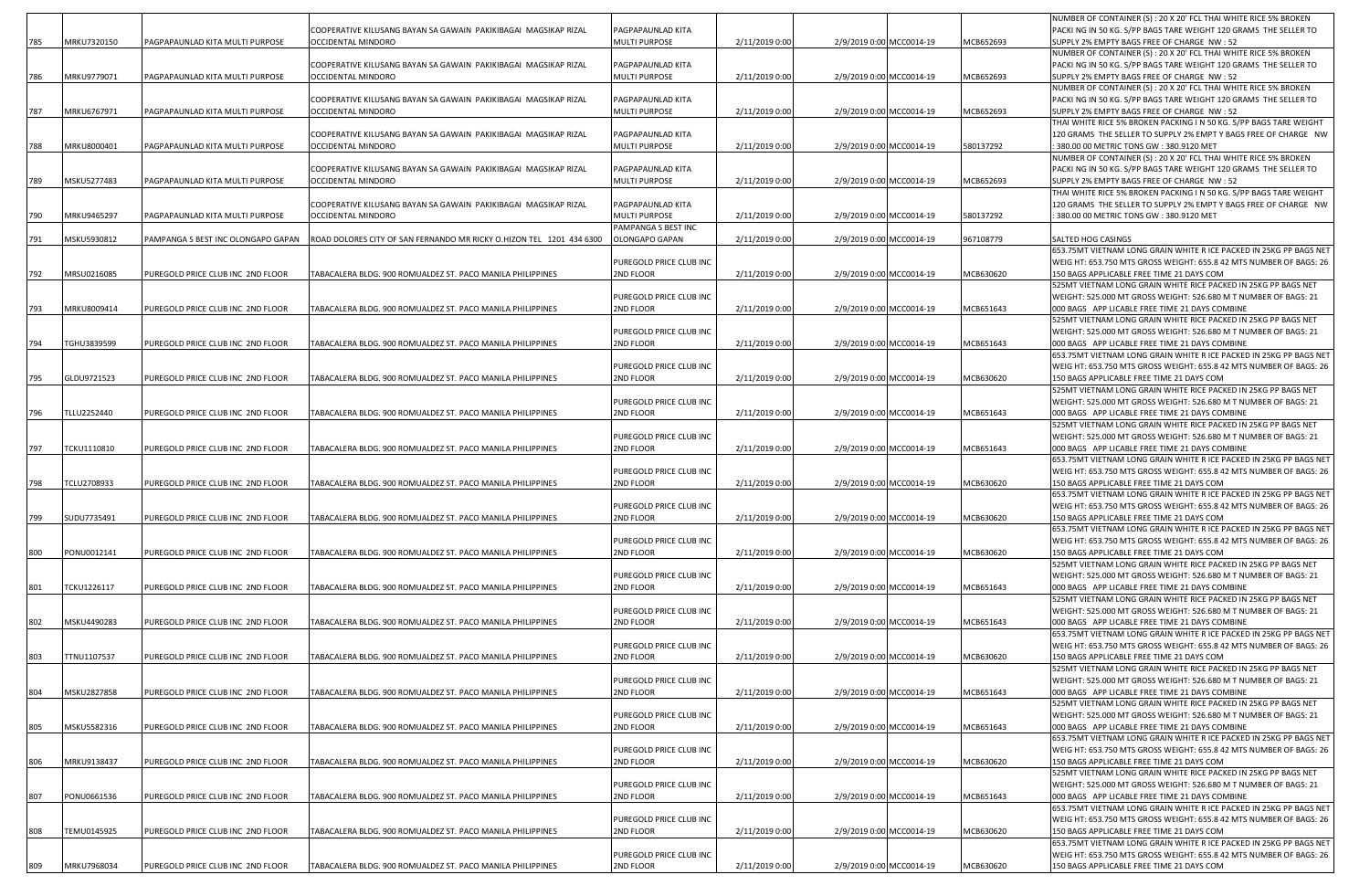|     |             |                                   |                                                            |                                      |                |                          |           | 653.75MT VIETNAM LONG GRAIN WHITE R ICE PACKED IN 25KG PP BAGS NET                                                                       |
|-----|-------------|-----------------------------------|------------------------------------------------------------|--------------------------------------|----------------|--------------------------|-----------|------------------------------------------------------------------------------------------------------------------------------------------|
| 810 | MRKU7873788 | PUREGOLD PRICE CLUB INC 2ND FLOOR | TABACALERA BLDG. 900 ROMUALDEZ ST. PACO MANILA PHILIPPINES | PUREGOLD PRICE CLUB INC<br>2ND FLOOR | 2/11/2019 0:00 | 2/9/2019 0:00 MCC0014-19 | MCB630620 | WEIG HT: 653.750 MTS GROSS WEIGHT: 655.8 42 MTS NUMBER OF BAGS: 26<br>150 BAGS APPLICABLE FREE TIME 21 DAYS COM                          |
|     |             |                                   |                                                            |                                      |                |                          |           | 525MT VIETNAM LONG GRAIN WHITE RICE PACKED IN 25KG PP BAGS NET                                                                           |
|     |             |                                   |                                                            | PUREGOLD PRICE CLUB INC              |                |                          |           | WEIGHT: 525.000 MT GROSS WEIGHT: 526.680 M T NUMBER OF BAGS: 21                                                                          |
| 811 | MRKU8379804 | PUREGOLD PRICE CLUB INC 2ND FLOOR | TABACALERA BLDG. 900 ROMUALDEZ ST. PACO MANILA PHILIPPINES | 2ND FLOOR                            | 2/11/2019 0:00 | 2/9/2019 0:00 MCC0014-19 | MCB651643 | 000 BAGS APP LICABLE FREE TIME 21 DAYS COMBINE<br>653.75MT VIETNAM LONG GRAIN WHITE R ICE PACKED IN 25KG PP BAGS NET                     |
|     |             |                                   |                                                            | PUREGOLD PRICE CLUB INC              |                |                          |           | WEIG HT: 653.750 MTS GROSS WEIGHT: 655.8 42 MTS NUMBER OF BAGS: 26                                                                       |
| 812 | MRKU7498645 | PUREGOLD PRICE CLUB INC 2ND FLOOR | TABACALERA BLDG. 900 ROMUALDEZ ST. PACO MANILA PHILIPPINES | 2ND FLOOR                            | 2/11/2019 0:00 | 2/9/2019 0:00 MCC0014-19 | MCB630620 | 150 BAGS APPLICABLE FREE TIME 21 DAYS COM                                                                                                |
|     |             |                                   |                                                            |                                      |                |                          |           | 653.75MT VIETNAM LONG GRAIN WHITE R ICE PACKED IN 25KG PP BAGS NET                                                                       |
| 813 | CLHU3317074 | PUREGOLD PRICE CLUB INC 2ND FLOOR | TABACALERA BLDG. 900 ROMUALDEZ ST. PACO MANILA PHILIPPINES | PUREGOLD PRICE CLUB INC<br>2ND FLOOR | 2/11/2019 0:00 | 2/9/2019 0:00 MCC0014-19 | MCB630620 | WEIG HT: 653.750 MTS GROSS WEIGHT: 655.8 42 MTS NUMBER OF BAGS: 26<br>150 BAGS APPLICABLE FREE TIME 21 DAYS COM                          |
|     |             |                                   |                                                            |                                      |                |                          |           | 653.75MT VIETNAM LONG GRAIN WHITE R ICE PACKED IN 25KG PP BAGS NET                                                                       |
|     |             |                                   |                                                            | PUREGOLD PRICE CLUB INC              |                |                          |           | WEIG HT: 653.750 MTS GROSS WEIGHT: 655.8 42 MTS NUMBER OF BAGS: 26                                                                       |
| 814 | MSKU3689326 | PUREGOLD PRICE CLUB INC 2ND FLOOR | TABACALERA BLDG. 900 ROMUALDEZ ST. PACO MANILA PHILIPPINES | 2ND FLOOR                            | 2/11/2019 0:00 | 2/9/2019 0:00 MCC0014-19 | MCB630620 | 150 BAGS APPLICABLE FREE TIME 21 DAYS COM<br>653.75MT VIETNAM LONG GRAIN WHITE R ICE PACKED IN 25KG PP BAGS NET                          |
|     |             |                                   |                                                            | PUREGOLD PRICE CLUB INC              |                |                          |           | WEIG HT: 653.750 MTS GROSS WEIGHT: 655.8 42 MTS NUMBER OF BAGS: 26                                                                       |
| 815 | TGHU2921932 | PUREGOLD PRICE CLUB INC 2ND FLOOR | TABACALERA BLDG. 900 ROMUALDEZ ST. PACO MANILA PHILIPPINES | 2ND FLOOR                            | 2/11/2019 0:00 | 2/9/2019 0:00 MCC0014-19 | MCB630620 | 150 BAGS APPLICABLE FREE TIME 21 DAYS COM                                                                                                |
|     |             |                                   |                                                            |                                      |                |                          |           | 653.75MT VIETNAM LONG GRAIN WHITE R ICE PACKED IN 25KG PP BAGS NET                                                                       |
| 816 | TTNU1190900 | PUREGOLD PRICE CLUB INC 2ND FLOOR | TABACALERA BLDG. 900 ROMUALDEZ ST. PACO MANILA PHILIPPINES | PUREGOLD PRICE CLUB INC<br>2ND FLOOR | 2/11/2019 0:00 | 2/9/2019 0:00 MCC0014-19 | MCB630620 | WEIG HT: 653.750 MTS GROSS WEIGHT: 655.8 42 MTS NUMBER OF BAGS: 26<br><b>150 BAGS APPLICABLE FREE TIME 21 DAYS COM</b>                   |
|     |             |                                   |                                                            |                                      |                |                          |           | 525MT VIETNAM LONG GRAIN WHITE RICE PACKED IN 25KG PP BAGS NET                                                                           |
|     |             |                                   |                                                            | PUREGOLD PRICE CLUB INC              |                |                          |           | WEIGHT: 525.000 MT GROSS WEIGHT: 526.680 M T NUMBER OF BAGS: 21                                                                          |
| 817 | SUDU1985831 | PUREGOLD PRICE CLUB INC 2ND FLOOR | TABACALERA BLDG. 900 ROMUALDEZ ST. PACO MANILA PHILIPPINES | 2ND FLOOR                            | 2/11/2019 0:00 | 2/9/2019 0:00 MCC0014-19 | MCB651643 | 000 BAGS APP LICABLE FREE TIME 21 DAYS COMBINE                                                                                           |
|     |             |                                   |                                                            | PUREGOLD PRICE CLUB INC              |                |                          |           | 525MT VIETNAM LONG GRAIN WHITE RICE PACKED IN 25KG PP BAGS NET<br>WEIGHT: 525.000 MT GROSS WEIGHT: 526.680 M T NUMBER OF BAGS: 21        |
| 818 | CLHU3824783 | PUREGOLD PRICE CLUB INC 2ND FLOOR | TABACALERA BLDG. 900 ROMUALDEZ ST. PACO MANILA PHILIPPINES | 2ND FLOOR                            | 2/11/2019 0:00 | 2/9/2019 0:00 MCC0014-19 | MCB651643 | 000 BAGS APP LICABLE FREE TIME 21 DAYS COMBINE                                                                                           |
|     |             |                                   |                                                            |                                      |                |                          |           | 525MT VIETNAM LONG GRAIN WHITE RICE PACKED IN 25KG PP BAGS NET                                                                           |
|     | TEMU1422536 | PUREGOLD PRICE CLUB INC 2ND FLOOR |                                                            | PUREGOLD PRICE CLUB INC              |                |                          | MCB651643 | WEIGHT: 525.000 MT GROSS WEIGHT: 526.680 M T NUMBER OF BAGS: 21<br>000 BAGS APP LICABLE FREE TIME 21 DAYS COMBINE                        |
| 819 |             |                                   | TABACALERA BLDG. 900 ROMUALDEZ ST. PACO MANILA PHILIPPINES | 2ND FLOOR                            | 2/11/2019 0:00 | 2/9/2019 0:00 MCC0014-19 |           | 525MT VIETNAM LONG GRAIN WHITE RICE PACKED IN 25KG PP BAGS NET                                                                           |
|     |             |                                   |                                                            | PUREGOLD PRICE CLUB INC              |                |                          |           | WEIGHT: 525.000 MT GROSS WEIGHT: 526.680 M T NUMBER OF BAGS: 21                                                                          |
| 820 | MRKU9940381 | PUREGOLD PRICE CLUB INC 2ND FLOOR | TABACALERA BLDG. 900 ROMUALDEZ ST. PACO MANILA PHILIPPINES | 2ND FLOOR                            | 2/11/2019 0:00 | 2/9/2019 0:00 MCC0014-19 | MCB651643 | 000 BAGS APP LICABLE FREE TIME 21 DAYS COMBINE                                                                                           |
|     |             |                                   |                                                            | PUREGOLD PRICE CLUB INC              |                |                          |           | 653.75MT VIETNAM LONG GRAIN WHITE R ICE PACKED IN 25KG PP BAGS NET<br>WEIG HT: 653.750 MTS GROSS WEIGHT: 655.8 42 MTS NUMBER OF BAGS: 26 |
| 821 | PONU0152462 | PUREGOLD PRICE CLUB INC 2ND FLOOR | TABACALERA BLDG. 900 ROMUALDEZ ST. PACO MANILA PHILIPPINES | 2ND FLOOR                            | 2/11/2019 0:00 | 2/9/2019 0:00 MCC0014-19 | MCB630620 | 150 BAGS APPLICABLE FREE TIME 21 DAYS COM                                                                                                |
|     |             |                                   |                                                            |                                      |                |                          |           | 653.75MT VIETNAM LONG GRAIN WHITE R ICE PACKED IN 25KG PP BAGS NET                                                                       |
|     |             |                                   |                                                            | PUREGOLD PRICE CLUB INC              |                |                          |           | WEIG HT: 653.750 MTS GROSS WEIGHT: 655.8 42 MTS NUMBER OF BAGS: 26                                                                       |
| 822 | MRKU6634979 | PUREGOLD PRICE CLUB INC 2ND FLOOR | TABACALERA BLDG. 900 ROMUALDEZ ST. PACO MANILA PHILIPPINES | 2ND FLOOR                            | 2/11/2019 0:00 | 2/9/2019 0:00 MCC0014-19 | MCB630620 | 150 BAGS APPLICABLE FREE TIME 21 DAYS COM<br>653.75MT VIETNAM LONG GRAIN WHITE R ICE PACKED IN 25KG PP BAGS NET                          |
|     |             |                                   |                                                            | PUREGOLD PRICE CLUB INC              |                |                          |           | WEIG HT: 653.750 MTS GROSS WEIGHT: 655.8 42 MTS NUMBER OF BAGS: 26                                                                       |
| 823 | MRKU9451502 | PUREGOLD PRICE CLUB INC 2ND FLOOR | TABACALERA BLDG. 900 ROMUALDEZ ST. PACO MANILA PHILIPPINES | 2ND FLOOR                            | 2/11/2019 0:00 | 2/9/2019 0:00 MCC0014-19 | MCB630620 | 150 BAGS APPLICABLE FREE TIME 21 DAYS COM                                                                                                |
|     |             |                                   |                                                            | PUREGOLD PRICE CLUB INC              |                |                          |           | 653.75MT VIETNAM LONG GRAIN WHITE R ICE PACKED IN 25KG PP BAGS NET<br>WEIG HT: 653.750 MTS GROSS WEIGHT: 655.8 42 MTS NUMBER OF BAGS: 26 |
| 824 | MSKU3477414 | PUREGOLD PRICE CLUB INC 2ND FLOOR | TABACALERA BLDG. 900 ROMUALDEZ ST. PACO MANILA PHILIPPINES | 2ND FLOOR                            | 2/11/2019 0:00 | 2/9/2019 0:00 MCC0014-19 | MCB630620 | 150 BAGS APPLICABLE FREE TIME 21 DAYS COM                                                                                                |
|     |             |                                   |                                                            |                                      |                |                          |           | 525MT VIETNAM LONG GRAIN WHITE RICE PACKED IN 25KG PP BAGS NET                                                                           |
|     |             |                                   |                                                            | PUREGOLD PRICE CLUB INC              |                |                          |           | WEIGHT: 525.000 MT GROSS WEIGHT: 526.680 M T NUMBER OF BAGS: 21                                                                          |
| 825 | MRKU9314393 | PUREGOLD PRICE CLUB INC 2ND FLOOR | TABACALERA BLDG. 900 ROMUALDEZ ST. PACO MANILA PHILIPPINES | 2ND FLOOR                            | 2/11/2019 0:00 | 2/9/2019 0:00 MCC0014-19 | MCB651643 | 000 BAGS APP LICABLE FREE TIME 21 DAYS COMBINE<br>525MT VIETNAM LONG GRAIN WHITE RICE PACKED IN 25KG PP BAGS NET                         |
|     |             |                                   |                                                            | PUREGOLD PRICE CLUB INC              |                |                          |           | WEIGHT: 525.000 MT GROSS WEIGHT: 526.680 M T NUMBER OF BAGS: 21                                                                          |
| 826 | MSKU2967490 | PUREGOLD PRICE CLUB INC 2ND FLOOR | TABACALERA BLDG. 900 ROMUALDEZ ST. PACO MANILA PHILIPPINES | 2ND FLOOR                            | 2/11/2019 0:00 | 2/9/2019 0:00 MCC0014-19 | MCB651643 | 000 BAGS APP LICABLE FREE TIME 21 DAYS COMBINE                                                                                           |
|     |             |                                   |                                                            |                                      |                |                          |           | 653.75MT VIETNAM LONG GRAIN WHITE R ICE PACKED IN 25KG PP BAGS NET                                                                       |
| 827 | PONU0964430 | PUREGOLD PRICE CLUB INC 2ND FLOOR | TABACALERA BLDG. 900 ROMUALDEZ ST. PACO MANILA PHILIPPINES | PUREGOLD PRICE CLUB INC<br>2ND FLOOR | 2/11/2019 0:00 | 2/9/2019 0:00 MCC0014-19 | MCB630620 | WEIG HT: 653.750 MTS GROSS WEIGHT: 655.8 42 MTS NUMBER OF BAGS: 26<br>150 BAGS APPLICABLE FREE TIME 21 DAYS COM                          |
|     |             |                                   |                                                            |                                      |                |                          |           | 653.75MT VIETNAM LONG GRAIN WHITE R ICE PACKED IN 25KG PP BAGS NET                                                                       |
|     |             |                                   |                                                            | PUREGOLD PRICE CLUB INC              |                |                          |           | WEIG HT: 653.750 MTS GROSS WEIGHT: 655.8 42 MTS NUMBER OF BAGS: 26                                                                       |
| 828 | TTNU1073524 | PUREGOLD PRICE CLUB INC 2ND FLOOR | TABACALERA BLDG. 900 ROMUALDEZ ST. PACO MANILA PHILIPPINES | 2ND FLOOR                            | 2/11/2019 0:00 | 2/9/2019 0:00 MCC0014-19 | MCB630620 | 150 BAGS APPLICABLE FREE TIME 21 DAYS COM<br>653.75MT VIETNAM LONG GRAIN WHITE R ICE PACKED IN 25KG PP BAGS NET                          |
|     |             |                                   |                                                            | PUREGOLD PRICE CLUB INC              |                |                          |           | WEIG HT: 653.750 MTS GROSS WEIGHT: 655.8 42 MTS NUMBER OF BAGS: 26                                                                       |
| 829 | PONU2022576 | PUREGOLD PRICE CLUB INC 2ND FLOOR | TABACALERA BLDG. 900 ROMUALDEZ ST. PACO MANILA PHILIPPINES | 2ND FLOOR                            | 2/11/2019 0:00 | 2/9/2019 0:00 MCC0014-19 | MCB630620 | 150 BAGS APPLICABLE FREE TIME 21 DAYS COM                                                                                                |
|     |             |                                   |                                                            |                                      |                |                          |           | 525MT VIETNAM LONG GRAIN WHITE RICE PACKED IN 25KG PP BAGS NET                                                                           |
| 830 | MRKU7026119 | PUREGOLD PRICE CLUB INC 2ND FLOOR | TABACALERA BLDG. 900 ROMUALDEZ ST. PACO MANILA PHILIPPINES | PUREGOLD PRICE CLUB INC<br>2ND FLOOR | 2/11/2019 0:00 | 2/9/2019 0:00 MCC0014-19 | MCB651643 | WEIGHT: 525.000 MT GROSS WEIGHT: 526.680 M T NUMBER OF BAGS: 21<br>000 BAGS APP LICABLE FREE TIME 21 DAYS COMBINE                        |
|     |             |                                   |                                                            |                                      |                |                          |           | 653.75MT VIETNAM LONG GRAIN WHITE R ICE PACKED IN 25KG PP BAGS NET                                                                       |
|     |             |                                   |                                                            | PUREGOLD PRICE CLUB INC              |                |                          |           | WEIG HT: 653.750 MTS GROSS WEIGHT: 655.8 42 MTS NUMBER OF BAGS: 26                                                                       |
| 831 | GESU3169241 | PUREGOLD PRICE CLUB INC 2ND FLOOR | TABACALERA BLDG. 900 ROMUALDEZ ST. PACO MANILA PHILIPPINES | 2ND FLOOR                            | 2/11/2019 0:00 | 2/9/2019 0:00 MCC0014-19 | MCB630620 | 150 BAGS APPLICABLE FREE TIME 21 DAYS COM                                                                                                |
|     |             |                                   |                                                            | PUREGOLD PRICE CLUB INC              |                |                          |           | 653.75MT VIETNAM LONG GRAIN WHITE R ICE PACKED IN 25KG PP BAGS NET<br>WEIG HT: 653.750 MTS GROSS WEIGHT: 655.8 42 MTS NUMBER OF BAGS: 26 |
| 832 | TGHU1264350 | PUREGOLD PRICE CLUB INC 2ND FLOOR | TABACALERA BLDG. 900 ROMUALDEZ ST. PACO MANILA PHILIPPINES | 2ND FLOOR                            | 2/11/2019 0:00 | 2/9/2019 0:00 MCC0014-19 | MCB630620 | 150 BAGS APPLICABLE FREE TIME 21 DAYS COM                                                                                                |
|     |             |                                   |                                                            |                                      |                |                          |           | 525MT VIETNAM LONG GRAIN WHITE RICE PACKED IN 25KG PP BAGS NET                                                                           |
|     |             |                                   |                                                            | PUREGOLD PRICE CLUB INC              |                |                          |           | WEIGHT: 525.000 MT GROSS WEIGHT: 526.680 M T NUMBER OF BAGS: 21                                                                          |
| 833 | CLHU3953646 | PUREGOLD PRICE CLUB INC 2ND FLOOR | TABACALERA BLDG. 900 ROMUALDEZ ST. PACO MANILA PHILIPPINES | 2ND FLOOR                            | 2/11/2019 0:00 | 2/9/2019 0:00 MCC0014-19 | MCB651643 | 000 BAGS APP LICABLE FREE TIME 21 DAYS COMBINE                                                                                           |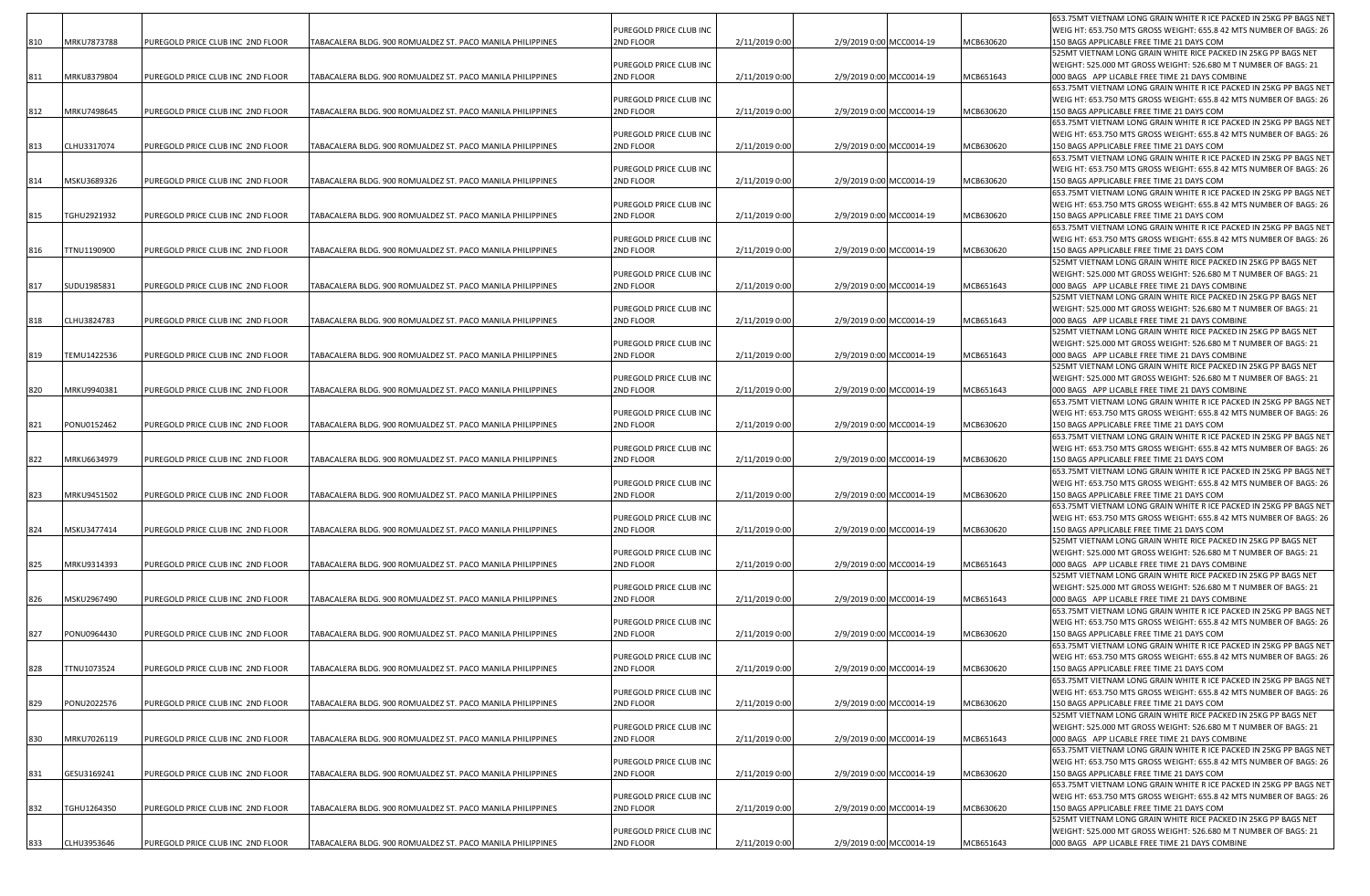|     |                    |                                    |                                                                                                                                  |                                             |                |                           |                          |                 | 525MT VIETNAM LONG GRAIN WHITE RICE PACKED IN 25KG PP BAGS NET                                                                  |
|-----|--------------------|------------------------------------|----------------------------------------------------------------------------------------------------------------------------------|---------------------------------------------|----------------|---------------------------|--------------------------|-----------------|---------------------------------------------------------------------------------------------------------------------------------|
| 834 | TTNU1287070        | PUREGOLD PRICE CLUB INC 2ND FLOOR  | TABACALERA BLDG. 900 ROMUALDEZ ST. PACO MANILA PHILIPPINES                                                                       | PUREGOLD PRICE CLUB INC<br>2ND FLOOR        | 2/11/2019 0:00 |                           |                          | MCB651643       | WEIGHT: 525.000 MT GROSS WEIGHT: 526.680 M T NUMBER OF BAGS: 21<br>000 BAGS APP LICABLE FREE TIME 21 DAYS COMBINE               |
|     |                    |                                    |                                                                                                                                  |                                             |                | 2/9/2019 0:00 MCC0014-19  |                          |                 | 525MT VIETNAM LONG GRAIN WHITE RICE PACKED IN 25KG PP BAGS NET                                                                  |
|     |                    |                                    |                                                                                                                                  | PUREGOLD PRICE CLUB INC                     |                |                           |                          |                 | WEIGHT: 525.000 MT GROSS WEIGHT: 526.680 M T NUMBER OF BAGS: 21                                                                 |
| 835 | TLLU2273994        | PUREGOLD PRICE CLUB INC 2ND FLOOR  | TABACALERA BLDG. 900 ROMUALDEZ ST. PACO MANILA PHILIPPINES                                                                       | 2ND FLOOR                                   | 2/11/2019 0:00 | 2/9/2019 0:00 MCC0014-19  |                          | MCB651643       | 000 BAGS APP LICABLE FREE TIME 21 DAYS COMBINE                                                                                  |
|     |                    |                                    |                                                                                                                                  |                                             |                |                           |                          |                 | 653.75MT VIETNAM LONG GRAIN WHITE R ICE PACKED IN 25KG PP BAGS NET                                                              |
|     |                    |                                    |                                                                                                                                  | PUREGOLD PRICE CLUB INC                     |                |                           |                          | MCB630620       | WEIG HT: 653.750 MTS GROSS WEIGHT: 655.8 42 MTS NUMBER OF BAGS: 26                                                              |
| 836 | TGHU1752165        | PUREGOLD PRICE CLUB INC 2ND FLOOR  | TABACALERA BLDG. 900 ROMUALDEZ ST. PACO MANILA PHILIPPINES                                                                       | 2ND FLOOR                                   | 2/11/2019 0:00 | 2/9/2019 0:00 MCC0014-19  |                          |                 | 150 BAGS APPLICABLE FREE TIME 21 DAYS COM<br>MANUFACTURE SUPPLY TESTING COMMISSIONING & SHIPMENT 1 UNIT                         |
|     |                    |                                    | INC UNIT 2404 2401 88 CORPORATE CENTRE SEDENO COR. VALERO STS. SALCEDO                                                           |                                             |                |                           |                          |                 | VME 45 TON X 11M SPAN DOUBLE GIRDER OVERHE AD CRANE C/W BUSBAR                                                                  |
| 837 | MAEU4652405        | WHESSOE PHILIPPINES CONSTRUCTION   | VILLAGE 1227 MAKATI CITY PHILIPPINES                                                                                             | SAME AS CONSIGNEE                           | 2/11/2019 0:00 | 2/9/2019 0:00 MCC0014-19  |                          | MCB657513       | CONDUCTOR SYST EM & RUNWAY RAIL                                                                                                 |
|     |                    |                                    |                                                                                                                                  |                                             |                |                           |                          |                 | MANUFACTURE SUPPLY TESTING COMMISSIONING & SHIPMENT 1 UNIT                                                                      |
|     |                    |                                    | INC UNIT 2404 2401 88 CORPORATE CENTRE SEDENO COR. VALERO STS. SALCEDO                                                           |                                             |                |                           |                          |                 | VME 45 TON X 11M SPAN DOUBLE GIRDER OVERHE AD CRANE C/W BUSBAR                                                                  |
| 838 | MAEU4661428        | WHESSOE PHILIPPINES CONSTRUCTION   | VILLAGE 1227 MAKATI CITY PHILIPPINES                                                                                             | SAME AS CONSIGNEE                           | 2/11/2019 0:00 | 2/9/2019 0:00 MCC0014-19  |                          | MCB657513       | CONDUCTOR SYST EM & RUNWAY RAIL<br>OCTAMAR CP3500 UN 3082 ENVIRONMENTA LLY HAZARDOUS SUBSTANCE                                  |
|     |                    |                                    | UNIT 701 A 7TH FLOOR TOWER A TWO E COM CENTER BLDG. PALMCOAST AVE                                                                | BEN LINE AGENCIES                           |                |                           |                          |                 | LIQUID N. O.S. (FUELS DIES EL NO.2 NAPHTH ALENE) 9 III FLP.: 62 GRAD C                                                          |
| 839 | JTTU2535872        | BEN LINE AGENCIES PHILIPPINES INC  | 1300 MALL OF ASIA COMPLEX PASAY CITY PHILIPPINES                                                                                 | PHILIPPINES INC                             | 2/7/2019 0:00  | 2/8/2019 0:00 MCC0012-19  |                          | 967095836       | MAR INE POLLUTANT SEALS: 026348-026                                                                                             |
|     |                    |                                    |                                                                                                                                  |                                             |                |                           |                          |                 | OCTAMAR CP3500 UN 3082 ENVIRONMENTA LLY HAZARDOUS SUBSTANCE                                                                     |
|     |                    |                                    | UNIT 701 A 7TH FLOOR TOWER A TWO E COM CENTER BLDG. PALMCOAST AVE                                                                | BEN LINE AGENCIES                           |                |                           |                          |                 | LIQUID N. O.S. (FUELS DIES EL NO.2 NAPHTH ALENE) 9 III FLP.: 62 GRAD C                                                          |
| 840 | DHIU1576370        | BEN LINE AGENCIES PHILIPPINES INC  | 1300 MALL OF ASIA COMPLEX PASAY CITY PHILIPPINES                                                                                 | PHILIPPINES INC                             | 2/7/2019 0:00  | 2/8/2019 0:00 MCC0012-19  |                          | 967095836       | MAR INE POLLUTANT SEALS: 026348-026<br>OCTAMAR CP3500 UN 3082 ENVIRONMENTA LLY HAZARDOUS SUBSTANCE                              |
|     |                    |                                    | UNIT 701 A 7TH FLOOR TOWER A TWO E COM CENTER BLDG. PALMCOAST AVE                                                                | BEN LINE AGENCIES                           |                |                           |                          |                 | LIQUID N. O.S. (FUELS DIES EL NO.2 NAPHTH ALENE) 9 III FLP.: 62 GRAD C                                                          |
| 841 | UTTU2516240        | BEN LINE AGENCIES PHILIPPINES INC  | 1300 MALL OF ASIA COMPLEX PASAY CITY PHILIPPINES                                                                                 | PHILIPPINES INC                             | 2/7/2019 0:00  | 2/8/2019 0:00 MCC0012-19  |                          | 967095836       | MAR INE POLLUTANT SEALS: 026348-026                                                                                             |
|     |                    |                                    |                                                                                                                                  |                                             |                |                           |                          |                 | OCTAMAR CP3500 UN 3082 ENVIRONMENTA LLY HAZARDOUS SUBSTANCE                                                                     |
|     |                    |                                    | UNIT 701 A 7TH FLOOR TOWER A TWO E COM CENTER BLDG. PALMCOAST AVE                                                                | <b>BEN LINE AGENCIES</b>                    |                |                           |                          |                 | LIQUID N. O.S. (FUELS DIES EL NO.2 NAPHTH ALENE) 9 III FLP.: 62 GRAD C                                                          |
| 842 | DHDU1472700        | BEN LINE AGENCIES PHILIPPINES INC  | 1300 MALL OF ASIA COMPLEX PASAY CITY PHILIPPINES<br>ORTIGAS AVE QUEZON CITY MANILA SUITE 1406 GALLERIA CORP CTR EDSA C           | <b>PHILIPPINES INC</b>                      | 2/7/2019 0:00  | 2/8/2019 0:00 MCC0012-19  |                          | 967095836       | MAR INE POLLUTANT SEALS: 026348-026                                                                                             |
| 843 | MSKU5808506        | KOSMIC TECHNOLOGIES INC            | PHILIPPINES                                                                                                                      | SAME AS CONSIGNEE                           | 2/7/2019 0:00  | 2/8/2019 0:00 MCC0012-19  |                          | HKGSIN09671     | 4 PALLETS STC PRINTING SHEET AND PRINTER                                                                                        |
|     |                    |                                    |                                                                                                                                  |                                             |                |                           |                          |                 | OMA500S UN3082 ENVIRONMENTALLY HAZA RDOUS SUBSTANCE LIQUID                                                                      |
|     |                    |                                    | UNIT 701 A 7TH FLOOR TOWER A TWO E COM CENTER BLDG. PALMCOAST AVE                                                                | BEN LINE AGENCIES                           |                |                           |                          |                 | N.O.S. (PH ENOL DODEC YL- BRANCHED) 9 III IMDG CODE SEGREGATION                                                                 |
| 844 | DHDU1377940        | BEN LINE AGENCIES PHILIPPINES INC  | 1300 MALL OF ASIA COMPLEX PASAY CITY PHILIPPINES                                                                                 | PHILIPPINES INC                             | 2/2/2019 0:00  | 12/3/2019 0:00 MCC0009-19 |                          | 967365799       | GROUP NOT APP LICABLE FLP.: 62 GRAD C MARINE                                                                                    |
|     |                    |                                    |                                                                                                                                  |                                             |                |                           |                          |                 | OCTAMAR CP3500 UN 3082 ENVIRONMENTA LLY HAZARDOUS SUBSTANCE                                                                     |
| 845 | DHDU1471658        | BEN LINE AGENCIES PHILIPPINES INC  | UNIT 701 A 7TH FLOOR TOWER A TWO E COM CENTER BLDG. PALMCOAST AVE<br>1300 MALL OF ASIA COMPLEX PASAY CITY PHILIPPINES            | BEN LINE AGENCIES<br>PHILIPPINES INC        | 2/2/2019 0:00  | 12/3/2019 0:00 MCC0009-19 |                          | 966990114       | .IQUID N. O.S. (FUELS DIES EL NO.2 NAPHTH ALENE) 9 III FLP.: 62 GRAD C<br>MA RINE POLLUTANT SEALS: 025139-02                    |
|     |                    |                                    |                                                                                                                                  |                                             |                |                           |                          |                 | OCTAMAR CP3500 UN 3082 ENVIRONMENTA LLY HAZARDOUS SUBSTANCE                                                                     |
|     |                    |                                    | UNIT 701 A 7TH FLOOR TOWER A TWO E COM CENTER BLDG. PALMCOAST AVE                                                                | BEN LINE AGENCIES                           |                |                           |                          |                 | LIQUID N. O.S. (FUELS DIES EL NO.2 NAPHTH ALENE) 9 III FLP.: 62 GRAD C                                                          |
| 846 | IBTU1240166        | BEN LINE AGENCIES PHILIPPINES INC  | 1300 MALL OF ASIA COMPLEX PASAY CITY PHILIPPINES                                                                                 | PHILIPPINES INC                             | 2/2/2019 0:00  | 12/3/2019 0:00 MCC0009-19 |                          | 966990114       | MA RINE POLLUTANT SEALS: 025139-02                                                                                              |
|     |                    |                                    |                                                                                                                                  |                                             |                |                           |                          |                 | OCTAMAR CP3500 UN 3082 ENVIRONMENTA LLY HAZARDOUS SUBSTANCE                                                                     |
| 847 | EXFU0579926        | BEN LINE AGENCIES PHILIPPINES INC  | UNIT 701 A 7TH FLOOR TOWER A TWO E COM CENTER BLDG. PALMCOAST AVE<br>1300 MALL OF ASIA COMPLEX PASAY CITY PHILIPPINES            | <b>BEN LINE AGENCIES</b><br>PHILIPPINES INC | 2/2/2019 0:00  | 12/3/2019 0:00 MCC0009-19 |                          |                 | LIQUID N. O.S. (FUELS DIES EL NO.2 NAPHTH ALENE) 9 III FLP.: 62 GRAD C<br>MA RINE POLLUTANT SEALS: 025139-02                    |
|     |                    |                                    |                                                                                                                                  |                                             |                |                           |                          | 966990114       | OCTAMAR CP3500 UN 3082 ENVIRONMENTA LLY HAZARDOUS SUBSTANCE                                                                     |
|     |                    |                                    | UNIT 701 A 7TH FLOOR TOWER A TWO E COM CENTER BLDG. PALMCOAST AVE                                                                | BEN LINE AGENCIES                           |                |                           |                          |                 | LIQUID N. O.S. (FUELS DIES EL NO.2 NAPHTH ALENE) 9 III FLP.: 62 GRAD C                                                          |
| 848 | DHDU1478924        | BEN LINE AGENCIES PHILIPPINES INC  | 1300 MALL OF ASIA COMPLEX PASAY CITY PHILIPPINES                                                                                 | PHILIPPINES INC                             | 2/2/2019 0:00  | 12/3/2019 0:00 MCC0009-19 |                          | 966990114       | MA RINE POLLUTANT SEALS: 025139-02                                                                                              |
|     |                    |                                    |                                                                                                                                  |                                             |                |                           |                          |                 |                                                                                                                                 |
| 849 | TGHU9897123        | AUTODELTA COACH BUILDERS INC       | BANK PNB FINANCIAL CENTER PRES MACAPAGAL BLVD PASAY CITY 1300                                                                    | TO THE ORDER OF<br>PHILIPPINE NATIONAL      | 1/29/2019 0:00 | 3/12/2019 0:00 APL0006-19 |                          | AJD0208704B     | VARIOUS BUS REPLACEMENT PARTS CIF SUBIC BAY PHILIPPINES AS PER<br>PROFORMA INVOICE NO SANTAPH I11022018-2 DATED NOVEMBER 2 2018 |
|     |                    |                                    |                                                                                                                                  |                                             |                |                           |                          |                 |                                                                                                                                 |
|     |                    |                                    |                                                                                                                                  | TO THE ORDER OF                             |                |                           |                          |                 | VARIOUS BUS REPLACEMENT PARTS CIF SUBIC BAY PHILIPPINES AS PER                                                                  |
| 850 | ECMU9482148        | AUTODELTA COACH BUILDERS INC       | BANK PNB FINANCIAL CENTER PRES MACAPAGAL BLVD PASAY CITY 1300                                                                    | PHILIPPINE NATIONAL                         | 1/29/2019 0:00 | 3/12/2019 0:00 APL0006-19 |                          | AJD0208704B     | PROFORMA INVOICE NO SANTAPH I11022018-2 DATED NOVEMBER 2 2018                                                                   |
|     |                    |                                    | BANK PNB FINANCIAL CENTER PRES                                                                                                   |                                             |                |                           |                          |                 | SAID TO CONTAIN 16 UNITS BUS AIR CONDITIONERS CC355A RT COG1 03 CIF                                                             |
| 851 | SITU9025326        | AUTODELTA COACH BUILDERS INC       | MACAPAGAL BLVD PASAY CITY 1300<br>C NO 8005ILFS19000052                                                                          | TO THE ORDER OF<br>PHILIPPINE NATIONAL      | 1/27/2019 0:00 | 3/8/2019 0:00 SIC0010-19  |                          | IBSHSBC19010089 | SUBIC BAY PHILIPPINES AS PER PROFORMA INVOICE NOS 2018011 DATED<br>2018 10 11 AND 20181023 2 DATED 2018 10 23                   |
|     |                    |                                    |                                                                                                                                  |                                             |                |                           |                          |                 |                                                                                                                                 |
|     |                    |                                    |                                                                                                                                  |                                             |                |                           |                          |                 | X40HQ 1X20' VARIOUS BUS REPLACEMEN T PARTS CIF SUBIC BAY(FREEPORT                                                               |
|     |                    |                                    |                                                                                                                                  | TO THE ORDER OF                             |                |                           |                          |                 | ZONE) PHILIPPINES AS PER PROFORMA INVO ICE NOS. PBWCNA1221 DATED                                                                |
| 852 | <b>WHSU5658351</b> |                                    | AUTODELTA COACH BUILDERS INCORPORAT PNB FINANCIAL CENTER PRES. MACAPAG AL BLVD. PASAY CITY 1300 PHILIPPIN ES PHILIPPINE NATIONAL |                                             | 1/27/2019 0:00 |                           | 3/2/2019 0:00 WHL0003-19 | 0269502152      | 21-DEC-18 HS CODE:87081090 LC NUMBER:8005                                                                                       |
|     |                    |                                    |                                                                                                                                  |                                             |                |                           |                          |                 | 1X40HQ 1X20' VARIOUS BUS REPLACEMEN T PARTS CIF SUBIC BAY(FREEPORT                                                              |
|     |                    |                                    |                                                                                                                                  | TO THE ORDER OF                             |                |                           |                          |                 | ZONE) PHILIPPINES AS PER PROFORMA INVO ICE NOS. PBWCNA1221 DATED                                                                |
| 853 | WHSU2619201        |                                    | AUTODELTA COACH BUILDERS INCORPORAT PNB FINANCIAL CENTER PRES. MACAPAG AL BLVD. PASAY CITY 1300 PHILIPPIN ES PHILIPPINE NATIONAL |                                             | 1/27/2019 0:00 | 3/2/2019 0:00 WHL0003-19  |                          | 0269502152      | 21-DEC-18 HS CODE:87081090 LC NUMBER:8005                                                                                       |
|     |                    |                                    |                                                                                                                                  |                                             |                |                           |                          |                 | VARIOUS BUS SEATS 198PCS PASSENGER SEAT RMI 3PCS DRIVER SEAT 3PCS                                                               |
| 854 | SITU2855379        | AUTODELTA COACH BUILDERSINCORPORAT | BANK PNB FINANCIAL CENTERPRESMAC APAGAL BLVD.PASAY CITY 1300 PHILI<br><b>PPINES</b>                                              | TO THE ORDER OF<br>PHILIPPINE NATIONAL      | 1/27/2019 0:00 | 3/8/2019 0:00 SIC0010-19  |                          | SITGSHSFK00071  | GU IDE SEAT 294PCS PASSENGER SEATGENE SIS 6PCS DRIVER SEAT 6PCS<br>GUIDE SE AT CIF SUBIC BAYFREEPORT ZONEPHI                    |
|     |                    |                                    |                                                                                                                                  |                                             |                |                           |                          |                 | VARIOUS BUS REPLACEMENT PARTS CIF S UBIC BAY PHILIPPINES AS PER                                                                 |
|     |                    |                                    |                                                                                                                                  | TO THE ORDER OF                             |                |                           |                          |                 | PROFOR MA INVOICE NO.SANTAPHI11022018-1 DA TED NOVEMBER 2 2018                                                                  |
| 855 | TGHU6805479        | AUTODELTA COACH BUILDERS INC LOT 6 | BANK PNB FINANCIAL CENTER PRES. MACAPAGAL BLVD. PASAY CITY 1300                                                                  | PHILIPPINE NATIONAL                         | 1/25/2019 0:00 | 1/25/2019 0:00 SIC0008-19 |                          | SJK1902SLC601   | HS CODE870810 90 LC NUMBER8005ILFS18005034                                                                                      |
|     |                    |                                    |                                                                                                                                  |                                             |                |                           |                          |                 | VARIOUS BUS REPLACEMENT PARTS CIF S UBIC BAY PHILIPPINES AS PER                                                                 |
|     | BEAU2875082        |                                    |                                                                                                                                  | TO THE ORDER OF<br>PHILIPPINE NATIONAL      | 1/25/2019 0:00 | 1/25/2019 0:00 SIC0008-19 |                          | SJK1902SLC601   | PROFOR MA INVOICE NO.SANTAPHI11022018-1 DA TED NOVEMBER 2 2018                                                                  |
| 856 |                    | AUTODELTA COACH BUILDERS INC LOT 6 | BANK PNB FINANCIAL CENTER PRES. MACAPAGAL BLVD. PASAY CITY 1300                                                                  |                                             |                |                           |                          |                 | HS CODE870810 90 LC NUMBER8005ILFS18005034<br>VARIOUS BUS SEATS 198PCS PASSENGER SEAT RMI 3PCS DRIVER SEAT 3PCS                 |
|     |                    |                                    | BANK PNB FINANCIAL CENTERPRESMAC APAGAL BLVD.PASAY CITY 1300 PHILI                                                               | TO THE ORDER OF                             |                |                           |                          |                 | GU IDE SEAT 294PCS PASSENGER SEATGENE SIS 6PCS DRIVER SEAT 6PCS                                                                 |
| 857 | TLLU4115046        | AUTODELTA COACH BUILDERSINCORPORAT | <b>PPINES</b>                                                                                                                    | PHILIPPINE NATIONAL                         | 1/24/2019 0:00 | 3/1/2019 0:00 SIC0007-19  |                          | SITGSHSFK00070B | GUIDE SE AT CIF SUBIC BAYFREEPORT ZONEPHI                                                                                       |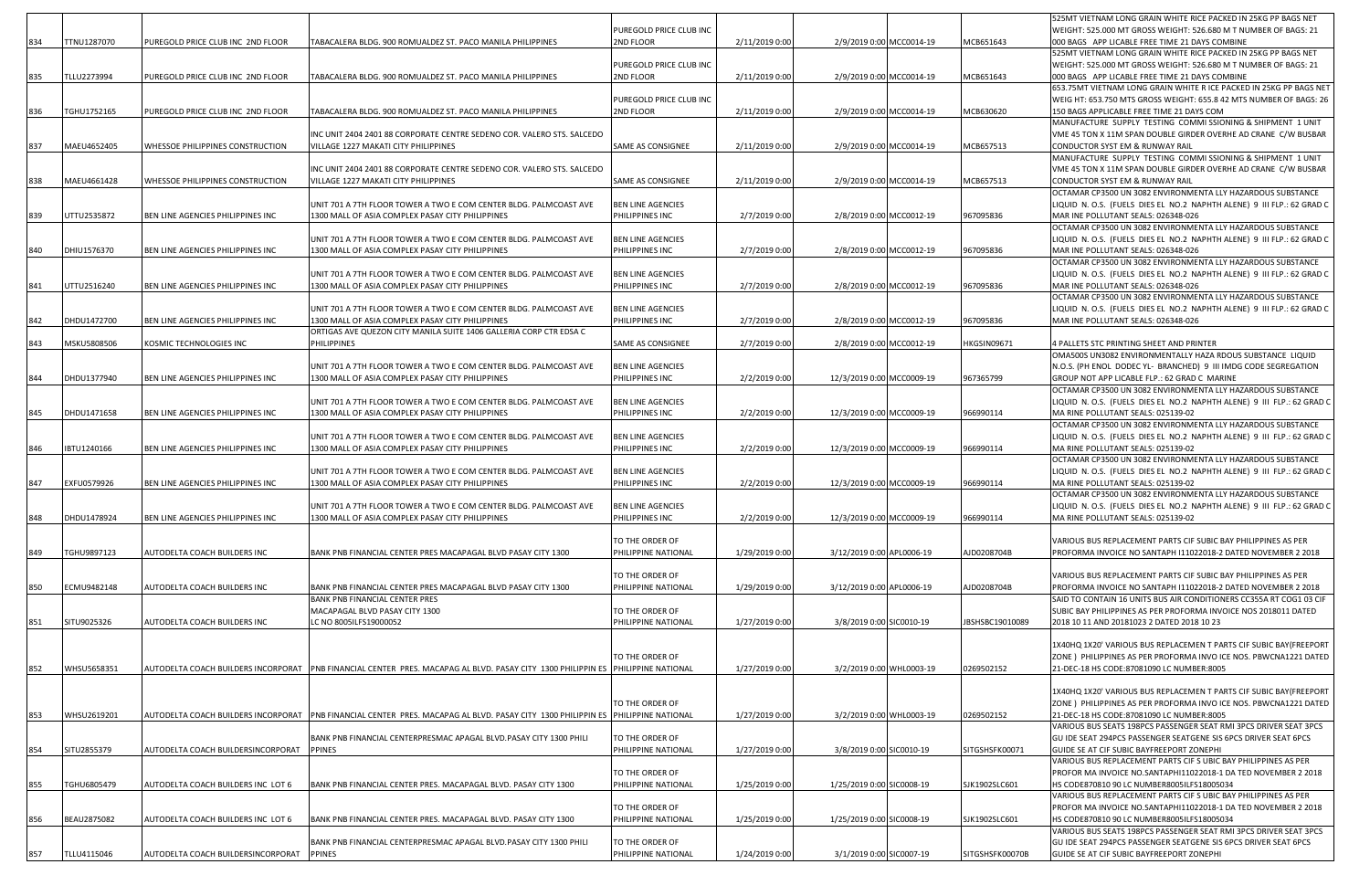|            |                            |                                               |                                                                                                                   |                                        |                                  |                                                        |                  | /ARIOUS BUS SEATS 405PCS PASSENGER SEAT P2P 9PCS DRIVER SEAT CIF SUB                                                                       |
|------------|----------------------------|-----------------------------------------------|-------------------------------------------------------------------------------------------------------------------|----------------------------------------|----------------------------------|--------------------------------------------------------|------------------|--------------------------------------------------------------------------------------------------------------------------------------------|
|            |                            |                                               | BANK PNB FINANCIAL CENTERPRESMAC APAGAL BLVD.PASAY CITY 1300 PHILI                                                | TO THE ORDER OF                        |                                  |                                                        |                  | IC BAYFREEPORT ZONEPHILIPPINES A S PER PROFORMA INVOICE NOS. BW18-                                                                         |
| 858        | TLLU4115046                | AUTODELTA COACH BUILDERSINCORPORAT            | <b>PPINES</b>                                                                                                     | PHILIPPINE NATIONAL                    | 1/24/2019 0:00                   | 3/1/2019 0:00 SIC0007-19                               | SITGSHSFK00070A  | 08 PAR013 DATED 31-AUG-2018 HS CODE 9<br>VEHICLE FLAMMABLE LIQUID POWERED TCN NO FLMXS4SSB100010XX BREAK                                   |
|            |                            |                                               |                                                                                                                   |                                        |                                  |                                                        |                  | BULK CARGO ON CONTAINER QUANT ITY X CONTAINER TYPE CARGO IS STOW                                                                           |
| 859        | TCLU6063426                | US EMBASSY MANILA                             | PHILIPPINES FOR JUSMAG BACE P                                                                                     | US EMBASSY MANILA                      | 1/23/2019 0:00                   | 1/21/2019 0:00 APL0004-19                              | USM0103168       | ON A                                                                                                                                       |
|            |                            |                                               |                                                                                                                   |                                        |                                  |                                                        |                  | VEHICLES GT 25 TON CAPACITY MIL TRUCK COMMODITY CODE 882                                                                                   |
| 860        | TTNU0718125                | US EMBASSY MANILA                             | PHILIPPINES FOR JUSMAG BACE P                                                                                     | US EMBASSY MANILA                      | 1/23/2019 0:00                   | 1/21/2019 0:00 APL0004-19                              | USM0103185       | PACKAGING CODE PCS DIMENSIONS305X96X123                                                                                                    |
|            |                            |                                               |                                                                                                                   |                                        |                                  |                                                        |                  |                                                                                                                                            |
| 861        | TLLU4352963                | US EMBASSY MANILA                             | PHILIPPINES FOR JUSMAG BACE P                                                                                     | APL CO PTE LTD                         | 1/23/2019 0:00                   | 1/21/2019 0:00 APL0004-19                              | USM0103067       | PSN ENGINE INTERNAL COMBUSTION UN NUMBER 3530 - IMDG CLASS 9                                                                               |
|            |                            |                                               |                                                                                                                   |                                        |                                  |                                                        |                  |                                                                                                                                            |
| 862        | CMAU4652444                | US EMBASSY MANILA                             | PHILIPPINES FOR JUSMAG BACE P                                                                                     | APL CO PTE LTD                         | 1/23/2019 0:00                   | 1/21/2019 0:00 APL0004-19                              | USM0103068       | NON OPERATIONAL BOMB LIFT TCN NO FLMXS1SSE100130XX TCN NO<br>FLMXS1SSE100120XX BREAK BULK CARGO ON CONTAINER QUANT ITY X                   |
|            |                            |                                               |                                                                                                                   |                                        |                                  |                                                        |                  |                                                                                                                                            |
| 863        | BEAU4746762                | US EMBASSY MANILA                             | PHILIPPINES FOR JUSMAG BACE P                                                                                     | APL CO PTE LTD                         | 1/23/2019 0:00                   | 1/21/2019 0:00 APL0004-19                              | USM0103067       | PSN ENGINE INTERNAL COMBUSTION UN NUMBER 3530 - IMDG CLASS 9                                                                               |
|            |                            |                                               |                                                                                                                   |                                        |                                  |                                                        |                  | VEHICLE FLAMMABLE LIQUID POWERED TCN NO FLMXS4SSB100010XX BREAK                                                                            |
|            |                            |                                               |                                                                                                                   |                                        |                                  |                                                        |                  | BULK CARGO ON CONTAINER QUANT ITY X CONTAINER TYPE CARGO IS STOW                                                                           |
|            | TRIU0835912                | US EMBASSY MANILA                             | PHILIPPINES FOR JUSMAG BACE P                                                                                     | US EMBASSY MANILA                      | 1/23/2019 0:00                   | 1/21/2019 0:00 APL0004-19                              | USM0103168       | ON A<br>VEHICLES GOVERNMENT INCLUDING REP AIR PARTS BBULK TCN                                                                              |
| 865        | TRIU0784142                | US EMBASSY MANILA                             | PHILIPPINES FOR JUSMAG BACE P                                                                                     | JS EMBASSY MANILA                      | 1/23/2019 0:00                   | 1/21/2019 0:00 APL0004-19                              | USM0102835       | LMXS6\$\$S100010XX LADING QUANTITY 1 PCS WEIGHT 9320 L                                                                                     |
|            |                            |                                               |                                                                                                                   |                                        |                                  |                                                        |                  |                                                                                                                                            |
|            |                            |                                               |                                                                                                                   |                                        |                                  |                                                        |                  | VEHICLES GT 25 TON CAPACITY MIL TRUCK TCN NO FLMXS8\$\$S100010XX                                                                           |
| 866        | TRIU0784142                | US EMBASSY MANILA                             | PHILIPPINES FOR JUSMAG BACE P                                                                                     | US EMBASSY MANILA                      | 1/23/2019 0:00                   | 1/21/2019 0:00 APL0004-19                              | USM0102839       | BREAK BULK CARGO ON CONTAINER QUANT ITY X                                                                                                  |
| 867        | TCLU6529514                | <b>US EMBASSY MANILA</b>                      | PHILIPPINES FOR JUSMAG BACE P                                                                                     | APL CO PTE LTD                         | 1/23/2019 0:00                   | 1/21/2019 0:00 APL0004-19                              | USM0103066       | TRIPOD JACKS AND STAND                                                                                                                     |
| 868        | BEAU4746762                | <b>US EMBASSY MANILA</b>                      | PHILIPPINES FOR JUSMAG BACE P                                                                                     | APL CO PTE LTD                         | 1/23/2019 0:00                   | 1/21/2019 0:00 APL0004-19                              | USM0103066       | <b>FRIPOD JACKS AND STAND</b>                                                                                                              |
| 869<br>870 | TEMU7398123<br>CMAU4652444 | <b>US EMBASSY MANILA</b><br>US EMBASSY MANILA | PHILIPPINES FOR JUSMAG BACE P                                                                                     | APL CO PTE LTD                         | 1/23/2019 0:00<br>1/23/2019 0:00 | 1/21/2019 0:00 APL0004-19<br>1/21/2019 0:00 APL0004-19 | USM0103066       | TRIPOD JACKS AND STAND<br>TRIPOD JACKS AND STAND                                                                                           |
|            |                            |                                               | PHILIPPINES FOR JUSMAG BACE P                                                                                     | APL CO PTE LTD                         |                                  |                                                        | USM0103066       | BDU 50 TCN NO FLMXS1SSM100030DX TCN NO FLMXS1SSM100030AX TCN                                                                               |
| 871        | TEMU7398123                | US EMBASSY MANILA                             | PHILIPPINES FOR JUSMAG BACE P                                                                                     | APL CO PTE LTD                         | 1/23/2019 0:00                   | 1/21/2019 0:00 APL0004-19                              | USM0103069       | NO FLMXS1SSM100030BX TCN NO FLMXS1SSM100030CX                                                                                              |
|            |                            |                                               |                                                                                                                   |                                        |                                  |                                                        |                  | DMS-30 UN 3267 CORROSIVE LIQUID BA SIC ORGANIC N.O.S. (N N-BIS(2-ETH                                                                       |
|            |                            |                                               | UNIT 701 A 7TH FLOOR TOWER A TWO E COM CENTER BLDG. PALMCOAST AVE                                                 | <b>BEN LINE AGENCIES</b>               |                                  |                                                        |                  | YLHEXYL)-( (1 2 4-TRIAZOL-1-YL)METH YL)AMINE))  8  II IMDG CODE SEGREGA                                                                    |
| 872        | DHDU1255509                | BEN LINE AGENCIES PHILIPPINES INC             | 1300 MALL OF ASIA COMPLEX PASAY CITY PHILIPPINES                                                                  | PHILIPPINES INC                        | 1/15/2019 0:00                   | 1/15/2019 0:00 MCC0005-19                              | 966989366        | TION GROUP NOT APPLICABLE; FLP.                                                                                                            |
| 873        | TCNU3198852                | UNITED FAMILY FOOD PHILIPPINES INC            | 193 G. ARANETA AVENUE BRGY QUEZON CITY 1113 QUEZON CITY PHILIPPINES                                               | UNITED CONTAINER                       | 1/15/2019 0:00                   | 1/15/2019 0:00 MCC0005-19                              | MCB672160        | 4 790 ASSORTED MILKITA LOLLIPOP FL AVOR MILK CANDY COLA CANDY                                                                              |
| 874        | TGHU3928551                | LAS TILE CENTER                               | ROMAN HI WAY BRGY MOUNTAIN VIEW MARIVELES BATAAN2106 PHILIPPINES TIN<br>NO157 050 131 000 ATTNMR FERNADO G SANTOS | SAME AS CONSIGNEE                      | 1/7/2019 0:00                    | 1/6/2019 0:00 APL0001-19                               | AJD0175700       | GRANITE TILE INVOICE NO GI0565 FAX3521-1997 E-MAIL ADDRESS EDMOND-<br><b>SMLTDCOMHK FREIGHT PREPAID</b>                                    |
|            |                            |                                               | ROMAN HI WAY BRGY MOUNTAIN VIEW MARIVELES BATAAN2106 PHILIPPINES TIN                                              |                                        |                                  |                                                        |                  | GRANITE TILE INVOICE NO GI0565 FAX3521-1997 E-MAIL ADDRESS EDMOND-                                                                         |
| 875        | ECMU2032771                | LAS TILE CENTER                               | NO157 050 131 000 ATTNMR FERNADO G SANTOS                                                                         | SAME AS CONSIGNEE                      | 1/7/2019 0:00                    | 1/6/2019 0:00 APL0001-19                               | AJD0175700       | GMLTDCOMHK FREIGHT PREPAID                                                                                                                 |
|            |                            |                                               |                                                                                                                   |                                        |                                  |                                                        |                  | 3X40HQ 1 LOT VARIOUS BUS SPARE PART S CIF SUBIC BAY PHILIPPINES AS                                                                         |
|            |                            |                                               |                                                                                                                   | TO THE ORDER OF                        |                                  |                                                        |                  | PER PROFORMA INVOICE DATED 2018-11-21 H S CODE:87081090 LC                                                                                 |
| 876        | <b>TCLU9457552</b>         | AUTODELTA COACH BUILDERS INC                  | PNB FINANCIAL CENTER MACAPAGAL BLVD. PASAY CITY PHILIPPINES                                                       | PHILIPPINE NATIONAL                    | 1/4/2019 0:00                    | 1/12/2019 0:00 WHL0001-19                              | 0268541122       | NUMBER:8005ILFS1 8005032                                                                                                                   |
|            |                            |                                               |                                                                                                                   | TO THE ORDER OF                        |                                  |                                                        |                  | 3X40HQ 1 LOT VARIOUS BUS SPARE PART S CIF SUBIC BAY PHILIPPINES AS<br>PER PROFORMA INVOICE DATED 2018-11-21 H S CODE:87081090 LC           |
| 877        | WHSU5196269                | AUTODELTA COACH BUILDERS INC                  | PNB FINANCIAL CENTER MACAPAGAL BLVD. PASAY CITY PHILIPPINES                                                       | PHILIPPINE NATIONAL                    | 1/4/2019 0:00                    | 1/12/2019 0:00 WHL0001-19                              | 0268541122       | NUMBER:8005ILFS1 8005032                                                                                                                   |
|            |                            |                                               |                                                                                                                   |                                        |                                  |                                                        |                  | 3X40HQ 1 LOT VARIOUS BUS SPARE PART S CIF SUBIC BAY PHILIPPINES AS                                                                         |
|            |                            |                                               |                                                                                                                   | TO THE ORDER OF                        |                                  |                                                        |                  | PER PROFORMA INVOICE DATED 2018-11-21 H S CODE:87081090 LC                                                                                 |
| 878        | WHLU5428409                | AUTODELTA COACH BUILDERS INC                  | PNB FINANCIAL CENTER MACAPAGAL BLVD . PASAY CITY PHILIPPINES                                                      | PHILIPPINE NATIONAL                    | 1/4/2019 0:00                    | 1/12/2019 0:00 WHL0001-19                              | 0268541122       | NUMBER:8005ILFS1 8005032                                                                                                                   |
|            |                            |                                               |                                                                                                                   |                                        |                                  |                                                        |                  |                                                                                                                                            |
|            |                            |                                               | BANK PNB FINANCIAL CENTERPRESMAC APAGAL BLVD.PASAY CITY 1300 PHILI                                                | TO THE ORDER OF                        |                                  |                                                        |                  | VARIOUS BUS SEATS 405PCS PASSENGER SEAT P2P 9PCS DRIVER SEAT 20PCS<br>D RIVER SEATCISCO CIF SUBIC BAYFRE EPORT ZONEPHILIPPINES AS PER PROF |
| 879        | BEAU4350880                | AUTODELTA COACH BUILDERSINCORPORAT            | <b>PPINES</b>                                                                                                     | PHILIPPINE NATIONAL                    | 1/4/2019 0:00                    | 2/21/2019 0:00 SIC0002-19                              | SITGSHSFK00067A  | ORMA INVOICE NOS. BW1810-PAR0017DAT                                                                                                        |
|            |                            |                                               |                                                                                                                   |                                        |                                  |                                                        |                  | VARIOUS BUS SEATS 405PCS PASSENGER SEAT P2P 9PCS DRIVER SEAT CIF SUB                                                                       |
|            |                            |                                               | BANK PNB FINANCIAL CENTERPRESMAC APAGAL BLVD.PASAY CITY 1300 PHILI                                                | TO THE ORDER OF                        |                                  |                                                        |                  | IC BAYFREEPORT ZONEPHILIPPINES A S PER PROFORMA INVOICE NOS. BW18-                                                                         |
| 880        | BEAU4350880                | AUTODELTA COACH BUILDERSINCORPORAT            | <b>PPINES</b>                                                                                                     | PHILIPPINE NATIONAL                    | 1/4/2019 0:00                    | 2/21/2019 0:00 SIC0002-19                              | SITGSHSFK00067B  | 08 PAR013 DATED 31-AUG-2018 HS CODE 9                                                                                                      |
|            |                            |                                               |                                                                                                                   |                                        |                                  |                                                        |                  | VARIOUS BUS SEATS 490PCS PASSENGER SEATCUL 4PCS PASSENGER SEATRJ                                                                           |
|            |                            |                                               | BANK PNB FINANCIAL CENTERPRESMAC APAGAL BLVD.PASAY CITY 1300 PHILI                                                | TO THE ORDER OF                        |                                  |                                                        |                  | EX PRESS 270PCS PASSENGER SEAT P2P 196PCS PASSENGER SEATSLIVER                                                                             |
| 881        | SITU2792521                | AUTODELTA COACH BUILDERSINCORPORAT            | <b>PPINES</b>                                                                                                     | PHILIPPINE NATIONAL                    | 12/22/2018 0:00                  | 6/7/2019 0:00 SIC0082-18                               | SITGSHSFK00063   | <b>STAR1 OPCS DRIVER SEATCUL 10PCS DRIVER</b><br>VARIOUS BUS SEATS 490PCS PASSENGER SEATCUL 4PCS PASSENGER SEATRJ                          |
|            |                            |                                               | BANK PNB FINANCIAL CENTERPRESMAC APAGAL BLVD.PASAY CITY 1300 PHILI                                                | TO THE ORDER OF                        |                                  |                                                        |                  | EX PRESS 270PCS PASSENGER SEAT P2P 196PCS PASSENGER SEATSLIVER STAR                                                                        |
| 882        | BEAU2900971                | AUTODELTA COACH BUILDERSINCORPORAT            | <b>PPINES</b>                                                                                                     | PHILIPPINE NATIONAL                    | 12/15/2018 0:00                  | 3/14/2019 0:00 SIC0079-18                              | SITGSHSFK00062   | 10PCS DRIVER SEATCUL 10PCS DRIVER                                                                                                          |
|            |                            |                                               | 8 F CAROLINA BUILDING 2016 MADRE IGNACIA ST. MALATE MANILA PHILIPPINES                                            |                                        |                                  |                                                        |                  | VARIOUS HELICOPTER TOOLS & PARTS 34 PACKAGE(S) SHIPPER'S OWN                                                                               |
| 883        | PCIU1525755                | TMS SHIP AGENCIES INC                         | 1004 TEL 632 526 5996                                                                                             | TMS SHIP AGENCIES INC                  | 12/14/2018 0:00                  | 4/4/2019 0:00 EGP0042-18                               | EGLV003803425931 | CONTAINER UN NO.3166 CLASS:9 1 X 20DC                                                                                                      |
|            |                            |                                               | PHILIPPINE NATIONAL BANK,                                                                                         |                                        |                                  |                                                        |                  |                                                                                                                                            |
|            |                            |                                               | PNB FINANCIAL CENTER, PRES.<br>MACAPAGAL BLVD., PASAY CITY, 1300                                                  |                                        |                                  |                                                        |                  | 1X20FT CONTAINER STC 21 PACKAGES BUS AIR CONDITIONER 7 UNITS RG450-                                                                        |
| 884        | ZIMU2789941                | AUTODELTA COACH BUILDERS INC                  | LC NO. 8005ILFS18004773                                                                                           | TO THE ORDER OF                        | 12/4/2018 0:00                   | 2/12/2019 0:00 MCC0098-18                              | CNSHA0000669035  | RT-COG1-02 AS PER PROFORMA INVOICE NO. 20180903                                                                                            |
|            |                            |                                               |                                                                                                                   |                                        |                                  |                                                        |                  | 2X40HQ 1 LOT VARIOUS BUS SPARE PART S CIF SUBIC BAY PHILIPPINES AS                                                                         |
|            |                            |                                               |                                                                                                                   | TO THE ORDER OF                        |                                  |                                                        |                  | PER PROFORMA INVOICE NO. PF20181016S-PH DATED 10/16/2018 HS                                                                                |
| 885        | TCLU1553246                | AUTODELTA COACH BUILDERS INC                  | PNB FINANCIAL CENTER MACAPAGAL BLVD. PASAY CITY PHILIPPINES                                                       | PHILIPPINE NATIONAL                    | 12/3/2018 0:00                   | 1/16/2019 0:00 WHL0058-18                              | 0268534990       | CODE:87081090 LC NUMBER:8005ILFS18004670                                                                                                   |
|            |                            |                                               |                                                                                                                   |                                        |                                  |                                                        |                  | 2X40HQ 1 LOT VARIOUS BUS SPARE PART S CIF SUBIC BAY PHILIPPINES AS                                                                         |
| 886        | TCNU7716203                | AUTODELTA COACH BUILDERS INC                  | PNB FINANCIAL CENTER MACAPAGAL BLVD. PASAY CITY PHILIPPINES                                                       | TO THE ORDER OF<br>PHILIPPINE NATIONAL | 12/3/2018 0:00                   | 1/16/2019 0:00 WHL0058-18                              | 0268534990       | PER PROFORMA INVOICE NO. PF20181016S-PH DATED 10/16/2018 HS<br>CODE:87081090 LC NUMBER:8005ILFS18004670                                    |
|            |                            |                                               |                                                                                                                   |                                        |                                  |                                                        |                  |                                                                                                                                            |
|            |                            |                                               | WAREHOUSE 7A 2 SUNBLEST COMPOUND KM 23 WEST SERVICE ROAD CUPANG                                                   |                                        |                                  |                                                        |                  | 10 PALLETS=500 CARTONS PHANTOM II ARMREST HS NO950430 CONTRACT                                                                             |
| 887        | CMAU0160908                | RHENUS LOGISTICS INC                          | MUNTINLUPA CITY 1771 PHILIPPINES TEL632809 7129 FAX632807 3097                                                    | SAME AS CONSIGNEE                      | 11/20/2018 0:00                  | 3/5/2019 0:00 APL0046-18                               | AWB0101289       | NO00730676/I FREIGHT PREPAID                                                                                                               |